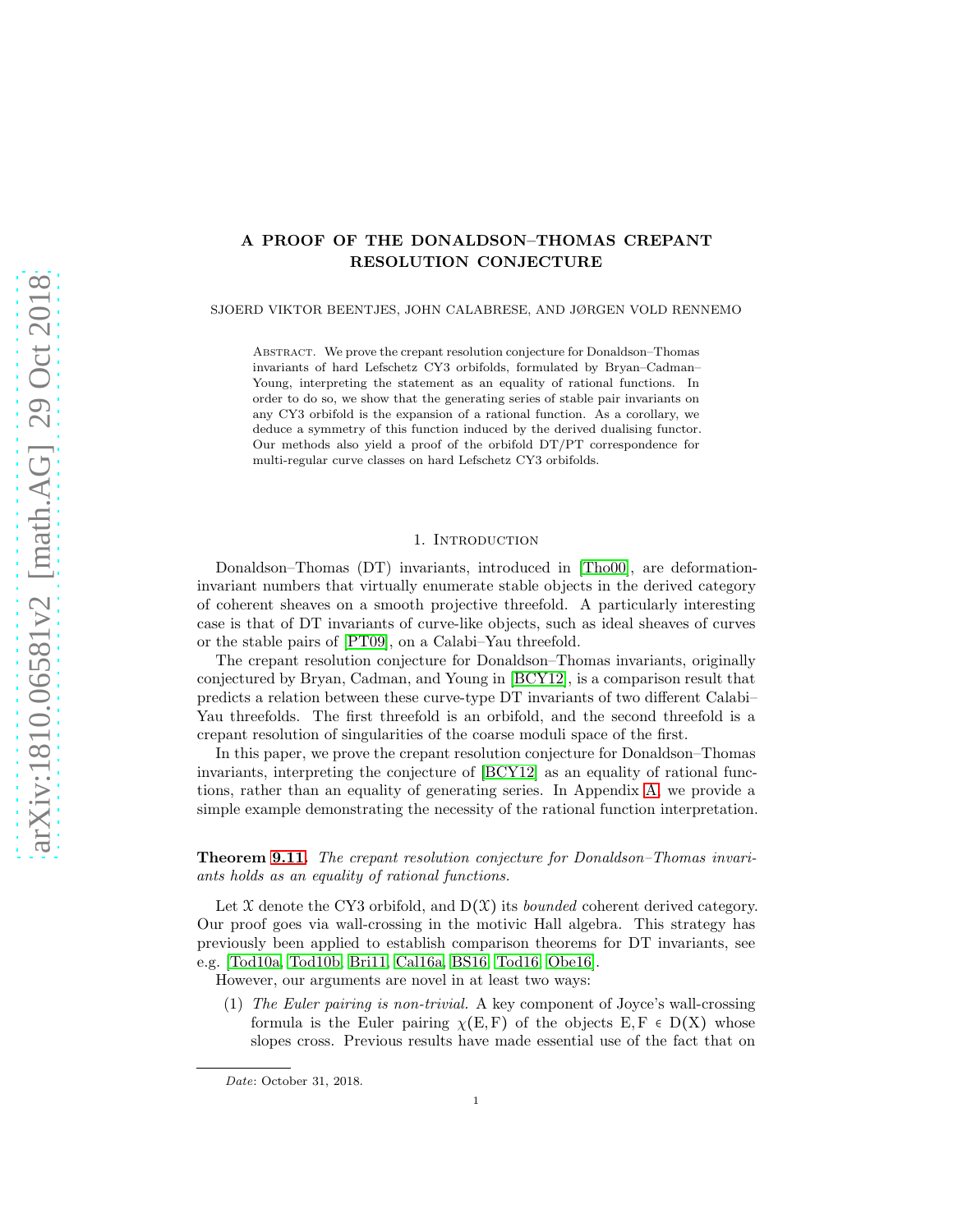a 3-dimensional variety X, the Euler pairing between two sheaves with 1 dimensional support vanishes. The corresponding statement fails on the orbifold  $X$ , and this significantly complicates the application of the wallcrossing formula.

This non-vanishing is related to the fact that the derived equivalence  $D(Y) \cong D(X)$  of the McKay correspondence does not preserve dimensions of supports, e.g.curve-like objects on  $\mathfrak X$  can be sent to surface-like objects on the crepant resolution Y. From this perspective, the novelty of our argument is that we compute a wall-crossing involving surface-like objects.

(2) Rationality of the generating series is crucial. The comparison result between our DT-type generating functions only holds after a re-expansion of a rational generating function, analogous to the analytic continuation for the Gromov–Witten crepant resolution conjectures; see [\[BG09b,](#page-63-1) [CIT09\]](#page-64-6). This means that for a fixed numerical class  $(\beta, c)$ , the conjecture does not state a relation between the DT invariants of class  $(\beta, c)$  on X and Y, but rather between the collection of all DT invariants with fixed curve class  $\beta$ .

This phenomenon is analogous to the  $q \leftrightarrow q^{-1}$  symmetry of the stable pairs generating function on a variety, which is a symmetry of rational functions, not of generating series. Again, the non-triviality of the Euler pairing makes proving these relations more complicated in our case.

1.1. Statement of results. Throughout, let  $X$  be a 3-dimensional Calabi–Yau orbifold, by which we mean a smooth Deligne–Mumford stack with  $\omega_{\Upsilon} \cong \mathcal{O}_{\Upsilon}$ ,  $H^1(\mathfrak{X}, \mathcal{O}_{\mathfrak{X}}) = 0$ , and projective coarse moduli space  $g: \mathfrak{X} \to X$ .

1.1.1. Rationality of stable pair invariants. The numerical Grothendieck group  $N(\mathcal{X})$ is the Grothendieck group of  $D(\mathcal{X})$  modulo the radical of the Euler pairing:

$$
\chi(E, F) = \sum_{i} (-1)^{i} \dim \operatorname{Ext}^{i}_{\mathcal{X}}(E, F)
$$

where E,  $F \in D(\mathcal{X})$ . This is a free abelian group of finite rank. We write  $N_0(\mathcal{X})$  and  $N_{\leq 1}(\mathfrak{X})$  for the subgroups generated by sheaves supported in dimension 0 and  $\leq 1$ respectively, and write  $N_1(\mathfrak{X}) = N_{\leq 1}(\mathfrak{X})/N_0(\mathfrak{X})$ . It is convenient to pick<sup>1</sup> a splitting of the natural inclusion  $N_0(\mathfrak{X}) \hookrightarrow N_{\leq 1}(\mathfrak{X}),$ 

<span id="page-1-0"></span>
$$
N_{\leq 1}(\mathfrak{X}) = N_1(\mathfrak{X}) \oplus N_0(\mathfrak{X}), \tag{1.1}
$$

and so we denote a class in  $N_{\leq 1}(\mathfrak{X})$  by  $(\beta, c)$ , with  $\beta \in N_1(\mathfrak{X})$  and  $c \in N_0(\mathfrak{X})$ .<sup>2</sup>

In [\[Beh09\]](#page-63-2), Behrend defines for any finite type scheme M a constructible function  $\nu$ : M  $\rightarrow$  **Z**, and shows that if M is proper and carries a symmetric perfect obstruction theory, with associated virtual fundamental class  $[M]^{vir}$ , then

$$
\int_{\left[\mathrm{M}\right]^{\mathrm{vir}}} 1 = e_{\mathrm{B}}(\mathrm{M}) \coloneqq \sum_{n \in \mathbf{Z}} e_{\mathrm{top}}(\nu^{-1}(n)).
$$

Given  $(\beta, c) \in N_{\leq 1}(\mathfrak{X})$ , one defines the corresponding DT curve count as

$$
DT(\mathfrak{X})_{(\beta,c)} \coloneqq e_{\mathcal{B}}(Quot_{\mathfrak{X}}(\mathcal{O}_{\mathfrak{X}}, (\beta, c))) \in \mathbf{Z},
$$
\n(1.2)

<sup>&</sup>lt;sup>1</sup>In contrast to the case of varieties, where the holomorphic Euler characteristic gives a canonical splitting, there need not exist a canonical choice of splitting in the case of orbifolds.

<sup>&</sup>lt;sup>2</sup>When M is a smooth and irreducible variety,  $N_0(M) \cong Z$  is generated by the class of a point. However, when M is a DM stack,  $N_0(M)$  has higher rank, since skyscraper sheaves supported at stacky points with different equivariant structures have in general different numerical classes.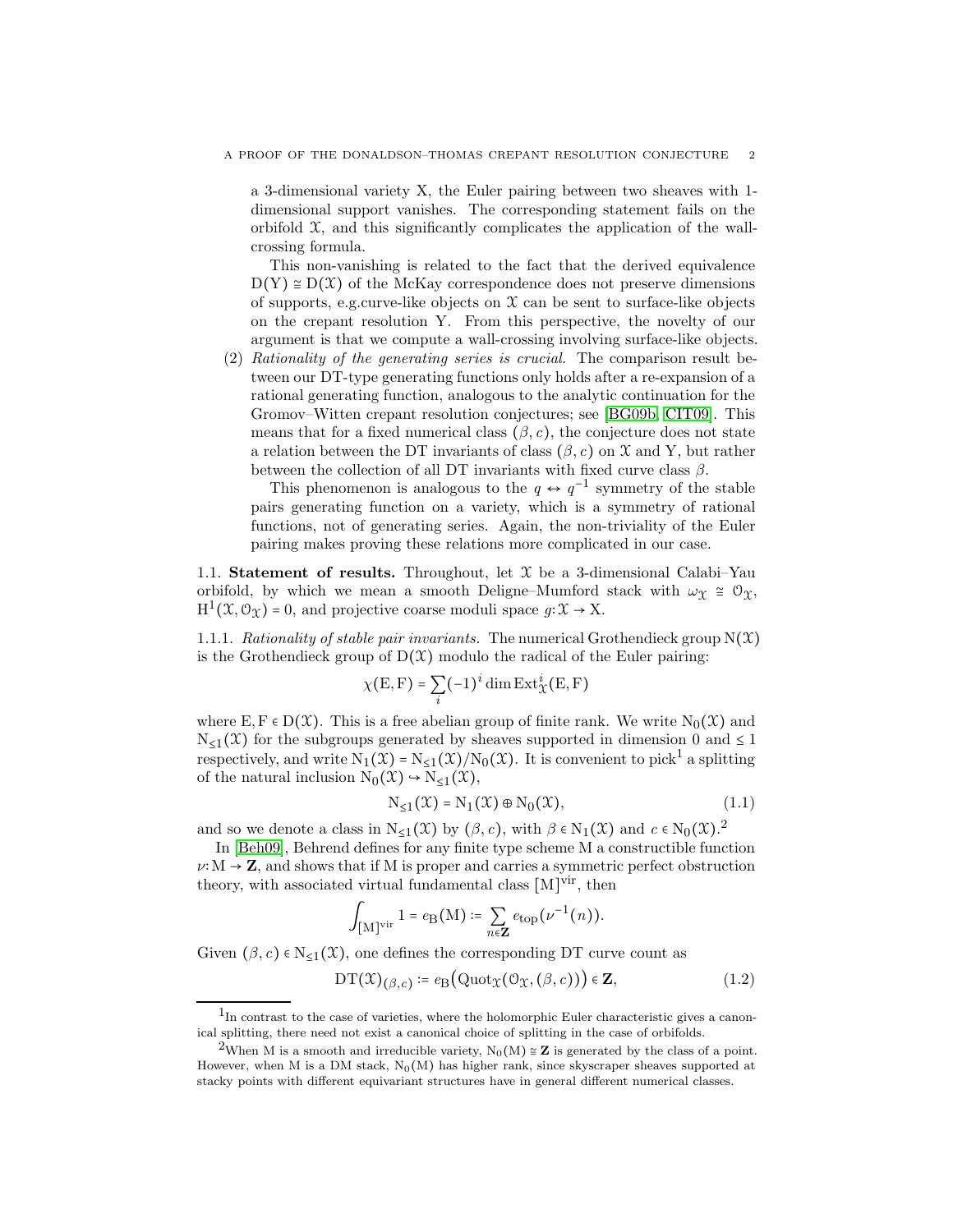where Quot $\chi(\mathcal{O}_\mathfrak{X}, (\beta, c))$  is the projective scheme parametrising quotients  $\mathcal{O}_\mathfrak{X} \twoheadrightarrow \mathcal{O}_\mathfrak{X}$ with  $[O_{Z}] = (\beta, c)$ .

Given a curve class  $\beta \in N_1(\mathfrak{X})$ , define the generating functions

$$
DT(\mathcal{X})_{\beta} = \sum_{c \in N_0(\mathcal{X})} DT(\mathcal{X})_{(\beta,c)} q^c,
$$
  
 
$$
DT(\mathcal{X})_0 = \sum_{c \in N_0(\mathcal{X})} DT(\mathcal{X})_{(0,c)} q^c.
$$
 (1.3)

In [\[PT09\]](#page-64-1), Pandharipande and Thomas introduced new curve-counting invariants by considering stable pairs. A stable pair is a two-term complex concentrated in degrees −1 and 0 of the form

$$
\mathrm{E}=(\mathcal{O}_\mathfrak{X}\overset{s}{\to}\mathrm{F})\in\mathrm{D}(\mathfrak{X})
$$

such that F is pure of dimension 1 and  $coker(s) = H^0(E)$  is at most 0-dimensional. There is a fine moduli space  $Pilb_{\Upsilon}(\beta, c)$  parametrising stable pairs  $(\mathcal{O}_{\Upsilon} \to F)$  of class  $[F] = (\beta, c)$ . The corresponding PT curve count is defined as

$$
PT(\mathfrak{X})_{(\beta,c)} \coloneqq e_{\mathcal{B}}(Pilb_{\mathfrak{X}}(\beta,c)) \in \mathbf{Z}.
$$
 (1.4)

The associated generating function for a fixed curve class  $\beta \in N_1(\mathfrak{X})$  is

$$
\mathrm{PT}(\mathfrak{X})_{\beta} \coloneqq \sum_{c \in \mathrm{N}_0(\mathfrak{X})} \mathrm{PT}(\mathfrak{X})_{(\beta,c)} q^c.
$$

Note that for the empty curve class  $\beta = 0$  we have  $PT(\mathcal{X})_0 = 1$ .

Remark 1.1. The generating functions above, and all others we consider in this paper, lie in certain *completions* of the ring  $\mathbf{Q}[\mathrm{N}_0(\mathcal{X})]$ . We introduce some terminology to describe these completions. Let  $L: N_0(\mathfrak{X}) \to \mathbf{R}$  be a linear function. We say that an infinite formal sum  $\sum_{c \in N_0(\mathfrak{X})} a_c q^c$ , is *Laurent* with respect to L if for any  $x \in \mathbf{R}$ , the set of c such that  $a_c \neq 0$  and  $L(c) \leq x$  is finite. We write  $\mathbf{Q}[N_0(\mathcal{X})]_L$ for the ring of formal expressions which are Laurent with respect to L.

Given a rational function  $f \in \mathbf{Q}(N_0(\mathcal{X}))$ , it is represented by at most one series in  $\mathbf{Q}[N_0(\mathcal{X})]_L$ , which we denote by  $f_L$  and call the *Laurent expansion* of f with respect to L.

In particular, in Section [2](#page-10-0) we define a linear function deg:  $N_0(\mathfrak{X}) \rightarrow \mathbb{Z}$  such that for any effective class  $c \in N_0(\mathfrak{X})$  we have  $deg(c) > 0$ . The generating functions  $DT(\mathfrak{X})_{\beta}$  and  $PT(\mathfrak{X})_{\beta}$  are both Laurent with respect to deg.

Our first theorem is the orbifold analogue of the rationality statement for stable pairs theory of varieties proved in [\[Tod10a,](#page-65-0) [Bri11\]](#page-64-2).

**Theorem [7.15.](#page-35-0)** Let X be a CY3 orbifold, and let  $\beta \in N_1(\mathfrak{X})$ . Then  $PT(\mathfrak{X})_{\beta}$  is the Laurent expansion with respect to deg of a rational function  $f_\beta \in \mathbf{Q}(N_0(\mathfrak{X}))$ .

Moreover, we may write  $f_{\beta}(q) = g/h$  with  $g, h \in \mathbb{Z}[\mathrm{N}_{0}(\mathfrak{X})]$  in such a way that h is of the form

$$
h = \big(1 - q^{2\beta \cdot \mathbf{A}}\big)^n
$$

for some ample divisor A on X and some positive integer n.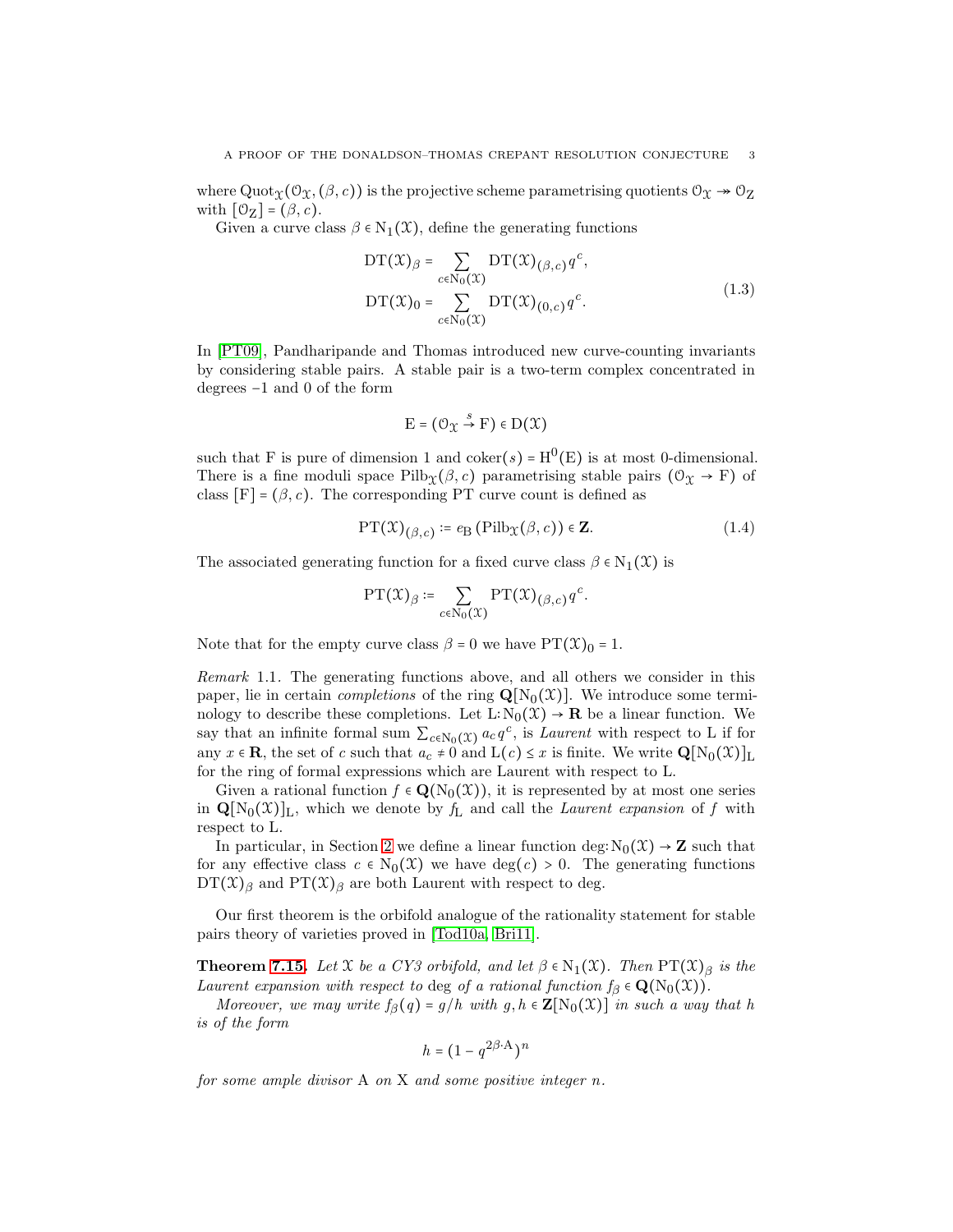1.1.2. Symmetry of PT(X). The derived dualising functor  $\mathbf{D}(-) := \text{RHom}(-, \mathcal{O}_X)[2]$ induces an involution on  $N_{\leq 1}(\mathfrak{X})$  which preserves  $N_0(\mathfrak{X})$ , and so induces an involution on  $N_1(\mathfrak{X})$ . Note that the splitting  $N_{\leq 1}(\mathfrak{X}) = N_1(\mathfrak{X}) \oplus N_0(\mathfrak{X})$  cannot always be chosen compatibly with this duality, so that in general  $\mathbf{D}(\beta, c) \neq (\mathbf{D}(\beta), \mathbf{D}(c)).$ 

There is an induced involution on  $\mathbf{Q}(N_{\leq 1}(\mathcal{X}))$ , which we also denote by  $\mathbf{D}$ .

Proposition [7.19.](#page-38-0) We have an equality of rational functions

$$
\mathbf{D}(z^{\beta}f_{\beta}(q)) = z^{\mathbf{D}(\beta)}f_{\mathbf{D}(\beta)}(q).
$$

Equivalently, summing the above over all  $\beta \in N_1(\mathfrak{X})$ , the function

$$
\mathrm{PT}(\mathfrak{X}) = \sum_{\beta \in \mathrm{N}_1(\mathfrak{X})} \sum_{c \in \mathrm{N}_0(\mathfrak{X})} \mathrm{PT}(\mathfrak{X})_{(\beta, c)} z^{\beta} q^c
$$

is invariant under **D**, when considered as an element of  $\mathbf{Q}(N_0(\mathfrak{X}))[[N_1^{\text{eff}}(\mathfrak{X})]].$ 

This generalises the  $q \leftrightarrow q^{-1}$  symmetry of the non-orbifold PT generating function.

1.1.3. The McKay correspondence. By the McKay correspondence [\[BKR01,](#page-64-7) [CT08\]](#page-64-8), the coarse space X has a distinguished crepant resolution  $f: Y \rightarrow X$  given étalelocally on X by Nakamura's G-Hilbert scheme. Moreover, Y and  $\mathfrak X$  are derived equivalent. Concretely, Y = Quot $(\mathcal{O}_\Upsilon, [\mathcal{O}_x])$  where  $x \in \mathcal{X}$  is a non-stacky point and  $\mathcal{O}_x$  is the skyscraper sheaf at x. The universal quotient sheaf on  $Y \times \mathcal{X}$  is the kernel of the Fourier–Mukai equivalence  $\Phi: D(Y) \to D(X)$ .

From now on we impose the additional restriction that  $\mathfrak X$  be hard Lefschetz. This means that the fibres of f are at most 1-dimensional, and it restricts the possible stabiliser groups of stacky points; see [\[BG09a,](#page-63-3) Lem. 24].

Note that the functor  $\Phi$  identifies the numerical groups  $\Phi: N(Y) \stackrel{\sim}{\to} N(X)$ , but that it does not preserve the filtration by dimension. This discrepancy induces a series of new subgroups of  $N_{\leq 1}(\mathfrak{X})$  and  $N_{\leq 1}(Y)$ , which we now describe.

Let  $f_*: N(Y) \to N(X)$  denote the pushforward of numerical classes, and let

$$
N_{\rm exc}(Y) = (f_*)^{-1} (N_0(X)) \cap N_{\leq 1}(Y) \subset N_{\leq 1}(Y)
$$

denote the exceptional classes, consisting of curve classes supported on the fibres of f and point classes. The natural inclusion  $\mathbf{Z} = \mathrm{N}_0(Y) \leftrightarrow \mathrm{N}_{\mathrm{exc}}(Y)$  is canonically split by the holomorphic Euler characteristic  $N_{\text{exc}}(Y) = N_0(Y) \oplus N_{1,\text{exc}}(Y)$ , where  $N_{1,exc}(Y)$  denotes the exceptional *curve* classes. We write  $N_{n-exc}(Y)$  =  $N_{\leq 1}(Y)/N_{\rm exc}(Y)$  for the non-exceptional classes.

The McKay equivalence induces an inclusion  $\Phi: N_{\leq 1}(Y) \to N_{\leq 1}(\mathcal{X})$  that identifies  $\Phi(N_{\rm exc}(Y)) = N_0(\mathfrak{X})$ . Thus the splitting [\(1.1\)](#page-1-0) induces a splitting

<span id="page-3-0"></span>
$$
N_{\leq 1}(Y) = N_{n-\text{exc}}(Y) \oplus N_{\text{exc}}(Y). \tag{1.5}
$$

The group of *multi-regular classes* is defined as  $N_{mr}(\mathfrak{X}) = \Phi(N_{\leq 1}(Y)) \subset N_{\leq 1}(\mathfrak{X})$ . The following diagram summarises the relations between these subgroups.

<span id="page-3-1"></span>
$$
N_0(Y) \longleftrightarrow N_0(Y) \oplus N_{1,\text{exc}}(Y) \longleftrightarrow N_{\leq 1}(Y)
$$
  
\n
$$
\parallel \qquad \qquad \parallel \qquad \qquad |
$$
  
\n
$$
N_0(\mathfrak{X}) \longleftrightarrow N_{\text{mr}}(\mathfrak{X}) \longleftrightarrow N_{\leq 1}(\mathfrak{X})
$$
  
\n(1.6)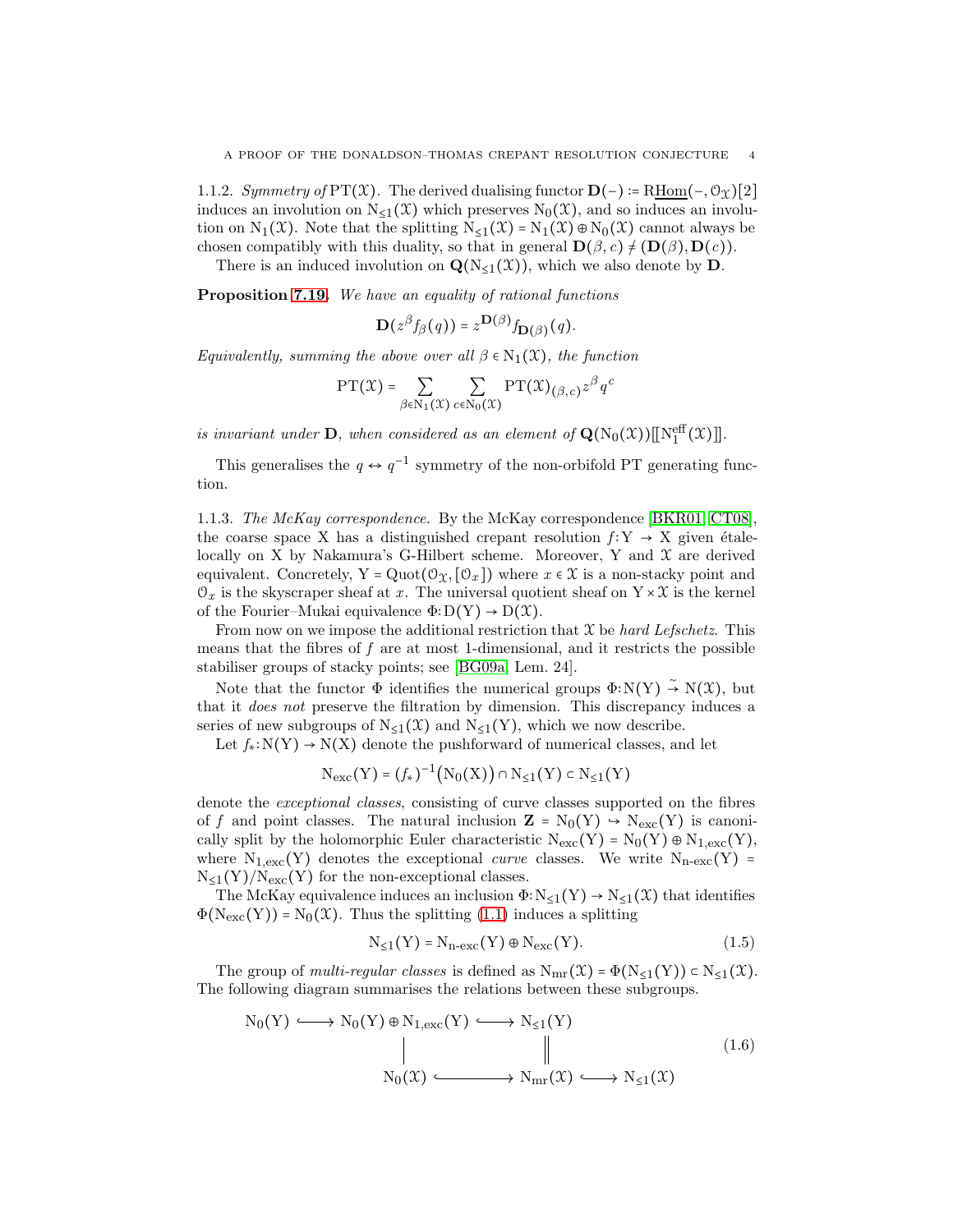We write  $N_{1,mr}(\mathcal{X}) = \Phi(N_{n-exc}(Y))$ . By [\(1.5\)](#page-3-0) we obtain an induced splitting

$$
N_{mr}(\mathcal{X}) = N_{1,mr}(\mathcal{X}) \oplus N_0(\mathcal{X}).
$$
\n(1.7)

We refer to elements in  $N_{1,mr}(\mathfrak{X})$  as *multi-regular curve classes*.

With this notation in place, our second theorem is the following.

**Theorem [6.12](#page-28-0)** (Orbifold DT/PT correspondence). Let  $\mathfrak{X}$  be a CY3 orbifold satisfying the hard Lefschetz condition, and let  $\beta \in N_{1,mr}(\mathfrak{X})$ . Then the equality

$$
PT(\mathcal{X})_{\beta} = \frac{DT(\mathcal{X})_{\beta}}{DT(\mathcal{X})_0}
$$
\n(1.8)

of generating series holds in the ring  $\mathbf{Z}[\mathrm{N}_0(\mathfrak{X})]_{\text{deg}}$ .

1.1.4. The crepant resolution conjecture. We now define the generating series for DT invariants appearing in the crepant resolution conjecture (CRC).

Note that we tacitly use the identification of numerical groups  $N_{\text{exc}}(Y) = N_0(\mathcal{X})$ and  $N_{n-exc}(Y) = N_{1,mr}(\mathcal{X})$  induced by  $\Phi$ . The exceptional generating series is

$$
DT_{\text{exc}}(Y) \coloneqq \sum_{c \in N_0(\mathcal{X})} DT(Y)_{(0,c)} q^c.
$$
 (1.9)

In [\[BS16\]](#page-64-4), Bryan and Steinberg show that for any  $\beta \in N_{n-\text{exc}}(Y)$ , we have

$$
BS(Y/X)_{\beta} = \frac{DT(Y)_{\beta}}{DT_{\text{exc}}(Y)}
$$
(1.10)

in  $\mathbf{Z}[N_0(\mathcal{X})]_{\text{deg}}$  where  $\text{BS}(Y/X)_{\beta}$  denotes the generating series of f-relative stable pair invariants of class  $\beta$ . These are stable pair invariants on Y relative to the crepant resolution  $f: Y \to X$ ; see Section [9](#page-52-0) for their definition.

Pick a general ample class  $\omega \in N^1(Y)_R$ , a real number  $\gamma > 0$ , and define the linear function  $L_{\gamma}:N_0(\mathfrak{X})\to \mathbf{R}$  by

$$
L_{\gamma}(c) = \deg(c) + \gamma^{-1} \deg_{Y}(\mathrm{ch}_{2}(\Psi(c)) \cdot \omega),
$$

where  $\Psi: D(\mathcal{X}) \to D(Y)$  denotes the inverse to the McKay equivalence  $\Phi$ .

We are now in a position to state our third and main theorem.

**Theorem [9.11](#page-55-0)** (Crepant resolution conjecture). Let  $X$  be a CY3 orbifold satisfying the hard Lefschetz condition and let  $\beta \in N_{1,mr}(\mathfrak{X})$ . Then the equality

$$
PT(\mathfrak{X})_{\beta} = BS(Y/X)_{\beta}
$$

holds as rational functions.

More precisely, if  $f_\beta \in \mathbf{Q}(N_0(\mathfrak{X}))$  is the rational function of Theorem [7.15,](#page-35-0) then

(1) the Laurent expansion of  $f_\beta$  with respect to deg is  $PT(\mathfrak{X})_\beta$ , and

(2) the Laurent expansion of  $f_\beta$  with respect to  $L_\gamma$  is  $BS(Y/X)_{\beta}$  if  $0 < \gamma \ll 1$ .

Remark 1.2. The formulation of the CRC in [\[BCY12,](#page-63-0) Conj. 1] is the claim

<span id="page-4-0"></span>
$$
\frac{\mathrm{DT}(\mathcal{X})_{\beta}}{\mathrm{DT}(\mathcal{X})_{0}} = \frac{\mathrm{DT}(Y)_{\beta}}{\mathrm{DT}_{\text{exc}}(Y)},\tag{1.11}
$$

where the meaning of the equality sign is left unspecified. The example given in Appendix [A](#page-56-0) shows that [\(1.11\)](#page-4-0) is not in general true as an equality of generating functions, and so a rational function interpretation is necessary.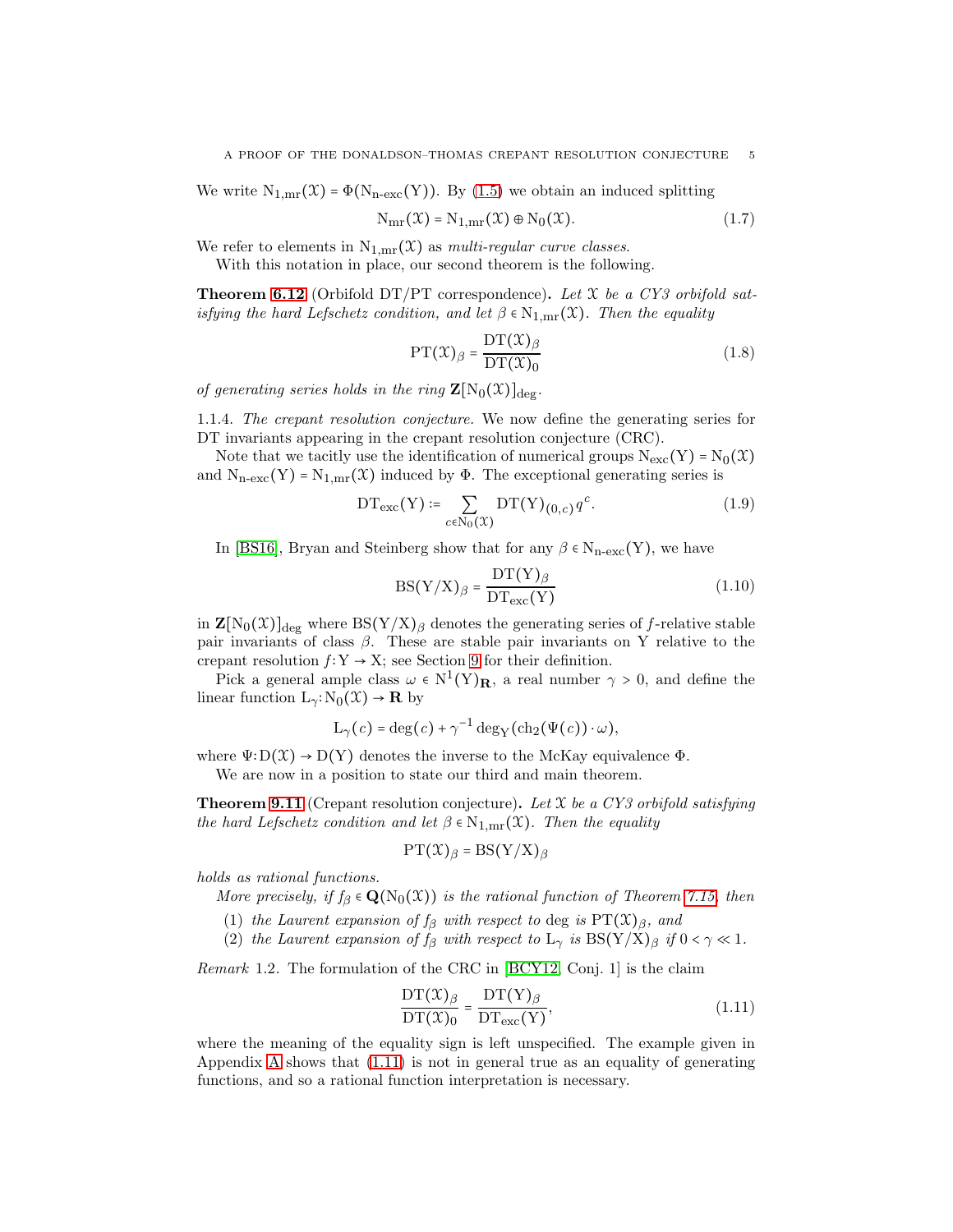Remark 1.3. A second conjecture [\[BCY12,](#page-63-0) Conj. 2] states that

$$
DT(\mathcal{X})_0 = \frac{DT(Y)_{\text{exc}}^+ DT(Y)_{\text{exc}}^-}{DT_0(Y)},
$$

where

$$
DT^{\pm}(Y)_{\text{exc}} = \sum_{\beta \in N_{1,\text{exc}}(Y)} DT(Y)_{\beta} z^{\pm \beta}.
$$

This conjecture has been proved by the second-named author in [\[Cal16b,](#page-64-9) Cor. 2.8]; in contrast to equation [\(1.11\)](#page-4-0), this holds as an equality of generating functions.

1.2. **Outline of proofs.** We work in  $A = (\mathcal{O}_{\mathfrak{X}}[1], \mathrm{Coh}_{\leq 1}(\mathfrak{X}))_{\mathrm{ex}} \subset D(\mathfrak{X})$ , a Noether-ian abelian category introduced by Toda in [\[Tod10a\]](#page-65-0). For any torsion pair  $(T, F)$ on  $Coh_{\leq 1}(\mathfrak{X})$ , we define a  $(T, F)$ -pair to be an object E ∈ A of rank -1 such that

$$
Hom(T, E) = 0 = Hom(E, F)
$$
\n(1.12)

for all objects  $T \in T$  and  $F \in F$ . This notion generalises the usual curve objects we are interested in counting. For example,  $(T, F)$ -pairs are precisely ideal sheaves of curves (shifted by one) if we choose  $T_{DT} = 0$  and  $F_{DT} = \text{Coh}_{\leq 1}(\mathfrak{X})$ , whereas taking  $T_{PT} = \text{Coh}_0(\mathfrak{X})$  and  $F_{PT} = \text{Coh}_1(\mathfrak{X})$  yields stable pairs (Lem. [3.11\)](#page-19-0).

We write  $Pair(T, F)$  for the moduli stack of  $(T, F)$ -stable pairs and show that</u> under mild assumptions on  $(T, F)$  it is an open substack of the algebraic stack of all complexes (Prop. [4.6\)](#page-22-0). We produce families of torsion pairs by considering a stability condition  $\mu: N_{\leq 1}^{\text{eff}}(\mathfrak{X}) \to S$ , where S is a totally ordered set, and a varying element  $s \in S$ . For any such s, we define a torsion pair  $(T_{\mu,s}, F_{\mu,s})$  on  $Coh_{\leq 1}(\mathfrak{X})$  via

$$
\begin{aligned} \mathbf{T}_{\mu,s} &= \{ \mathbf{T} \in \mathrm{Coh}_{\leq 1}(\mathcal{X}) \mid \mathbf{T} \twoheadrightarrow \mathbf{G} \neq 0 \Rightarrow \mu(\mathbf{G}) \geq s \} \\ \mathbf{F}_{\mu,s} &= \{ \mathbf{F} \in \mathrm{Coh}_{\leq 1}(\mathcal{X}) \mid 0 \neq \mathbf{E} \hookrightarrow \mathbf{F} \Rightarrow \mu(\mathbf{E}) < s \}. \end{aligned}
$$

We then define the DT invariant  $DT^{\mu,s}(\mathfrak{X})_{(\beta,c)} \in \mathbb{Z}$  as the Behrend-weighted Euler characteristic of the stack  $\underline{Pair}(T_{\mu,s}, F_{\mu,s})_{(\beta,c)}$  parametrising pairs of class  $(\beta, c)$ .

For  $s \in S$ , let  $\underline{\mathcal{M}}_{\mu}^{ss}(s)$  be the stack of  $\mu$ -semistable objects F with  $\mu(F) = s$  in Coh<sub>≤1</sub>(X). Assuming  $\underline{\mathcal{M}}_\\\mu^{\text{ss}}(s)$  satisfies a certain boundedness condition which we call being *log-able* (Def. [6.7\)](#page-27-0), one can define the generalised DT invariant  $J^{\mu}_{(\beta,c)} \in \mathbf{Q}$ counting  $\mu$ -semistable objects of class  $(\beta, c)$ , see Section [7.4.](#page-32-0)

These invariants enter into a wall-crossing formula phrased in terms of the Poisson torus  $\mathbf{Q}[N(\mathfrak{X})]$ . This is a Poisson algebra with basis  $t^{\alpha}$  for  $\alpha \in N(\mathfrak{X})$ , commutative multiplication<sup>3</sup>  $t^{\alpha_1} \star t^{\alpha_2} = (-1)^{\chi(\alpha_1, \alpha_2)} t^{\alpha_1 + \alpha_2}$ , and Poisson bracket  $\{t^{\alpha_1}, t^{\alpha_2}\} = (-1)^{\chi(\alpha_1, \alpha_2)} \chi(\alpha_1, \alpha_2) t^{\alpha_1 + \alpha_2}.$ 

We are interested in elements of class  $\alpha = (r, \beta, c) \in \mathbb{Z} \oplus N_{\leq 1}(\mathfrak{X})$ , where r encodes the rank of a class, and so we use the convention  $t^{\alpha} = t^{r[\mathcal{O}_X]} z^{\beta} q^c$  for these. More precisely, we consider the set of classes

$$
S_{\beta} = \{ \alpha = (r, \beta', c) \mid r \in \{0, -1\}, 0 \le \beta' \le \beta \},\
$$

and define  $\mathbf{Q}[\mathrm{N}_1^{\text{eff}}(\mathfrak{X})]_{\leq \beta}$  to be the set of all finite sums  $\sum_{\alpha \in \mathbf{S}_{\beta}} a_{\alpha} t^{\alpha}$  with  $a_{\alpha} \in \mathbf{Q}$ . The product and Poisson bracket on  $\mathbf{Q}[N(\mathcal{X})]$  induce a product and Poisson bracket on  $\mathbf{Q}[\mathbf{N}_1^{\text{eff}}(\mathcal{X})]_{\leq \beta}$ , where we let  $t^{\alpha_1}t^{\alpha_2} = 0$  if  $\alpha_1 + \alpha_2 \notin \mathbf{S}_{\beta}$ . We then "complete" and define  $\mathbf{Q} \{ \mathcal{N}_1^{\text{eff}}(\mathfrak{X}) \}_{\leq \beta}$  to be the set of possibly infinite sums  $\sum_{\alpha \in \mathcal{S}_{\beta}} a_{\alpha} t^{\alpha}$ , which then inherits a partially defined product and Poisson bracket.

 $3<sup>3</sup>$ In fact, the  $\star$  product will play no role in our arguments; see Remark [5.6.](#page-25-0)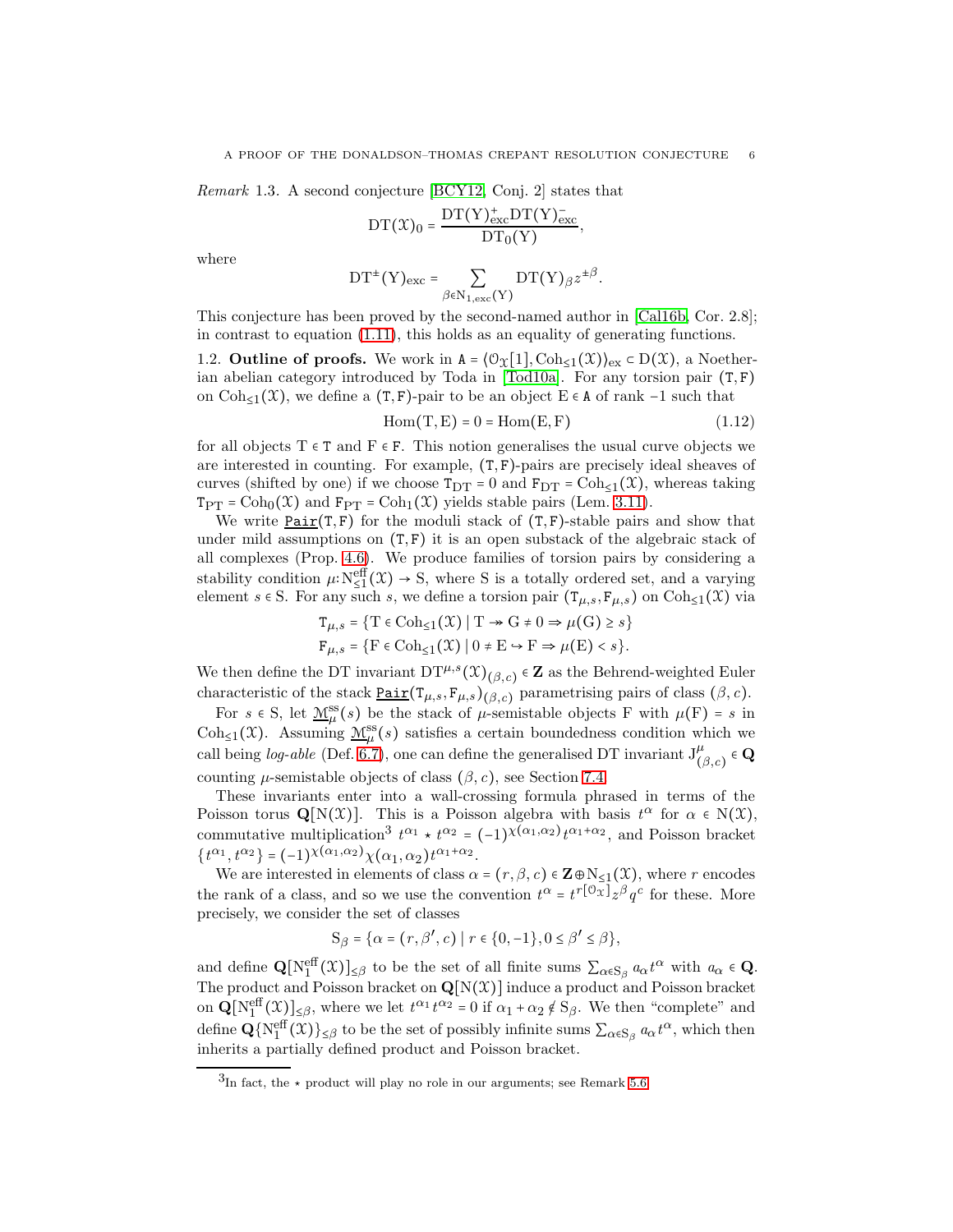1.2.1. Rationality and self-duality of  $PT(X)$ . The first stability condition we consider, is Nironi's extension of slope stability to Deligne–Mumford stacks [\[Nir08\]](#page-64-10). It is given by a slope function  $\nu: N_{\leq 1}^{\text{eff}}(\mathfrak{X}) \to \mathbf{R} \cup \{+\infty\}$  and depends on the choice of an ample class on X and an auxiliary *generating* vector bundle (see Section [2.2.2\)](#page-11-0).

To get a varying notion of  $(T_{\nu,\delta}, F_{\nu,\delta})$ -pair, we collapse the Harder–Narasimhan filtration of  $\nu$  into a torsion pair at a varying cut-off slope  $\delta \in \mathbb{R}$ . For a fixed class  $(\beta, c)$ , the notion of  $(T_{\nu,\delta}, F_{\nu,\delta})$ -pair is independent of  $\delta$  for  $\delta \gg 0$ , and in the limit as  $\delta \to \infty$ , it agrees with the notion of PT pair. Applying Joyce's wall-crossing formula now gives the following identity in  $\mathbf{Q} \{ N_1^{\text{eff}}(\mathcal{X}) \}_{\leq \beta}$ :

<span id="page-6-0"></span>
$$
\begin{split} \text{PT}(\mathfrak{X})_{\leq \beta} t^{-[\mathcal{O}_{\mathfrak{X}}]} &= \text{DT}^{\nu, \infty}(\mathfrak{X})_{\leq \beta} t^{-[\mathcal{O}_{\mathfrak{X}}]} \\ &= \prod_{\delta \in \mathcal{W}_{\beta} \cap [\delta_0, \infty)} \exp\{J^{\nu}(\delta), -\} \text{DT}^{\nu, \delta_0}(\mathfrak{X})_{\leq \beta} t^{-[\mathcal{O}_{\mathfrak{X}}]}, \end{split} \tag{1.13}
$$

.

where  $W_{\beta} = \frac{1}{l(\beta)}$  $\frac{1}{l(\beta)!}\mathbf{Z}$  is the set of walls for  $\delta$  where the notion of  $(\mathbf{T}_{\nu,\delta},\mathbf{F}_{\nu,\delta})$ -pair of class  $\leq \beta$  may change, where the product is taken in increasing  $\delta$ , and where

$$
\mathbf{J}^{\nu}(\delta) = \sum_{\substack{(\beta', c) \in \mathbb{N}_{\leq 1}(\mathfrak{X}) \\ \nu(\beta', c) = \delta}} \mathbf{J}^{\nu}_{(\beta', c)} z^{\beta'} q^c
$$

If X were a variety, the Euler pairing would vanish on  $N_{\leq 1}(\mathcal{X})$  and equation [\(1.13\)](#page-6-0) would simplify to a product formula, as in [\[Bri11,](#page-64-2) Thm. 7.4] and [\[Tod10b\]](#page-65-1),

$$
\mathrm{PT}(\mathfrak{X}) = \exp \left( \sum_{\delta \geq \delta_0} \sum_{\substack{(\beta,c) \in \mathrm{N}_{\leq 1}(\mathfrak{X}) \\ \nu(\beta,c) = \delta}} \chi(\beta,c) \mathrm{J}_{(\beta,c)}^{\nu} z^{\beta} q^c \right) \mathrm{DT}^{\nu,\delta_0}(\mathfrak{X}).
$$

In particular, the rationality statement could then be deduced from this expression.

Since X is an orbifold in our setting, we instead prove rationality of  $PT(\mathfrak{X})_{\beta}$ in the following way. Expanding the right hand side of equation  $(1.13)$  yields an infinite sum of terms of the form

$$
C \cdot \{J_{(\beta_r,c_r)}^{\nu} z^{\beta_r} q^{c_r}, -\} \circ \dots \circ \{J_{(\beta_1,c_1)}^{\nu} z^{\beta_1} q^{c_1}, -\} DT^{\nu,\delta_0}(\mathfrak{X})_{(\beta',c')} z^{\beta'} q^{c'} t^{-[\mathcal{O}_{\mathfrak{X}}]},
$$

where C is a constant of the form  $\prod (n_k!)^{-1}$  arising from expanding the exponential.

We then group the terms with the same curve classes  $\beta_i$ , the same inequalities between the slopes  $\nu(\beta_i, c_i)$ , and the same values for  $c_i$  (mod  $\beta_i \cdot A$ ). Twisting by the ample line bundle A induces an equality  $J_{(\beta,c)}^{\nu} = J_{(\beta,c+\beta\cdot A)}^{\nu}$ , and so we may define  $J_{(\beta,[c])}^{\nu} := J_{(\beta,c)}^{\nu}$  for any  $[c] \in N_0(\mathfrak{X})/\beta \cdot A$ .

The sum of the terms in such a *group* has the form

$$
\sum_{k_1,\ldots,k_r} \mathbf{C} \cdot \mathbf{P}(k_1,\ldots,k_r) \prod_{i=1}^r \mathbf{J}^{\nu}_{\beta_i,[c_i]} \mathbf{D} \mathbf{T}^{\nu,\delta_0}(\mathfrak{X})_{\beta',c'} z^{\beta} q^{c+\sum_{i=1}^r k_i \beta_i \cdot \mathbf{A}} t^{-[\mathcal{O}_{\mathfrak{X}}]},
$$

where the sum is over  $k_i \in \mathbb{Z}_{\geq 0}$  satisfying a prescribed set of relations  $k_i \lt k_{i+1}$  or  $k_i = k_{i+1}$  for each i. The constant C arises from the exponential as before, and the term P is the coefficient arising from the formula for the Poisson bracket.

Crucially, since the Poisson bracket  $\{t^{\alpha_1}, t^{\alpha_2}\} = (-1)^{\chi(\alpha_1, \alpha_2)} \chi(\alpha_1, \alpha_2) t^{\alpha_1 + \alpha_2}$ is bilinear up to sign in the exponents, the function P is a quasi-polynomial. It follows formally that the above sum is a rational function of the shape we claim; see Section [2.5.2.](#page-15-0) Through various boundedness results proved in Section [7,](#page-29-0) we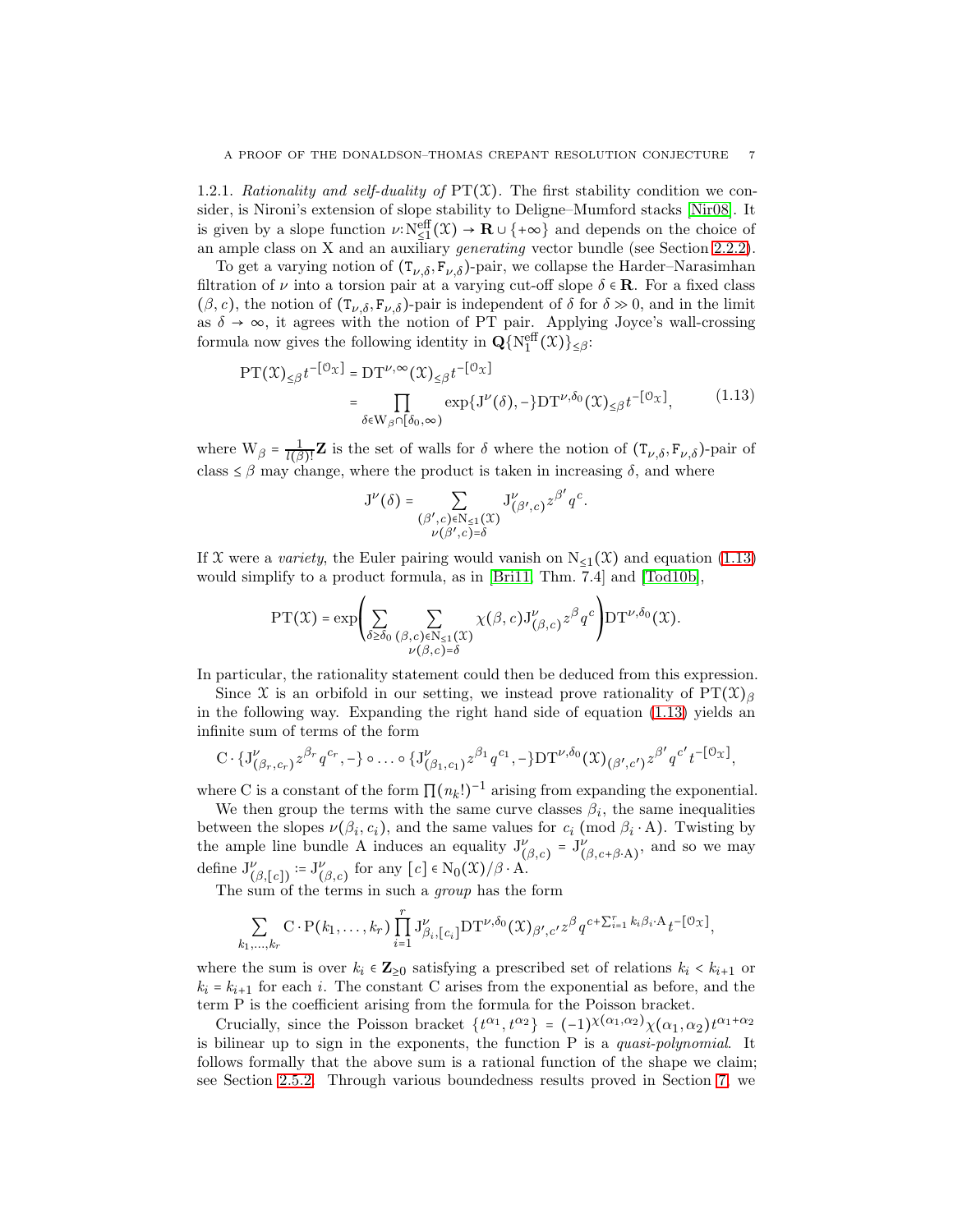show that there are only finitely many such groups. Thus  $PT(\mathcal{X})_{\beta}$  is a sum of these finitely many rational functions and hence, in particular, is rational.

Examining this rational function further, we show that the degree of

$$
\operatorname{DT}^{\nu,\infty}(\mathfrak{X})_\beta-\operatorname{DT}^{\nu,\delta_0}(\mathfrak{X})_\beta
$$

tends to  $-\infty$  as  $\delta_0 \to -\infty$ , and so we find  $DT^{\nu,-\infty}(\mathfrak{X})_{\beta} = DT^{\nu,\infty}(\mathfrak{X})_{\beta}$  as rational functions. This leads to the symmetry  $\mathbf{D}(\mathrm{PT}(\mathcal{X})) = \mathrm{PT}(\mathcal{X})$  as rational functions.

<span id="page-7-0"></span>1.2.2. Comparing  $PT(\mathcal{X})$  and  $BS(Y/X)$ . While it will not appear in the main text, it is helpful to consider a stability condition  $\zeta_1: N_1^{\text{eff}}(\mathfrak{X}) \to \mathbf{R} \cup \{+\infty\}$  defined as follows. Let A and  $\omega$  be ample classes on X and Y respectively, and define

$$
\zeta_1(F) = -\frac{\deg_Y(c_1(\Psi(F)) \cdot A \cdot \omega)}{\deg(F \cdot A)} \in \mathbf{Q},
$$

for any  $F \in \text{Coh}_{\leq 1}(\mathfrak{X})$ . We set  $\zeta_1(F) = \infty$  if  $F \in \text{Coh}_0(\mathfrak{X})$ . Fixing a class  $(\beta, c) \in$  $N_1(\mathfrak{X})$ , the notion of  $(T_{\zeta_1,\gamma}, F_{\zeta_1,\gamma})$ -pair of class  $(\beta, c)$  reduces to the notion of PT pair as  $\gamma \to \infty$ . In the limit  $\gamma \to 0^+$ , assuming  $\beta$  is multi-regular, we show in Section [9](#page-52-0) that a  $(T_{\zeta_1,\gamma}, F_{\zeta_1,\gamma})$ -pair is identified with a BS-pair by the McKay equivalence.

Fix a curve class  $\beta \in N_1(\mathfrak{X})$ . Our goal is then to show that for  $0 < \gamma \ll 1$ , the series  $DT^{\zeta_1,\gamma}(\mathfrak{X})_\beta$  is rational and equal to  $DT^{\zeta_1,\infty}(\mathfrak{X})_\beta$  as rational functions.

For  $0 \leq \beta' \leq \beta$ , there are only finitely many possible values for  $\zeta_1(\beta', c)$ , and so the set of walls  $V_\beta$  between 0 and  $\infty$  is finite. However, the stack  $\underline{M}_{\zeta_1}^{ss}(\gamma)$  is not log-able, because in general the stacks  $\underline{M}_{\zeta_1}^{ss}(\gamma)_{(\beta,c)}$  are not of finite type. In conclusion, the wall-crossing formula is not directly applicable.

We must therefore refine the stability condition  $\zeta_1$  and introduce the stability condition  $\zeta = (\zeta_1, \nu): N_1^{\text{eff}}(\mathfrak{X}) \to \mathbf{R}^2 \cup \{+\infty\}$ , where  $\mathbf{R}^2$  is given the lexicographical ordering:  $(a, b) \ge (a', b')$  if and only if  $a > a'$  or  $(a = a', b \ge b')$ .

The series<sup>4</sup>  $DT_{\leq\beta}^{\zeta,(\gamma,\eta)}$  has a wall-crossing behaviour described as follows. Away from the set of  $\gamma$ -walls  $V_\beta$ , the corresponding notion of pair is independent of  $\eta \in \mathbf{R}$ so  $(T_{\zeta,(\gamma,\eta)},F_{\zeta,(\gamma,\eta)})=(T_{\zeta_1,\gamma},F_{\zeta_1,\gamma})$ . As a consequence, the function  $DT_{\leq\beta}^{\zeta,(\gamma,\eta)}$  is locally constant as a function of  $(\gamma, \eta)$ , and it is independent of  $\eta$  when  $\gamma \notin V_{\beta}$ .

Fixing a wall  $\gamma \in V_\beta$ , and varying  $\eta$ , the series  $DT_{\leq \beta}^{\zeta, (\gamma, \eta)}$  has the same walls as the series  $DT^{\nu,\delta}_{\leq\beta}$ . Moreover, taking the limit as  $\eta \to \pm \infty$  makes sense, and we find

$$
\mathrm{DT}^{\zeta_{\gamma,\pm\infty}}_{\leq\beta}=\mathrm{DT}^{\zeta_{\gamma\pm\epsilon,\eta}}_{\leq\beta},
$$

for  $0 < \epsilon \ll 1$  and for any  $\eta \in \mathbb{R}$ , allowing us to *slide off the*  $\gamma$ *-wall*. By an argument similar to the one showing  $DT^{\nu,\infty}_{\beta} = DT^{\nu,-\infty}_{\beta}$ , we deduce that  $DT^{\zeta,(\gamma,\infty)}_{\beta} =$  $DT_{\beta}^{\zeta,(\gamma,-\infty)}$  as rational functions, thus completing the re-expansion at the wall  $\gamma$ .

<sup>&</sup>lt;sup>4</sup>For now, we omit the orbifold X from the notation, so  $DT^{\zeta,(\gamma,\eta)}(\mathfrak{X})_{\leq \beta} = DT^{\zeta,(\gamma,\eta)}_{\leq \beta}$ .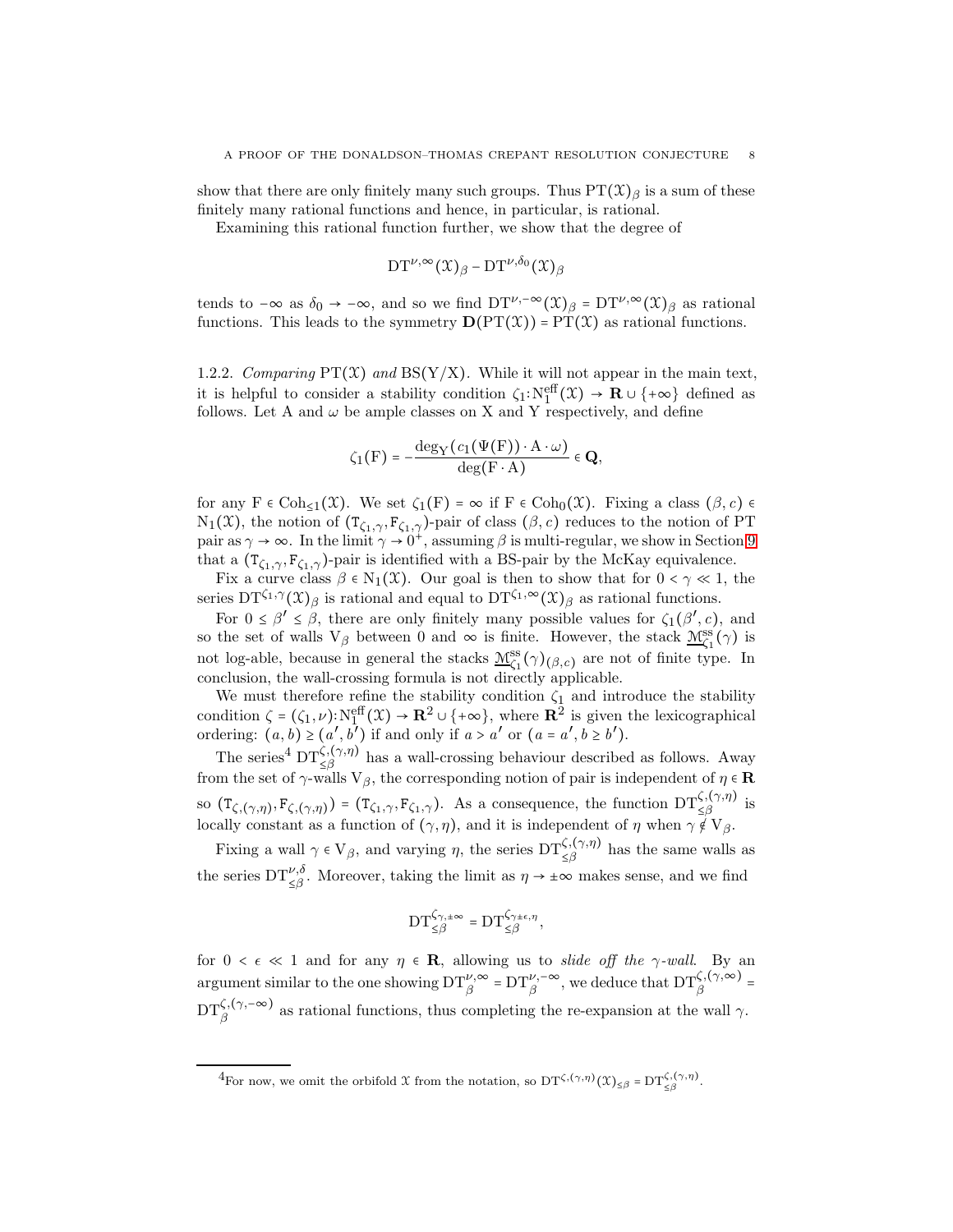Labeling the  $\gamma$ -walls  $V_\beta = {\gamma_1, \ldots, \gamma_r}$  with  $\gamma_i < \gamma_{i+1}$ , we prove that  $PT(\mathfrak{X})_{\leq \beta}$ and  $BS(Y/X)_{\leq \beta}$  are expansions of the same rational function in the following way:

$$
\begin{aligned} \mathrm{PT}(\mathfrak{X})_{\leq \beta} &= \mathrm{DT}_{\leq \beta}^{\zeta, (\gamma_r + \epsilon, 0)} = \mathrm{DT}_{\leq \beta}^{\zeta, (\gamma_r, \infty)} \rightsquigarrow \mathrm{DT}_{\leq \beta}^{\zeta, (\gamma_r, -\infty)} = \mathrm{DT}_{\leq \beta}^{\zeta, (\gamma_{r-1}, \infty)} \\ &\leadsto \mathrm{DT}_{\leq \beta}^{\zeta, (\gamma_{r-1}, -\infty)} = \mathrm{DT}^{\zeta, (\gamma_{r-2}, \infty)} \rightsquigarrow \ldots \\ &\leadsto \mathrm{DT}_{\leq \beta}^{\zeta, (\gamma_1, -\infty)} = \mathrm{DT}_{\leq \beta}^{\zeta, (\epsilon, 0)} = \mathrm{BS}(\mathrm{Y/X})_{\leq \beta}, \end{aligned}
$$

where the  $\sim$  indicate a re-expansion of a rational function; see Figure 1.



FIGURE 1. A schematic of the  $(\gamma, \eta)$ -wall-crossing. The notion of  $\gamma$ -pair is constant between two consecutive  $\gamma$ -walls, for example in the blue region of  $(\gamma, \eta)$  with  $\gamma_2 < \gamma < \gamma_3$ .

1.3. Variants. We discuss three variants of the crepant resolution conjecture.

1.3.1. Euler characteristics. The methods of this paper also prove exactly the same results for Euler–DT invariants, i.e., those defined by taking the topological Euler characteristic instead of the one weighted by the Behrend function  $e_{\rm B}$ .

<span id="page-8-0"></span>1.3.2. The quasi-projective case. In order to connect these results with various computations for toric CY3s, let us explain how our arguments generalise to the setting of quasi-projective CY3s. Let  $X$  be a 3-dimensional orbifold with quasi-projective coarse moduli space X such that  $\omega_{\mathfrak{X}} \cong \mathfrak{O}_{\mathfrak{X}}$  and Pic(X) is finitely generated. As before, let Y denote the crepant resolution of X of the McKay correspondence.

The notion of DT invariants and PT invariants of  $\mathfrak X$  can be defined as follows. Choose a smooth compactification  $\overline{X}$  of X and consider those DT/PT objects on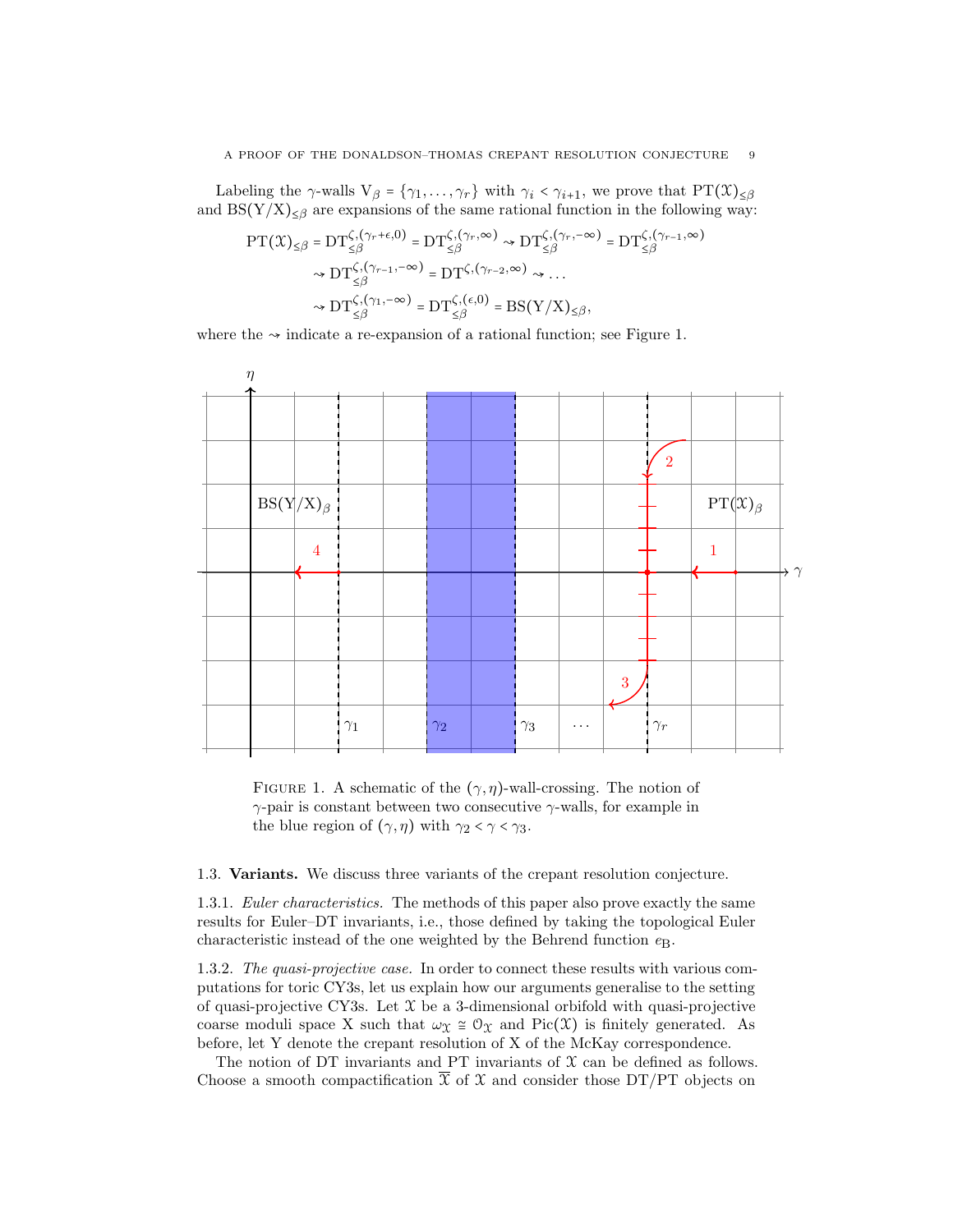$\overline{x}$  which restrict to  $\mathbb{O}_{\overline{x}}[1]$  on  $\overline{x} \setminus \mathfrak{X}$  (more intrinsic constructions are possible, but require a longer explanation). As our arguments are motivic in nature and do not rely on properness of the moduli stacks involved, they transpose well to this setting.

One can argue as follows. Define the category  $A = \langle \mathcal{O}_{\overline{\mathcal{X}}}[1], \text{Coh}_{\leq 1}(\overline{\mathcal{X}}) \rangle_{\text{ex}}$  as before. We say that an object in A of rank -1 is *supported on*  $\mathfrak X$  if its restriction to  $\overline{\mathfrak X}\smallsetminus\mathfrak X$ is  $\mathcal{O}_{\overline{\mathcal{X}}}[1]$ . Then the objects of rank 0 and -1 in A which are supported on X define open substacks of  $\underline{A} \subset \mathfrak{Mum}_{\overline{X}}$ , analogous to the stacks that appear in our proof in the projective case.

Note that if  $E, F \in A$  are such that E has rank 0, F has rank 0 or  $-1$ , and both are supported on X, then  $\chi(E, F) = -\chi(F, E)$  and any extension of E by F or of F by  $E$  is supported on  $\mathfrak{X}$ . This is enough to ensure that the wall-crossing arguments of our proof go through in the Euler characteristic case. Running our proof with minor modifications thus gives the Euler characteristic, quasi-projective versions of our main results: "rationality of  $PT(\mathcal{X})$ " (Theorem [7.15\)](#page-35-0) and equality as rational functions " $PT(\mathcal{X}) = BS(Y/X)$  if  $\mathcal X$  is hard Lefschetz" (Theorem [9.11\)](#page-55-0).

In the actual DT (Behrend-weighted) case, we do not know the Behrend function identities on our open moduli substacks. Toda's argument in the projective case [\[Tod16,](#page-65-2) Thm. 2.6] relies on the existence of (−1)-shifted symplectic structures on the relevant moduli stacks. While it seems reasonable to expect that  $(-1)$ -shifted symplectic structures also exist in the more general quasi-projective setting, cf. [\[Bus14,](#page-64-11) [Pre\]](#page-64-12), a full exploration of this issue is beyond the scope of this paper.

1.3.3. Beyond multi-regular curve classes. The multi-regularity assumption on the curve class  $\beta$  is used in two places: To prove the equality  $PT(\mathfrak{X})_{\beta} = DT(\mathfrak{X})_{\beta}/DT_0(\mathfrak{X})$ and the equality  $DT^{\zeta,(\epsilon,0)}(\mathfrak{X})_{\beta} = BS(Y/X)_{\beta}$ . In particular, the re-expansion argument does not require  $\beta$  to be multi-regular, and we still have the equality of rational functions  $PT(\mathfrak{X})_{\beta} = DT^{\zeta, (\epsilon, 0)}(\mathfrak{X})_{\beta}$  in the non-multi-regular case.

In the non-multi-regular case, both of the missing steps pose potentially interesting problems: that of determining the relation between  $PT(\mathcal{X})_{\beta}$  and  $DT(\mathcal{X})_{\beta}$  for general  $\beta$ , and that of relating DT<sup> $\zeta, (\epsilon, 0)$ </sup> $(\mathfrak{X})_{\beta}$  to "curve-counting-like" invariants on Y.

1.4. Previous work. Our techniques, using wall-crossing to relate counting invariants via the motivic Hall algebra, are to a large extent refinements of those pioneered by Joyce, Bridgeland, and Toda, see [\[Joy07,](#page-64-13) [Bri11,](#page-64-2) [Tod10a,](#page-65-0) [Tod13\]](#page-65-3).

Our approach makes essential use of the work of Bryan and Steinberg [\[BS16\]](#page-64-4), who introduced the notion of  $f$ -stable pairs associated to a crepant resolution  $f$ . Their counting invariants play the role of the PT generating function on the Y-side and, in particular, give a geometric interpretation of the fraction  $DT(Y)/DT(Y)_{exc}$ .

In [\[Ros17\]](#page-64-14), Ross proved the quasi-projective version of the crepant resolution conjecture for all toric CY3 orbifolds with A*n*-singularities, by analysing the orbifold topological vertex of [\[BCY12\]](#page-63-0) in that case. As our results and the example in Appendix [A](#page-56-0) indicate, the generating function equalities in [\[Ros17\]](#page-64-14), in particular [\[Ros17,](#page-64-14) Thm. 2.2], must be interpreted as equalities of rational functions.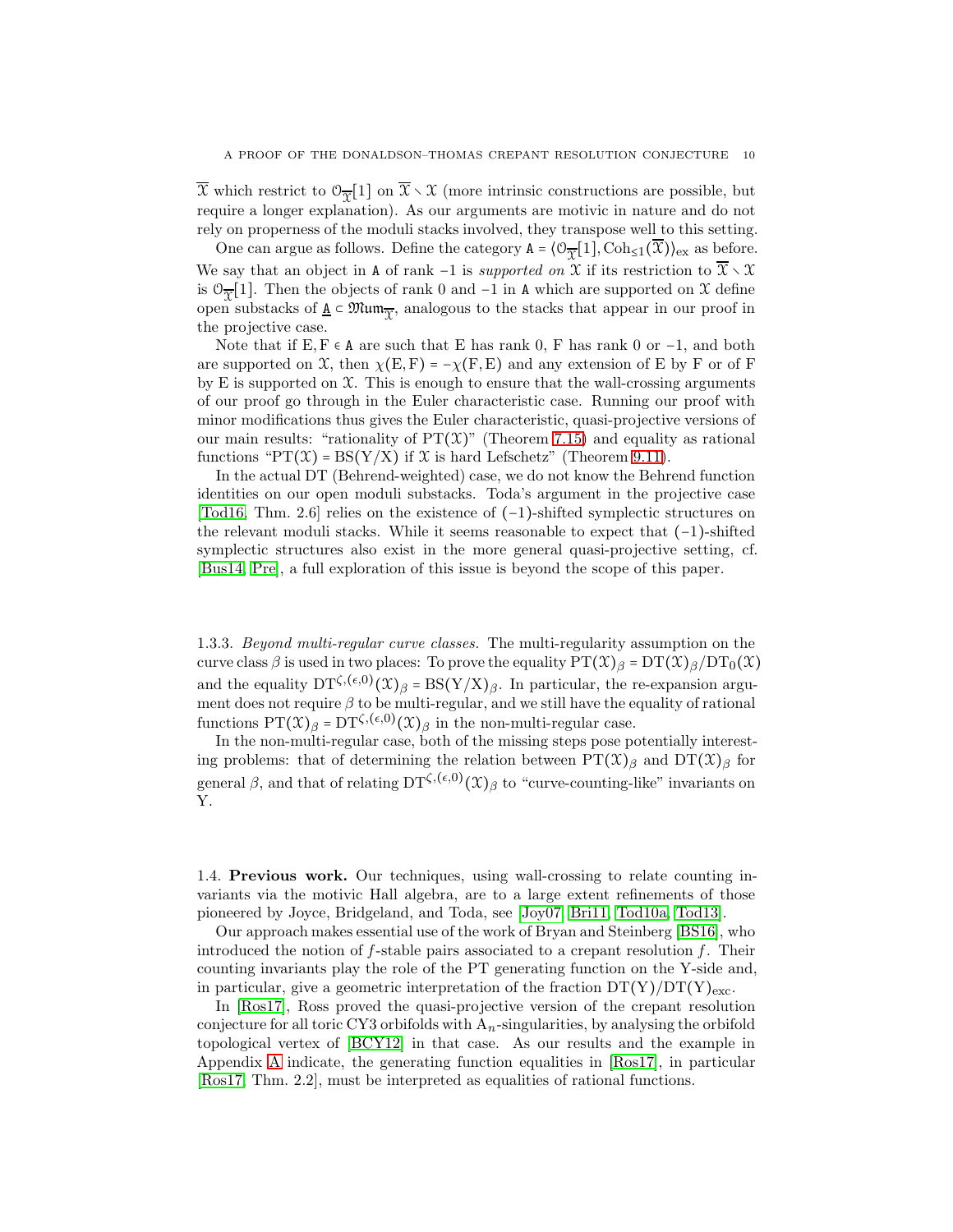1.5. Acknowledgements. We thank Kai Behrend, Tom Bridgeland, Jim Bryan, John Christian Ottem, Dustin Ross, Balázs Szendrői, Richard Thomas (who insisted that wall-crossing would work when one of us claimed it didn't), and Yukinobu Toda for useful discussions related to this problem. Special thanks to Arend Bayer; in particular, S.B. is grateful for his continued guidance over the years.

S.B. was supported by the ERC Starting Grant no. 337039 WallXBirGeom. Parts of this project were carried out while J.V.R. was staying at the Mathematical Sciences Research Institute in Berkeley in connection with the program "Enumerative Geometry Beyond Numbers", funded by NSF Grant DMS-1440140.

1.6. Conventions. We work over C. All rings, schemes, and stacks will be assumed to be *locally of finite type* over  $C$ , unless specified otherwise. All categories and functors will be C-linear. If M is a scheme (or stack) we write  $D(M)$  for the bounded coherent derived category of M. We write  $\text{Coh}_{i}(M)$  (resp.  $\text{Coh}_{\leq i}(M)$ ) for the full subcategory of coherent sheaves on M pure of dimension  $i$  (resp. of dimension at most  $i$ ). When denoting counting invariants, we omit the orbifold or variety from the notation if no confusion can occur, e.g.  $DT_{\leq\beta}^{\zeta,(\gamma,\eta)}:=DT^{\zeta,(\gamma,\eta)}(\mathfrak{X})_{\leq\beta}$ .

## 2. Preliminaries

<span id="page-10-0"></span>2.1. Numerical Grothendieck group. Let M be a projective variety, or more generally a Deligne–Mumford stack with projective coarse moduli space. We write Coh(M) for its category of coherent sheaves, and  $D(M) = D^{b}(Coh(M))$  for its bounded coherent derived category. This category contains Perf(M), the subcategory of perfect complexes, which by definition are those locally isomorphic to a bounded complex of locally free sheaves. When M is smooth and hence satisfies the resolution property [\[Tot04\]](#page-65-4),  $\text{Perf}(M) = D(M)$ .

For  $E \in D(M)$ , and  $P \in \text{Perf}(M)$ , the *Euler pairing* 

$$
\chi(P, E) \coloneqq \sum_{i} (-1)^{i} \dim \text{Hom}_{\mathbf{M}}(P, E[i])
$$

is well defined. We call E *numerically trivial* if  $\chi(P, E) = 0$  for all  $P \in \text{Perf}(M)$ .

We write  $K(M) = K(D(M)) = K(Coh(M))$  for the *Grothendieck group* of M. We write  $N(M)$  for the *numerical* Grothendieck group, which is the quotient of  $K(M)$ by the subgroup generated by all numerically trivial complexes. For  $E \in D(M)$ , we write  $[E] \in N(M)$  for its numerical class.

Assume M is irreducible, with generically trivial stabiliser groups. The rank of a sheaf  $F \in Coh(M)$  equals  $(-1)^{\dim M} \chi(\mathcal{O}_p, F)$ , where  $p \in M$  is a non-stacky point, and the rank defines a homomorphism  $rk: N(M) \to \mathbb{Z}$ .

2.1.1. The dimensional filtration. The group  $N(M)$  has a filtration by dimension of support. We write  $\text{Coh}_{\leq d}(M) \subset \text{Coh}(M)$  for the subcategory of sheaves supported in dimension at most d. We define  $N_{\leq d}(M) \subset N(M)$  as the subgroup generated by classes of sheaves  $F \in \text{Coh}_{\leq d}(M)$ . We write  $N_d(M) := N_{\leq d}(M)/N_{\leq d-1}(M)$  for the associated graded pieces. The groups  $N_{\leq d}(M)$  and  $N_d(M)$  are free abelian of finite rank. Note that in general  $rk N_0(M) \geq 2$  for a DM stack; see Footnote [2.](#page-1-0)

<span id="page-10-1"></span>2.2. Geometric setup. Let now  $\mathfrak X$  be a CY3 orbifold, which we take to mean that  $\mathfrak X$  is a smooth, irreducible, 3-dimensional Deligne–Mumford (DM) stack such that

- the stabilizer groups of  $\mathfrak X$  are generically trivial,
- we have  $\omega_{\mathfrak{X}} \cong \mathfrak{O}_{\mathfrak{X}}$ ,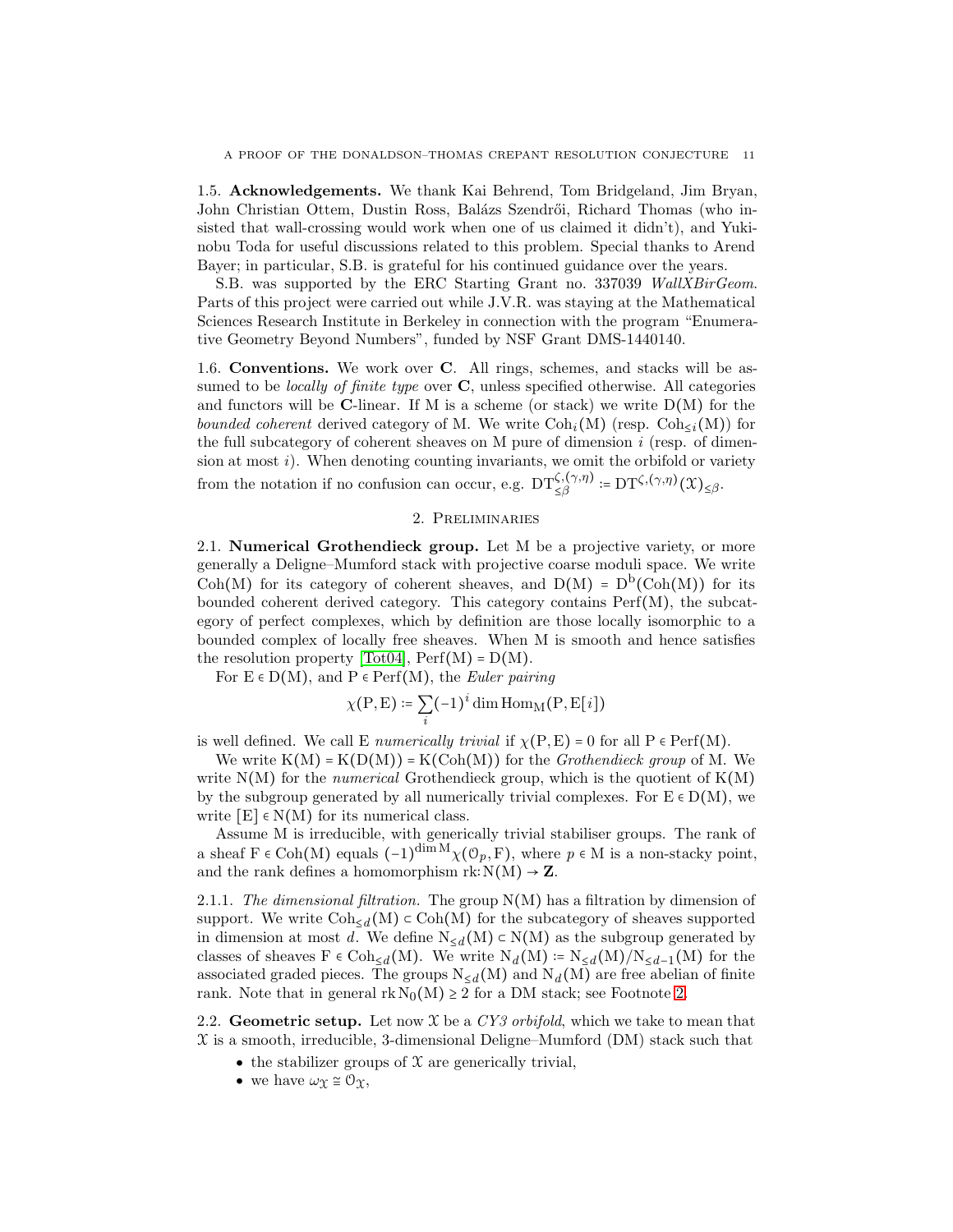A PROOF OF THE DONALDSON–THOMAS CREPANT RESOLUTION CONJECTURE 12

- $H^1(\mathfrak{X}, \mathcal{O}_{\mathfrak{X}}) = 0$ , and
- the coarse moduli space X of  $\mathfrak X$  is projective.

Note that the coarse moduli space X and the associated canonical morphism  $g: \mathcal{X} \to$ X exist by the Keel–Mori theorem. Our assumptions imply that X is Gorenstein, that  $\omega_X = \mathcal{O}_X$ , and that X has at worst quotient singularities.

2.2.1. Splitting. We choose a splitting of the inclusion  $N_0(\mathfrak{X}) \to N_{\leq 1}(\mathfrak{X})$ , so

$$
N_{\leq 1}(\mathfrak{X}) \cong N_1(\mathfrak{X}) \oplus N_0(\mathfrak{X}). \tag{2.1}
$$

Thus we will denote classes in  $N_{\leq 1}(\mathfrak{X})$  by  $(\beta, c)$  with  $\beta \in N_1(\mathfrak{X})$  and  $c \in N_0(\mathfrak{X})$ . For  $F \in \text{Coh}_{\leq 1}(\mathfrak{X})$ , we define  $\beta_F$  and  $c_F$  by  $[F] = (\beta_F, c_F)$ .

In contrast with the case of CY3 varieties, where  $ch<sub>3</sub>$  defines a canonical splitting of  $N_0(\mathfrak{X}) \to N_{\leq 1}(\mathfrak{X})$ , there need not exist a canonical splitting in the orbifold case. This seems a necessary evil. In particular, we emphasize that the splitting cannot always be chosen compatibly with this duality, so that in general  $\mathbf{D}(\beta, c) \neq (\mathbf{D}(\beta), \mathbf{D}(c))$  where  $\mathbf{D}(-) = \text{RHom}(-, \mathcal{O}_{\Upsilon})[2]$  is the derived dualising functor (shifted by two).

<span id="page-11-0"></span>2.2.2. The modified Hilbert polynomial and degree. We choose a vector bundle V on  $\mathfrak X$  which is generating in the sense of [\[OS03\]](#page-64-15). This means that every coherent sheaf on X is locally a quotient of  $V^{\oplus n}$  for some n. Replacing V with  $V \oplus V^{\vee}$ , we may (and will) assume that  $V \cong V^{\vee}$ . We fix an ample line bundle A on X, and write A also for  $g^*A$ .

For  $F \in \text{Coh}(\mathfrak{X})$ , we let  $F(k) = F \otimes A^{\otimes k}$ . Following Nironi [\[Nir08\]](#page-64-10), we define the modified Hilbert polynomial  $p_F$  and the integers  $l(F)$ , deg(F) by

$$
p_{\mathcal{F}}(k) \coloneqq \chi(\mathfrak{X}, \mathbf{V}^{\vee} \otimes \mathbf{F}(k)) = l(\mathbf{F})k + \deg(\mathbf{F})
$$
\n(2.2)

The polynomial  $p_F$  depends only on the numerical class of F, and so  $p_\alpha(k)$ ,  $l(\alpha)$ , deg( $\alpha$ ) is well defined for any class  $\alpha \in N_{\leq 1}(\mathfrak{X})$ . Moreover  $l(N_0(\mathfrak{X})) = 0$ , so the number  $l(\beta)$  is well defined for curve classes  $\beta \in N_1(\mathfrak{X})$ .

Note that in general we do not have  $deg(\beta, c) = deg(c)$ . Indeed, given a generating vector bundle V there may be no way of choosing the splitting of  $N_0(\mathfrak{X}) \rightarrow N_{\leq 1}(\mathfrak{X})$  in such a way that deg is compatible with the splitting.

2.2.3. The effective cone. We say that  $\beta \in N_1(\mathfrak{X})$  is effective if  $\beta = \beta_F$  for some sheaf  $F \in \text{Coh}_{\leq 1}(\mathfrak{X})$ , and we write  $\beta' \leq \beta$  if  $\beta - \beta'$  is effective. We let  $N^{\text{eff}}(\mathfrak{X}) \subset N(\mathfrak{X})$  be the cone spanned by effective classes, and similarly for  $N_{\leq d}^{\text{eff}}(\mathfrak{X})$  and  $N_d^{\text{eff}}(\mathfrak{X})$ .

**Lemma 2.1.** For every  $n \in \mathbb{Z}$ , the set  $\{\beta \in \mathbb{N}_1^{\text{eff}}(\mathcal{X}) \mid l(\beta) = n\}$  is finite.

*Proof.* Let  $\beta \in N_1^{\text{eff}}(\mathfrak{X})$  with  $l(\beta) = n$ , so  $\beta = \beta_F$  for some  $F \in \text{Coh}_{\leq 1}(\mathfrak{X})$ . After twisting by A, we may assume that deg(F)  $\in \{0, 1, \ldots, n-1\}$ . Then [\[Nir08,](#page-64-10) Thm. 4.27] shows that F lies in a bounded set, leaving only finitely many possibilities for  $\beta_F$ .

<span id="page-11-1"></span>Corollary 2.2. If  $\beta \in \mathbb{N}_1^{\text{eff}}(\mathfrak{X})$ , there are finitely many  $\beta' \in \mathbb{N}_1^{\text{eff}}(\mathfrak{X})$  with  $\beta' \leq \beta$ .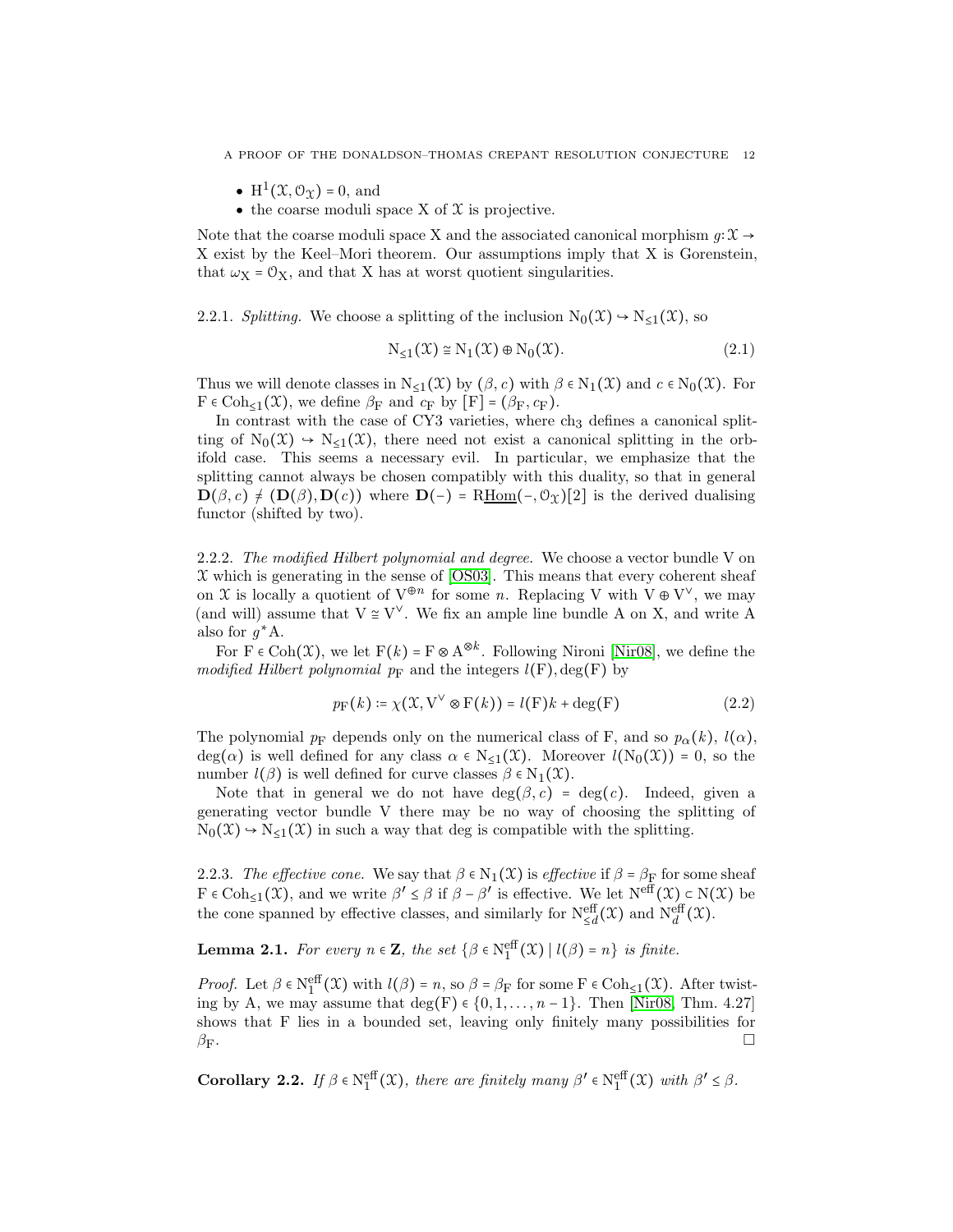2.3. Stability conditions. We recall the particular notion of stability condition we require, see e.g. [\[Rud97,](#page-64-16) [Joy07\]](#page-64-13).

**Definition 2.3.** A *stability condition* on  $Coh_{\leq 1}(\mathfrak{X})$  consists of a *slope function*  $\mu: N_{\leq 1}(\mathfrak{X}) \to S$  where  $(S, \leq)$  is a totally ordered set, such that

(1) the slope  $\mu$  satisfies the *see-saw property*, i.e., given an exact sequence  $0 \to A \to B \to C \to 0$  in  $Coh_{\leq 1}(\mathfrak{X})$  we have either

$$
\mu(A) < \mu(B) < \mu(C)
$$
 or  $\mu(A) = \mu(B) = \mu(C)$  or  $\mu(A) > \mu(B) > \mu(C)$ ;

(2) the category  $\text{Coh}_{\leq 1}(\mathfrak{X})$  has the *Harder–Narasimhan property* with respect to  $\mu$ , i.e., any sheaf  $F \in Coh_{\leq 1}(\mathfrak{X})$  admits a filtration in  $Coh_{\leq 1}(\mathfrak{X})$ ,

$$
0 = F_0 \subset F_1 \subset \ldots \subset F_{n-1} \subset F_n = F,
$$

called the Harder–Narasimhan (HN) filtration, such that each factor  $Q_i$  =  $F_i/F_{i-1}$  is semistable of descending slope  $\mu(Q_1) > \mu(Q_2) > ... > \mu(Q_n)$ . The semistable factors  $Q_i$  are called the *HN factors* of F.

A sheaf  $F \in \text{Coh}_{\leq 1}(\mathfrak{X})$  is stable if for all non-trivial proper subsheaves  $0 \neq E \subset F$ 

$$
\mu(E) < \mu(F),
$$

or, equivalently,  $\mu(F) < \mu(F/E)$  or  $\mu(E) < \mu(F/E)$  by the see-saw property. To obtain the notion of *semistability*, replace each strict inequality  $\lt$  by a weak one  $\leq$ .

Remark 2.4. Let  $\mu$  be a slope function on Coh<sub>≤1</sub>( $\mathfrak{X}$ ). Since the category Coh<sub>≤1</sub>( $\mathfrak{X}$ ) is Noetherian, it has the Harder–Narasimhan property with respect to  $\mu$  whenever Coh<sub>≤1</sub>(X) is  $\mu$ -Artinian, i.e., when any chain of subobjects  $F_0 \supset F_1 \supset F_2 \supset \dots$  in Coh<sub>≤1</sub>(X) such that  $\mu(\mathbf{F}_i) \geq \mu(\mathbf{F}_{i-1})$  stabilizes; see [\[Joy07,](#page-64-13) Thm. 4.4].

2.3.1. Nironi slope stability. The usual notion of stability of sheaves on a variety has a useful generalisation to DM stacks. The foundational results of this theory have been worked out by Nironi [\[Nir08\]](#page-64-10).

Given  $F \in \text{Coh}_{\leq 1}(\mathfrak{X})$ , the *Nironi slope* is

$$
\nu(\mathbf{F}) \coloneqq \frac{\deg(\mathbf{F})}{l(\mathbf{F})} \in \mathbf{Q} \tag{2.3}
$$

if  $F \notin \text{Coh}_0(\mathfrak{X})$ , and it is  $\nu(F) = \infty$  if  $F \in \text{Coh}_0(\mathfrak{X})$ .

**Proposition 2.5.** The slope function  $\nu$  defines a stability condition on Coh<sub>≤1</sub>(X).

Proof. For a pure 1-dimensional sheaf, the existence of Harder–Narasimhan filtrations follows from [\[Nir08,](#page-64-10) Thm. 3.22]. Otherwise, combine this result with the usual torsion filtration; see [\[Nir08,](#page-64-10) Cor. 3.7]. The see-saw property is easily verified.  $\square$ 

2.3.2. Nironi moduli. Let  $\underline{\text{Coh}}_{\Upsilon}$  denote the moduli stack of coherent sheaves on X. It is an algebraic stack that is locally of finite type by [\[Nir08,](#page-64-10) Cor. 2.27].

We write  $F_{+}$  (resp. F<sub>-</sub>) for the HN factor of F with the biggest (resp. smallest) slope and we write  $\nu_{+}(F) = \nu(F_{+}), \nu_{-}(F) = \nu(F_{-}).$  Let  $I \subset (-\infty, \infty]$  be an interval, and let

$$
\mathcal{M}_{\nu}(I) \subset \underline{\mathrm{Coh}}_{\mathfrak{X}}
$$

denote the substack parametrising sheaves F such that the  $\nu$ -slopes of all its HN factors lie in I, which is equivalent to  $\nu_{-}(F), \nu_{+}(F) \in I$ . The moduli stack of  $\nu$ semistable sheaves with  $\nu(F) = s$ , is the special case of I = [s, s]; in this case we write  $\mathcal{M}^{ss}_{\nu}(s)$  instead. For  $\beta \in N_1(\mathfrak{X})$ , we write  $\mathcal{M}_{\nu}(I,\beta)$  for the open substack of  $\mathcal{M}_{\nu}(I)$  consisting of sheaves F with  $\beta_F = \beta$ .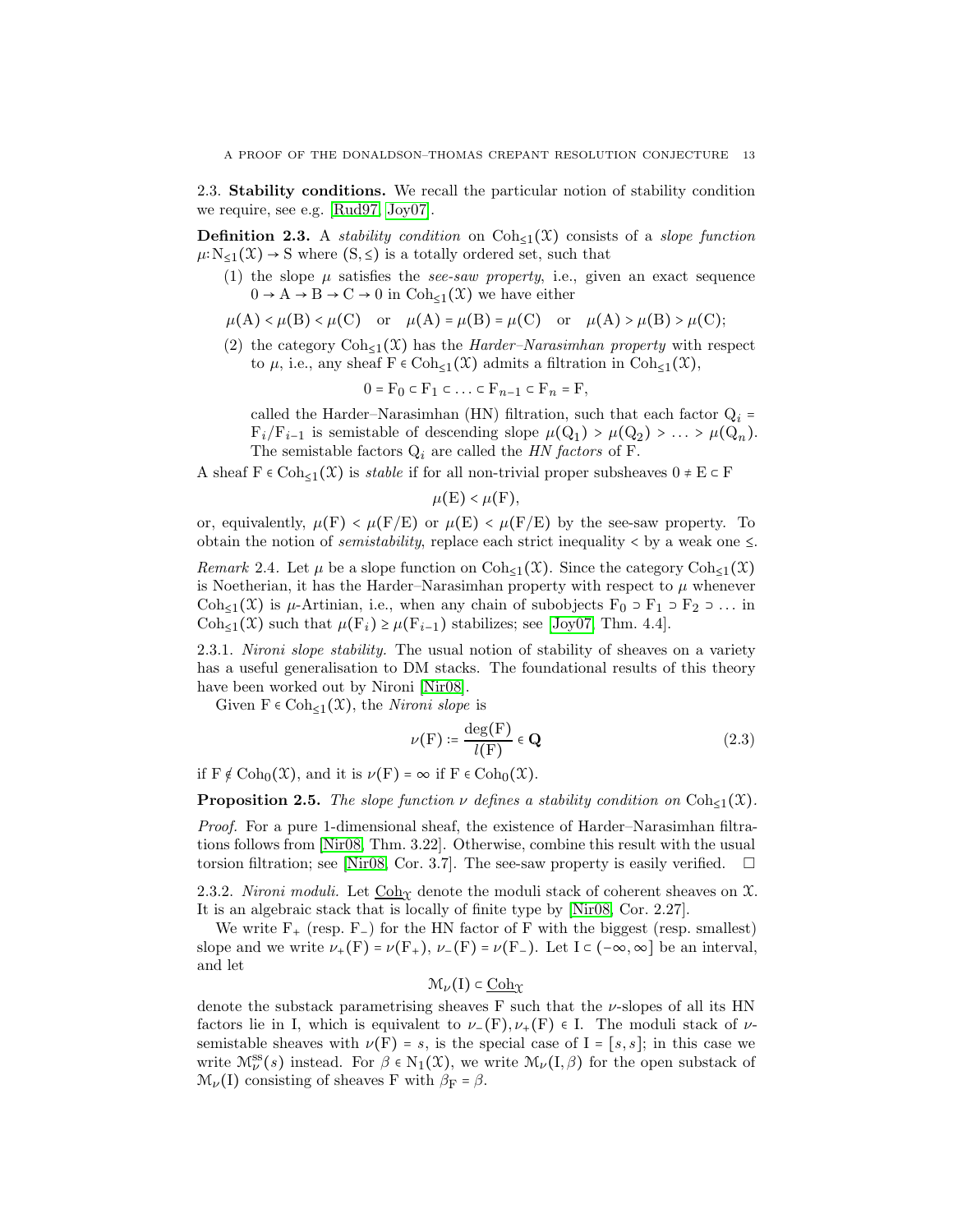<span id="page-13-0"></span>**Theorem 2.6** (Nironi). Let  $I \subseteq \mathbb{R}$  be an interval and  $\beta \in N_1(\mathcal{X})$ . Then the substack  $\mathcal{M}_{\nu}(I,\beta) \subset \underline{\text{Coh}}_{\mathcal{X}}$  is open. If the interval is of finite length, the stack is of finite type. In particular,  $\mathcal{M}_{\nu}^{ss}(s,\beta)$  is of finite type for any  $s \in \mathbf{R}$ .

Proof. These results follow by the Grothendieck lemma for stacks [\[Nir08,](#page-64-10) Lem. 4.13], and applying the same proof as in [\[Nir08,](#page-64-10) Prop. 4.15] and [\[HL10,](#page-64-17) Prop. 2.3.1].  $\Box$ 

If  $p \in \mathbf{Q}[x]$ , let  $\text{Quot}_{\Upsilon}(\mathbf{F}, p)$  denote the functor of quotients of  $\mathbf{F} \in \text{Coh}(\mathcal{X})$  with modified Hilbert polynomial  $p_F = p$ . The following result is a combination of Nir08, Thm. 4.20] and [\[OS03,](#page-64-15) Thm. 6.1].

**Theorem 2.7.** For  $p \in \mathbb{Q}[x]$ , the functor  $\text{Quot}_{\Upsilon}(\mathbf{F}, p)$  is represented by a projective scheme, which we also denote by  $\mathrm{Quot}_{\Upsilon}(F, p)$ .

The following two lemmas will be used repeatedly in Section [7.](#page-29-0)

<span id="page-13-2"></span>**Lemma 2.8.** Let  $F \in \text{Coh}_1(\mathfrak{X})$  be a non-zero pure 1-dimensional sheaf. Then

$$
\nu_{+}(F) \le \deg(F) - [l(F) - 1]\nu_{-}(F)
$$
  

$$
\nu_{-}(F) \ge \deg(F) - [l(F) - 1]\nu_{+}(F)
$$

Proof. Consider the exact sequence

 $0 \to F_+ \to F \to F' \to 0.$ 

Note that  $l(F_+) \geq 1$  and  $l(F) - l(F_+) \geq 0$ . We deduce that

$$
deg(F) = \nu(F)l(F) = \nu(F_+)l(F_+) + \nu(F')l(F')
$$
  
=  $\nu(F_+)l(F_+) + \nu(F')[l(F) - l(F_+)]$   
 $\ge \nu(F_+)l(F_+) + \nu(F_-)[l(F) - l(F_+)]$   
 $\ge \nu_+(F) + \nu_-(F)[l(F) - 1].$ 

The second claim is proven similarly.

As a consequence, there is the following boundedness result.

<span id="page-13-3"></span>**Lemma 2.9.** Let  $d, \delta \in \mathbb{R}$  and  $\beta \in N_1(\mathfrak{X})$ . The substacks of sheaves

(1)  $F \in \underline{\mathcal{M}}_{\nu}([\delta, \infty), \beta)$  with  $\deg(F) \leq d$ , and (2)  $F \in \underline{\mathcal{M}}_{\nu}((-\infty,\delta])$  with  $\deg(F) \geq d$ 

are both of finite type.

*Proof.* Any pure 1-dimensional sheaf F of class  $\beta_F = \beta$  satisfying deg(F)  $\leq d$  and  $\nu$ −(F) ≥  $\delta$ , defines an element in  $\mathcal{M}_{\nu}(\delta, d - (\ell(\beta) - 1)\delta), \beta$ . The first claim now follows from Theorem [2.6.](#page-13-0) The second claim is proven similarly.  $\square$ 

<span id="page-13-1"></span>2.4. The crepant resolution. Let  $p \in \mathcal{X}$  be a non-stacky point, and let  $\mathcal{O}_p$  be the corresponding skyscraper sheaf. We let Y = Hilb<sup>1</sup>( $\mathfrak{X}$ ) = Quot<sub> $\mathfrak{X}(\mathfrak{O}_{\mathfrak{X}},[\mathfrak{O}_p])$ . This</sub> space is étale-locally on X the moduli space of  $G\text{-}clusters$  (i.e. Nakamura's  $G\text{-}Hilbert$ scheme [\[Nak01\]](#page-64-18)), and comes with a map  $f: Y \rightarrow X$ . By [\[BKR01,](#page-64-7) [CT08\]](#page-64-8), Y is a smooth projective CY3 variety, and f is a crepant resolution, i.e.,  $f^* \omega_X = \omega_Y$ .

The universal quotient sheaf  $\mathcal{O}_{\mathcal{Z}} \in D(Y \times \mathcal{X})$  is the kernel of a Fourier–Mukai equivalence, which we refer to as the McKay correspondence, and denote by

$$
\Phi: D(Y) \xrightarrow{\sim} D(\mathcal{X}). \tag{2.4}
$$

Note that  $\Phi(\mathcal{O}_Y) = \mathcal{O}_X$ , and that  $g_* \circ \Phi = Rf_*$ . We denote  $\Psi = \Phi^{-1}$ .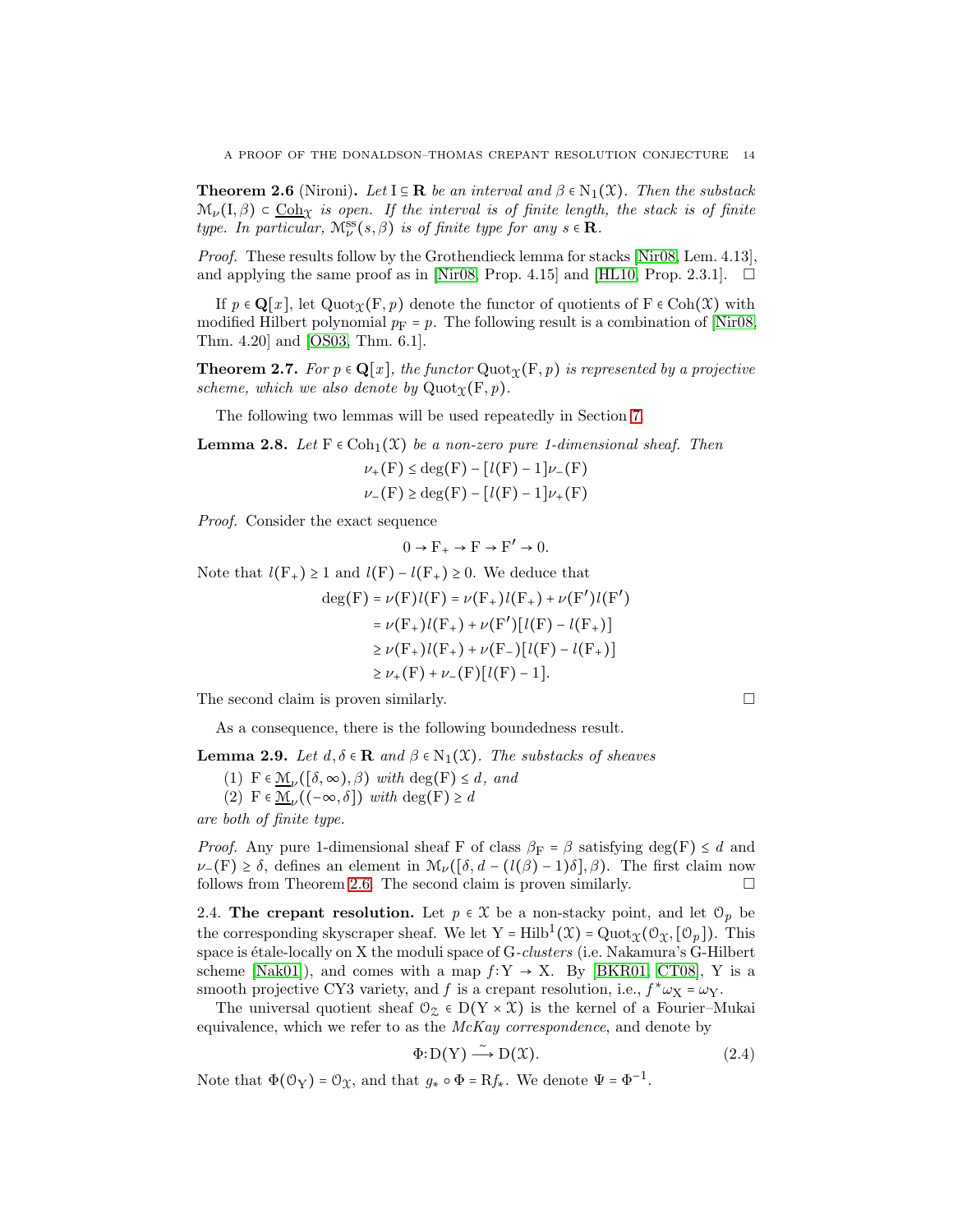<span id="page-14-2"></span>2.4.1. The hard Lefschetz condition. For where we deal with stable pair invariants on  $\mathfrak{X}$ , i.e., rationality of PT $(\mathfrak{X})$  and the symmetry of PT $(\mathfrak{X})$ , the variety Y will not play any role, and the assumptions listed at the start of Section [2.2](#page-10-1) suffice. When it comes to the orbifold DT/PT correspondence and the crepant resolution conjecture, we will impose the following extra condition on  $\mathfrak{X}$ .

**Definition 2.10.** Let  $\mathcal{X}$  be a CY3 orbifold as defined in Section [2.2.](#page-10-1) We say that X is hard Lefschetz if the fibres of the resolution  $f: Y \to X$  have dimension  $\leq 1$ .

With this assumption, the map  $f: Y \to X$  induces a t-structure on D(Y), first introduced by Bridgeland in [\[Bri02\]](#page-64-19). By definition, its heart  $Per(Y/X)$  is the category of *perverse coherent sheaves*<sup>5</sup>, consisting of those  $E \in D(Y)$  such that:

- $Rf_*(E) \in \text{Coh}(X)$ , and
- for any  $C \in Coh(Y)$  with  $Rf_*C = 0$ , we have  $Hom(C[1], E) = 0$ .

This abelian category is a left tilt of Coh(Y) at a torsion pair [\[VdB04\]](#page-65-5). Furthermore, it admits a description in terms of sheaves on X.

<span id="page-14-1"></span>**Proposition 2.11** ([\[Cal16b,](#page-64-9) Thm 1.4]). The equivalence  $\Phi$ :  $D(Y) \rightarrow D(X)$  restricts to an equivalence  $\text{Per}(Y/X) \simeq \text{Coh}(\mathfrak{X})$  of abelian categories.

We record the following two lemmas for use in Section [8.](#page-39-0)

<span id="page-14-4"></span>**Lemma 2.12.** Assume that  $X$  satisfies the hard Lefschetz condition. Then the map  $g_*: \mathrm{N}_{1,\text{mr}}(\mathfrak{X}) \to \mathrm{N}_1(\mathfrak{X})$  is injective.

*Proof.* The McKay equivalence commutes with  $g_*$  and  $f_*$ , and so identifies the kernels of  $g_*: \mathrm{N}_{1,\text{mr}}(\mathfrak{X}) \to \mathrm{N}_1(X)$  and  $f_*: \Psi(\mathrm{N}_{1,\text{mr}}(\mathfrak{X})) = \mathrm{N}_{\leq 1}(Y)/\mathrm{N}_{\text{exc}}(Y) \to \mathrm{N}_1(X)$ . But the latter kernel is 0.

If  $E \in N(Y)$ , then we define  $E \cdot A$  as the class of  $[E] - [E(-A)]$  in  $N(Y)$ .

<span id="page-14-5"></span>**Lemma 2.13.** Assume that X satisfies the hard Lefschetz condition. Let  $D_1, \ldots, D_n \subset$ Y be the irreducible components of the exceptional locus of  $f: Y \to X$ . The classes  $D_1 \cdot A, \ldots, D_n \cdot A$  are linearly independent in N<sub>1</sub>(Y).

*Proof.* Suppose for a contradiction that  $D = \sum a_i D_i$  is such that not all  $a_i = 0$ , but  $D \cdot A = 0$ . Pick a surface S of class A such that  $f^{-1}(S)$  is smooth (replacing A with some multiple if necessary). By the Negativity Lemma [\[KM98,](#page-64-20) Lem. 3.40], we have D ⋅ D ⋅ A =  $(D|_{f^{-1}(S)}, D|_{f^{-1}(S)})_{f^{-1}(S)}$  < 0, which is a contradiction.  $□$ 

2.5. Rational functions. The generating series we encounter, formal sums of the form  $\sum_{c \in N_0(\mathfrak{X})} a(c)q^c$ , are often expansions of rational functions. It will be convenient to have a language for describing such expansions.

2.5.1. Laurent expansions. To have well-defined expansions in multiple variables, restrictions must be imposed on the sets  $\{c \in N_0(\mathcal{X}) \mid a(c) \neq 0\}$  appearing. These can be phrased in terms of various notions of boundedness of subsets of  $N_0(\mathfrak{X})$ .

<span id="page-14-3"></span>**Definition 2.14.** Let L∶N<sub>0</sub>( $X$ )  $\rightarrow$  **R** be a group homomorphism. We say that a set  $S \subset N_0(\mathfrak{X})$  is L-bounded if  $S \cap \{c \in N_0(\mathfrak{X}) \mid L(c) \leq M\}$  is finite for every  $M \in \mathbb{R}$ .

<span id="page-14-0"></span>**Lemma 2.15.** Let S and T be L-bounded sets in  $N_0(\mathfrak{X})$ .

<sup>5</sup>Strictly speaking, there is an instance of this category  ${}^p$ Per(Y/X) for each  $p \in \mathbb{Z}$ . In this paper we deal with the *p* = 0 version only, so we suppress this choice of *perversity* throughout.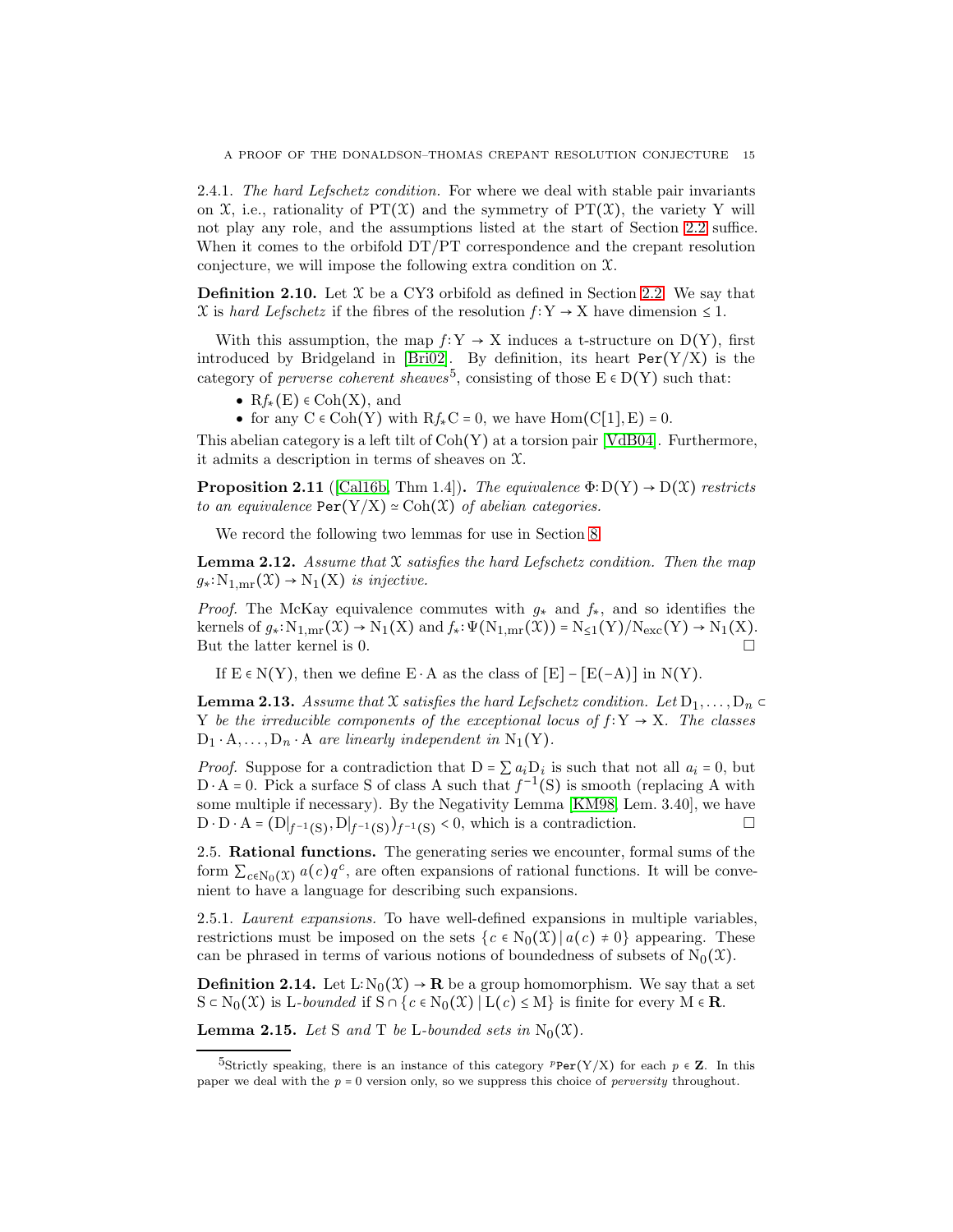A PROOF OF THE DONALDSON–THOMAS CREPANT RESOLUTION CONJECTURE 16

- (1) The union  $S \cup T$  is again L-bounded.
- (2) The sum  $S + T = \{s + t | s \in S, t \in T\}$  is again L-bounded.

**Definition 2.16.** Let  $\mathbf{Z}\{N_0(\mathcal{X})\}$  be the additive group of all infinite formal sums of terms  $a(c)q^c$  with  $a(c) \in \mathbb{Z}$ , and  $\mathbb{Z}[\mathrm{N}_0(\mathfrak{X})]$  the additive group of all finite such sums. We define  $\mathbf{Z}[N_0(\mathfrak{X})]_L \subset \mathbf{Z}\{N_0(\mathfrak{X})\}$  to be the subset of those formal sums for which  $\{c \in N_0(\mathfrak{X}) \mid a(c) \neq 0\}$  is L-bounded.

By Lemma [2.15,](#page-14-0)  $\mathbf{Z}[N_0(\mathcal{X})]_L$  is a ring under the obvious operations.

<span id="page-15-2"></span>**Definition 2.17.** Given a rational function  $f = g/h$  with  $g, h \in \mathbf{Z}[\mathrm{N}_0(\mathcal{X})]$ , we say that a series  $s \in \mathbf{Z}[N_0(\mathfrak{X})]_L$  is the expansion of f in  $\mathbf{Z}[N_0(\mathfrak{X})]_L$  if  $sh = g$  holds in the ring  $\mathbf{Z}[\mathrm{N}_0(\mathfrak{X})]_L$ .

Note that such an expansion  $s$  may not exist for given  $f$  and  $L$ , but if it does, it is unique, and we will denote it by  $f_L$ .

<span id="page-15-0"></span>2.5.2. Quasi-polynomials. Let  $s_p: \mathbf{Z}^r \to (\mathbf{Z}/p)^r$  be the standard surjection.

**Definition 2.18.** A function  $a: \mathbf{Z}^r \to \mathbf{C}$  is said to be a *quasi-polynomial* of *quasiperiod p* if  $a|_{s_p^{-1}(x)}$  is a polynomial function for every  $x \in (\mathbf{Z}/p\mathbf{Z})^r$ . For  $i = 1, \ldots, r$ , we define the degree  $\deg_i a$  as the supremum of the *i*-degrees of the polynomials  $a|_{s_p^{-1}(x)}$  over all  $x \in (\mathbf{Z}/p)^r$ .

As motivation for this definition, let us recall the connection between quasipolynomials and rational functions in the single variable case.

**Lemma 2.19** ([\[Sta97,](#page-64-21) Prop. 4.4.1]). The following conditions on a function a:  $\mathbf{Z} \rightarrow$  $C$  and an integer  $N > 0$  are equivalent:

- (1) a is a quasi-polynomial of quasi-period p, and
- (2) there exist  $g(q)$ ,  $h(q) \in \mathbb{C}[q]$  such that  $gcd(g, h) = 1$  and

$$
\sum_{n\geq 0} a(n)q^n = \frac{g(q)}{h(q)},
$$

where every zero x of  $h(q)$  satisfies  $x^p = 1$ , and  $\deg(q) < \deg(h)$ .

We give two generalisations of this result to the multi-variable case. Let  $q_1, \ldots q_r$ be variables, and pick a grading on  $\mathbf{Z}[q_1,\ldots,q_r]$  such that  $\deg(q_i) > 0$  for every  $i$ .<sup>6</sup> Given a rational function  $f = g/h$  with  $g, h \in \mathbf{Q}[q_1, \ldots q_r]$ , its degree is defined as  $\deg(f) = \deg(g) - \deg(h)$ ; this is independent of the presentation of f as a fraction. Moreover, if f admits an expansion with each coefficient  $q_1^{n_1} \cdots q_r^{n_r}$  of degree  $\leq d$ , then  $\deg(f) \leq d$ .

<span id="page-15-1"></span>**Lemma 2.20.** Let  $p, r \in \mathbb{Z}_{\geq 1}$ , and let  $a: \mathbb{Z}^r \to \mathbb{C}$  be a quasi-polynomial in r variables of quasi-period p. Consider the generating series

$$
f(q_1, \ldots, q_r) = \sum_{n_1, \ldots, n_r \ge 0} a(n_1, \ldots, n_r) q_1^{n_1} \cdots q_r^{n_r}.
$$
 (2.5)

Then f is the Laurent expansion in  $\mathbf{Q}[q_1,\ldots,q_r]_{\text{deg}}$  of a rational function  $g/h$ , where  $g \in \mathbf{Q}[q_1, \ldots, q_r]$  and

$$
h = \prod_{i=1}^{r} \left(1 - q_i^p\right)^{1 + \deg_i a}.
$$
\n(2.6)

Moreover,  $\deg(g/h) < 0$ .

<sup>6</sup>In our applications,  $q_i = q^{c_i}$  where  $\{c_i\}$  is an effective basis of  $N_0(\mathfrak{X})$  and  $\deg(q_i) := \deg(c_i)$ .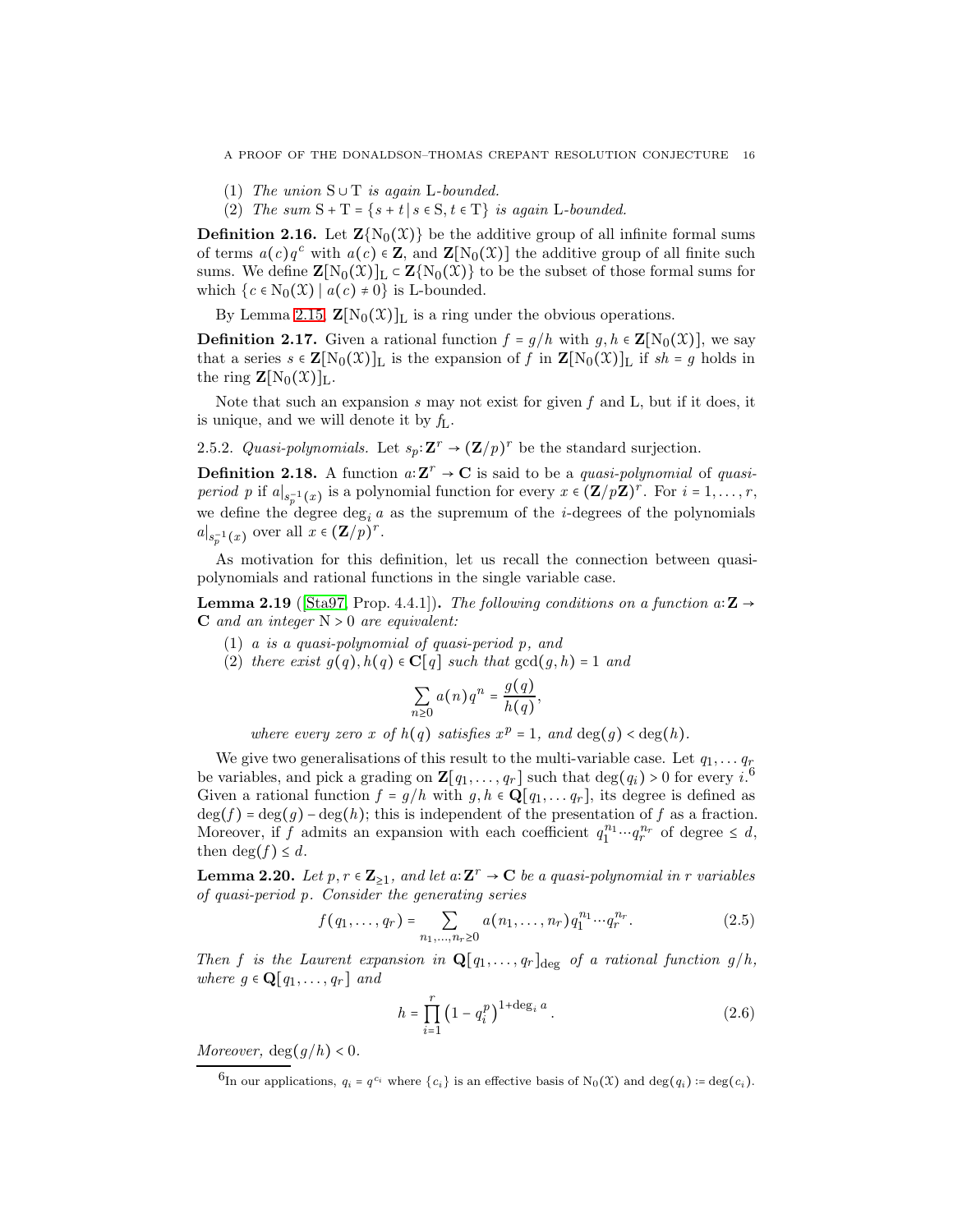*Proof.* Let  $f' = (q_r^{-p} - 1)^{1 + \deg_r(a)} \cdot f$ . Directly examining the expression shows that

$$
f' = \sum_{n_r=-p(1+\deg_r a)}^{-1} \sum_{n_1,\dots,n_{r-1}\geq 0} a_{n_r}(n_1,\dots,n_{r-1}) q_1^{n_1} \cdots q_r^{n_r}
$$

where the  $a_k$  are quasi-polynomials of period p in r−1 variables with deg<sub>*i*</sub>  $a_k \le \deg_i a$  for  $i = 1, ..., r-1$ . The claim then follows by induction on r. for  $i = 1, \ldots, r - 1$ . The claim then follows by induction on r.

<span id="page-16-0"></span>**Lemma 2.21.** Let  $p, r \in \mathbb{Z}_{\geq 1}$ , let  $E \subset \{1, ..., r-1\}$ , and let  $a: \mathbb{Z}^r \to \mathbb{C}$  be a quasipolynomial in r variables of quasi-period p. Consider the generating series

$$
f(q_1, \ldots, q_r) = \sum_{n_1, \ldots, n_r} a(n_1, \ldots, n_r) q_1^{n_1} \cdots q_r^{n_r},
$$
 (2.7)

where the sum runs over all sequences of integers

$$
\{(n_1,\ldots,n_r)\in\mathbf{Z}^r\mid 0\leq n_1\leq\ldots\leq n_r,\ and\ n_i=n_{i+1}\ iff\ i\in\mathbf{E}\}.
$$

Then f is the Laurent expansion in  $\mathbf{Q}[q_1,\ldots,q_r]_{\text{deg}}$  of a rational function  $g/h$ , where  $g \in \mathbf{Q}[q_1,\ldots,q_r]$  and

$$
h = \prod_{i \in \{0, ..., r-1\} \setminus E} \left(1 - \prod_{j=i+1}^{r} q_j^p \right)^{1 + \sum_{j=i+1}^{r} \deg_{q_i} a}.
$$
 (2.8)

Moreover,  $\deg(g/h) < 0$ .

*Proof.* Set  $n_0 = 0$ . Let  $k_i = n_i - n_{i-1}$  and rewrite the claim in terms of the  $k_i$ . So

$$
f = \sum_{i \notin \mathcal{E}: k_i \geq 0} a(k_1, k_1 + k_2, \dots, k_1 + \dots + k_r) \prod_{j=1}^r (q_j \dots q_r)^{k_j}
$$

where we read  $k_{i+1} = 0$  if  $i \in E$ . Setting

$$
a'(k_1,\ldots,k_r) = a(k_1,k_1+k_2,\ldots,k_1+\ldots+k_r), \qquad q'_i = \prod_{j=i}^r q_i
$$

and applying Lemma [2.20](#page-15-1) to  $a'$  completes the proof.

,

The following result, used in Section [8,](#page-39-0) allows us to detect when two generating series are different Laurent expansions of the same rational function.

<span id="page-16-1"></span>**Lemma 2.22.** Let  $c_0 \in N_0(\mathfrak{X})$ , and let  $L_-, L_+ : N_0(\mathfrak{X}) \to \mathbf{R}$  be linear functions such that  $L_-(c_0) < 0$  and  $L_+(c_0) > 0$ . Let f be a rational function admitting an expansion  $f_{L_{-}}$  in  $\mathbf{Z}[\text{N}_0(\mathfrak{X})]_{L_{-}}$ , and let  $f' \in \mathbf{Z}[\text{N}_0(\mathfrak{X})]_{L_{+}}$  be a series such that for any  $c \in \text{N}_0(\mathfrak{X})$ , the coefficient of  $q^{c+kc_0}$  in  $f_{L-} - f'$  is a quasi-polynomial in  $k \in \mathbb{Z}$ . .

Then  $f' = f_{L_+}$  in  $\mathbf{Z}[\mathrm{N}_0(\mathfrak{X})]_{L_+}$ 

*Proof.* Write  $f = g/h$  for polynomials  $g, h \in \mathbb{Z}[N_0(\mathfrak{X})]$ . Consider the expression  $(f_{L_} - f')h$ . This has the property that the coefficient of  $q^{c+kc_0}$  is quasi-polynomial in k for any  $c \in N_0(\mathfrak{X})$ , since  $f_{L_-} - f'$  has this property and h is a polynomial.

On the one hand, if we let  $k \to -\infty$  the coefficient of  $q^{c+kc_0}$  in  $f'h$  is 0 since  $f' \in \mathbf{Z}[N_0(\mathfrak{X})]_{L_+}$  and  $L_+(c_0) > 0$ . On the other hand, the coefficient of  $q^{c+kc_0}$ in  $f_{\text{L}_-}h$  is 0 since  $f_{\text{L}_-}h = g$  and g is a polynomial. By quasi-polynomiality of the coefficients of the difference  $(f_{L_{-}} - f')h$ , it follows that each quasi-polynomial coefficient is 0. Thus  $(f_{L-} - f')h = 0$  in  $\mathbf{Z}{N_0(\mathcal{X})}$ , and the claim follows.  $\Box$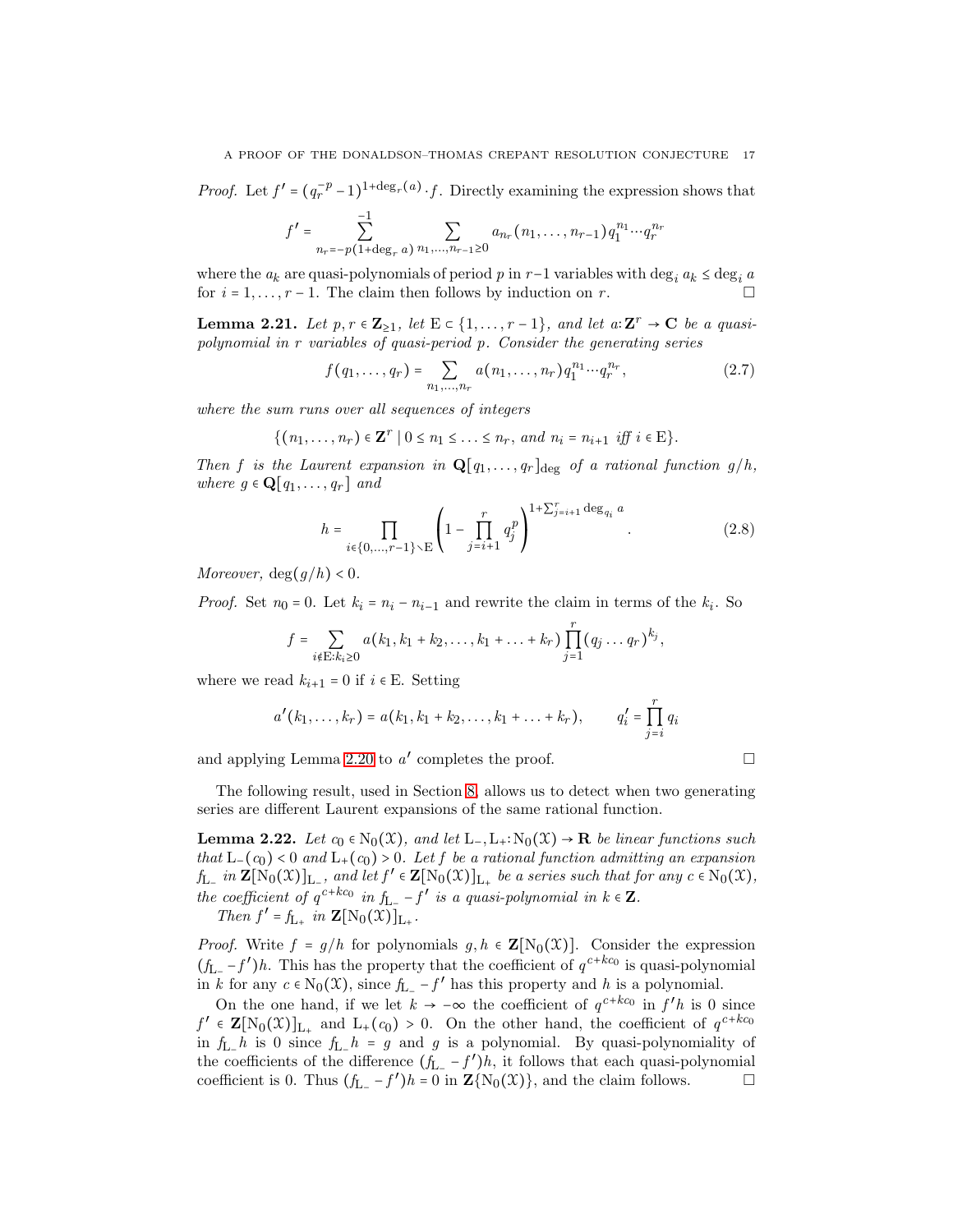**Example 2.23.** Consider the rational function  $f(q) = 1/(1-q)$ , with  $q = 1$  and  $h = 1 - q$ . There are essentially two choices for the linear function L, namely  $L_{\pm}$ :  $\mathbf{Z} \rightarrow \mathbf{R}$  where  $L_{\pm}(k) = \pm k$ . We have

$$
f_{\mathbf{L}_{+}}(q) = \sum_{n=0}^{\infty} q^{n}
$$

since  $(1-q)f_{L_+}(q) = 1$  in  $\mathbf{Z}[x]_{L_+}$ . Alternatively, we may re-expand the function f with respect to L<sup>-</sup>. Our educated guess for the expansion of f in  $\mathbf{Z}[q]_{L_-\}$  is

$$
f'(q) = -\sum_{n=1}^{\infty} (q^{-1})^n.
$$

Indeed,  $f' \in \mathbf{Z}[q]_{L_{-}}$ . To apply the previous lemma take  $c_0 = 1$ , so  $L_{+}(c_0) > 0$  and L−( $c_0$ ) < 0. The coefficient of the term  $q^{c+kc_0}$  in the difference

$$
f_{L_{+}}(q) - f'(q) = \sum_{n = -\infty}^{\infty} q^{n}
$$
 (2.9)

is equal to 1 for all  $c, k \in \mathbb{Z}$ . This is a quasi-polynomial of quasi-period N = 1. Hence

$$
f'(q)(1-q) = \left(-\sum_{n=1}^{\infty} (q^{-1})^n\right)(1-q) = 1 \text{ in } \mathbf{Z}[q]_{L-1}
$$

as the reader easily verifies, and we conclude that  $f' = f_{L-}$ . Note that the choice of homomorphism L− means we are expanding the rational function f around  $q = \infty$ . The root  $\alpha$  of the denominator of f satisfies  $\alpha^N = 1$ , and  $\deg(f) < 0$  indeed.

## 3. Categories and pairs

For the remainder of this paper, we let  $\mathfrak X$  be a CY3 orbifold in the sense of Section [2.2.](#page-10-1) Here, we recall the abelian category  $A = \{ \mathcal{O}_\Upsilon[1], \text{Coh}_{\leq 1}(\mathfrak{X}) \}_{\text{ex}}$ , which contains all the objects we count. It is the heart of the category of D0-D2-D6 bound states constructed in [\[Tod10a\]](#page-65-0). We discuss torsion pairs  $(T, F)$  on  $Coh_{\leq 1}(\mathcal{X})$ , and introduce the notion of  $(T, F)$ -pairs. These are rank  $-1$  objects in A which should be though of as *stable* with respect to  $(T, F)$ . Choosing  $(T, F)$  suitably, this notion specialises to ideal sheaves, stable pairs, or Bryan–Steinberg pairs.

3.1. Torsion pairs and tilting. If B is an abelian category, a *torsion pair* (see e.g.  $[HRS96]$  consists of a pair of full subcategories  $(T, F)$  such that

- (1) Hom $(T, F) = 0$ , for all  $T \in T$ ,  $F \in F$ ,
- (2) every object  $E \in B$  fits into a short exact sequence

$$
0 \to T_E \to E \to F_E \to 0
$$

with  $T_E \in T$  and  $F_E \in F$ .

We write  $B = \langle T, F \rangle$ . Note that the first condition implies that the sequence in the second condition is unique. In our applications, B will be  $\text{Coh}_{\leq 1}(\mathfrak{X})$ , and pairs will be induced by various stability conditions.

The following result provides a simply method of constructing torsion pairs.

<span id="page-17-0"></span>**Lemma 3.1** ([\[Tod13,](#page-65-3) Lem. 2.15]). Let B be a Noetherian abelian category and let T be a full subcategory that is closed under extensions and quotients. Let

$$
F = T^{\perp} = \{ F \in B \mid \text{Hom}(T, F) = 0 \text{ for all } T \in T \}.
$$

Then  $(T, F)$  is a torsion pair on B.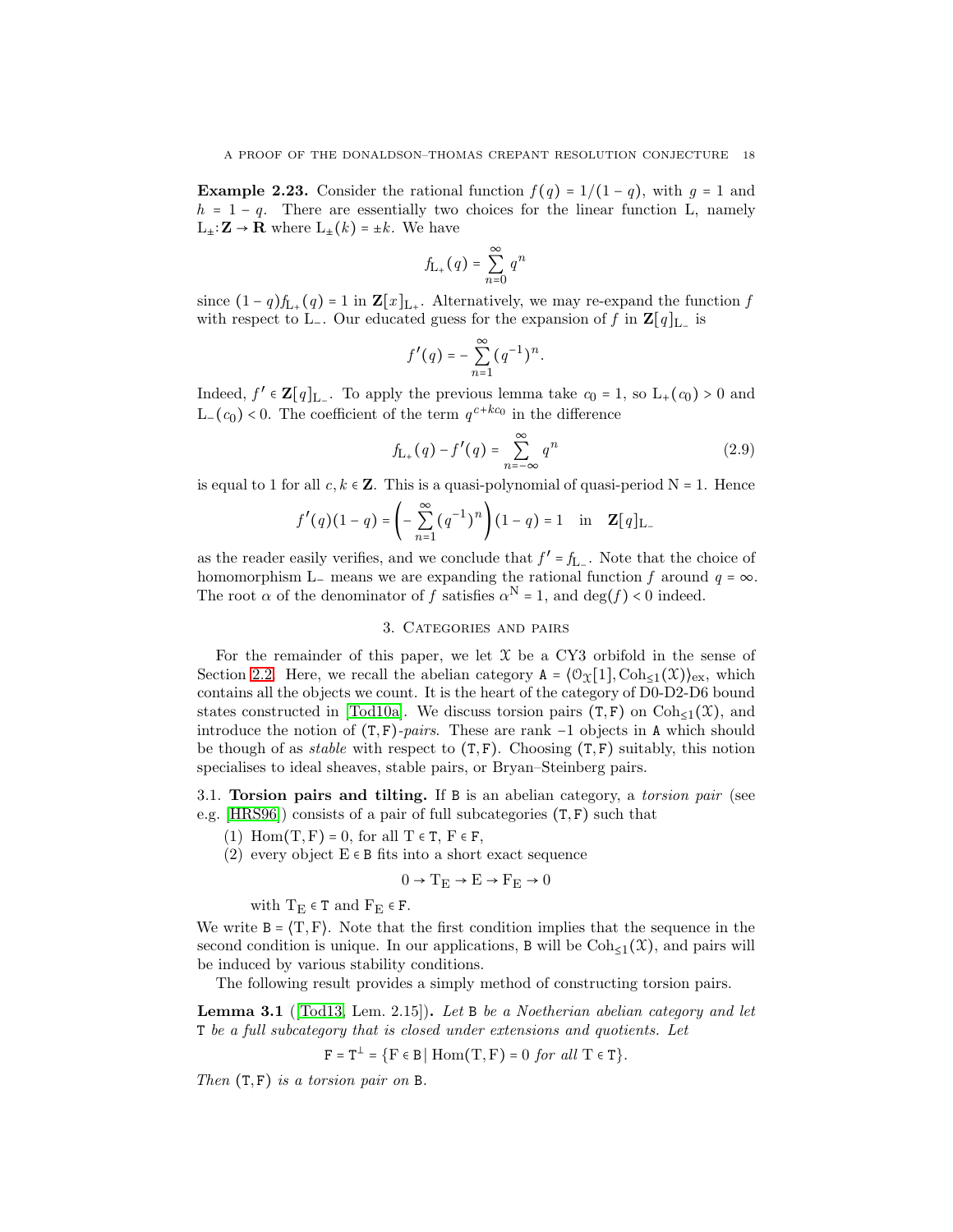<span id="page-18-0"></span>**Example 3.2.** Consider the full subcategory  $T = \text{Coh}_{\leq d}(\mathcal{X}) \subset B := \text{Coh}(\mathcal{X})$ . Then  $F = \text{Coh}_{\geq d+1}(\mathfrak{X})$ , i.e. the full subcategory of sheaves that admit no subsheaves of dimension  $\leq d$ . By the previous lemma, we obtain a torsion pair

$$
Coh(\mathfrak{X}) = \langle Coh_{\leq d}(\mathfrak{X}), Coh_{\geq d+1}(\mathfrak{X}) \rangle.
$$
 (3.1)

**Example 3.3.** All the torsion pairs on  $\text{Coh}_{\leq 1}(\mathcal{X})$  that play are role, are constructed as follows. Let S be a totally ordered set, and let  $\mu: N_{\leq 1}^{\text{eff}}(\mathfrak{X}) \to S$  be a stability condition on  $\text{Coh}_{\leq 1}(\mathfrak{X})$ . A choice of element  $s \in S$  defines a torsion pair on  $\text{Coh}_{\leq 1}(\mathfrak{X})$ 

$$
T_{\mu,s} = \{ T \in \text{Coh}_{\leq 1}(\mathcal{X}) \mid T \to Q \neq 0 \implies \mu(Q) \geq s \}
$$
  

$$
F_{\mu,s} = \{ F \in \text{Coh}_{\leq 1}(\mathcal{X}) \mid 0 \neq E \to F \implies \mu(E) < s \}
$$

by collapsing the Harder–Narasimhan filtration of  $\mu$ -stability at slope s.

The abelian category  $B$  defines the standard t-structure on  $D(B)$ . In the presence of a torsion pair, one obtains a different t-structure via the process of tilting.

**Proposition 3.4.** Let  $(T, F)$  be a torsion pair on the abelian category B. Then

$$
B^{\flat}=\bigl\{E\in D(B)\,\big|\,H^{-1}\bigl(E\bigr)\in F,\,H^{0}\bigl(E\bigr)\in T,\,H^{i}\bigl(E\bigr)=0\ \, if\,\,i\neq -1,0\bigr\}
$$

defines the heart of a bounded t-structure on  $D(B)$ . In particular,  $B^{\flat}$  is abelian and closed under extensions.

<span id="page-18-1"></span>**Example 3.5.** Tilting at the torsion pair of Example [3.2](#page-18-0) for  $d = 1$  yields the heart  $\mathrm{Coh}^{\flat}(\mathfrak{X}) = \langle \mathrm{Coh}_{\geq 2}(\mathfrak{X})[1], \mathrm{Coh}_{\leq 1}(\mathfrak{X}) \rangle \subset D^{[-1,0]}(\mathfrak{X}).$ 

3.2. The category A. The objects underlying DT invariants are elements of  $Coh<sup>b</sup>(\mathfrak{X})$ . However,  $\text{Coh}^{\flat}(\mathcal{X})$  is not Noetherian, and so in view of Lemma [3.1,](#page-17-0) we instead work with a certain Noetherian subcategory of  $Coh<sup>b</sup>(X)$ , cf. [\[Tod10a\]](#page-65-0).

Given full subcategories categories  $\mathcal{C}_1, \ldots, \mathcal{C}_n \subset D(\mathcal{X})$ , let  $\langle \mathcal{C}_1, \ldots, \mathcal{C}_n \rangle_{\text{ex}} \subset D(\mathcal{X})$ be the smallest extension-closed subcategory of  $D(\mathcal{X})$  containing each  $\mathcal{C}_i$ .

**Definition 3.6.** The category A is the full subcategory of  $\text{Coh}^{\flat}(\mathcal{X})$  defined as

$$
\mathbf{A} = \langle \mathcal{O}_{\mathcal{X}}[1], \mathrm{Coh}_{\leq 1}(\mathcal{X}) \rangle_{\mathrm{ex}} \subset \mathrm{Coh}^{\flat}(\mathcal{X}) \subset \mathrm{D}(\mathcal{X}). \tag{3.2}
$$

Note that  $\text{Hom}(\mathcal{O}_{\mathfrak{X}}[1], E) = 0 = \text{Hom}(E, \mathcal{O}_{\mathfrak{X}}[1])$  for all  $E \in \text{Coh}_{\leq 1}(\mathfrak{X})$ .

Lemma 3.7. The category A satisfies the following properties.

(1) A is a Noetherian abelian category with exact inclusion  $A \subset D(X)$ , which is to say that given  $E', E, E'' \in A$ , a sequence of morphisms

 $E' \rightarrow E \rightarrow E''$ 

is a short exact sequence in A if and only if it is an exact triangle in  $D(\mathfrak{X})$ .

- (2) If  $E \in A$ , then  $H^{-1}(E)$  is torsion free or 0,  $H^0(E) \in \text{Coh}_{\leq 1}(\mathfrak{X})$ , and  $H^i(E) = 0$ for  $i \neq -1, 0$ .
- (3) The subcategory Coh<sub>≤1</sub>(X)  $\subset$  A is closed under extensions, quotients, and subobjects, and the inclusion  $\text{Coh}_{\leq 1}(\mathfrak{X}) \subset A$  is exact.
- (4) A contains the shifted structure sheaf  $O_x[1]$ , the shifted ideal sheaf  $I_c[1]$  of any curve  $C \subset \mathfrak{X}$ , and stable pairs in the sense of Pandharipande–Thomas.
- (5) A contains all Bryan–Steinberg pairs in the sense of Definition [9.1](#page-52-1)

Proof. The first item is proven in [\[Tod10a,](#page-65-0) Lem. 3.5, 3.8], and claims two to four are easily verified. The final claim is proven in Lemma [9.2.](#page-52-2)  $\Box$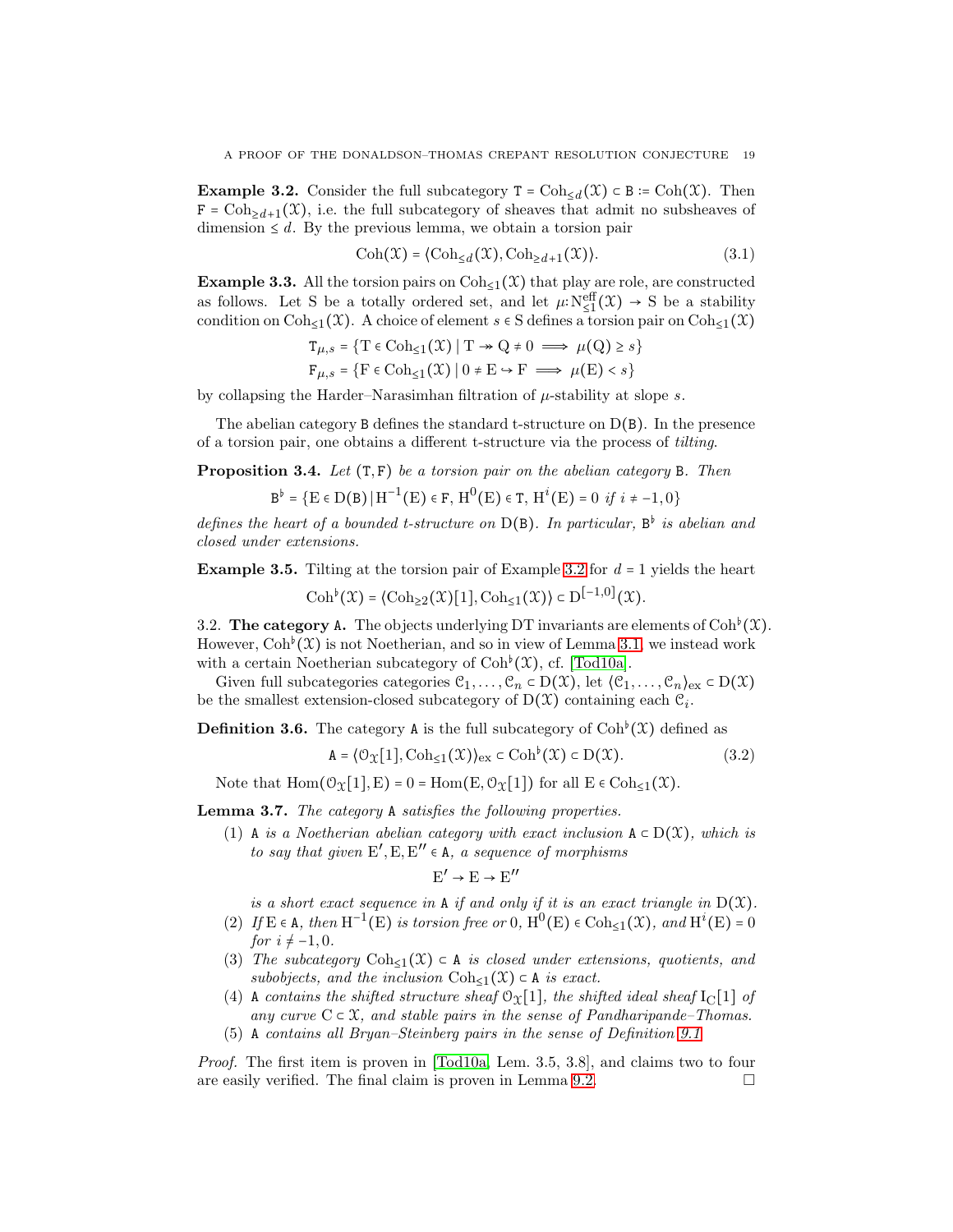Remark 3.8. Let  $N(A) \subset N(X)$  denote the subgroup generated by objects in A. The inclusion  $\text{Coh}_{\leq 1}(\mathfrak{X}) \subset A$  induces an injection of abelian groups  $i:\mathrm{N}_{\leq 1}(\mathfrak{X}) \to \mathrm{N}(A)$ . The image of a class  $\alpha \in N(A)$  in the cokernel of i equals  $rk(\alpha)$ , and  $n \mapsto -n[0 \chi[1]]$ defines a splitting of this map, so we have a canonical splitting  $N(A) = \mathbf{Z} \oplus N_{\leq 1}(\mathcal{X})$ . For  $E \in A$  with  $[E] = \text{rk}(E)[O_{X}] + [E'],$  we write  $[E] = (\text{rk}(E), \beta_{E'}, \beta_{E'})$ .

3.3. Pairs. We now define the objects which we aim to count. Note that in the following definition, (T, F) need not be a torsion pair.

<span id="page-19-1"></span>**Definition 3.9.** Let T and F be full subcategories of  $\text{Coh}_{\leq 1}(\mathcal{X})$ . A  $(T, F)$ -pair is an object  $E \in A$  such that

- $(1)$  rk $(E) = -1$ ,
- (2) Hom $(T, E) = 0$  for all  $T \in T$ ,
- (3) Hom $(E, F) = 0$  for all  $F \in F$ .

We write  $Pair(T, F) \subset A$  for the corresponding full subcategory of  $(T, F)$ -pairs.

*Remark* 3.10. Assuming that  $(T, F)$  is a *torsion* pair, two things follow. The third condition is equivalent to  $H^0(E) \in \mathcal{T}$ . Moreover, if E is of the form  $\mathcal{O}_{\mathcal{X}} \to G$  with  $G \in \text{Coh}_{\leq 1}(\mathfrak{X})$ , then the second condition is equivalent to  $G \in \mathbf{F}$ .

Under a cohomological criterion on T, all pairs are of a standard form.

<span id="page-19-0"></span>**Lemma 3.11.** Let  $(T, F)$  be a torsion pair on Coh<sub> $\leq 1$ </sub> $(\mathcal{X})$  such that every  $T \in T$ satisfies  $H^i(\mathfrak{X}, T) = 0$  for all  $i \neq 0$ . Then an object  $E \in A$  of rank -1 is a  $(T, F)$ -pair if and only if it is isomorphic to a two-term complex

$$
E = (\mathcal{O}_{\mathfrak{X}} \stackrel{s}{\to} G)
$$

with  $H^0(E) = \text{coker}(s) \in T$  and  $G \in F$ .

*Proof.* The proof of [\[Tod10a,](#page-65-0) Lem. 3.11(ii)] goes through verbatim.  $\square$ 

Remark 3.12. This cohomological criterion implies that if  $T_{PT} = \text{Coh}_0(\mathfrak{X})$  and  $F_{PT} = \text{Coh}_{1}(\mathcal{X})$ , then a  $(T_{PT}, F_{PT})$ -pair is the same thing as a stable pair in the sense of Pandharipande–Thomas [\[PT09\]](#page-64-1).

The conclusion of Lemma [3.11](#page-19-0) can fail if the condition on T is not satisfied. For example, this happens for the perverse torsion pair induced on  $Coh_{\leq 1}(\mathfrak{X})$  via the equivalence of Proposition [2.11;](#page-14-1) see [\[VdB04,](#page-65-5) Lem. 3.1.1].

3.3.1. A wall-crossing formula. Recall the following natural generalisation of the notion of torsion pair [\[Tod16\]](#page-65-2).

**Definition 3.13.** Let  $(A_1, A_2, \ldots, A_n)$  be a sequence of full subcategories of an abelian category B. These form a *torsion n-tuple*, notation  $B = \langle A_1, A_2, \ldots, A_n \rangle$ , if

- (1) we have  $Hom(E_i, E_j) = 0$  for  $E_i \in A_i$ ,  $E_j \in A_j$ ,  $i < j$ ,
- (2) for every object  $E \in B$  there is a filtration

 $0 = E_0 \subset E_1 \subset \ldots \subset E_n = E$ 

in B such that  $Q_i = E_i/E_{i-1} \in A_i$  for all  $i = 1, 2, ..., n$ .

The first condition implies that the filtration in the second condition is unique.

*Remark* 3.14. Note that for any  $1 \leq i \leq n-1$  we obtain a torsion pair

$$
B = \langle \langle A_1, \ldots, A_i \rangle_{\text{ex}}, \langle A_{i+1} \ldots, A_n \rangle_{\text{ex}} \rangle
$$

by collapsing the filtration of E to  $0 \to \mathcal{E}_i \to \mathcal{E} \to \mathcal{E} / \mathcal{E}_i \to 0$  in B.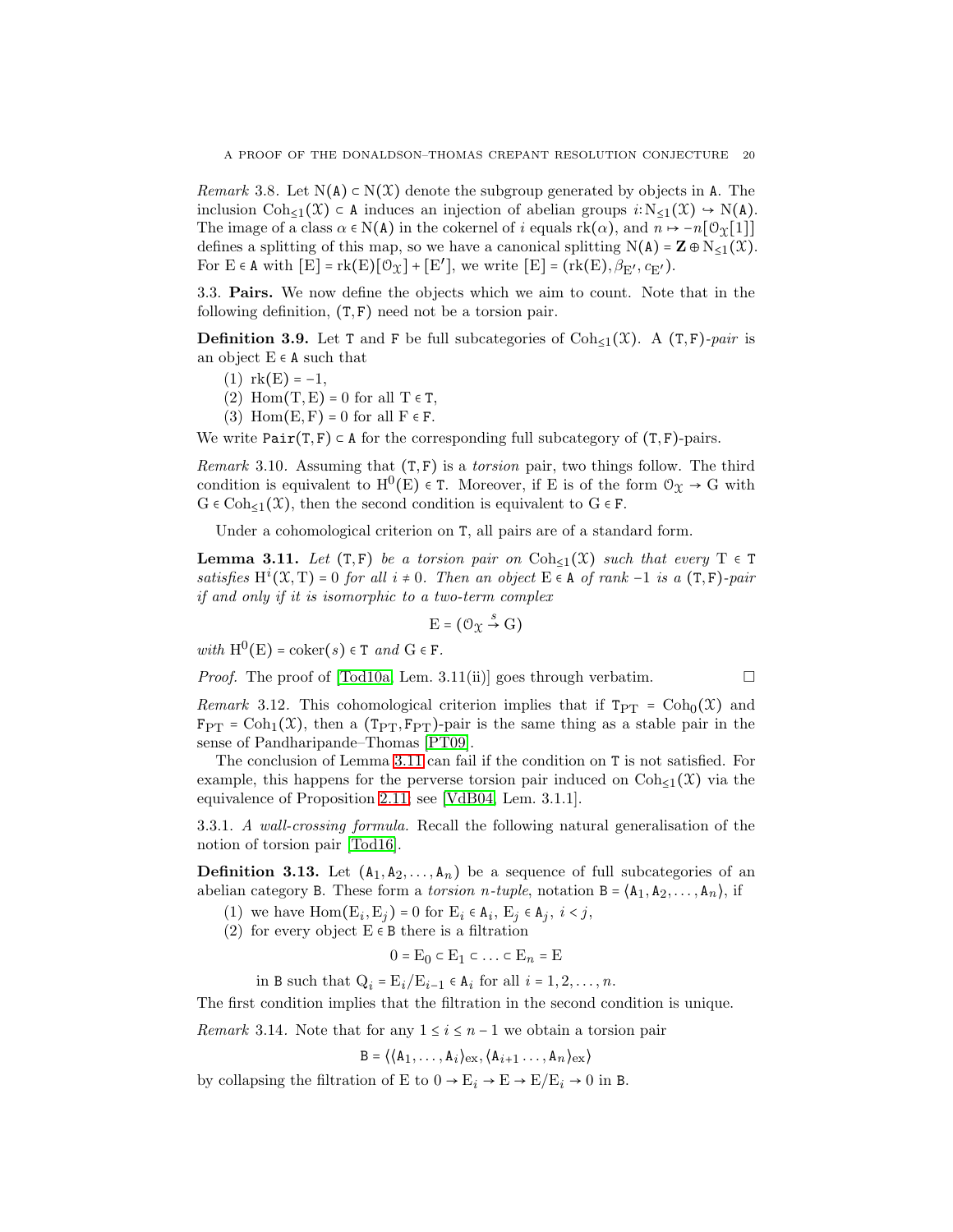Let  $(T, F)$  be a pair of full subcategories of  $\text{Coh}_{\leq 1}(\mathfrak{X})$ . Define the full subcategory

$$
V(T, F) = \{ E \in A \mid \text{Hom}(T, E) = \text{Hom}(E, F) = 0 \} \subset A. \tag{3.3}
$$

A  $(T, F)$ -pair is the same thing as a rank -1 object of  $V(T, F)$ .

<span id="page-20-1"></span>**Proposition 3.15.** Let  $(T, \mathbf{F})$  and  $(\tilde{T}, \tilde{F})$  be torsion pairs on Coh<sub>≤1</sub>(X) with  $T \subset \tilde{T}$ . There is an induced torsion triple on A,

$$
A = \langle T, V(T, \tilde{F}), \tilde{F} \rangle. \tag{3.4}
$$

*Proof.* We set  $V(T, \tilde{F}) = T^{\perp} \cap^{\perp} \tilde{F}$ . The semi-orthogonality relations are clear, so it suffices to construct a filtration of every object with factors in  $T, V(T, \tilde{F})$ , and  $\tilde{F}$ .

Let  $E \in A$ . Since T is closed under quotients and extensions and A is Noetherian, Lemma [3.1](#page-17-0) shows that there exist a unique exact sequence

$$
0 \to E_T \to E \to E_{T^{\perp}} \to 0
$$

with  $E_T \in T$ ,  $E_{T^{\perp}} \in T^{\perp}$ . Defining  $E_{\tilde{F}}$  as the projection of  $H^0(E)$  to  $\tilde{F}$  induced by the torsion pair  $(\tilde{T}, \tilde{F})$ , we obtain the unique short exact sequence

$$
0 \to E_{\text{L} \tilde{\textbf{F}}} \to E \to E_{\tilde{\textbf{F}}} \to 0
$$

with  $E_{\dot{\mathbf{F}}} \in {}^{\perp}\tilde{\mathbf{F}}$  and  $E_{\tilde{\mathbf{F}}} \in \tilde{\mathbf{F}}$ . The desired filtration is  $0 \to E_T \to E_{\dot{\mathbf{F}}} \to E$ .

3.3.2. Objects of small rank. The rank of an object  $E \in \mathrm{Coh}^{\flat}(\mathcal{X})$  is non-positive since  $rk(E) = -rk H^{-1}(E)$ . In this paper we are exclusively interested in objects of rank −1 and 0, which admit the following explicit description.

<span id="page-20-0"></span>**Proposition 3.16.** Let  $E \in \mathrm{Coh}^{\flat}(\mathfrak{X})$ .

- (1) If  $rk(E) = 0$ , then  $E \in A$  if and only if  $H^{-1}(E) = 0$ ;
- (2) If  $rk(E) = -1$ , then  $E \in A$  if and only if  $H^{-1}(E)$  is torsion free and  $det(E) =$  $\mathcal{O}_\Upsilon$ .

*Proof.* If E ∈ A there exists a filtration  $0 = E_0 \subset \cdots \subset E_n = E$ , with each  $E_i / E_{i-1}$ either lying in  $\text{Coh}_{\leq 1}(\mathfrak{X})$ , or else isomorphic to  $\mathfrak{O}_{\mathfrak{X}}[1]$ . The rank of E is the negative of the number of subquotients isomorphic to  $\mathcal{O}_\Upsilon[1]$ .

Thus if  $rk E = 0$ , then each subquotient is a sheaf, and so  $H^{-1}(E) = 0$ . Conversely, if  $H^{-1}(E) = 0$ , then  $E \in \text{Coh}(\mathcal{X}) \cap \text{Coh}^{\flat}(\mathcal{X}) = \text{Coh}_{\leq 1}(\mathcal{X}) \subset A$ .

If  $E \in A$ , and  $F \to E' \twoheadrightarrow E$  is a short exact sequence in A with  $F \in \text{Coh}_{\leq 1}(\mathfrak{X})$ , then  $H^{-1}(E') \rightarrow H^{-1}(E)$ . If  $F \cong \mathcal{O}_X[1]$ , then we get a short exact sequence of sheaves  $\mathcal{O}_{\mathfrak{X}} \to H^{-1}(E') \to H^{-1}(E)$ . In both cases,  $H^{-1}(E')$  is torsion free if  $H^{-1}(E)$  is and  $\det(E')$  =  $\det(E)$ . By induction on the number of extensions needed to construct an object, every  $E \in A$  is such that  $H^{-1}(E)$  torsion free and  $det(E) = \mathcal{O}_{\mathcal{X}}$ .

Conversely, if  $rk(E) = -1$  and  $det(E) = \mathcal{O}_X$ , then  $H^{-1}(E)$  is torsion free of trivial determinant, hence equal to I<sub>C</sub> for some curve  $C \subset \mathcal{X}$ . Since I<sub>C</sub>[1] = ( $\mathcal{O}_{\mathcal{X}} \to \mathcal{O}_{C}$ )  $\in A$ and  $\mathrm{H}^{0}(\mathrm{E}) \in \mathrm{Coh}_{\leq 1}(\mathfrak{X}) \in \mathbb{A}$ , we conclude that  $\mathrm{E} \in \mathbb{A}$ .

We denote the subcategory of objects in A of rank  $-1$  (resp.  $\geq -1$ ) by  $A_{rk=-1}$ (resp.  $\mathtt{A_{rk\geq -1}}).$ 

Corollary 3.17. Let  $E \in A_{rk\geq -1}$ . Then  $H^{-1}(E)$  is either 0 or the ideal sheaf of a curve  $C \subset \mathfrak{X}$  of class  $\beta_C = \beta_{O_C}$ , and  $\beta_E = \beta_C + \beta_{H^0(E)}$ . In particular,  $\beta_E \ge 0$ .

<span id="page-20-2"></span>Corollary 3.18. Let  $E \in A_{rk\geq -1}$ , and let  $F \in A_{rk\geq -1}$  be a subobject or quotient of E. Then  $\beta_F \leq \beta_E$ .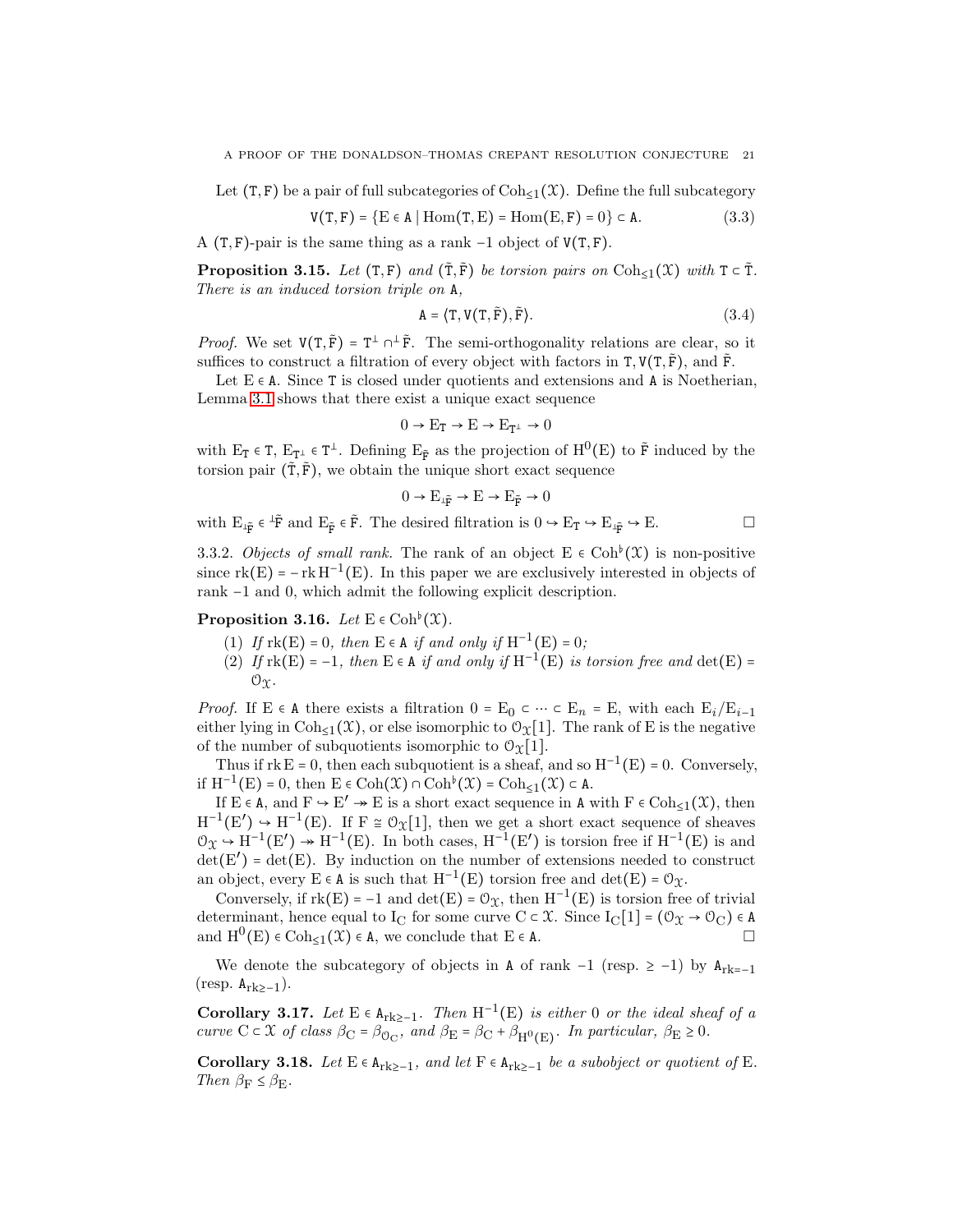*Proof.* Given any exact sequence  $0 \to F \to E \to F' \to 0$ , we have  $\beta_F, \beta_{F'} \ge 0$  and  $\beta_{\rm F} + \beta_{\rm F'} = \beta_{\rm E}.$  $\alpha = \beta_{\rm E}$ .

#### 4. Moduli stacks

In this section we gather some results on various moduli stacks of objects in  $D(\mathcal{X})$ , beginning with Lieblich's stack  $\mathfrak{Mum}_{\mathcal{X}}$  of gluable objects in  $D(\mathcal{X})$ . The main result of this section is Proposition [4.6,](#page-22-0) which states that the stack of  $(T, F)$ -pairs defines an open substack of  $\mathfrak{Mum}_\mathfrak{X}$ , provided that T and F define open substacks of  $\mathfrak{Mum}_{\mathfrak{X}}$  and certain mild hypotheses are met.

4.1. The mother of all moduli. Let Y be a smooth projective variety. In [\[Lie06\]](#page-64-23), Lieblich constructs a stack  $\mathfrak{Mum}_Y$  parametrising objects  $E \in D(Y)$  which are *gluable*, i.e., such that  $\text{Ext}^{<0}(\text{E}, \text{E}) = 0$ . He shows that  $\mathfrak{Mum}_Y$  is an Artin stack, locally of finite type. Via the McKay equivalence  $D(Y) \approx D(X)$  of Section [2.4,](#page-13-1) which is a Fourier–Mukai transform and hence behaves well in families, one deduces the existence of the corresponding stack  $\mathfrak{Mum}_{\mathfrak{X}}$  with the same properties.

The stack  $\mathfrak{Mum}_{\mathfrak{X}}$  splits as a disjoint union of open and closed substacks

$$
\mathfrak{Mum}_{\mathcal{X}} = \coprod_{\alpha \in \mathbb{N}(\mathcal{X})} \mathfrak{Mum}_{\mathcal{X}, \alpha} \tag{4.1}
$$

where  $\mathfrak{Mum}_{\mathfrak{X},\alpha}$  parametrises objects of class  $\alpha \in N(\mathfrak{X})$ .

Let  $C \subset D(\mathcal{X})$  be a full subcategory whose objects have vanishing negative selfextensions, and whose objects define an open subset of  $\mathfrak{Mum}_{\mathfrak{X}}(C)$  in the sense that for every finite type C-scheme T with a morphism  $f: T \to \mathfrak{Mum}_\mathfrak{X}$ , the set  ${x \in T(C) | f(x) \in C} \subset T(C)$  is Zariski open. In this case we say that C is an *open* subcategory and we write  $\underline{C} \subset \mathfrak{Mum}_{\mathfrak{X}}$  for the corresponding open substack.

For any interval  $[a, b]$ , there is an open substack  $\mathfrak{Mum}_{\mathfrak{X}}^{[a,b]} \subset \mathfrak{Mum}_{\mathfrak{X}}$ , parametrising complexes  $E \in D(\mathcal{X})$  with vanishing negative self-extensions and whose cohomology is concentrated in cohomological degrees  $[a, b]$ ; see for example [\[Cal16a,](#page-64-3) App. A]. In particular, the stack of coherent sheaves

$$
\underline{\mathrm{Coh}}_{\mathfrak{X}} = \mathfrak{Mum}_{\mathfrak{X}}^{[0,0]} \subset \mathfrak{Mum}_{\mathfrak{X}}
$$

is an open substack.

<span id="page-21-0"></span>**Lemma 4.1.** Let T and F be full, open subcategories of  $\text{Coh}(\mathcal{X})$  such that T is closed under quotients and  $\bf{F}$  is closed under subobjects. Each of the following conditions on an object  $E \in D(\mathcal{X})$  defines an open substack of  $\mathfrak{Mum}_{\Upsilon}$ :

(1) H<sup>0</sup>(E) ∈ T and H<sup>i</sup>(E) = 0 for i  $\neq$  -1, 0.

(2)  $H^{-1}(E) \in F$  and  $H^{\lambda}(E) = 0$  for  $i \neq -1, 0$ .

In particular, if  $(T, F)$  is an open torsion pair, then the objects of the tilt of Coh(X) at  $(T, F)$  form an open substack of Mum $_{\Upsilon}$ .

*Proof.* The claim about the tilt of  $Coh(\mathcal{X})$  is shown in [\[AB13,](#page-63-4) Thm. A.3], and the proof given there also establishes the other two statements in this lemma.  $\Box$ 

Recall the abelian category  $\text{Coh}^{\flat}(\mathfrak{X}) = \langle \text{Coh}_{\geq 2}(\mathfrak{X})[1], \text{Coh}_{\leq 1}(\mathfrak{X}) \rangle_{\text{ex}}$  from Example [3.5.](#page-18-1) It is an open subcategory by the above lemma.

**Lemma 4.2.** The category  $A_{rk\geq -1} \subset \text{Coh}^{\flat}(\mathfrak{X})$  is open. In particular,  $\underline{A}_{rk\geq -1}$  is an Artin stack locally of finite type.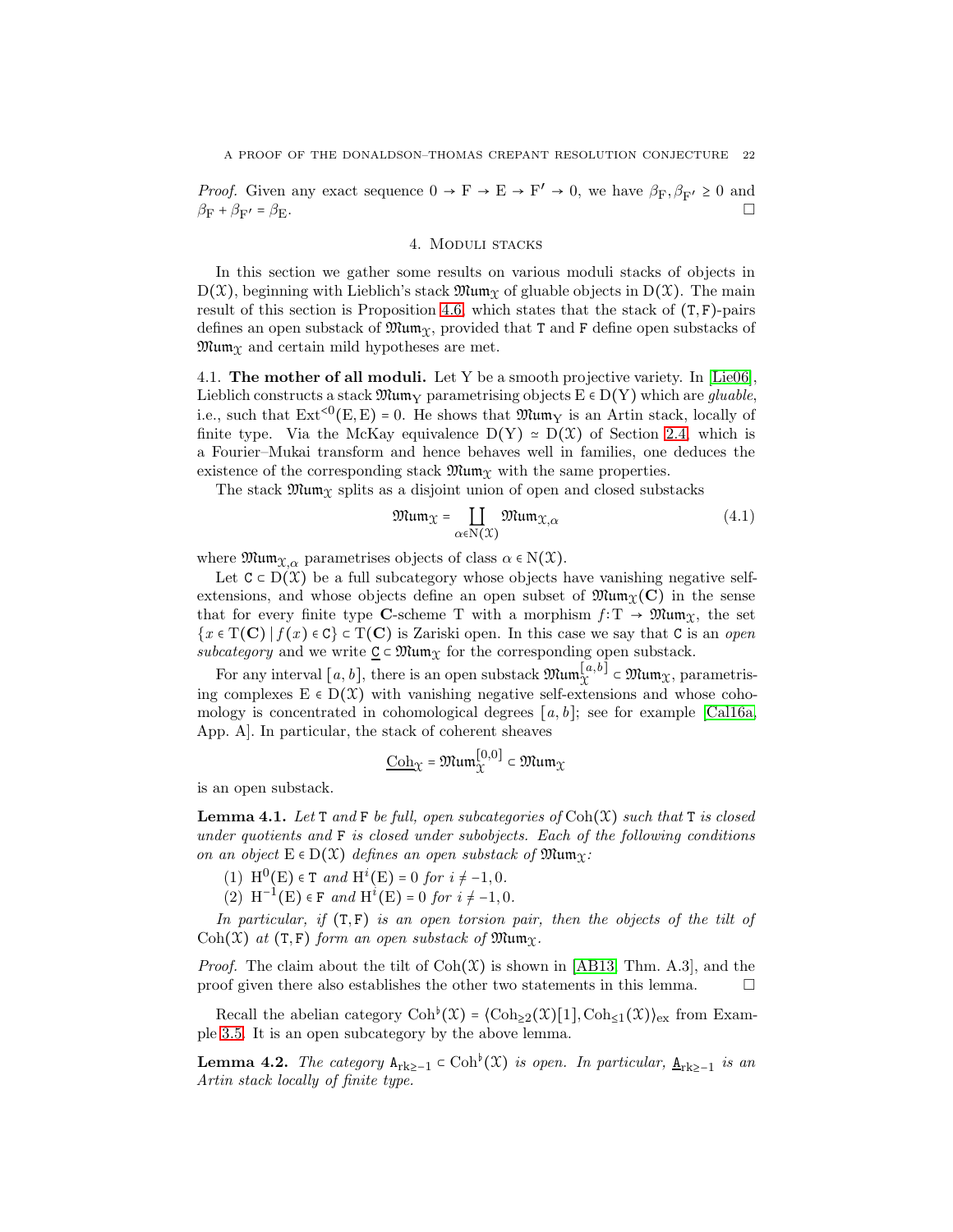*Proof.* The set of objects in  $A_{rk\geq -1}$  splits as a disjoint union according to their rank. The rk = 0 component is  $Coh<sub>≤1</sub>(X)$ , which is open.

By Proposition [3.16,](#page-20-0) an object  $E \in \mathrm{Coh}^{b}(\mathfrak{X})$  of rank -1 lies in A if and only if  $H^{-1}(E)$  is torsion free and  $det(E) = \mathcal{O}_{\mathfrak{X}}$ . The former condition is open by Lemma [4.1,](#page-21-0) whereas the latter condition is open because  $H^1(\mathfrak{X}, \mathcal{O}_{\mathfrak{X}}) = 0.$ 

4.2. Openness of pairs. We are now in a position to prove that the moduli stack of pairs  $Pair(T, F)$  is an open substack of  $\mathfrak{Mum}_{\mathcal{X}}$  under some mild assumptions</u> on  $(T, F)$ . In particular, this establishes the fact that  $Pair(T, F)$  is an Artin stack,</u> locally of finite type.

**Definition 4.3.** A torsion pair  $(T, F)$  on  $Coh_{\leq 1}(\mathcal{X})$  is called *open* if the subcategories  $T, F \subset \text{Coh}_{\leq 1}(\mathfrak{X})$  are open.

Let (T, F) be an open torsion pair on Coh<sub>≤1</sub>( $\mathfrak{X}$ ). Note that an object E  $\in$  A<sub>rk=-1</sub> is a  $(T, F)$ -pair precisely when

- (1)  $H^0(E) \in T$ , and
- (2) Hom $(T, E) = 0$  for all  $T \in T$ .

Condition  $(1)$  is open by Lemma [4.1.](#page-21-0) To show that condition  $(2)$  is also open, we reformulate it in terms of a condition on the derived dual of E that is open.

By *derived dual* we mean the anti-equivalence of  $D(\mathcal{X})$  given by

$$
\mathbf{D}(-) = \text{R}\underline{\text{Hom}}(-, \mathcal{O}_{\mathcal{X}})[2].\tag{4.2}
$$

Note that  $\mathbf{D}(\mathrm{Coh}_1(\mathfrak{X})) = \mathrm{Coh}_1(\mathfrak{X})$  and  $\mathbf{D}(\mathrm{Coh}_0(\mathfrak{X})) = \mathrm{Coh}_0(\mathfrak{X})[-1]$ . In particular, the abelian category  $\mathbf{D}(\mathrm{Coh}_{\leq 1}(\mathfrak{X}))$  has a torsion pair given by

<span id="page-22-3"></span>
$$
\mathbf{D}(\mathrm{Coh}_{\leq 1}(\mathfrak{X})) = \langle \mathrm{Coh}_{1}(\mathfrak{X}), \mathrm{Coh}_{0}(\mathfrak{X})[-1] \rangle. \tag{4.3}
$$

<span id="page-22-1"></span>**Lemma 4.4.** *If* E ∈ A, *then*  $H^{i}(\mathbf{D}(E)) = 0$  *if*  $i \neq -1, 0, 1$ , *and*  $H^{1}(\mathbf{D}(E)) \in \text{Coh}_{0}(\mathcal{X})$ *.* 

*Proof.* If  $E \in \text{Coh}_{\leq 1}(\mathfrak{X})$ , the claim follows from the above discussion. If  $E = \mathcal{O}_{\mathfrak{X}}[1]$ , then  $D(E) = E$ . Since the conclusion of the lemma is a property preserved by extensions, the claim now follows for all  $E \in A$ .

We wish to compare notions of pair with respect to different torsion pairs.

<span id="page-22-2"></span>**Lemma 4.5.** Let  $(T, F)$  and  $(\tilde{T}, \tilde{F})$  be two torsion pairs on  $\text{Coh}_{\leq 1}(\mathfrak{X})$ . Assume that Coh<sub>0</sub>( $X$ ) ⊂ T, so F ⊂ Coh<sub>1</sub>( $X$ ). An object E ∈ A<sub>rk=-1</sub> is a (T,F)-pair if and only if the following two conditions hold:

- (1)  $H^0(E) \in \tilde{T}$ ,
- (2)  $H^1(D(E)) = 0$  and  $H^0(D(E)) \in \langle \text{Coh}_0(\mathfrak{X}), D(F) \rangle_{\text{ex}}$ .

*Proof.* Let  $E \in A_{rk=-1}$ . Then  $Hom(E, \tilde{F}) = 0$  is equivalent to  $H^0(E) \in \tilde{T}$ .

Let  $T_1 = T \cap \text{Coh}_1(\mathfrak{X})$ . Since  $\text{Coh}_0(\mathfrak{X}) \subset T$ , we have  $T = \langle \text{Coh}_0(\mathfrak{X}), T_1 \rangle_{\text{ex}}$ . Thus  $E \in T^{\perp}$  is equivalent to  $E \in \text{Coh}_0(\mathfrak{X})^{\perp} \cap T_1^{\perp}$ , which is equivalent to

$$
\mathbf{D}(E) \in {}^\perp \operatorname{Coh}_0(\mathfrak{X})[-1] \cap {}^\perp \mathbf{D}(\mathtt{T}_1).
$$

By Lemma [4.4,](#page-22-1)  $\mathbf{D}(E) \in {}^{\perp} \text{Coh}_0(\mathcal{X})[-1]$  if and only if  $H^1(\mathbf{D}(E)) = 0$ , and if this holds then  $E \in {}^{\perp}D(T_1)$  if and only if  $H^0(D(E)) \in {}^{\perp}D(T_1) = \langle \text{Coh}_0(\mathfrak{X}), D(F) \rangle_{\text{ex}}.$ 

<span id="page-22-0"></span>**Proposition 4.6.** Let  $(T, F)$  and  $(\tilde{T}, \tilde{F})$  be open torsion pairs on  $Coh_{\leq 1}(\mathfrak{X})$ . Assume that  $\text{Coh}_0(\mathfrak{X}) \subset \mathbf{T}$ , so  $\mathbf{F} \subset \text{Coh}_1(\mathfrak{X})$ . The substack  $\text{Pair}(\mathbf{T}, \mathbf{F}) \subset \mathfrak{Mum}_{\Upsilon}$  parametrising  $(T, \tilde{F})$ -pairs is open. In particular, it is an algebraic stack locally of finite type.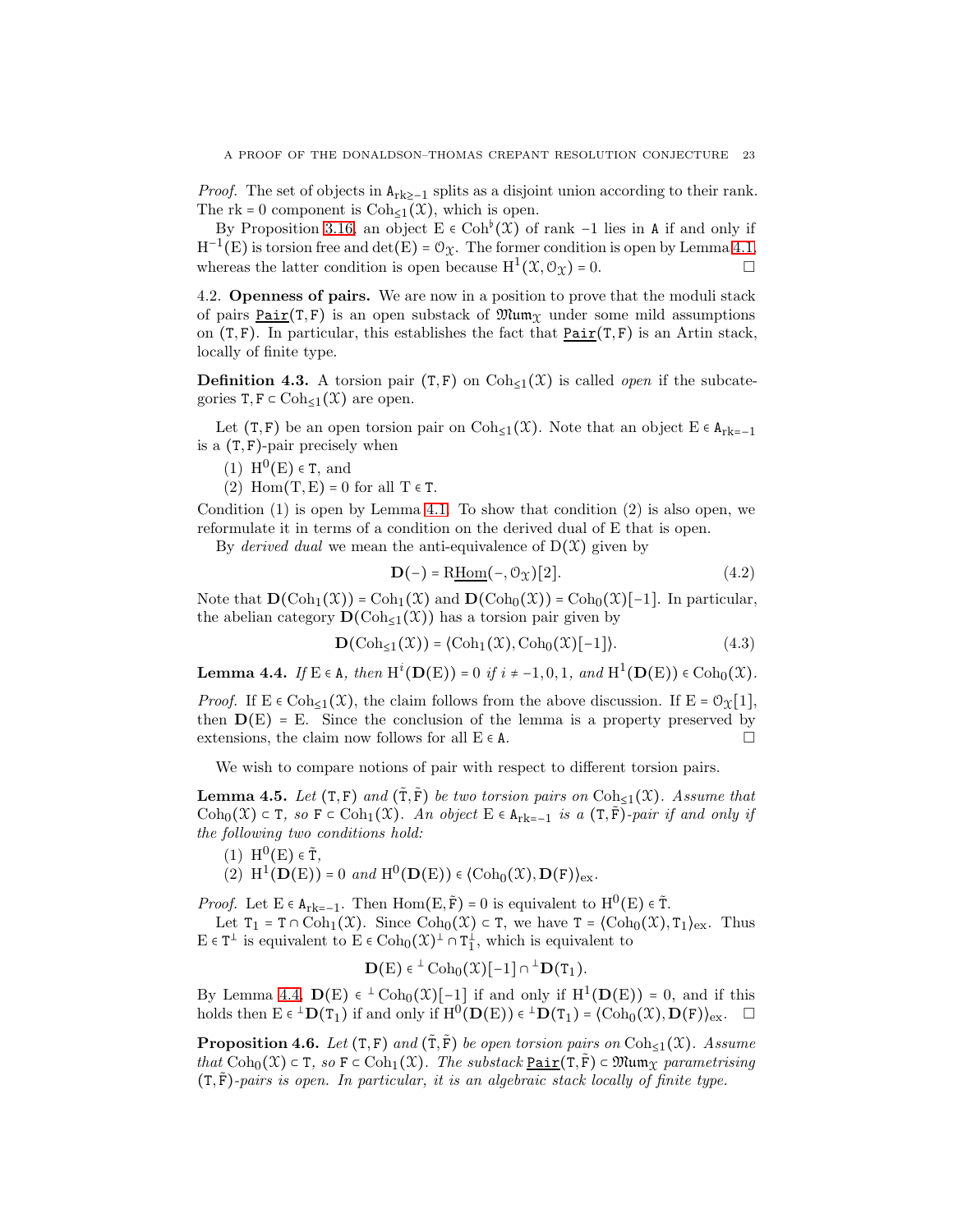*Proof.* Note that the duality functor  $\bf{D}$  induces an automorphism of the stack  $\mathfrak{Mum}_{\mathfrak{X}}$ . In particular, if  $G \in \mathfrak{Mum}_{\mathfrak{X}}(S)$  is a family of universally gluable complexes over some base S, then so is its dual  $\mathbf{D}(G) = R\underline{\mathrm{Hom}}(G, \mathbb{O}_{S\times\mathfrak{X}})[2] \in \mathfrak{Mum}_{\mathfrak{X}}(S)$ .

Lemma [4.5](#page-22-2) shows that  $E \in A_{rk=-1}$  is a  $(T, \tilde{F})$ -pair if and only if three properties  $\mathrm{hold}\colon \mathrm{(i)}\ \mathrm{H}^{0}(\mathrm{E})\in \tilde{\mathrm{T}}, \ \mathrm{(ii)}\ \mathrm{H}^{1}(\mathbf{D}(\mathrm{E}))=0, \ \mathrm{and} \ \mathrm{(iii)}\ \mathrm{H}^{0}(\mathbf{D}(\mathrm{E}))\in \mathrm{G}:=\langle \mathrm{Coh}_{0}(\mathfrak{X}),\mathbf{D}(\mathrm{F})\rangle_{\mathrm{ex}}.$ By Lemma [4.1,](#page-21-0) the first condition is open. As  $\mathbf{D}(E) \in D^{[-1,1]}(\mathcal{X})$  by Lemma [4.4,](#page-22-1) the second condition is open as well.

Set  $T_1 = T \cap \text{Coh}_1(\mathfrak{X})$ . Applying **D** to the torsion triple  $(\text{Coh}_0(\mathfrak{X}), T_1, F)$  yields a refinement to a torsion triple of the torsion pair in equation [\(4.3\)](#page-22-3). Tilting at this torsion pair, we obtain the torsion triple

$$
\mathrm{Coh}_{\leq 1}(\mathfrak{X}) = \langle \mathrm{Coh}_0(\mathfrak{X}), \mathbf{D}(\mathtt{F}), \mathbf{D}(\mathtt{T}_1) \rangle.
$$

Thus G is closed under extensions and quotients. We now claim that G is open, which is equivalent to  $\mathbf{D}(\mathbf{G}) = \langle \text{Coh}_0(\mathbf{\mathcal{X}})[-1], \mathbf{F} \rangle_{\text{ex}}$  being open. But

$$
\mathbf{D}(\mathtt{G}) = \langle \mathrm{Coh}_1(\mathfrak{X}), \mathrm{Coh}_0(\mathfrak{X})[1] \rangle \cap \langle \mathtt{F}, \mathtt{T}[-1] \rangle
$$

since  $\text{Coh}_0(\mathcal{X}) \subset \mathcal{T}$ , and both of which are open by Lemma [4.1.](#page-21-0)

# 5. Hall algebras

In this section we define the motivic Hall algebra of the heart of a bounded tstructure  $C \subset D(\mathcal{X})$  and recall some of its properties. For a more detailed discussion, we refer to [\[Bri11,](#page-64-2) [Bri12,](#page-64-24) [Cal16a,](#page-64-3) [BR16,](#page-64-25) [Tod16\]](#page-65-2).

5.1. Grothendieck rings. The Grothendieck ring  $K(St/C)$  is the Q-vector space generated by symbols  $[X]$ , where X is a finite type Artin stack over  $C$  with affine geometric stabilisers. These symbols are subject to the following relations.

- (1)  $[X ⊔ Y] = [X] + [Y].$
- (2) If  $f: X \rightarrow Y$  is a geometric bijection, i.e., f induces an equivalence of groupoids  $X(\mathbf{C}) \rightarrow Y(\mathbf{C})$ , then  $[X] = [Y]$ .

(3) If  $X_1, X_2 \rightarrow Y$  are Zariski fibrations<sup>7</sup> with the same fibres, then  $[X_1] = [X_2]$ . One may multiply classes by taking products:  $[X] \cdot [Y] := [X \times Y]$ . This turns  $K(St/C)$  into a commutative **Q**-algebra, with unit given by [Spec C].

Let S be an Artin stack locally of finite type with affine geometric stabilizers. We have a relative version  $K(St/8)$ , which is the **Q**-vector space generated by symbols  $[X \rightarrow \mathcal{S}]$ , where X is a *finite* type Artin stack over **C** with affine geometric stabilisers, and where these symbols are subject to relative versions of the three relations above. The vector space  $K(St/8)$  is a  $K(St/C)$ -module, where the module structure is given by setting  $[X] \cdot [Y \rightarrow S] = [X \times Y \rightarrow Y \rightarrow S].$ 

For the remainder of this section we fix an open substack  $\underline{C} \subset \mathfrak{Mum}_{\mathfrak{X}}$  satisfying the hypotheses of Appendix [B.](#page-57-0) In our applications, we take  $C = \text{Coh}^{\flat}(\mathfrak{X})$  as before.

5.2. The motivic Hall algebra. There exists a stack  $\underline{C}^{(2)}$  of short exact sequences in the category C. It comes with three distinguished maps  $\pi_i: \underline{C}^{(2)} \to \underline{C}, i = 1, 2, 3$ . The map  $\pi_i$  corresponds to sending a short exact sequence  $0 \to \mathrm{E}_1 \to \mathrm{E}_2 \to \mathrm{E}_3 \to 0$ to the object  $E_i$ . The following proposition is shown in Appendix [B.](#page-57-0)

<span id="page-23-0"></span>**Proposition 5.1.** The stack  $\underline{C}^{(2)}$  is an Artin stack, locally of finite type. The morphism  $(\pi_1, \pi_3): \underline{C}^{(2)} \to \underline{C} \times \underline{C}$  is of finite type.

 $7$ See [\[Bri12\]](#page-64-24) for the definition of this term, which will not be used in this paper.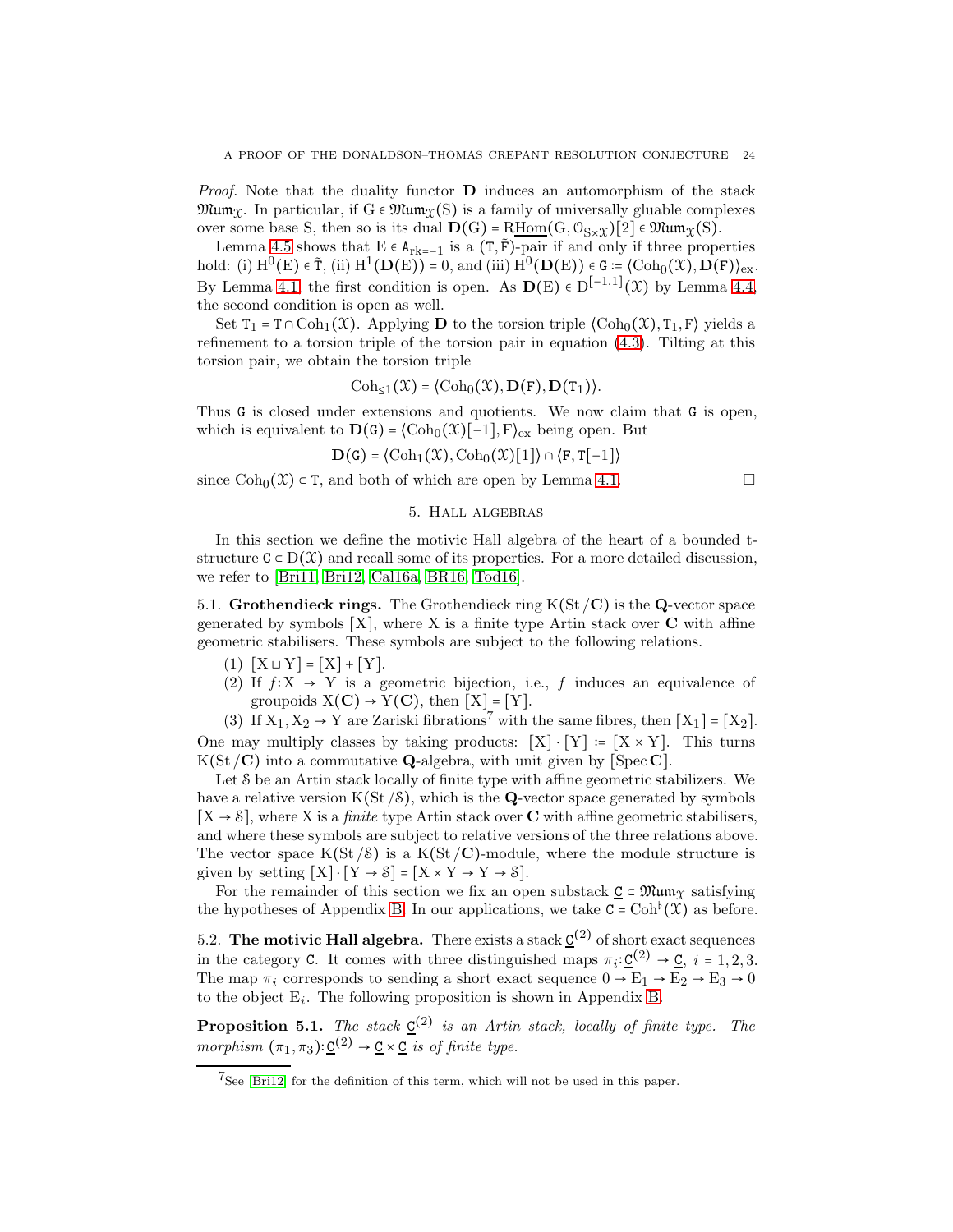Given two elements  $[X_1 \to \underline{C}]$ ,  $[X_2 \to \underline{C}]$  of  $K(St/\underline{C})$ , take their fibre product

$$
X_1 * X_2 \longrightarrow \underline{C}^{(2)} \xrightarrow{\pi_2} \underline{C}
$$
  
\n
$$
\downarrow \qquad \Box \qquad \qquad \downarrow (\pi_1, \pi_3)
$$
  
\n
$$
X_1 \times X_2 \longrightarrow \underline{C} \times \underline{C}
$$
\n(5.1)

Note that  $X_1 * X_2$  is again a finite-type stack over **C** with affine geometric stabilizers. Thus the class of the top horizontal line of the diagram  $[X_1 * X_2 \rightarrow \underline{C}]$  is again an element of  $K(St / C)$ .

**Proposition 5.2.** The operation  $([X_1 \rightarrow \underline{C}], [X_2 \rightarrow \underline{C}]) \rightarrow [X_1 \times X_2 \rightarrow \underline{C}]$  defines an associative product on K(St  $\angle$ C) with unit  $\mathbf{1}_0 = [\text{pt} \rightarrow \text{c}]$  corresponding to the stack of zero objects in C.

*Proof.* Analogous to [\[Bri12,](#page-64-24) Thm. 4.3], see also [\[Low11,](#page-64-26) Thm. 6.3].

**Definition 5.3.** The motivic Hall algebra of C is H(C) :=  $(K(St/C), *, 1_0)$ .

Taking Cartesian products make  $H(C)$  into an algebra over  $K(St/C)$ . Elements of the Hall algebra are naturally graded by the numerical Grothendieck group  $N(\mathcal{X})$ , where an element  $[f: X \to \underline{C}]$  is *homogeneous of degree*  $\alpha$  if f factors through the substack  $\underline{C}_{\alpha}$ . The K(St/**C**)-algebra structure respects this grading.

<span id="page-24-0"></span>5.3. The integration map. Let  $L = [A_C^1]$ . Consider the map of commutative rings K(Var/C)[ $\mathbf{L}^{-1}$ ,  $(1 + ... + \mathbf{L}^n)^{-1}$ :  $n \ge 1$ ]  $\rightarrow$  K(St/C), and recall that H(C) is a K(St/**C**)-module. Note that the element  $(L-1)^{-1} = [BC^*]$  lies in the latter ring  $K(St/C)$  but not in the former. We define the subalgebra of regular elements  $H_{reg}(C) \subset H(C)$  as the K(Var/C)[ $\mathbf{L}^{-1}$ ,  $(1 + ... + \mathbf{L}^n)^{-1}$ :  $n \ge 1$ ]-module generated by those elements  $[Z \to \underline{C}]$  of  $H(C)$  for which Z is a variety.

**Proposition 5.4.** The submodule  $H_{reg}(C)$  is closed under the Hall algebra product.

The quotient  $H_{sc}(C) = H_{reg}(C)/(L-1)H_{reg}(C)$  is commutative and has a Poisson bracket given by

$$
\{f, g\} = \frac{f * g - g * f}{L - 1}.
$$
\n(5.2)

The commutative Poisson algebra  $H_{sc}(C)$  is the *semi-classical* Hall algebra of C.

*Proof.* This analogue of [\[Bri12,](#page-64-24) Thm. 5.1] holds with the same proof.  $\Box$ 

We now fix a  $\sigma \in \{\pm 1\}$ , where +1 corresponds to the topological Euler characteristic e and  $-1$  corresponds to the Behrend-weighted Euler characteristic  $e_B$ . Recall that  $\chi$  is the Euler form on N(X). The *Poisson torus*  $\mathbf{Q}[N(\mathcal{X})]$  is the **Q**-vector space with basis  $\{t^{\alpha} \mid \alpha \in N(\mathfrak{X})\}$  and commutative product  $t^{\alpha_1} \star t^{\alpha_2} = \sigma^{\chi(\alpha_1, \alpha_2)} t^{\alpha_1 + \alpha_2}$ . It is a Poisson algebra when endowed with the Poisson bracket defined by

$$
\{t^{\alpha}, t^{\beta}\} = \sigma^{\chi(\alpha,\beta)}\chi(\alpha,\beta)t^{\alpha+\beta}.
$$
 (5.3)

There is a homomorphism of Poisson algebras  $I_{\sigma}: H_{\rm sc}(C) \to \mathbf{Q}[N(\mathfrak{X})]$  which is uniquely determined by the following condition. Let Y be a variety and let  $Y \rightarrow \underline{C}_{\alpha}$ be a morphism. For  $\sigma = 1$ , we have

$$
I_1[Y \to \underline{C}_{\alpha} \subset \underline{C}] = e(Y)t^{\alpha} \in \mathbf{Q}[N(\mathfrak{X})].
$$
\n(5.4)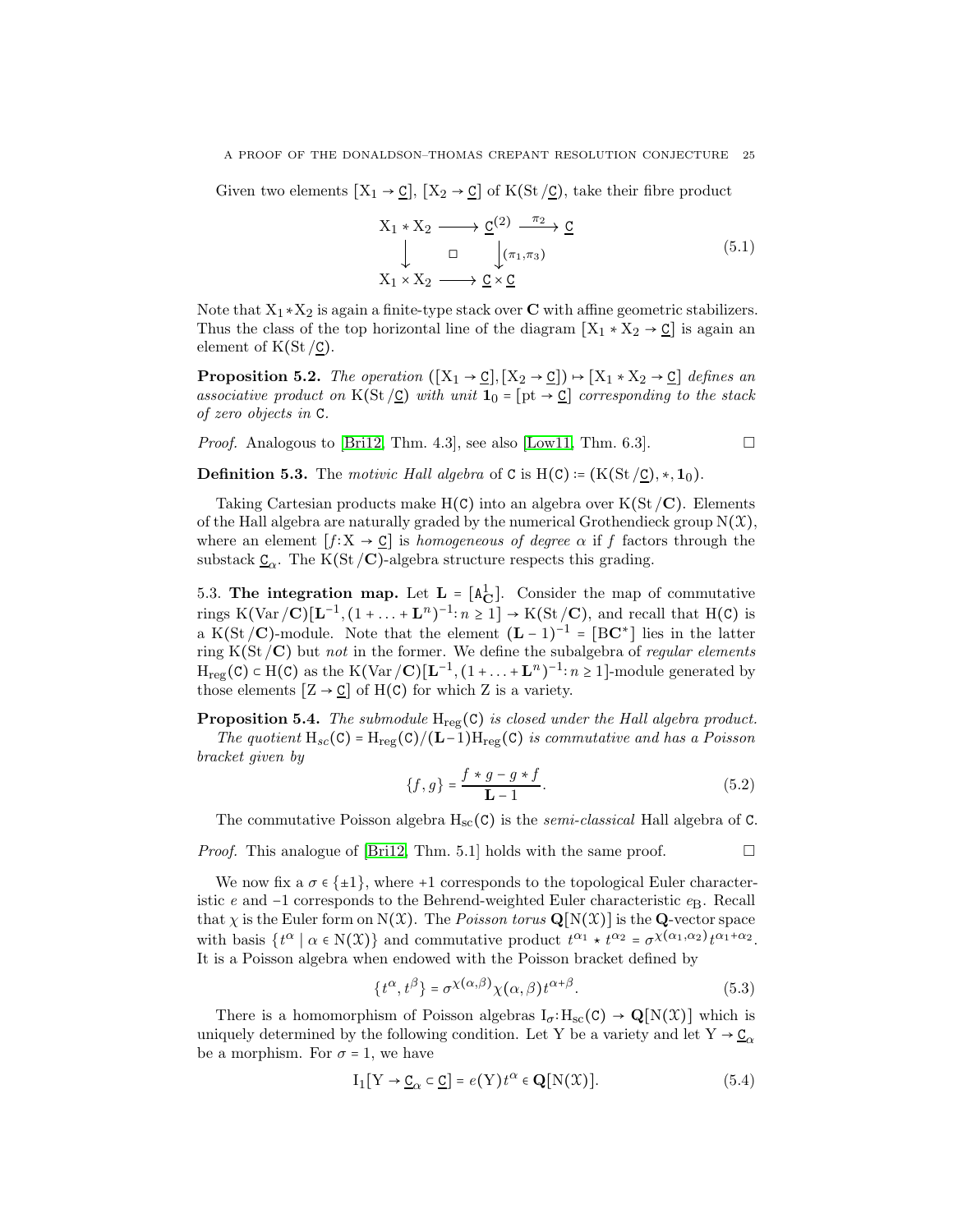For  $\sigma = -1$ , we have

<span id="page-25-2"></span>
$$
I_{-1}[Y \to \underline{C}_{\alpha} \subset \underline{C}] = e_{B}(Y \to \underline{C})t^{\alpha} \in \mathbf{Q}[N(\mathcal{X})],
$$
\n(5.5)

where we define

$$
e_{\mathcal{B}}\left(\mathcal{Y} \stackrel{s}{\to} \underline{\mathcal{C}}\right) = \sum_{k \in \mathbf{Z}} k \cdot e\left((\nu \circ s)^{-1}(n)\right) \tag{5.6}
$$

and where  $\nu: \mathbf{C} \to \mathbf{Z}$  is Behrend's constructible function [\[Beh09\]](#page-63-2).

<span id="page-25-1"></span>**Theorem 5.5.** The integration map  $I_{\sigma}$  is a map of Poisson algebras.

*Proof.* Bridgeland proves this in the case of  $\sigma = 1$ , and conditionally on a certain assumption on the Behrend function in the case of  $\sigma = -1$  [\[Bri12,](#page-64-24) Thm. 5.2]. As shown by Toda in [\[Tod16,](#page-65-2) Thm. 2.8], this assumption holds true in our setting.  $\square$ 

We work with  $\sigma = -1$  for the rest of this paper; however, see Section [1.3.2](#page-8-0) for a discussion of the case  $\sigma = 1$ .

<span id="page-25-0"></span>Remark 5.6. If we equip  $\mathbf{Q}[N(\mathcal{X})]$  with the naive product  $t^{\alpha_1}t^{\alpha_2} = t^{\alpha_1+\alpha_2}$  then  $\mathbf{Q}[N(\mathbf{\mathcal{X}})]$  is only a Lie algebra and  $I_{-1}$  is only a morphism of Lie algebras, not of Poisson algebras; this issue only occurs for the Behrend weighted case  $\sigma = -1$ .

Henceforth we equip  $\mathbf{Q}[N(\mathcal{X})]$  with the *naive* product. The wall-crossing only involves the bracket  $\{-,-\}$ , so this distinction is of no consequence to the validity of our arguments. However, it does mean that the Leibniz rule does not hold in  $\mathbf{Q}[N(\mathfrak{X})]$ . In keeping with the literature, we opt to write our variables as  $t^{\alpha} = z^{\beta} q^c$ .

5.4. The graded Hall algebra. It is convenient to be able to talk about infinite graded sums in the Hall algebra, and we therefore consider the following variant.

**Definition 5.7.** The graded Hall pre-algebra  $H_{gr}(C)$  is the Q-vector space generated by symbols  $[X \to \mathcal{C}]$ , where X is an Artin stack *locally* of finite type over C with affine geometric stabilizers, but such that the restriction of X to  $\underline{\mathsf{C}}_\alpha$  is of finite type for each  $\alpha \in N(\mathfrak{X})$ . We impose the same relations as before.

Remark 5.8. As the name suggests, the graded Hall pre-algebra is not quite an algebra, for the same reason that the set of all formal expressions  $\sum_{n\in\mathbf{Z}} a_n q^n$  is not a ring. Indeed, the product of two elements in  $H_{gr}(C)$  may not lie in  $H_{gr}(C)$ , since the product may not be of finite type over each  $\underline{C}_{\alpha}$ .

On the other hand, suppose C =  $\sum_{\alpha} C_{\alpha}$ , D =  $\sum_{\alpha} D_{\alpha}$  are two elements of H<sub>gr</sub>(C) with  $C_{\alpha}$  and  $D_{\alpha}$  homogeneous of degree  $\alpha$ . If we assume that for every  $\alpha \in N(\mathcal{X}),$ 

$$
\left\{\alpha_1+\alpha_2=\alpha\mid \mathrm C_{\alpha_1}\neq 0\neq \mathrm D_{\alpha_2}\right\}
$$

is a finite set, then the product of C and D exists in  $H_{gr}(C)$ .

One may define graded versions of the regular subalgebra  $H_{gr,reg}(C) \subset H_{gr}(C)$ , and the semi-classical quotient  $H_{gr,sc}(C)$ . The latter comes equipped with a partially defined Lie bracket and integration morphisms  $I_{\sigma}:H_{gr,sc}(C) \rightarrow \mathbf{Q}{N(\mathfrak{X})}$ , where  $\mathbf{Q}\{N(\mathfrak{X})\}$  is the group of all formal expressions  $\sum_{\alpha \in N(\mathfrak{X})} n_{\alpha} t^{\alpha}$  with  $n_{\alpha} \in \mathbf{Q}$ .

By Theorem [5.5,](#page-25-1) the map  $I_{\sigma}$  preserves the Lie bracket between any two elements for which it is defined.

Remark 5.9. We point out that in this paper, we are only concerned with objects of rank 0 and −1. Indeed, we only make use of the (graded versions of) the Hall algebra H(Coh<sub>≤1</sub>(X)) and the Lie-bimodule structure of H( $A_{rk=1}$ ) ⊂ H(Coh<sup> $\flat$ </sup>(X)) over H(Coh<sub><1</sub>(X)) given by taking Lie brackets with elements in H(Coh<sub><1</sub>(X)).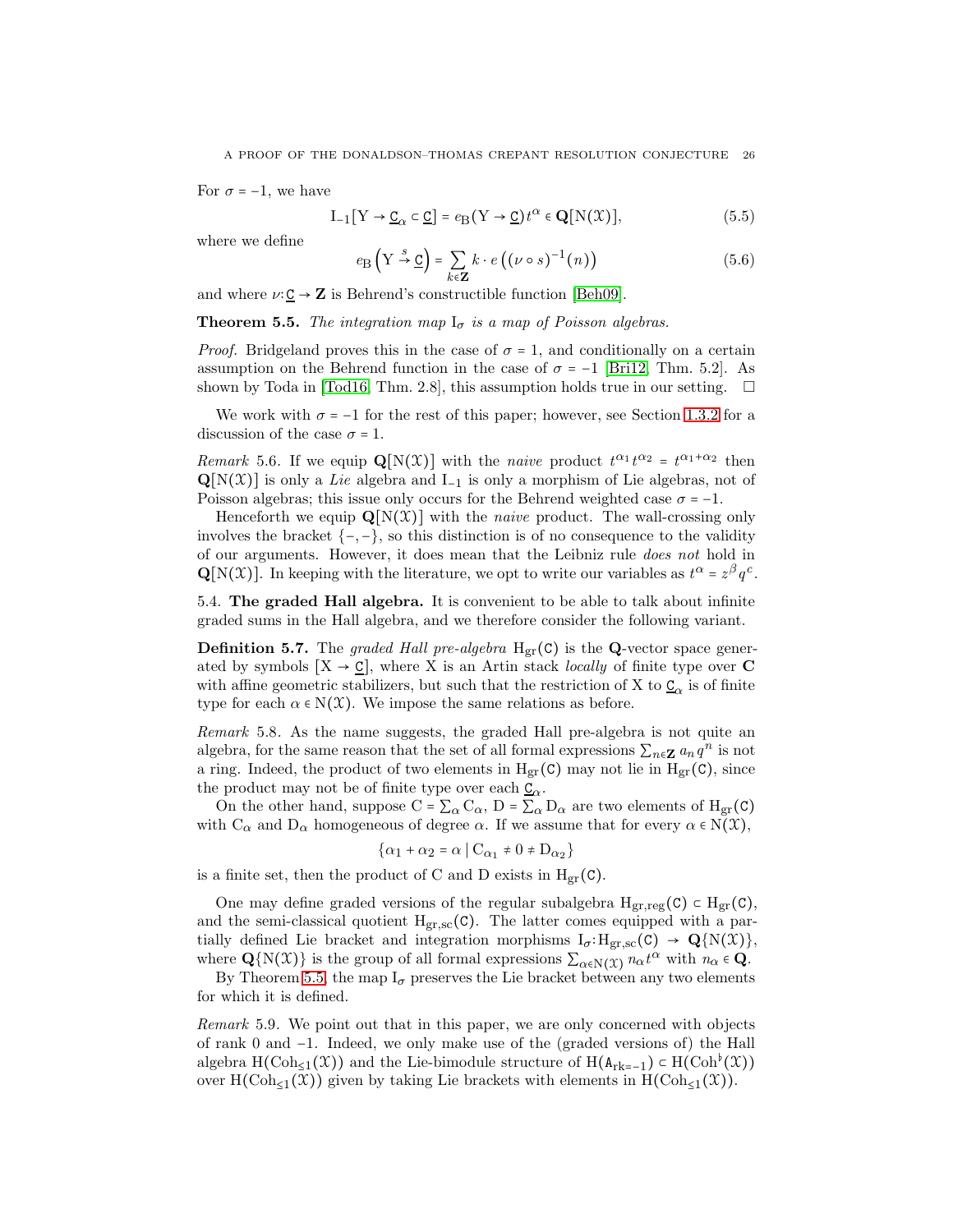#### 6. Wall-crossing

In this section we establish a general wall-crossing formula for  $(T, F)$ -pairs. As an application, we prove the DT/PT correspondence for hard Lefschetz orbifolds.

We always work in the Hall algebras associated to the abelian category  $\mathrm{Coh}^{\flat}(\mathfrak{X}),$ and suppress this category from the notation. For example,  $H_{gr}$  denotes  $H_{gr}(Coh^{\flat}(\mathcal{X}))$ .

We call a torsion pair  $(T, F)$  on  $Coh_{\leq 1}(\mathfrak{X})$  numerical if  $[T] = [F]$  in  $N(\mathfrak{X})$ , for  $T \in$  $T, F \in F$ , implies  $T = F = 0$ . Any torsion pair induced from a stability condition on  $N<sub>1</sub>(X)$  is numerical. In particular, all the torsion pairs we consider are numerical.

<span id="page-26-0"></span>**Lemma 6.1.** Let  $(T, F)$  be a numerical torsion pair on  $Coh_{\leq 1}(\mathfrak{X})$ . Let E be a  $(T, F)$ -pair in the sense of Definition [3.9.](#page-19-1) Then Aut $(E) = C^*$ .

*Proof.* Let  $\phi: E \to E$  be an endomorphism of  $E \in \text{Pair}(T, F)$ . If im  $\phi$  has rank 0, then by definition im  $\phi \in \mathbf{F} \cap \mathbf{T} = 0$ . If im  $\phi$  has rank -1, then ker  $\phi \in \mathbf{F}$ , and coker  $\phi \in \mathbf{T}$ . But since  $\lceil \operatorname{coker} \phi \rceil = \lceil \operatorname{ker} \phi \rceil$  in  $N(\mathcal{X})$ , we have  $\operatorname{ker} \phi = \operatorname{coker} \phi = 0$ . Thus every non-zero endomorphism of E is an automorphism, and it follows that  $Aut(E) = \mathbb{C}^*$ . . □

<span id="page-26-2"></span>Corollary 6.2. Let  $(T, F)$  be a numerical, open torsion pair on  $Coh_{\leq 1}(\mathfrak{X})$ , and let  $\mathcal{M} \subset \underline{\text{Pair}}(T, F)$  be an open and finite type substack. Then  $(L - 1)[\mathcal{M}] \in H_{reg}(C)$ .

*Proof.* By [\[ACV03,](#page-63-5) Thm. 5.1.5], the moduli stack of pairs  $Pair(T, F)$  has a coarse</u> moduli space, over which it is a  $\mathbb{C}^*$ -gerbe by Lemma [6.1.](#page-26-0) The result follows.  $\square$ 

**Definition 6.3.** We say that a full subcategory  $C \subset \text{Coh}^{\flat}(\mathcal{X})$  defines an element in the graded Hall pre-algebra  $\rm H_{gr}$  if it is an open subcategory and  $\underline{C}_{\alpha}$  is of finite type for every  $\alpha \in N(\mathfrak{X})$ .

*Remark* 6.4. If a subcategory  $C \subset \mathrm{Coh}^{b}(\mathcal{X})$  defines an element of H<sub>gr</sub>, then we omit the natural inclusion and simply write  $[\underline{C}]$  for the corresponding element.

Let  $(T_+, F_+)$  be two open, numerical torsion pairs on  $Coh_{\leq 1}(\mathfrak{X})$  with  $T_+ \subset T_-$ . We think of these torsion pairs as lying on either side of a wall, and we write  $W = T_0 \cap F_+$ for the category of objects that change from being torsion to being free when the wall is crossed. We obtain an open torsion triple  $\text{Coh}_{\leq 1}(\mathfrak{X}) = \langle T_+, W, F_- \rangle$ .

<span id="page-26-1"></span>Lemma 6.5. Assume that Pair(T<sub>−</sub>, F<sub>−</sub>), Pair(T<sub>+</sub>, F<sub>+</sub>), and W define elements of  $H_{gr}(Coh^{\flat}(\mathfrak{X}))$ , and let  $\alpha \in N(A) \in \mathbb{Z} \oplus N_{\leq 1}(\mathfrak{X})$ . The following are equivalent:

- (1) The stack  $Pair(T_+, F_-)_{\alpha}$  is of finite type.</u>
- (2) The stack  $(\underline{\text{Pair}}(T_+, F_+) * \underline{W})_{\alpha}$  is of finite type.
- (3) The stack  $(\Psi * \underline{Pair}(T_-, F_-))_{\alpha}$  is of finite type.

Proof. By Proposition [3.15,](#page-20-1) we have the following torsion tuple decompositions of A:

 $A = \langle T_+, V(T_+, F_-), F_- \rangle = \langle T_-, W, V(T_-, F_-), F_- \rangle = \langle T_+, V(T_+, F_+), W, F_+ \rangle.$ 

Restricting to  $V(T_+, F_-) \cap A_{rk=-1} = \text{Pair}(T_+, F_-)$ , we find that every  $(T_+, F_-)$ -pair E admits unique decompositions

$$
0 \to W_- \to E \to E_- \to 0
$$
  

$$
0 \to E_+ \to E \to W_+ \to 0
$$

in A, with  $W_{\pm} \in W$ ,  $E_{\pm} \in \text{Pair}(T_{\pm}, F_{\pm})$ . Conversely every exact sequence as above with  $W_{\pm} \in W$ ,  $E_{\pm} \in \text{Pair}(T_{\pm}, F_{\pm})$  defines an  $E \in \text{Pair}(T_{+}, F_{-})$ .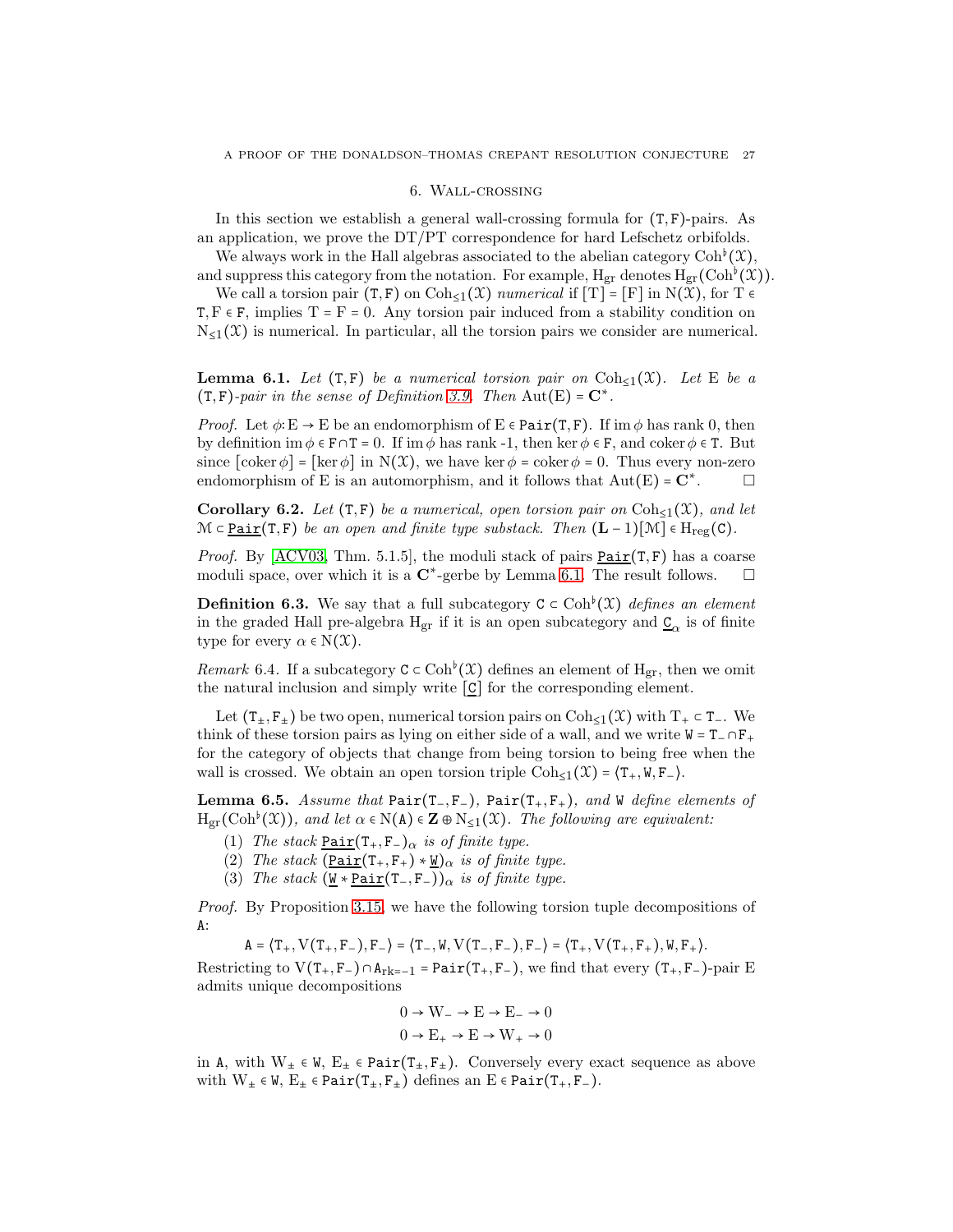Thus we have natural geometrically bijective morphisms from  $(\underline{Pair}(T_+, F_+) * \underline{W})_{\alpha}$ and  $(\underline{\mathsf{W}} * \underline{\mathsf{Pair}}(T_-, F_-))_{\alpha}$  to  $\underline{\mathsf{Pair}}(T_-, F_+)$ , proving the implications  $(2) \Rightarrow (1)$  and  $(3) \Rightarrow (1).$ 

Conversely, if  $(\underline{Pair}(T_+, F_+) * \underline{W})_{\alpha}$  is not of finite type, then it is a countably infinite union of finite type stacks, which cannot be in geometric bijection with a finite type stack. Thus  $(1) \Rightarrow (2)$ , and in the same way  $(1) \Rightarrow (3)$ .

Lemma 6.6. Assume that W, Pair(T<sub>−</sub>, F<sub>−</sub>), Pair(T<sub>+</sub>, F<sub>+</sub>) and Pair(T<sub>+</sub>, F<sub>−</sub>) each define an element of the graded Hall pre-algebra. Then we have in  $H_{gr}$ 

<span id="page-27-2"></span>
$$
\underline{[w]} * [\underline{Pair}(T_-, F_-)] = [\underline{Pair}(T_+, F_-)] = [\underline{Pair}(T_+, F_+)] * [\underline{w}]. \tag{6.1}
$$

*Proof.* See the proof of Lemma [6.5,](#page-26-1) and argue as in [\[Bri11,](#page-64-2) Lem. 4.1].

6.1. The no-poles theorem. We now impose a further smallness assumption on the subcategory W, taken from [\[BR16\]](#page-64-25), which may be thought of as saying that the torsion pairs  $(T_{\pm}, F_{\pm})$  are close enough for the wall  $W = T_-\cap F_+$  to be crossed.

<span id="page-27-0"></span>**Definition 6.7.** A full subcategory  $W \subset \text{Coh}_{\leq 1}(\mathcal{X})$  is *log-able* if:

- W is closed under direct sums and summands.
- W defines an element of  $H_{gr}(C)$ .
- if  $\alpha \in N(\mathfrak{X})$ , there are only finitely many ways of writing  $\alpha = \alpha_1 + \cdots + \alpha_n$ , with each  $\alpha_i$  the class of a non-zero element in W.

<span id="page-27-1"></span>**Theorem 6.8.** If  $W$  is log-able, then

 $(L-1) \log([\underline{W}]) \in H_{gr,reg}(Coh^{\flat}(\mathcal{X})).$ 

Proof. This follows as in [\[Bri11,](#page-64-2) Sec. 6]. We use the fact that the Behrend function identities hold in  $\underline{\mathbf{A}}$ , by [\[Tod16,](#page-65-2) Thm. 2.6], as well as the fact that the "no poles" statement analogous to that of  $[Joy07, Thm. 8.7]$  holds, by  $[BRI6, Thms. 4 \& 5].$ The fact that  $\underline{A}$  satisfies the axioms used in [\[BR16\]](#page-64-25) is shown in Appendix [B.](#page-57-0)  $\square$ 

6.2. The numerical wall-crossing formula. We apply the integration map.

<span id="page-27-6"></span>**Definition 6.9.** Let  $(T_*, F_*)$  be open torsion pairs on Coh<sub>≤1</sub>( $\mathcal{X}$ ) with  $T_+ \subset T_-$ , and let  $W = T_-\cap F_+$ . We say that these torsion pairs are *wall-crossing material* if

- (1) W is log-able
- (2) the categories  $Pair(T_+, F_+)$ ,  $Pair(T_-, F_-)$  and  $Pair(T_+, F_-)$  define elements of the graded Hall algebra.

<span id="page-27-3"></span>**Theorem 6.10.** Let  $(T_{\pm}, F_{\pm})$  be open torsion pairs on  $Coh_{\leq 1}(\mathfrak{X})$ , with  $T_{+} \subset T_{-}$ , which are wall-crossing material. Then  $w = I((L-1) \log|\mathcal{U}|)$  is well defined, and

<span id="page-27-5"></span>
$$
I((\mathbf{L}-1)[\underline{\mathrm{Pair}}(T_+, F_+)]) = \exp\left(\{w, -\}\right) I((\mathbf{L}-1)[\underline{\mathrm{Pair}}(T_-, F_-)]). \tag{6.2}
$$

*Proof.* Since W is log-able  $(L-1)\log([\underline{W}]) \in H_{gr,reg}(Coh^{\flat}(\mathcal{X}))$  by Theorem [6.8.](#page-27-1) By Corollary [6.2,](#page-26-2) we have  $(L-1)\underline{\text{Pair}}(T_{\pm}, F_{\pm}) \in H_{gr,reg}(Coh^{\flat}(\mathcal{X}))$  as well. The result then follows by the arguments of [\[Bri11,](#page-64-2) Cor. 6.4] and equation [\(6.1\)](#page-27-2).  $\Box$ 

6.3. The  $DT/PT$  correspondence. As a first application of the wall-crossing formula, we prove the orbifold DT/PT correspondence. Recall that stable pairs on  $\mathfrak X$  are precisely (T<sub>PT</sub>, F<sub>PT</sub>)-pairs, where T<sub>PT</sub> = Coh<sub>0</sub>( $\mathfrak X$ ) and F<sub>PT</sub> = Coh<sub>1</sub>( $\mathfrak X$ ).

<span id="page-27-4"></span>**Lemma 6.11.** Let  $T_{DT} = 0$ ,  $W = \text{Coh}_0(\mathcal{X})$ , and  $F_{PT} = \text{Coh}_1(\mathcal{X})$ . Then  $(T_{DT}, W, F_{PT})$ is an open numerical torsion triple on  $\text{Coh}_{\leq 1}(\mathfrak{X})$  that is wall-crossing material.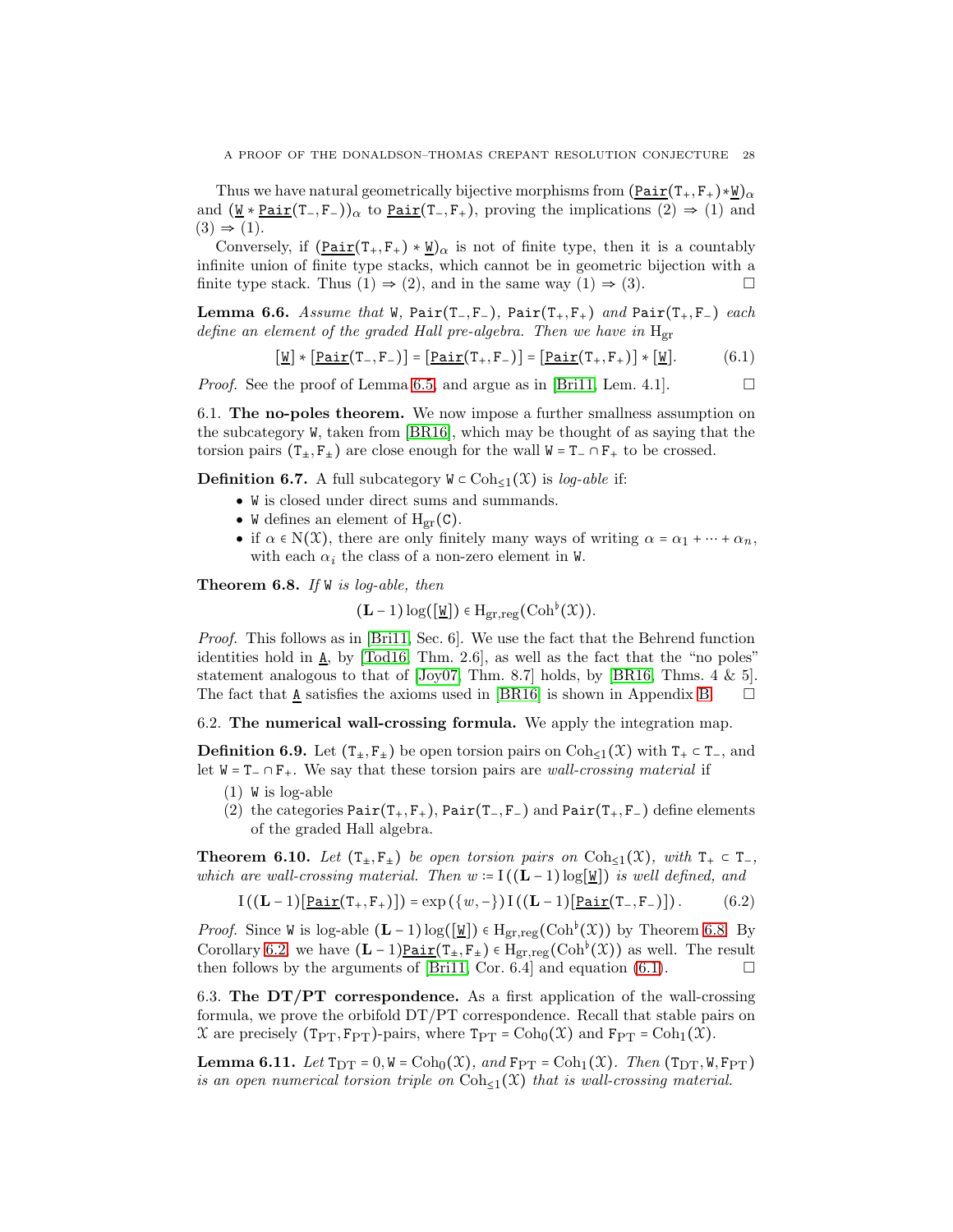Proof. Clearly W is log-able.

A ( $T_{\text{DT}}, F_{\text{DT}}$ )-pair is an object of the form I[1], where I is a torsion free sheaf of rank 1. Fixing the numerical class of the pair, the stack of such is an open substack of  $\mathfrak{Mum}_{\mathfrak{X}}$ , which is moreover of finite type. Hence,  $Pair(T_{DT}, F_{DT})$  defines an element of  $H_{gr}(\mathrm{Coh}^{\flat}(\mathfrak{X}))$ .

If X is a variety, it is well-known that  $\underline{Pair}(T_{PT}, F_{PT})_{\alpha}$  is an open substack of finite type for every  $\alpha \in N_{\leq 1}(\mathfrak{X})$ ; for a proof in our setting, combine part [2](#page-31-0) of Proposition [7.6](#page-31-1) and Lemma [7.10.](#page-33-0) Hence,  $Pair(T_{PT}, F_{PT})$  defines an element of H<sub>gr</sub>(Coh<sup> $\flat$ </sup>(X)). Moreover, it is shown there that for each  $\beta \in N_1(\mathfrak{X})$ , the set  ${c \in N_0(\mathfrak{X}) \mid \underline{\mathtt{Pair}}(\mathtt{Tr}_\mathtt{TT},\mathtt{F}_\mathtt{PT})_{(\beta,c)} \neq \varnothing}$  is deg-bounded. Consequently, it follows that  $[W] * [\underline{Pair}(T_{PT}, F_{PT})]$  defines an element of  $H_{gr}(Coh^{\flat}(\mathfrak{X}))$ .

For a class  $(\beta, c) \in N_{\leq 1}(\mathfrak{X})$ , we write  $PT(\mathfrak{X})_{(\beta, c)}$  for the Behrend-weighted Euler characteristic of the corresponding coarse moduli space. In terms of the integration morphism of [\(5.5\)](#page-25-2), we have

$$
I((L-1)[\underline{\text{Pair}}(T_{\text{PT}}, F_{\text{PT}})]_{(\beta, c)}) = PT(\mathfrak{X})_{(\beta, c)} t^{(-1, \beta, c)}
$$
(6.3)

in the Poisson torus  $\mathbf{Q}[N(\mathcal{X})]$ . We collect these invariants in a generating function

$$
PT(\mathcal{X})_{\beta} = \sum_{c \in N_0(\mathcal{X})} PT(\mathcal{X})_{(\beta, c)} q^c
$$
 (6.4)

Similarly, there is a generating function for the Donaldson–Thomas invariants.

We prove the orbifold  $DT/PT$  correspondence for multi-regular curve classes.

<span id="page-28-0"></span>**Theorem 6.12.** Let  $X$  be a CY3 orbifold satisfying the hard Lefschetz condition, and let  $\beta \in N_{1,\text{mr}}(\mathfrak{X})$ . Then we have

$$
PT(\mathcal{X})_{\beta} = \frac{DT(\mathcal{X})_{\beta}}{DT(\mathcal{X})_0}
$$
(6.5)

as generating series in  $\mathbf{Z}[\mathrm{N}_0(\mathfrak{X})]_{\text{deg}}$ .

Proof. We apply the numerical wall-crossing formula of Theorem [6.10](#page-27-3) to the open numerical torsion triple  $T_+ = T_{DT} = 0$ ,  $W = \text{Coh}_0(\mathcal{X})$ , and  $F_- = F_{PT} = \text{Coh}_1(\mathcal{X})$ . The triple  $(T_+, W, F_-)$  is wall-crossing material by Lemma [6.11.](#page-27-4)

We compute both sides of the wall-crossing formula. The left hand side of [\(6.2\)](#page-27-5) yields  $I((L-1)[Pair(T<sub>DT</sub>, F<sub>DT</sub>]<sub>\beta</sub>) = DT(X)<sub>\beta</sub>z<sup>\beta</sup>t<sup>-</sup>[<sup>0</sup>x]$ . Define the element w = I((L − 1) log[W]), which lies in H<sub>gr,reg</sub>(C). The right hand side of [\(6.2\)](#page-27-5) yields

$$
\exp(\{w, -\})\mathbf{I}((\mathbf{L} - 1)[\underline{\mathbf{Pair}}(\mathbf{Tp}_\mathrm{T}, \mathbf{F}_{\mathrm{PT}}]_{\beta}) = \exp(\{w, -\})\mathbf{PT}(\mathfrak{X})_{\beta}z^{\beta}t^{-\left[\mathcal{O}_{\mathfrak{X}}\right]}.\tag{6.6}
$$

Let now  $c \in N_0(\mathfrak{X})$ . Applying the McKay homomorphism, we get  $\Psi(c) \in N_{\leq 1}(Y)$ . Since  $\beta$  is multi-regular, we also have  $\Psi(\beta, c') \in N_{\leq 1}(Y)$  for every  $c' \in N_0(\mathfrak{X})$ . The Euler pairing on Y is trivial on the subspace  $N_{\leq 1}(Y)$ , and so

$$
\chi(c,(\beta,c'))=\chi(\Psi(c),\Psi(\beta,c'))=0.
$$

We can write  $w = \sum_{c \in \mathbb{N}_0(\mathfrak{X})} w_c q^c$ , and it follows that  $\{w, z^{\beta} q^{c'}\} = 0$ . But then

$$
\exp(\{w,-\})\mathrm{PT}(\mathfrak{X})_{\beta}z^{\beta}t^{-\left[\mathfrak{O}_{\mathfrak{X}}\right]} = \mathrm{PT}(\mathfrak{X})_{\beta}z^{\beta}\exp(\{w,-\})t^{-\left[\mathfrak{O}_{\mathfrak{X}}\right]}.
$$

Combining the left and right hand sides of equation [\(6.2\)](#page-27-5) now yields

$$
\frac{\mathrm{DT}(\mathfrak{X})_\beta}{\mathrm{PT}(\mathfrak{X})_\beta}=t^{\left[\mathfrak{O}_\mathfrak{X}\right]}\exp\bigl(\left\{w,-\right\})t^{-\left[\mathfrak{O}_\mathfrak{X}\right]}
$$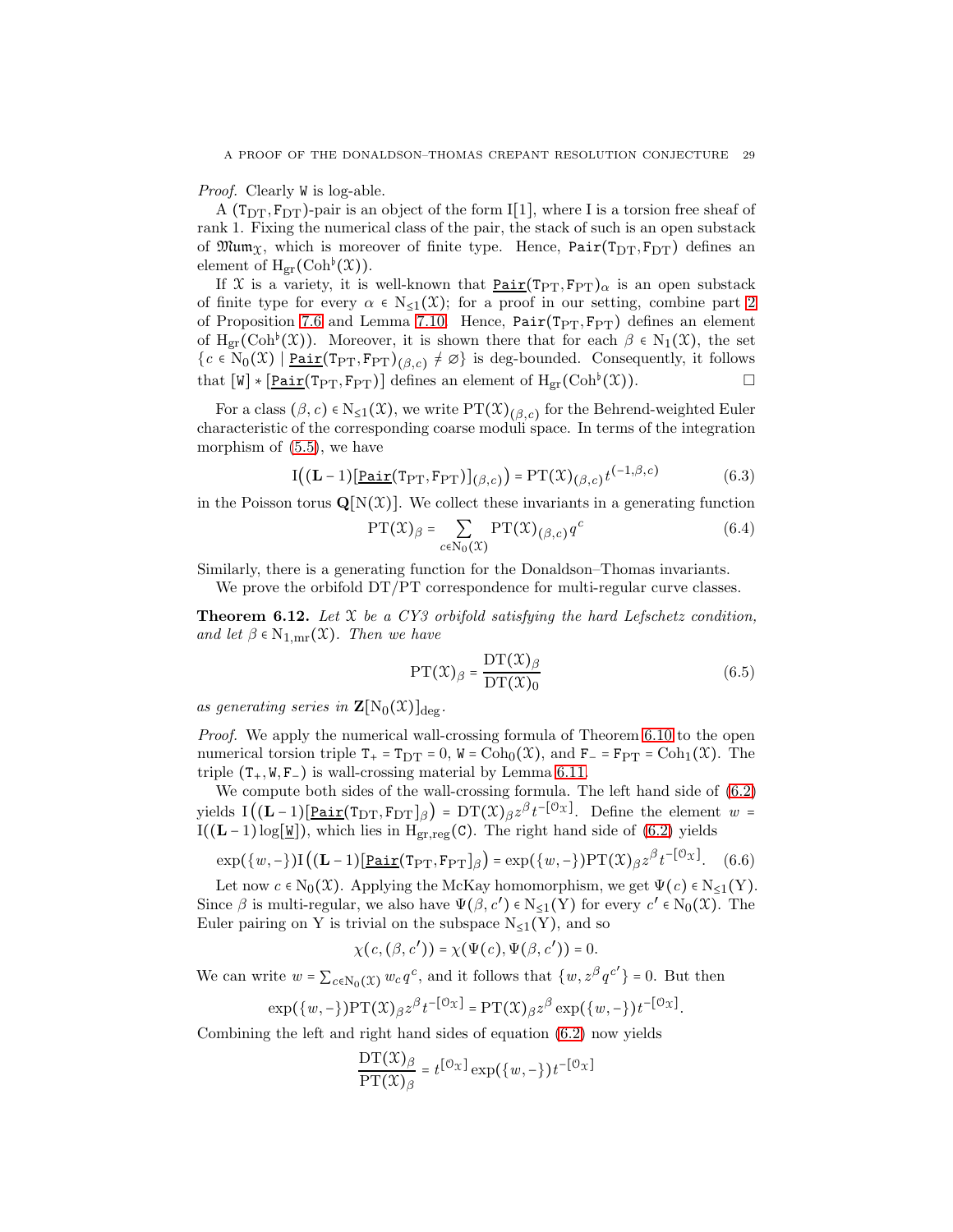for all  $\beta \in N_{1,\text{mr}}(\mathfrak{X})$ . Choosing  $\beta = 0$ , we recall that  $PT(\mathfrak{X})_0 = 1$ , and hence

$$
\frac{\mathrm{DT}(\mathcal{X})_\beta}{\mathrm{PT}(\mathcal{X})_\beta} = \frac{\mathrm{DT}(\mathcal{X})_0}{\mathrm{PT}(\mathcal{X})_0} = \mathrm{DT}(\mathcal{X})_0,
$$

<span id="page-29-0"></span>because  $E = \mathcal{O}_{\mathfrak{X}}[1]$  is the only stable pair with  $\beta_E = 0$ .

# 7. Rationality of stable pair invariants

In this section we prove the rationality of the series  $PT(\mathfrak{X})_{\beta}$  in Theorem [7.15,](#page-35-0) and a certain symmetry of  $PT(\mathcal{X})$  in Proposition [7.19.](#page-38-0)

Let  $\delta \in \mathbf{R}$ . Define a torsion pair  $(T_{\nu,\delta}, F_{\nu,\delta})$  on  $Coh_{\leq 1}(\mathcal{X})$  by

$$
\begin{aligned} \mathbf{T}_{\nu,\delta} & \coloneqq \left\{ \mathrm{T} \in \mathrm{Coh}_{\leq 1}(\mathfrak{X}) \mid \nu_-(\mathrm{T}) \geq \delta \right\} = \left\{ \mathrm{T} \in \mathrm{Coh}_{\leq 1}(\mathfrak{X}) \mid \mathrm{T} \twoheadrightarrow \mathrm{Q} \neq 0 \Rightarrow \nu(\mathrm{Q}) \geq \delta \right\} \\ \mathbf{F}_{\nu,\delta} & \coloneqq \left\{ \mathrm{F} \in \mathrm{Coh}_{\leq 1}(\mathfrak{X}) \mid \nu_+(\mathrm{F}) < \delta \right\} = \left\{ \mathrm{F} \in \mathrm{Coh}_{\leq 1}(\mathfrak{X}) \mid 0 \neq \mathrm{S} \rightarrow \mathrm{F} \Rightarrow \nu(\mathrm{S}) < \delta \right\} \end{aligned}
$$

We write  $P_{\nu,\delta}$  for the category of  $(T_{\nu,\delta}, F_{\nu,\delta})$ -pairs in the sense of Definition [3.9.](#page-19-1)

Recall that we have fixed a self-dual generating bundle V on  $\mathcal X$  and an ample line bundle A on X, that  $p_F(k) = l(\beta_F)k + \deg(F)$  denotes the modified Hilbert polynomial of  $F \in \text{Coh}_{\leq 1}(\mathfrak{X})$ , and that  $F(k) = F \otimes A^{\otimes k}$ ; see Section [2.2.2.](#page-11-0)

We write  $C = \mathrm{Coh}^{\flat}(\mathfrak{X})$  and work in the associated Hall algebra  $H_{gr}(C)$  throughout.

7.1. Openness and finiteness results of Nironi-semistable sheaves. Let  $I \subset \mathbf{R} \cup \{+\infty\}$  be an interval. Recall that  $\mathcal{M}_{\nu}(I)$  denotes the full subcategory of sheaves  $F \in \text{Coh}_{\leq 1}(\mathfrak{X})$  such that the slopes of all semistable factors in the Harder– Narasimhan filtration of F lie in I. The corresponding moduli stack is denoted by  $\mathcal{M}_{\nu}(I)$ .

### <span id="page-29-2"></span><span id="page-29-1"></span>Proposition 7.1. Let  $\delta \in \mathbf{R}$ .

- (1) The torsion pair  $(T_{\nu,\delta}, F_{\nu,\delta})$  is open.
- (2) For any bounded interval  $I \subset \mathbf{R}$ , the stack  $\underline{\mathcal{M}}_{\nu}(I)$  is open in  $\underline{\mathrm{Coh}}(\mathfrak{X})$ , and the category  $\mathcal{M}_{\nu}(I)$  is log-able.
- (3) For  $\beta \in N_1(\mathfrak{X})$ , let

$$
\mathcal{L}_{\beta} = \left\{c \in \mathrm{N}_0(\mathfrak{X}) \; \middle| \; \underline{\mathfrak{M}}^{\mathrm{ss}}_\nu(\beta,c) \neq \varnothing \right\} \subset \mathrm{N}_0(\mathfrak{X}).
$$

The image of  $\mathcal{L}_{\beta}$  in N<sub>0</sub>(X)/**Z**(A ⋅  $\beta$ ) is finite.

*Proof.* The openness statements and the fact that  $\mathcal{M}_{\nu}(I)$  defines an element of  $H_{gr}(C)$  follow from Theorem [2.6.](#page-13-0) Let  $(\beta, c) \in N_{\leq 1}(\mathfrak{X})$  and suppose we can decompose  $(\beta, c) = (\beta', c') + (\beta'', c'')$  such that

$$
\mathcal{M}^{\rm ss}_{\nu}(\beta',c') \neq \varnothing \neq \mathcal{M}^{\rm ss}_{\nu}(\beta'',c'')
$$

and  $\nu(\beta', c') = \delta = \nu(\beta'', c'')$ . By Lemma [2.2,](#page-11-1) there are only finitely many effective classes  $\beta', \beta'' \ge 0$  such that  $\beta = \beta' + \beta''$ . And given  $\beta'$ , Theorem [2.6](#page-13-0) shows that there are only finitely many choices for  $c'$  such that  $\underline{\mathcal{M}}^{\text{ss}}_{\nu}(\beta', c') \neq \emptyset$  and  $\nu(\beta', c') = \delta$ . Furthermore,  $\mathcal{M}^{\text{ss}}_{\nu}(\delta)$  is closed under direct sums and summands, hence is log-able.

For the third claim, note that a sheaf  $F \in \text{Coh}_{\leq 1}(\mathcal{X})$  such that  $\beta_F = \beta$  satisfies  $\nu(\mathrm{F}) = \deg(\mathrm{F})/l(\beta) \in \frac{1}{l(\beta)}$  $\frac{1}{l(\beta)}$ **Z**. Replacing F by F(- $\lfloor \nu(F) \rfloor$ ) if necessary, which does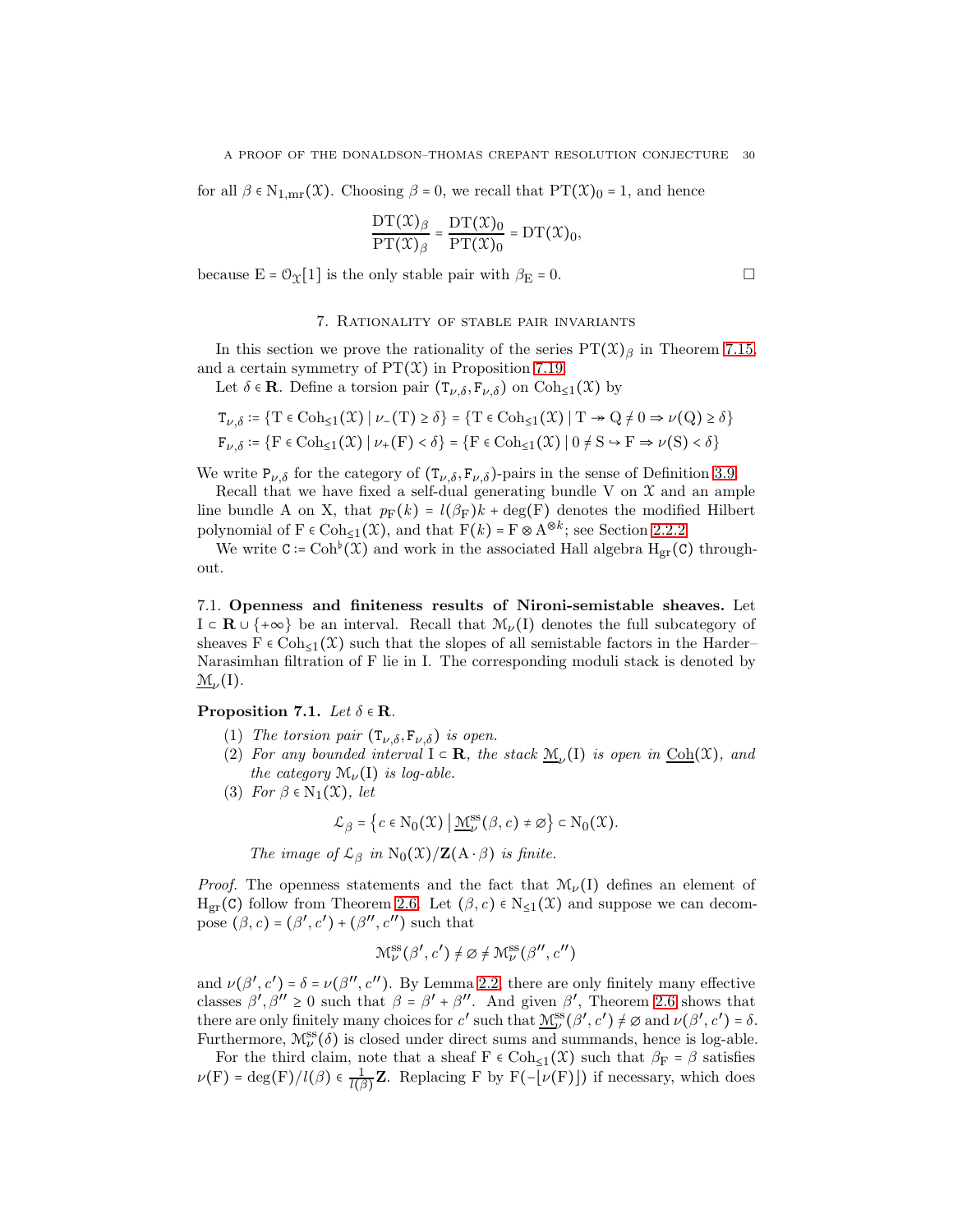not change the image of  $c_F$  in  $N_0(\mathcal{X})/\mathbf{Z}(A \cdot \beta)$ , we may assume that  $\nu(F) \in [0, 1)$ . Thus the image of  $c_F$  lies in the set.

$$
\bigcup_{a=0}^{l(\beta)-1}\left\{c+\mathbf{Z}(\mathbf{A}\cdot\beta)\Big|\ \mathfrak{M}^{\mathrm{ss}}_\nu(\beta,c)\neq\varnothing\ \mathrm{and}\ \nu\big(\beta,c\big)=\frac{a}{l(\beta)}\right\}\subset\mathrm{N}_0(\mathfrak{X})/\mathbf{Z}(\mathbf{A}\cdot\beta).
$$

But each of the sets in this union is finite since the stack  $\underline{\mathcal{M}}^{\text{ss}}_{\nu}(a/l(\beta), \beta)$  is of finite type for every  $a \in \mathbb{Z}$ . This completes the proof.

7.2. Openness and finiteness for  $(T_{\nu,\delta}, F_{\nu,\delta})$ -pairs. In this section we show a similar openness and boundedness result for the moduli stacks of  $(T_{\nu,\delta}, F_{\nu,\delta})$ -pairs; this is Proposition [7.6.](#page-31-1) We first collect a number of lemmas.

Recall that given a polynomial  $p \in \mathbf{Z}[k]$ , there is a projective moduli scheme Quot $\chi(\mathcal{O}_\mathfrak{X}, p)$  parametrising quotients  $\mathcal{O}_\mathfrak{X} \twoheadrightarrow F$  with  $p_F = p$ . If  $(\beta, c) \in N_{\leq 1}(\mathfrak{X}),$ 

$$
\mathrm{Quot}_{\mathfrak{X}}(\mathcal{O}_{\mathfrak{X}})_{(\beta,c)} \subset \mathrm{Quot}_{\mathfrak{X}}(\mathcal{O}_{\mathfrak{X}}, p_{(\beta,c)})
$$

denotes the component parametrising quotients of numerical class  $[F] = (\beta, c)$ .

<span id="page-30-0"></span>**Lemma 7.2.** Let  $\beta \in N_1(\mathfrak{X})$ . The set

$$
\bigcup_{\beta'\leq\beta}\{c\in\mathrm{N}_0(\mathfrak{X})\mid\mathrm{Quot}_{\mathfrak{X}}(\mathcal{O}_{\mathfrak{X}})_{(\beta',c)}\neq\varnothing\}
$$

is deg-bounded.

Proof. By Lemma [2.2,](#page-11-1) it is enough to prove that the set

$$
Q_{\beta} \coloneqq \{c \in N_0(\mathfrak{X}) \mid Quot_{\mathfrak{X}}(\mathcal{O}_{\mathfrak{X}})_{(\beta,c)} \neq \varnothing\}.
$$

is deg-bounded for every  $\beta \in N_1(\mathfrak{X})$ . Given  $r \in \mathbf{R}$ , the projectivity of the Quot scheme implies that the subscheme

$$
\bigcup_{c \in \text{deg}^{-1}(r)} \text{Quot}_{\mathfrak{X}}(\mathcal{O}_{\mathfrak{X}})_{(\beta,c)} \subseteq \text{Quot}_{\mathfrak{X}}(\mathcal{O}_{\mathfrak{X}}, l(\beta)k + \text{deg}(\beta,0) + r)
$$

is projective, and so  $Q_\beta \cap \text{deg}^{-1}(r)$  is a finite set.

Let  $d = \deg([\mathcal{O}_{\mathfrak{X},x}])$ , where  $x \in \mathfrak{X}$  is a non-stacky point. Since  $\deg(Q_\beta) \subseteq \mathbf{Z}$ , and so is discrete, we have for any  $e \in \mathbb{Z}$  that the scheme

$$
\mathcal{H}_e = \bigcup_{c \in \text{deg}^{-1}([e,e+d])} \text{Quot}_{\mathfrak{X}}(\mathcal{O}_{\mathfrak{X}})_{(\beta,c)}
$$

is projective, which means that  $Q_{\beta} \cap \text{deg}^{-1}([e, e+d])$  is finite. By adding on floating points, see e.g. [\[Tod09,](#page-64-27) Lem. 3.10], we deduce that  $\dim H_{e-d} + 3 \leq \dim H_e$  for any  $e \in \mathbf{Z}$ . We conclude that  $H_e = \emptyset$  for  $e \ll 0$ , and thus that  $Q_\beta$  is deg-bounded.  $\Box$ 

Recall the shifted derived dualising functor  $\mathbf{D}(-) = R\underline{\text{Hom}}(-, \mathcal{O}_{\mathfrak{X}})[2]$ .

**Lemma 7.3.** If 
$$
F \in \text{Coh}_{\leq 1}(\mathfrak{X})
$$
, then  $p_{\mathbf{D}(F)}(k) = -p_F(-k)$  and  $\nu(\mathbf{D}(F)) = -\nu(F)$ .

Proof. This is straightforward, but requires the assumption that the generating vector bundle V in the definition of the modified Hilbert polynomial be self-dual.  $\Box$ 

The following is a duality result for the moduli stack  $P_{\nu,\delta}$  of  $(T_{\nu,\delta}, F_{\nu,\delta})$ -pairs.

<span id="page-30-1"></span>**Lemma 7.4.** Let  $\delta \in \mathbf{R} \setminus \mathbf{Q}$ . Then  $\mathbf{D}(\mathbf{P}_{\nu,\delta}) = \mathbf{P}_{\nu,-\delta}$ .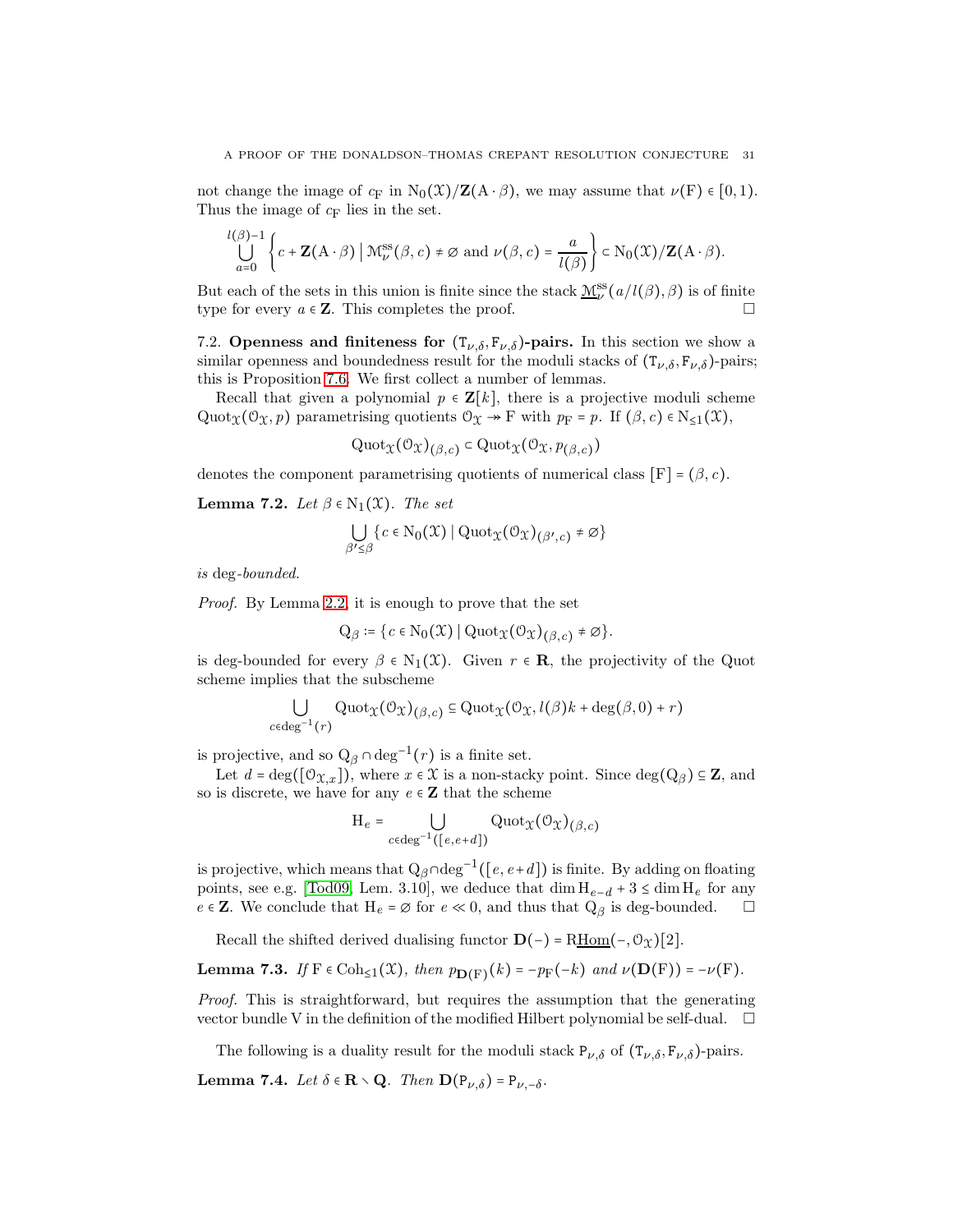*Proof.* As  $\delta \notin \mathbf{Q}$  and  $\nu(\mathrm{F}) \in \mathbf{Q}$  for any  $\mathrm{F} \in \mathrm{Coh}_{\leq 1}(\mathcal{X})$ , the condition  $\nu(\mathrm{F}) \geq \delta$  holds if and only if  $\nu(F) > \delta$ . It follows that  $\mathbf{D}(F_{\nu,\delta}) = T_{\nu,-\delta} \cap \text{Coh}_1(\mathfrak{X})$ .

Let  $E \in P_{\nu,\delta}$  be a pair. Since  $P_{\nu,\delta} \subset A = \langle \mathcal{O}_{\mathfrak{X}}[1], \text{Coh}_0(\mathfrak{X}), \text{Coh}_1(\mathfrak{X}) \rangle_{\text{ex}}$ , we have

 $\mathbf{D}(E) \in \mathbf{D}(A) = \langle \mathcal{O}_{\mathcal{X}}[1], \mathrm{Coh}_1(\mathcal{X}), \mathrm{Coh}_0(\mathcal{X})[-1] \rangle_{\mathrm{ex}}.$ 

Since  $\text{Coh}_0(\mathfrak{X}) \subset \mathsf{T}_{\nu,\delta}$ , we have  $E \in \text{Coh}_0(\mathfrak{X})^{\perp}$  and so  $\mathbf{D}(E) \in \text{Coh}_0(\mathfrak{X})[-1]$  This implies  $\mathbf{D}(E) \in \langle \mathcal{O}_{\mathcal{X}}[1], \mathrm{Coh}_1(\mathcal{X}) \rangle_{\mathrm{ex}}$  and hence  $\mathbf{D}(E) \in \mathtt{A}.$ 

Since  $E \in (\mathsf{T}_{\nu, \delta} \cap \mathrm{Coh}_1(\mathfrak{X}))^{\perp}$  we have  $\mathbf{D}(E) \in {}^{\perp} \mathsf{F}_{\nu, -\delta}$ , and  $E \in {}^{\perp} \mathsf{F}_{\nu, \delta} \cap {}^{\perp} \mathrm{Coh}_0(\mathfrak{X})[-1]$ implies  $\mathbf{D}(E) \in (T_{\nu,-\delta} \cap \mathrm{Coh}_1(\mathfrak{X}))^{\perp} \cap \mathrm{Coh}_0(\mathfrak{X})^{\perp} = T_{\nu,-\delta}^{\perp}$ . Thus  $\mathbf{D}(E) \in P_{\nu,-\delta}$  $\Box$ 

<span id="page-31-2"></span>**Lemma 7.5.** Let  $\beta \in N_1(\mathfrak{X})$  and  $\delta \in \mathbb{R}$ . The set

$$
\{c \in \mathrm{N}_0(\mathfrak{X}) \mid \mathfrak{M}_\nu([\delta, \infty))_{(\beta, c)} \neq \varnothing\}.
$$
 (7.1)

is deg-bounded.

*Proof.* Let  $r \in \mathbb{R}$ . We have to show that the set

$$
\{c \in \mathrm{N}_0(\mathfrak{X}) \mid \deg(c) \leq r \text{ and } \mathfrak{M}_{\nu}\big([\delta, \infty)\big)_{(\beta, c)} \neq \varnothing\}.
$$

is finite. So let F be a pure 1-dimensional sheaf with  $\beta_F = \beta$ , deg( $c_F$ )  $\leq r$ , and  $\nu$ −(F) ≥  $\delta$ . By Lemma [2.8,](#page-13-2) we have

$$
\nu_{+}(F) \le \deg(F) - [l(\beta) - 1]\nu_{-}(F)
$$
  
= deg(\beta, 0) + deg(c<sub>F</sub>) - [l(\beta) - 1]\nu\_{-}(F)  

$$
\le \deg(\beta, 0) + r + [l(\beta) - 1]\delta.
$$

By Theorem [2.6,](#page-13-0) there are then only finitely many possible values for  $c_F$ .

<span id="page-31-1"></span><span id="page-31-0"></span>Proposition 7.6. Let  $\delta \in \mathbf{R}$ .

- (1) For any class  $\beta \in N_1(\mathfrak{X})$ , the set  $\{c \in N_0(\mathfrak{X}) \mid \underline{P}_{\nu,\delta}(\beta,c) \neq \emptyset\}$  is finite.
- (2) For any class  $(\beta, c) \in N_{\leq 1}(\mathfrak{X})$ , the moduli stack  $\underline{P}_{\nu, \delta}(\beta, c)$  is an open and finite type substack of  $\mathfrak{Mum}_{\mathfrak{X}}$ .
- (3) There are only finitely many ways of decomposing a class  $(\beta, c) \in N_{\leq 1}(\mathfrak{X})$  $as(\beta, c) = (\beta', c') + (\beta'', c'') \text{ with both } \underline{P}_{\nu, \delta}(\beta', c') \neq \emptyset \text{ and } \beta'' \in N_1^{\text{eff}}(\mathfrak{X}).$

*Proof.* We may assume that  $\delta \notin \mathbf{Q}$  by replacing  $\delta$  with  $\delta - \epsilon$  for  $0 < \epsilon \ll 1$  if necessary, since for a fixed  $\beta$ , this does not change the notion of  $(\mathbf{T}_{\nu,\delta}, \mathbf{F}_{\nu,\delta})$ -pairs of class  $\leq \beta$ .

For the first part, let E be a  $(\mathbf{T}_{\nu,\delta},\mathbf{F}_{\nu,\delta})$ -pair of class  $(-1,\beta,c)$ . Note that  $H^{-1}(E) = I_C$  is the ideal sheaf of an at most 1-dimensional closed substack  $C \subset \mathcal{X}$ . Let  $H^0(E) = T$ , so  $T \in T_{\nu,\delta}$ . We have  $deg(E) = deg(O_C) + deg(T)$ . The set of possible values for  $c_{\mathcal{O}_{\mathbf C}}$  and  $c_{\mathbf T}$  are both deg-bounded, by Lemmas [7.2](#page-30-0) and [7.5,](#page-31-2) hence the set of possible values for  $c_{\text{E}}$  is deg-bounded.

By Lemma [7.4,](#page-30-1) the set of possible values for  $c_{D(E)} = -c_E$  is deg-bounded as well. It follows that the set of possible values for  $c_{\text{E}}$  is in fact finite.

For part (2), openness follows from Propositions [4.6](#page-22-0) and [7.1.](#page-29-1) For the finite type claim, note that the above shows that there are finitely many choices for  $[0_C]$  and [T]. For each such choice, the relevant moduli stacks (i.e. the stack of ideal sheaves I<sub>C</sub> of a given class and  $\mathcal{M}_{\nu}([\delta, \infty), T])$  are of finite type. The stack of extensions of objects in  $\mathcal{M}_{\nu}([\delta,\infty),T])$  by an object in  $Quot(\mathcal{O}_{\mathfrak{X}},[\mathcal{O}_C])$  is of finite type, by Proposition [5.1.](#page-23-0) This proves that the stack  $\underline{P}_{\nu,\delta}(\beta, c)$  is of finite type.

The third claim follows from the first claim and Lemma [2.2.](#page-11-1)  $\Box$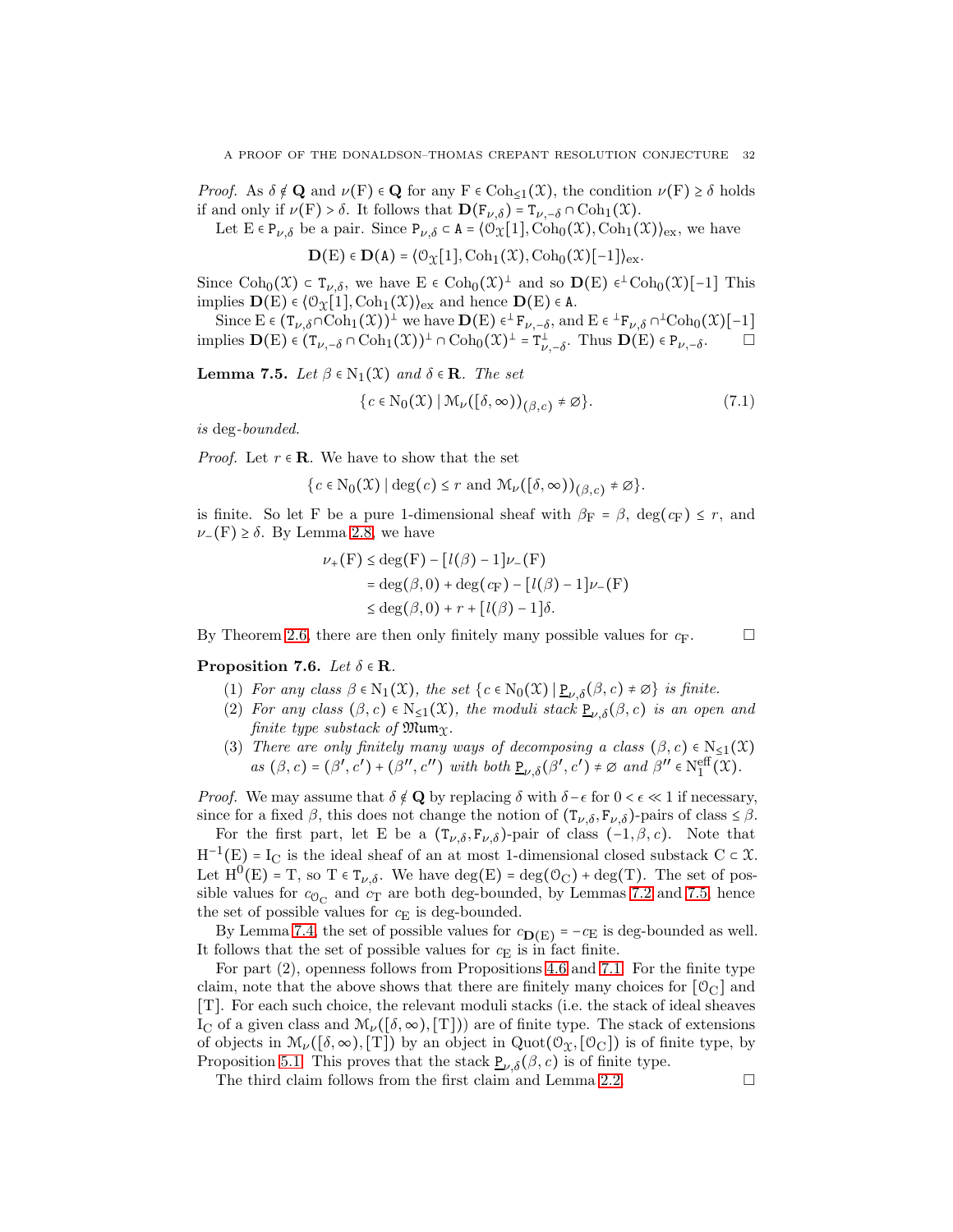7.3. δ-walls. Let  $\beta \in N_1(\mathfrak{X})$ . We now study the set of  $\delta \in \mathbb{R}$  where the notion of  $(T_{\nu,\delta}, F_{\nu,\delta})$ -pair may change for objects of class  $(-1, \beta', c')$  with  $\beta' \leq \beta$ . Let  $W_\beta = \frac{1}{l(\beta)}$  $\frac{1}{l(\beta)!}$ **Z**  $\subset$  **R** be the set of walls for  $\beta$ .

<span id="page-32-1"></span>**Lemma 7.7.** The notion of  $(T_{\nu,\delta}, F_{\nu,\delta})$ -pair of class  $\beta' \leq \beta$  is locally constant for  $\delta \in \mathbf{R} \setminus W_{\beta}$ .

Proof. Let E ∈ A be of class  $(-1, \beta, c)$ . The object E is a δ-pair if and only if there are no surjections  $E \twoheadrightarrow F$  with  $F \in F_{\nu,\delta}$  and no injections  $T \hookrightarrow E$  with  $T \in T_{\nu,\delta}$ . By Lemma [3.18,](#page-20-2) for any quotient F and any subobject T we must have  $l(F)$ ,  $l(T) \leq$  $l(E) = l(\beta)$ , and so  $\nu(F), \nu(T) \in \frac{1}{l(\beta)}$  $\frac{1}{l(\beta)!}$ **Z**. This proves the claim.

<span id="page-32-2"></span>**Proposition 7.8.** Let  $\beta \in N_1(\mathfrak{X})$ , let  $\delta \in W_\beta$ , and let  $0 < \epsilon < \frac{1}{16}$  $\frac{1}{l(\beta)!}$ . The triple

 $(T_{\nu,\delta+\epsilon},\mathcal{M}_{\nu}([\delta-\epsilon,\delta+\epsilon)),F_{\nu,\delta-\epsilon})$ 

is a torsion triple that is wall-crossing material in the sense of Definition [6.9.](#page-27-6)

Proof. It is a torsion triple by Lemma [7.7,](#page-32-1) which is open by Proposition [7.1.](#page-29-1) The category  $\mathcal{M}_{\nu}(\delta-\epsilon,\delta+\epsilon)$ ) is log-able by part [\(2\)](#page-29-2) of Proposition [7.1.](#page-29-1)

Part (2) of Proposition [7.6](#page-31-1) states that the subcategories  $P_{\nu,\delta\pm\epsilon}$  define elements of H<sub>gr</sub>(C). Part (3) of Proposition [7.6](#page-31-1) now proves that  $(T_{\nu,\delta+\epsilon},\mathcal{M}_{\nu}^{ss}(\delta),F_{\nu,\delta-\epsilon})$  is wall-crossing material.

<span id="page-32-0"></span>7.4. DT invariants. We are now in a position to apply the integration map to define DT-type invariants counting Nironi-semistable sheaves and  $(\mathbf{T}_{\nu,\delta}, \mathbf{F}_{\nu,\delta})$ -pairs.

7.4.1. Rank 0. Let  $a \in \mathbb{R}$ . By Lemma [7.1,](#page-29-1) the stack  $\underline{\mathcal{M}}_{\nu}^{ss}(a)$  defines an element  $[\underline{\mathcal{M}}^{\text{ss}}_\nu(a)] \in \mathcal{H}_{\text{gr}}(\mathsf{C}),$  which is moreover log-able. Thus we obtain an element

$$
\eta_{\nu,a} \coloneqq (\mathbf{L} - 1) \log([\underline{\mathcal{M}}^{\text{ss}}_{\nu}(a)]) \in \mathrm{H}_{\text{gr,reg}}(C)
$$

by Theorem [6.8.](#page-27-1) Projecting this element to the semi-classical quotient  $H_{gr,sc}(C)$ , we define DT-type invariants  $J^{\nu}_{(\beta,c)} \in \mathbf{Q}$  by the formula

$$
\sum_{(\beta,c)=a} J_{(\beta,c)}^{\nu} z^{\beta} q^c := \mathcal{I}(\eta_{\nu,a}) \in \mathbf{Q}\{N(\mathfrak{X})\}.
$$
 (7.2)

These are the Joyce–Song orbifold-analogues of Toda's N-invariants; see [\[Tod10a\]](#page-65-0). These invariants count Nironi-semistable objects of slope a.

 $\nu$ 

7.4.2. Rank -1. Let  $(\beta, c) \in N_{\leq 1}(\mathfrak{X})$ , and let  $\delta \in \mathbb{R}$ . By Corollary [6.2,](#page-26-2) we obtain an element  $(L-1)[\underline{P}_{\nu,\delta}(\beta,c)] \in H_{reg}(C)$ . Projecting this element to the semi-classical quotient and applying the integration morphism, we define DT-type invariants

<span id="page-32-3"></span>
$$
\mathcal{DT}_{(\beta,c)}^{\nu,\delta} z^{\beta} q^c t^{-[\mathcal{O}_X]} \coloneqq \mathcal{I}\big((\mathbf{L}-1)[\underline{\mathbf{P}}_{\nu,\delta}(\beta,c)]\big). \tag{7.3}
$$

Crucially, the J-invariants do not depend on  $\delta$ , whereas the invariants DT<sup> $\delta$ </sup> do.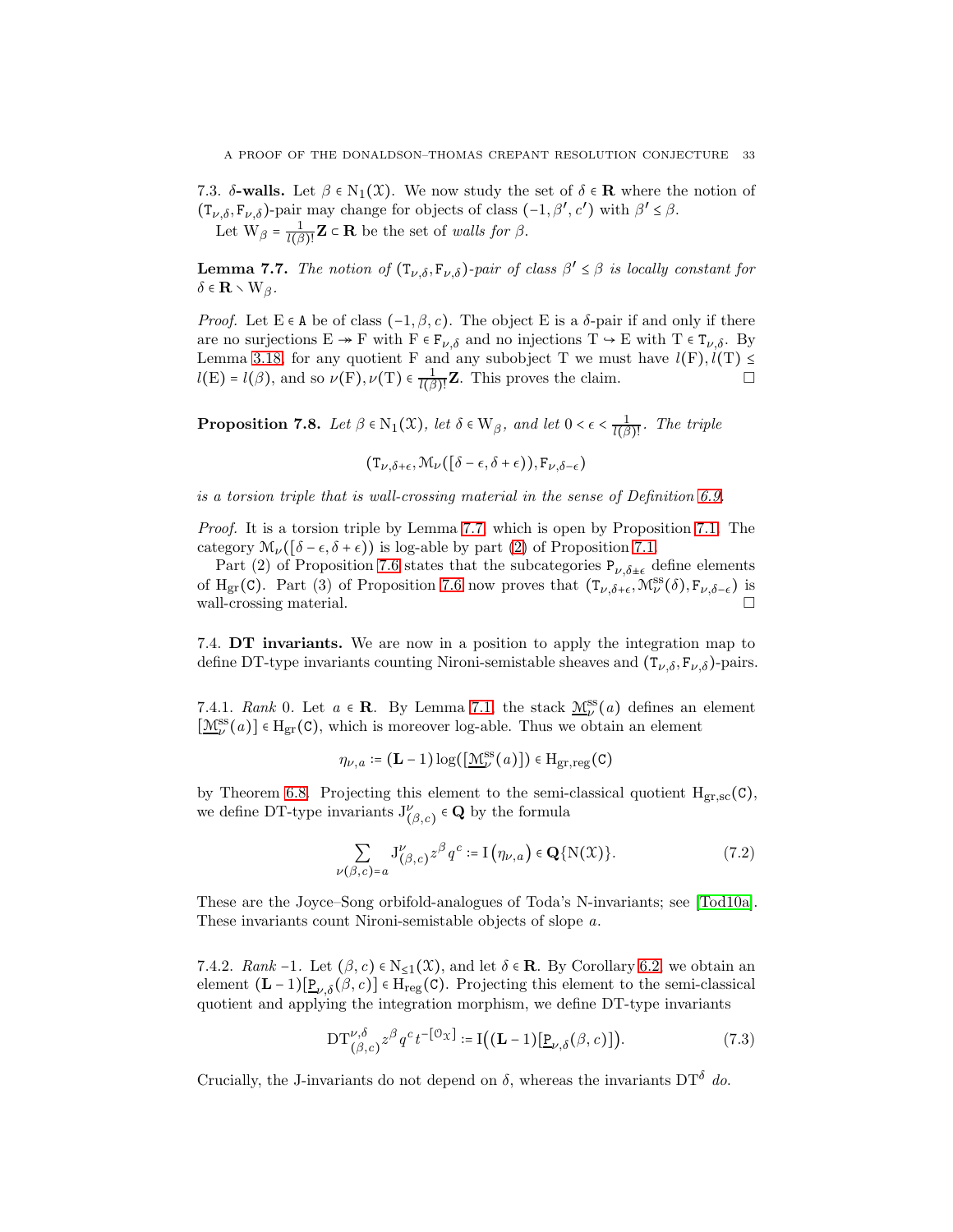7.5. The limit as  $\delta \to \infty$ . Fix a class  $(\beta, c) \in N_{\leq 1}(\mathfrak{X})$ . We now show that the invariant  $DT^{\nu,\delta}_{(\beta,c)}$  stabilises as  $\delta$  tends to infinity, and that its limit equals the stable pair invariant  $PT(\mathfrak{X})_{(\beta,c)}$ . By Proposition [7.6,](#page-31-1) we may define numbers

$$
\begin{aligned} \mathbf{M}_{\leq \beta}^+ &= \max_{\substack{0 \leq \beta' \leq \beta \\ c \in \mathbf{N}_0(\mathfrak{X})}} \{ \deg(\beta', c) \mid \underline{\mathbf{P}}_{\nu,0}(\beta', c) \neq \varnothing \}, \\ \mathbf{M}_{\leq \beta}^- &= \min_{\substack{0 \leq \beta' \leq \beta \\ c \in \mathbf{N}_0(\mathfrak{X})}} \{ \deg(\beta', c) \mid \underline{\mathbf{P}}_{\nu,0}(\beta', c) \neq \varnothing \}. \end{aligned}
$$

<span id="page-33-1"></span>**Lemma 7.9.** Let  $0 \le \beta' \le \beta$ , and let  $c \in N_0(\mathfrak{X})$ . If  $\delta \le 0$  and  $\deg(\beta', c) > M^+_{\le \beta}$  then  $\underline{P}_{\nu,\delta}(\beta',c) = \emptyset$ . If  $\delta \ge 0$  and  $\deg(\beta',c) < M_{\leq \beta}^-$ , then  $\underline{P}_{\nu,\delta}(\beta',c) = \emptyset$ .

*Proof.* We only treat the claim for  $\delta \leq 0$ , the other one is similar.

The claim is clear for  $\delta = 0$ . We argue by contradiction, and assume the claim false. By Lemma [7.7,](#page-32-1) there then exists a maximal  $\delta \in W_\beta$  such that the claim holds for  $\delta+\epsilon$  and fails for  $\delta-\epsilon.$ 

Thus there is a class  $(\beta', c)$  with  $\deg(\beta', c) > M_{\leq \beta}^+$  such that  $\underline{P}_{\nu, \delta-\epsilon}(\beta', c) \neq \emptyset$  $\underline{P}_{\nu,\delta+\epsilon}(\beta',c)$ . This implies that we can find  $(\beta'',c''\overline{\beta})$  such that  $\underline{P}_{\nu,\delta+\epsilon}(\beta'',c'')\neq\emptyset$ , and a *v*-semistable object F of class  $(\beta' - \beta'', c - c'')$  such that  $\nu(F) = \delta \le 0$ . Then

$$
\begin{aligned} \deg(\beta'',c'') &\leq \mathcal{M}^+_{\leq \beta} \\ \deg(\beta'-\beta'',c-c'') &= \nu(\mathcal{F}) l(\mathcal{F}) \leq 0 \end{aligned}
$$

and so  $\deg(\beta', c) \le M^+_{\le \beta}$ . This is a contradiction.

<span id="page-33-0"></span>**Lemma 7.10.** Let  $E \in A$  be an object of class  $(-1, \beta, c)$ , let

$$
\delta_{(\beta,c)} = \max\{0,\deg(\beta,c)-\mathcal{M}_{\leq\beta}^-\},\
$$

and let  $\delta > \delta_{(\beta,c)}$ . Then the following are equivalent:

- (1) E is a  $(\mathsf{T}_{\nu,\delta},\mathsf{F}_{\nu,\delta})$ -pair.
- (2) E is a stable pair.

*Proof.* We first show that condition (1) is independent of the precise value of  $\delta$  > δ<sub>(β,c)</sub>. By Lemma [7.7,](#page-32-1) it is enough to show that for any δ ∈ W<sub>β</sub> ∩ (δ<sub>(β,c)</sub>, ∞) we have  $\underline{P}_{\nu,\delta-\epsilon}(\beta,c) = \underline{P}_{\nu,\delta+\epsilon}(\beta,c)$  for  $0 < \epsilon \ll 1$ , i.e., every such wall-crossing is trivial.

By the wall-crossing formula, the moduli stack  $\underline{P}_{\nu,\delta+\epsilon}(\beta,c)$  can only differ from  $\underline{P}_{\nu,\delta}(\beta,c) = \underline{P}_{\nu,\delta-\epsilon}(\beta,c)$  if there exists an object in  $P_{\nu,\delta+\epsilon}(\beta,c)$  that is destabilised when the wall  $\delta$  is crossed. This happens precisely if we can decompose the class  $(\beta, c) = (\beta', c') + (\beta'', c'')$  with  $\nu(\beta'', c'') = \delta$  and

$$
\underline{\mathbf{P}}_{\nu,\delta}(\beta',c') \neq \varnothing \neq \mathcal{M}^{\rm ss}_{\nu}(\beta'',c'').
$$

Suppose for a contradiction that there exists such a decomposition. Since  $\delta \geq 0$ , we have deg( $\beta', c'$ ) ≥ M<sub> $\subseteq \beta$ </sub>. Applying Lemma [7.9,](#page-33-1) we find

$$
\begin{aligned} \deg(\beta,c) &= \deg(\beta',c') + \deg(\beta'',c'') = \deg(\beta',c') + \delta l(\beta'') \\ &> \mathcal{M}_{\leq \beta}^- + \delta_{\beta,c} > \deg(\beta,c), \end{aligned}
$$

which is a contradiction.

Suppose that E is a PT pair, so E =  $(\mathcal{O}_\mathfrak{X} \stackrel{s}{\to} F)$  with coker(s)  $\in \text{Coh}_0(\mathfrak{X})$  and  $F \in \text{Coh}_{1}(\mathfrak{X})$ . If  $S \in \text{Coh}_{\leq 1}(\mathfrak{X})$  is a subobject of E, then the inclusion factors through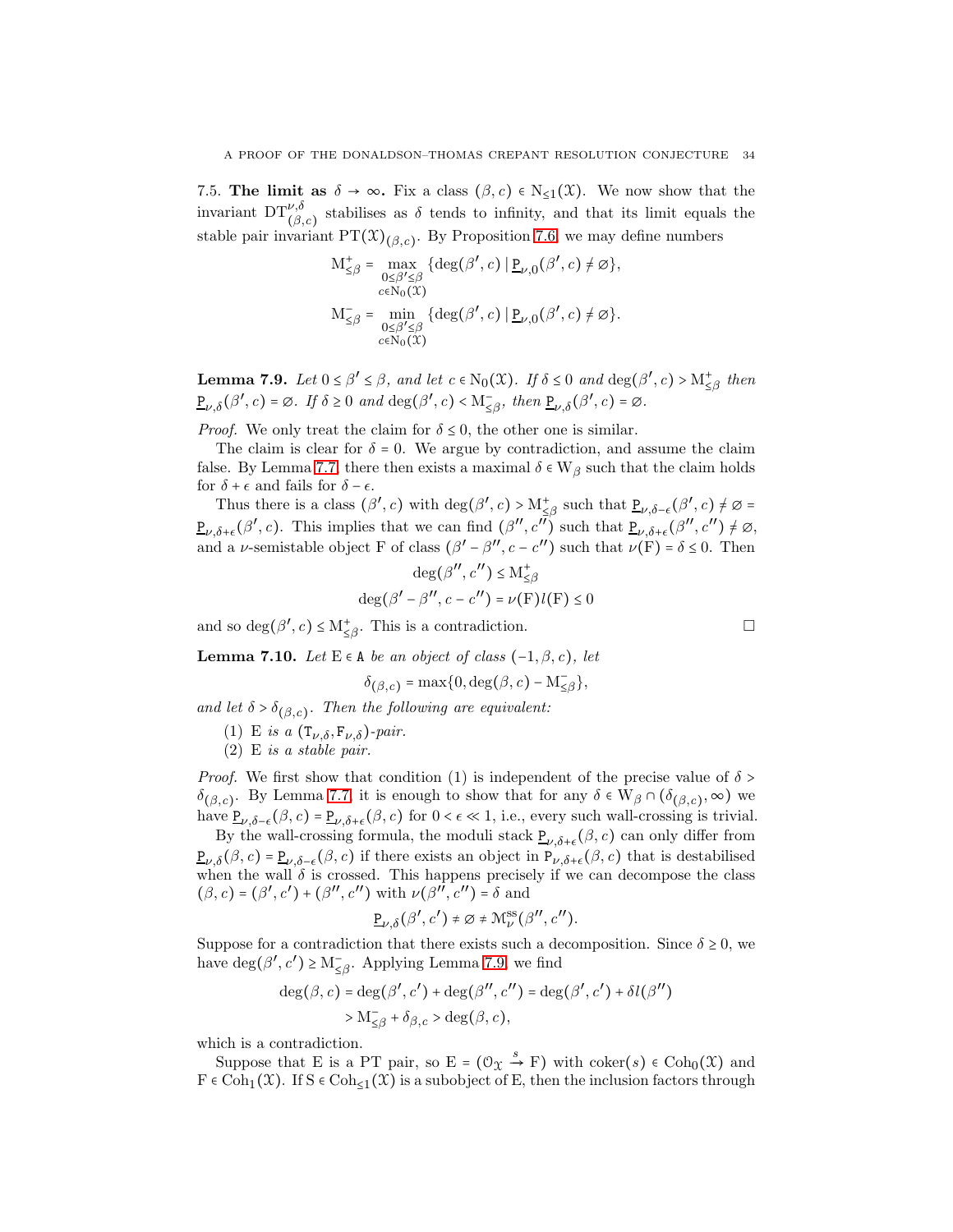an inclusion  $S \to F$  by Lemma [7.11.](#page-34-0) Hence  $\nu_{+}(S) \leq \nu_{+}(F)$ . Taking  $\delta \geq \nu_{+}(F)$ , we find  $S \in F_{\nu,\delta}$ . Furthermore, if  $Q \in \text{Coh}_{\leq 1}(\mathfrak{X})$  is a quotient object of E, it is a quotient of coker(s). Hence,  $Q \in \text{Coh}_0(\mathcal{X}) \subset T_{\nu,\delta}$  and E is a  $(T_{\nu,\delta}, F_{\nu,\delta})$ -pair.

Conversely, suppose that E is a  $(\mathsf{T}_{\nu,\delta},\mathsf{F}_{\nu,\delta})$ -pair. Set  $\mathsf{Tp}_T = \mathrm{Coh}_0(\mathfrak{X})$  and  $\mathsf{F}_{\mathrm{PT}} =$ Coh<sub>1</sub>(X). By Lemma [3.11,](#page-19-0) it suffices to show that E is a (T<sub>PT</sub>, F<sub>PT</sub>)-pair.

If  $S \in \text{Coh}_{\leq 1}(\mathfrak{X})$  is a subobject of E, then S is a pure 1-dimensional sheaf. Hence  $S \in F_{PT}$ . Furthermore, let G be the pure 1-dimensional part of  $H^0(E)$ , which is a quotient of E in A. If G  $\neq$  0, then taking  $\delta > \nu(G)$  implies G  $\notin T_{\nu,\delta}$ , which contradicts E being a  $(T_{\nu,\delta}, F_{\nu,\delta})$ -pair. Hence G = 0, and so  $H^0(E) \in \text{Coh}_0(\mathfrak{X}) = T_{PT}$ .

<span id="page-34-0"></span>**Lemma 7.11.** Let  $E \in D(X)$  be an object of the form  $E = (\mathcal{O}_X \rightarrow G)$ , and let  $C \in \text{Coh}_{\leq 1}(\mathfrak{X})$ . Any morphism  $C \to E$  factors through  $G \to E$ .

*Proof.* We have an exact triangle  $G \rightarrow E \rightarrow \mathcal{O}_{\mathcal{X}}[1]$ , and for reasons of dimension and Serre duality  $\text{Hom}(C, \mathcal{O}_{\mathcal{X}}[1]) \cong H^2(\mathcal{X}, C)^\vee = 0.$ 

<span id="page-34-2"></span>Corollary 7.12. Let  $(\beta, c) \in N_{\leq 1}(\mathfrak{X})$ . If  $\delta > \max(0, \deg(\beta, c) - M_{\leq \beta})$ , then

$$
\mathrm{DT}_{(\beta,c)}^{\nu,\delta} = \mathrm{PT}(\mathfrak{X})_{(\beta,c)}.
$$

7.6. The proof of rationality. With all the boundedness results in place, we now apply the numerical wall-crossing formula to prove the rationality of the generating series of stable pair invariants on a general CY3 orbifold  $\mathfrak{X}$ . Our approach is to compare the full series  $DT^{\nu,\delta}(\mathfrak{X})$  with  $DT^{\nu,\infty}(\mathfrak{X}) = PT(\mathfrak{X})$ .

Applying the wall-crossing formula directly is problematic, because the  $\delta$ -walls are dense in **R**. However, fixing a  $\beta \in N_1(\mathcal{X})$ , we may instead focus on the sub-series  $DT^{\nu,\delta}(\mathfrak{X})_{\beta}$ , and more generally the series

$$
\mathrm{DT}_{\leq\beta}^{\nu,\delta} \coloneqq \mathrm{DT}^{\nu,\delta}(\mathfrak{X})_{\leq\beta} \coloneqq \sum_{\beta'\leq\beta}\sum_{c\in\mathrm{N}_0(\mathfrak{X})} \mathrm{DT}_{(\beta',c)}^{\nu,\delta} z^{\beta'} q^c,\tag{7.4}
$$

<span id="page-34-1"></span>
$$
J^{\nu}(\delta)_{\leq \beta} := \sum_{\beta' \leq \beta} \sum_{\substack{c \in N_0(\mathfrak{X}) \\ \nu(\beta', c) = \delta}} J^{\nu}_{(\beta', c)} z^{\beta'} q^c.
$$
 (7.5)

By Lemma [7.7,](#page-32-1) the notion of  $(T_{\nu,\delta}, F_{\nu,\delta})$ -pair of class  $(-1, \beta', c)$  with  $\beta' \leq \beta$  can only change when  $\delta \in W_{\beta}$ . Consequently, the same holds for the above series. In particular the walls  $W_\beta$  are discrete, and one can write the wall-crossing formula comparing  $DT^{\nu,\delta}(\mathfrak{X})_{\leq\beta}$  to  $DT^{\nu,\infty}(\mathfrak{X})_{\leq\beta}$  as a countably infinite product.

Given that we restrict our attention to  $DT^{\nu,\delta}(\mathfrak{X})_{\leq\beta}$ , we now introduce a suitable truncation  $\mathbf{Q}[\text{N}^{\text{eff}}(\mathfrak{X})]_{\leq \beta}$  of the Poisson torus  $\mathbf{Q}[\text{N}(\mathfrak{X})]$ .

**Definition 7.13.** Define  $\mathbf{Q}[N^{\text{eff}}(\mathcal{X})] \subset \mathbf{Q}[N(\mathcal{X})]$  as the vector space with  $\mathbf{Q}$ -basis

$$
\left\{ z^{\beta} q^c t^{-k[\mathcal{O}_{\mathfrak{X}}]} \in \mathbf{Q}[\mathbf{N}(\mathfrak{X})] \middle| \beta \in \mathbf{N}_1^{\text{eff}}(\mathfrak{X}), c \in \mathbf{N}_0(\mathfrak{X}), k \in \mathbf{Z}_{\geq 0} \right\}
$$

The subspace  $\mathbf{Q}[\text{N}^{\text{eff}}(\mathcal{X})]$  is a Poisson subalgebra of  $\mathbf{Q}[\text{N}(\mathcal{X})]$ .

Consider the ideal  $I_\beta \subset \mathbf{Q}[\mathrm{N}^{\text{eff}}(\mathfrak{X})]$  generated by  $\{z^{\beta'}, t^{-2[\mathfrak{O}_X]} \mid \beta' \notin \beta\}$ , and let  $\mathbf{Q}[\mathrm{N}^{\text{eff}}(\mathfrak{X})]_{\leq \beta} = \mathbf{Q}[\mathrm{N}^{\text{eff}}(\mathfrak{X})]/I_{\beta}$  denote the quotient. It is again a Poisson algebra.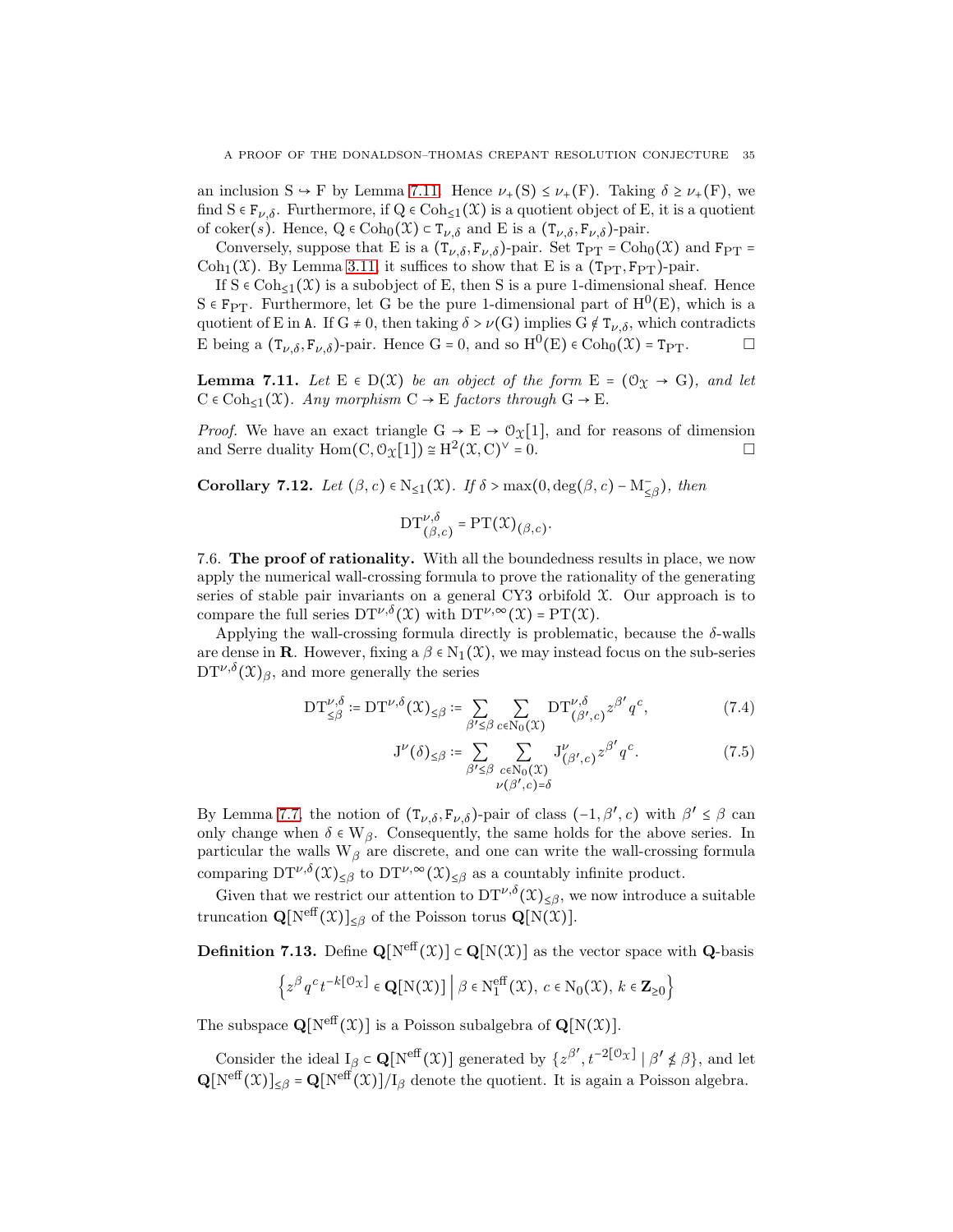<span id="page-35-1"></span>**Proposition 7.14.** Let  $\beta \in N_1(\mathfrak{X})$ , let  $\delta \in W_\beta$ , and let  $0 < \epsilon < \frac{1}{l(\beta)}$  $\frac{1}{l(\beta)!}$ . The identity

$$
\mathrm{DT}_{\leq \beta}^{\nu, \delta+\epsilon}t^{-[\mathfrak{O}_{\mathfrak{X}}]}=\exp\big(\big\{J^{\nu}\big(\delta\big)_{\leq \beta},-\big\}\big)\mathrm{DT}_{\leq \beta}^{\nu, \delta-\epsilon}t^{-[\mathfrak{O}_{\mathfrak{X}}]}
$$

holds in  $\mathbf{Q}[\text{N}^{\text{eff}}(\mathfrak{X})]_{\leq\beta}$ , where the term  $J^{\nu}(\delta)_{\leq\beta}$  is defined in the proof.

*Proof.* The assumption on  $\epsilon$  implies that for any E  $\epsilon$  Coh<sub><1</sub>(X) with  $\beta_{\rm E} \le \beta$  and  $\nu(E) \in [\delta - \epsilon, \delta + \epsilon],$  we have  $\nu(E) = \delta$ . In particular, this implies that for  $\beta' \leq \beta$ , we have  $\mathcal{M}_{\nu}([\delta-\epsilon,\delta+\epsilon)) = \mathcal{M}_{\nu}^{\text{ss}}(\delta)$ . After projecting to  $\mathbf{Q}[\text{N}^{\text{eff}}(\mathfrak{X})]_{\leq \beta}$ , we then have

$$
I((L-1)\log([\underline{\mathcal{M}}_{\nu}([\delta-\epsilon,\delta+\epsilon))]) = I((L-1)\log([\underline{\mathcal{M}}_{\nu}^{ss}(\delta)])
$$
  

$$
= \sum_{\beta' \leq \beta} \sum_{c \in N_0(\mathcal{X})} J_{(\beta',c)}^{\nu} z^{\beta'} q^c
$$
  

$$
\nu(\beta',c)=\delta
$$

which is equal to  $J^{\nu}(\delta)_{\leq\beta}$ . The torsion triple  $(T_{\nu,\delta-\epsilon},\mathcal{M}_{\nu}([\delta-\epsilon,\delta+\epsilon)),F_{\nu,\delta+\epsilon})$  is wallcrossing material by Proposition [7.8.](#page-32-2) Projecting equation [\(6.2\)](#page-27-5) of Theorem [6.10](#page-27-3) to  $\mathbf{Q}[\text{N}^{\text{eff}}(\mathfrak{X})]_{\leq \beta}$ , we obtain the identity

$$
I((L-1)[\underline{P}_{\nu,\delta+\epsilon}]) = \exp(\{J^{\nu}(\delta)_{\leq\beta}, -\})I((L-1)[\underline{P}_{\nu,\delta-\epsilon}]).
$$

Evaluating the integrals by equation  $(7.3)$  completes the proof.

We now prove the rationality of the generating series of stable pair invariants.

<span id="page-35-0"></span>**Theorem 7.15.** For each class  $\beta \in N_1(\mathcal{X})$ , there exists a unique rational function  $f_{\beta}(q)$  such that the series

$$
\text{PT}(\mathcal{X})_{\beta} = \sum_{c \in \mathbb{N}_0(\mathcal{X})} \text{PT}(\mathcal{X})_{(\beta, c)} q^c \tag{7.6}
$$

is the expansion in  $\mathbf{Q}[\mathrm{N}_0(\mathfrak{X})]_{\text{deg}}$  of  $f_\beta(q)$ .

More precisely, we can write  $f_\beta(q)$  as a sum of functions  $g_D/h_D$ , where D is a decomposition  $\beta = \sum_{i=1}^r \beta_i$  into effective classes, where  $g_D \in \mathbf{Z}[N_0(\mathcal{X})]$ , and where

$$
h_{\mathcal{D}} = \prod_{i=1}^{r} \left(1 - \prod_{j=1}^{i} q^{2\beta_j \cdot \mathcal{A}}\right)^{2i}.
$$
 (7.7)

*Proof.* Let  $\delta_0 \in \mathbf{R}$ . Iterating the wall-crossing formula from Proposition [7.14,](#page-35-1)

$$
\mathrm{DT}_{\leq \beta}^{\nu, \infty} t^{-[\mathcal{O}_{\mathfrak{X}}]} = \prod_{\delta \in \mathrm{W}_{\beta} \cap [\delta_0, \infty)} \exp \bigl( \{\mathrm{J}(\delta)_{\leq \beta}, -\} \bigr) \bigl( \mathrm{DT}_{\leq \beta}^{\nu, \delta_0} t^{-[\mathcal{O}_{\mathfrak{X}}]} \bigr),
$$

where the product is taken in increasing order of  $\delta$ . Substituting in the definition of  $J^{\nu}(\delta)_{\leq \beta}$  in equation [\(7.5\)](#page-34-1) and expanding the exponential, the  $z^{\beta}t^{-\lceil \mathcal{O}_X \rceil}$ -coefficient of the right hand side becomes an infinite sum. The terms of this sum are described as follows. Fix an integer  $r \in \mathbb{Z}_{\geq 1}$ , a sequence  $(\alpha_i)_{i=1}^r = (\beta_i, c_i)_{i=1}^r \subset N_{\leq 1}(\mathfrak{X})$ , and a class  $\alpha' = (\beta', c') \in N_{\leq 1}(\mathfrak{X})$ , satisfying

- $\bullet$   $\beta = \beta' + \sum \beta_i$ ,
- $\bullet$   $\delta_0 \leq \nu(\alpha_1) \leq \nu(\alpha_2) \leq \cdots \leq \nu(\alpha_r),$
- $J'_{\alpha_i} \neq 0$  for all  $1 \leq i \leq r$ ,
- $DT^{\nu,\delta}_{\alpha'} \neq 0.$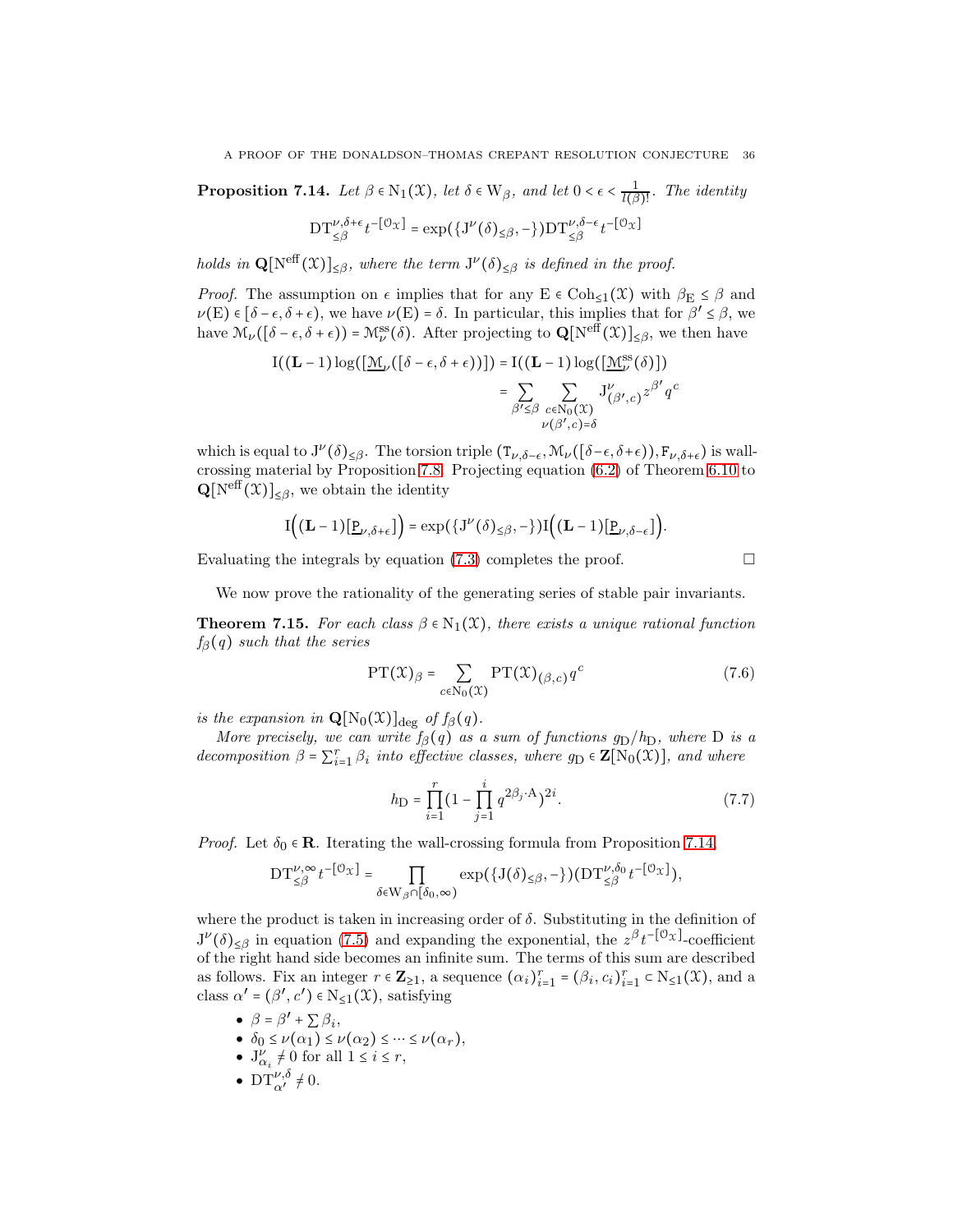The non-zero term in the infinite sum associated with this data is

$$
T((\alpha_i), \alpha')z^{\beta}q^{c'+\sum c_i}t^{-[\mathcal{O}_X]} = A_{(\alpha_i)}\{J^{\nu}_{\alpha r}z^{\beta r}q^{c r}, -\} \circ \cdots \circ \{J^{\nu}_{\alpha_1}z^{\beta_1}q^{c_1}, -\}(\mathcal{D}T^{\nu, \delta_0}_{\alpha'}z^{\beta'}q^{c'}t^{-[\mathcal{O}_X]}),
$$
  
where  $A_{(\alpha_i)}$  is a factor arising from the exponential:

$$
\mathcal{A}_{(\alpha_i)} \coloneqq \prod_{\delta \in \mathcal{W}_{\beta}} \frac{1}{|\{i \mid \nu(\alpha_i) = \delta\}|!}.
$$

Putting all these terms together gives

$$
DT^{\nu,\infty}_{\beta} = \sum_{(\alpha_i),\alpha'} T((\alpha_i),\alpha')z^{\beta}q^{c'+\sum c_i}.
$$

We now claim that this is the expansion of a rational function with respect to deg. To see this, we write out the formula for the Poisson bracket. This yields

$$
T\big((\alpha_i),\alpha'\big)=A_{\left(\alpha_i\right)}B_{\left(\alpha_i\right),\alpha'}\left(\prod_{i=1}^rJ_{\alpha_i}^\nu\right)DT_{\alpha'}^0
$$

where

<span id="page-36-2"></span>
$$
B_{(\alpha_i),\alpha'} = \sigma^{\sum_{i
$$

We emphasize that for the proof of rationality, the precise formula for  $B_{(\alpha_i),\alpha'}$  is only important in that it depends quasi-polynomially on the classes  $\alpha_i$ .

We partition these T-terms in groups as follows. A *group* consists of the data of a class  $\alpha' = (\beta', c')$ , a sequence  $(\beta_i)_{i=1}^r$ , a sequence  $(\kappa_i)_{i=1}^r$  where  $\kappa_i \in N_0(\mathfrak{X})/\mathbf{Z}(\mathbf{A} \cdot$  $\beta_i$ ), and a subset  $E \subseteq \{1, \ldots, r-1\}$ . This data is required to satisfy the conditions

•  $\beta = \beta' + \sum_{i=1}^{r} \beta_i$ , and

• 
$$
J_{(\beta_i, c_i)}^{\nu} \neq 0
$$
 for  $c_i \in \kappa_i$  and  $i = 1, 2, \ldots, r$ .

Note that for any class  $(\beta'', c'') \in N_{\leq 1}(\mathfrak{X})$ , tensoring by A induces an isomorphism  $\underline{\mathcal{M}}^{\text{ss}}_{\nu}(\beta'', c'') \cong \underline{\mathcal{M}}^{\text{ss}}_{\nu}(\beta'', c'' + A \cdot \beta'')$ . The invariant  $J^{\nu}_{(\beta_i, c_i)}$  is thus independent of the choice of representative  $c_i \in \kappa_i$ , and we may write  $J^{\nu}_{(\beta_i,\kappa_i)} := J^{\nu}_{(\beta_i,c_i)}$ .

Collecting all terms belonging to the group  $(\alpha', (\beta_i), (\kappa_i), E)$ , we obtain

$$
C(\alpha', (\beta_i), (\kappa_i), E) = \sum_{c_i} T(r, ((\beta_i, c_i)), \alpha') q^{c' + \sum c_i},
$$

where the sum is over all  $c_i \in N_0(\mathfrak{X})$  such that

<span id="page-36-3"></span>
$$
c_i \in \kappa_i,\tag{7.9}
$$

$$
\delta_0 \le \nu(\beta_1, c_1) \le \nu(\beta_2, c_2) \le \dots \le \nu(\beta_r, c_r),\tag{7.10}
$$

$$
\nu(\beta_i, c_i) = \nu(\beta_{i+1}, c_{i+1}) \Leftrightarrow i \in \mathbf{E}.\tag{7.11}
$$

Note that for such a choice of  $c_i$ , the factor  $A_{((\beta_i, c_i))}$  defined above depends only on E. Indeed, set  $\{n_i\} = \{1, ..., r\} \setminus E$  with  $n_1 < n_2 < ... < n_{r-|E|}$ . Then

<span id="page-36-1"></span><span id="page-36-0"></span>
$$
A_{E} := \prod \frac{1}{(n_i - n_{i-1})!} = A_{((\beta_i, c_i))}.
$$

We find that the contribution of the group  $(\alpha', (\beta_i), (\kappa_i), E)$  is

$$
C(\alpha',(\beta_i),(\kappa_i),E) = A_E \prod_{i=1}^r J_{\beta_i,\kappa_i}^{\nu} DT_{\alpha'}^{\nu,\delta_0} \left( \sum_{c_i} B_{(\beta_i,c_i),\alpha'} q^{c'+\sum c_i} \right)
$$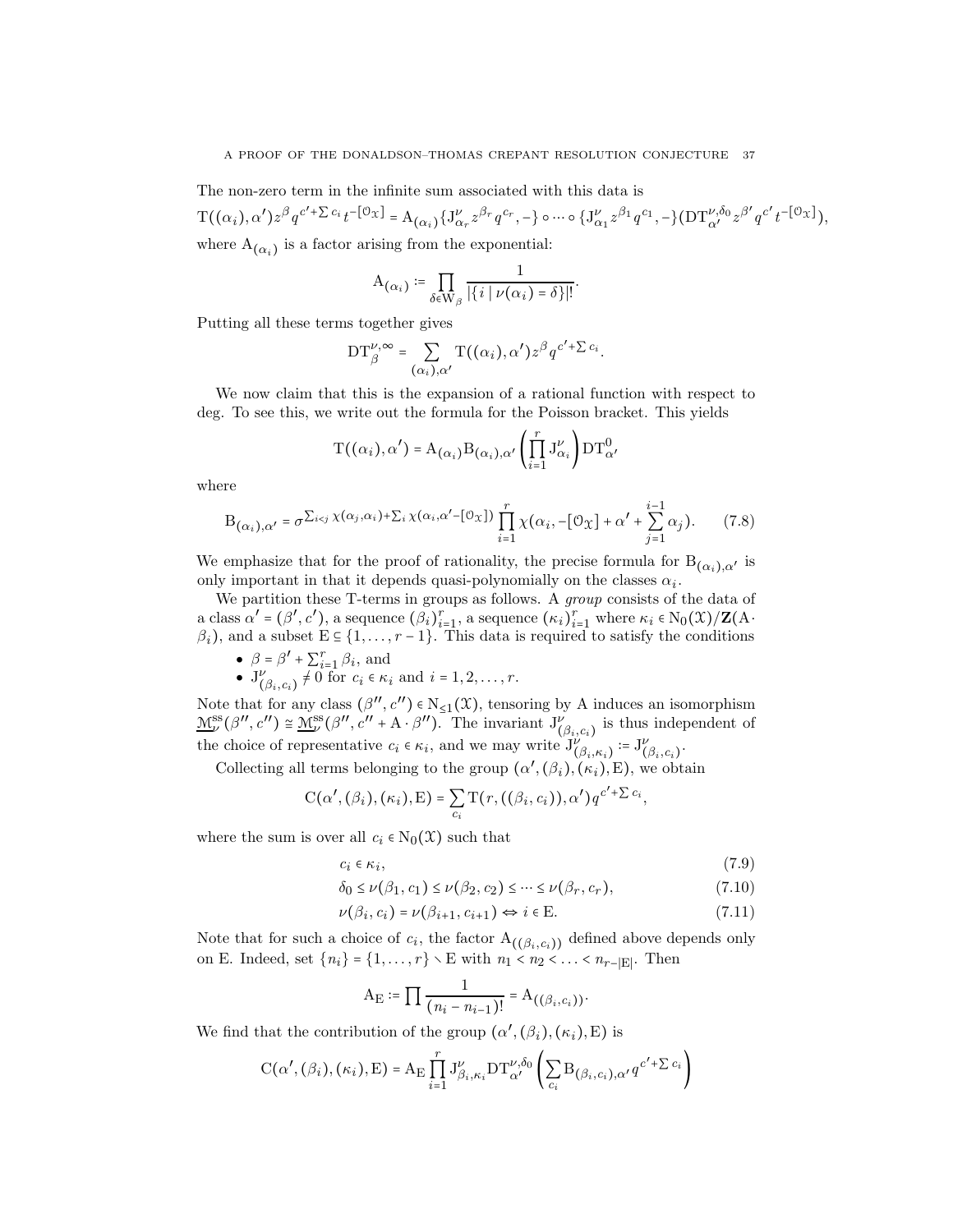where the sum runs over the  $c_i \in N_0(\mathfrak{X})$  satisfying the above conditions.

Now, for every choice of  $(\beta_i)$ ,  $(\kappa_i)$ , and E, there exists a sequence  $(c_i^0)$  with  $c_i^0 \in \kappa_i$  which is *minimal* in the sense that replacing any  $c_i^0$  with  $c_i^0 - A \cdot \beta_i$  would violate one of [\(7.10\)](#page-36-0) and [\(7.11\)](#page-36-1). We find

$$
\mathrm{C}(\alpha',(\beta_i),(\kappa_i),\mathrm{E})=\mathrm{A}_{\mathrm{E}}\prod_{i=1}^r\mathrm{J}^\nu_{\beta_i,\kappa_i}\mathrm{DT}^0_{\alpha'}\left(\sum_{a_i}\mathrm{B}_{\left(\beta_i,c^0_i+a_i\beta_i\cdot\mathrm{A}\right),\alpha'}q^{c'+\sum c^0_i+a_i\beta_i\cdot\mathrm{A}}\right)
$$

where the sum is over the set  $S_E = \{0 \le a_1 \le a_2 \le \ldots \le a_r \mid a_i \in \mathbf{Z}, a_i = a_{i+1} \Leftrightarrow i \in E\}.$ 

Since the Euler form is bilinear, we conclude by equation [\(7.8\)](#page-36-2) that B depends quasi-polynomially on the  $a_i$  with quasi-period 2 (because of  $\sigma$ ). Lemma [2.21](#page-16-0) shows

<span id="page-37-0"></span>
$$
C(\alpha', (\beta_i), (\kappa_i), E) = \frac{p}{\prod_{i \in [r] \setminus E} (1 - \prod_{j=1}^{i} q^{2\beta_j \cdot A})^{2i}}
$$
(7.12)

holds in  $\mathbf{Q}[N_0(\mathfrak{X})]_{\text{deg}}$  for some Laurent polynomial  $p \in \mathbf{Q}[N_0(\mathfrak{X})]$ . Moreover, it shows that the exponent is 2*i* because  $\sum_{j \geq r-i+1} \deg_{a_j} B \leq 2i-1$ .

Finally, we claim that there are only finitely many such groups, i.e., there are only finitely many non-trivial choices for the data of  $(\alpha',(\beta_i),(\kappa_i),E)$ . The sum of those rational functions is then  $f_{\beta}(q)$ . For the choice of  $(\beta_i)$  and E, this is obvious. The claim for  $\alpha'$  follows from part (1) of Proposition [7.6,](#page-31-1) and the claim for  $(\kappa_i)$ follows from part (3) of Proposition [7.1.](#page-29-1)

<span id="page-37-3"></span>7.7. Duality properties of  $PT(X)$ . We establish a symmetry of  $PT(X)$  induced by the derived dualising functor  $\mathbf{D}(-) = R \underline{\text{Hom}}(-, \mathcal{O}_{\mathcal{X}})[2]$ , analogous to the  $q \leftrightarrow q^{-1}$ symmetry of PT(Z)<sub> $\gamma$ </sub>(q) if Z is a variety. We fix a curve class  $\beta \in N_1(\mathfrak{X})$ . Recall that if  $F \in \text{Coh}_{\leq 1}(\mathfrak{X})$  is of class  $[F] = \beta$ , then

$$
p_{\mathrm{F}}(k) = l(\mathrm{F})k + \deg(\mathrm{F})
$$

denotes its modified Hilbert polynomial, where  $l(F) = l(\beta)$  since  $l(N_0(\mathfrak{X})) = 0$ .

<span id="page-37-1"></span>**Lemma 7.16.** Let  $(\beta, c) \in N_{\leq 1}(\mathfrak{X})$  and  $\delta \leq 0$ . If  $\delta \leq \deg(\beta, c) + M_{\leq \beta}^{-}$ , then we have  $DT^{\nu,\delta}_{(\beta,c)} = PT(\mathfrak{X})_{\mathbf{D}(\beta,c)}.$ 

Proof. Combining Lemmas [7.4](#page-30-1) and [7.10](#page-33-0) yields

$$
\mathrm{DT}_{(\beta,c)}^{\nu,\delta}=\mathrm{DT}_{\mathbf{D}(\beta,c)}^{\nu,-\delta}=\mathrm{PT}(\mathfrak{X})_{\mathbf{D}(\beta,c)}
$$

as required.  $\Box$ 

As a consequence, we may define  $DT^{\nu,-\infty}_{(\beta,c)} = DT^{\nu,\delta}_{(\beta,c)}$  for  $\delta \ll 0$ .

We now put a grading on  $\mathbf{Q}[N_0(\mathcal{X})]$  by deg( $q^c$ ) = deg(c), and extend this to a grading on  $\mathbf{Q}(N_0(\mathcal{X}))$  as in Section [2.5.2.](#page-15-0)

<span id="page-37-2"></span>**Lemma 7.17.** Let  $\beta \in N_1(\mathfrak{X})$  and assume that  $\delta \leq -l(\beta)$ . Then

$$
\deg\left({\rm DT}^{\nu,\delta}_{\beta}-{\rm DT}^{\nu,\infty}_{\beta}\right)\leq {\rm M}^+_{\leq \beta}+\delta l(\beta)+l(\beta)^2.
$$

*Proof.* We use the notation as in the proof of Theorem [7.15,](#page-35-0) so  $\delta = \delta_0$ . The function  $DT^{\nu,\delta_0}_{\beta}$  –  $DT^{\nu,\infty}_{\beta}$  is a finite sum of rational functions of the form of equation [\(7.12\)](#page-37-0). By Lemma [2.21,](#page-16-0) the degree of these rational functions is less than  $deg(\beta, c' +$  $\sum_{i=1}^{r} c_i^0$ .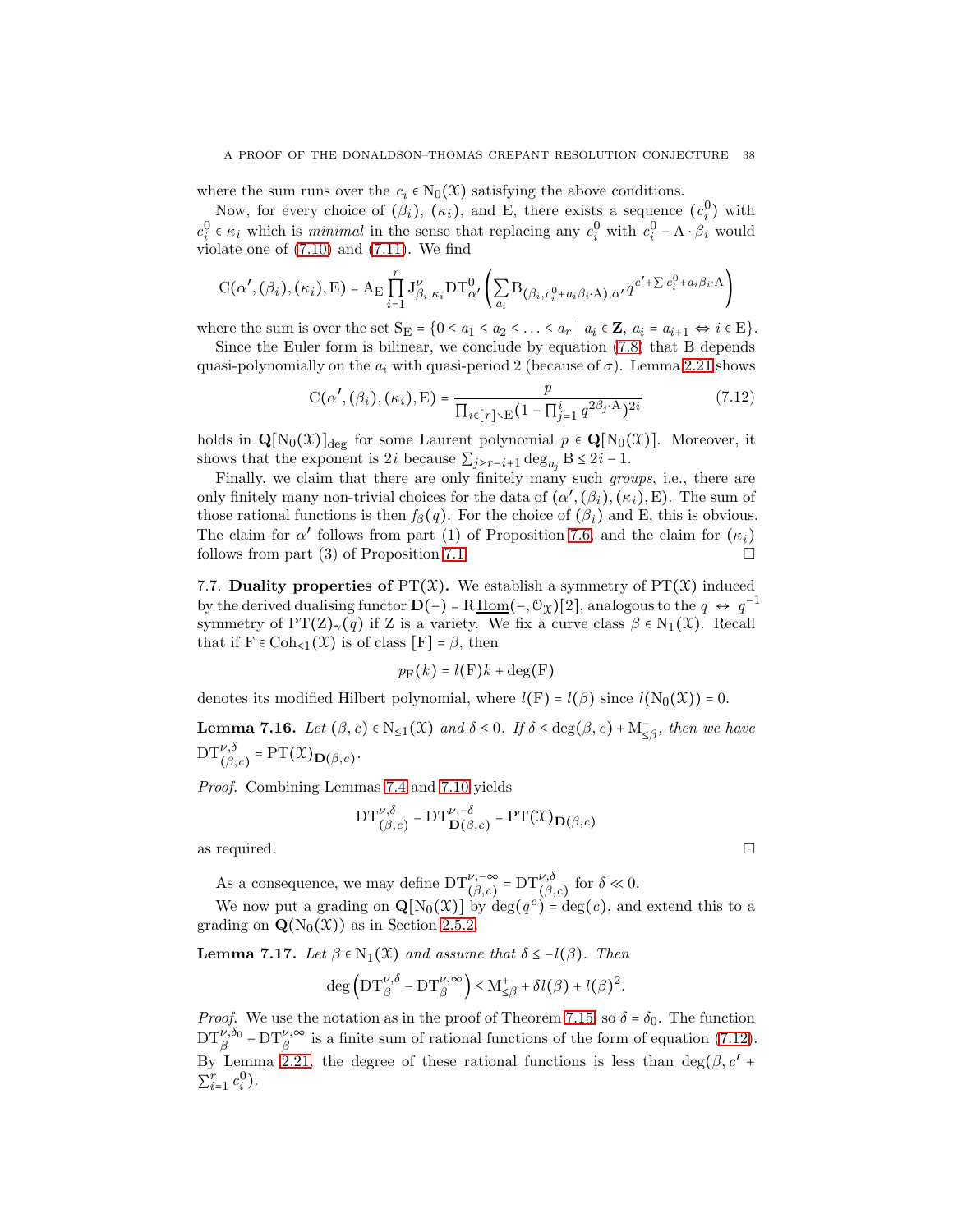By Lemma [7.9,](#page-33-1) it thus suffices to show that

$$
\sum_{i=1}^r \deg(\beta_i, c_i^0) < \delta_0 l(\beta) + l(\beta)^2.
$$

We argue as follows. By minimality of the classes  $c_i^0 \in N_0(\mathfrak{X})$  satisfying condition  $(7.9)$ ,  $(7.10)$ ,  $(7.11)$ , we have inequalities

$$
\nu(\beta_1, c_1^0) < \delta_0 + 1
$$
\n
$$
\nu(\beta_i, c_i^0) \le \nu(\beta_{i-1}, c_{i-1}^0) + 1 \quad \text{for } i > 1,
$$

for if not one could replace some  $c_i^0$  by  $c_i^0 - \beta_i \cdot A$ . Thus  $\nu(\beta_i, c_i^0) \le \delta_0 + i$ , and so

$$
\deg(\beta_i, c_i^0) < (\delta_0 + i)l(\beta_i) \le (\delta_0 + r)l(\beta_i) \le \delta_0 + r
$$

since  $\delta_0 + r < 0$ . As  $\beta = \beta_1 + ... + \beta_r$  implies that  $r \le l(\beta)$ , the claim follows.  $\square$ 

<span id="page-38-1"></span>**Lemma 7.18.** For each class  $\beta \in N_1(\mathfrak{X})$ , the series

$$
\mathrm{DT}^{\nu,-\infty}_{\beta}=\sum_{c\in \mathrm{N}_0(\mathfrak{X})}\mathrm{DT}^{\nu,-\infty}_{\beta,c}q^c
$$

is the expansion in  $\mathbf{Q}[N_0(\mathfrak{X})]_{-\text{deg}}$  of the rational function  $\mathrm{PT}(\mathfrak{X})_{\beta}$ .

*Proof.* Lemma [7.16](#page-37-1) together with Theorem [7.15](#page-35-0) shows that DT<sup> $\nu,~\infty$ </sup> $(\mathfrak{X})_B$  is the expansion in  $\mathbf{Q}[N_0(\mathcal{X})]$ <sub>−deg</sub> of a rational function, and so it suffices to show that  $DT_{\beta}^{\nu,\infty}$  –  $DT_{\beta}^{\nu,-\infty}$  = 0 in  $\mathbf{Q}(\mathrm{N}_0(\mathfrak{X})).$ 

Now let  $\delta \ll 0$ . On the one hand, Lemma [7.16](#page-37-1) shows that  $DT^{\nu,\delta}_{(\beta,c)} = DT^{\nu,-\infty}_{(\beta,c)}$  if  $deg(\beta, c) \ge -M_{\leq \beta}^- + \delta$ . It follows that

$$
\deg\left(\operatorname{DT}_{\beta}^{\nu,\delta}-\operatorname{DT}_{\beta}^{\nu,-\infty}\right)\leq -\mathrm{M}_{\leq\beta}^-+\delta-\deg\big(\beta,0\big).
$$

On the other hand, by taking  $\delta < -l(\beta)$  smaller if necessary, Lemma [7.17](#page-37-2) yields

$$
\deg\left({\rm DT}^{\nu,\delta}_{\beta}-{\rm DT}^{\nu,\infty}_{\beta}\right)\leq {\rm M}^+_{\leq\beta}+\delta l\big(\beta\big)+l\big(\beta\big)^2.
$$

Combining these two bounds, we obtain

$$
\deg\left(\operatorname{DT}_{\beta}^{\nu,\infty}-\operatorname{DT}_{\beta}^{\nu,-\infty}\right)\leq \max\{-\mathrm{M}_{\leq\beta}+\delta-\deg(\beta,0),\mathrm{M}_{\leq\beta}^+ + \delta l(\beta) + l(\beta)^2\}.
$$

Letting  $\delta \to -\infty$  now implies that  $DT_{\beta}^{\nu,\infty} = DT_{\beta}^{\nu,-\infty}$  in  $\mathbf{Q}(N_0(\mathfrak{X}))$ .

<span id="page-38-0"></span>Proposition 7.19. We have an equality of rational functions

$$
\mathbf{D}(z^{\beta}f_{\beta}(q)) = z^{\mathbf{D}(\beta)}f_{\mathbf{D}(\beta)}(q).
$$

Equivalently, the function

$$
\mathrm{PT}(\mathcal{X}) = \sum_{\beta \in \mathrm{N}_1(\mathcal{X})} \sum_{c \in \mathrm{N}_0(\mathcal{X})} \mathrm{PT}(\mathcal{X})_{\left(\beta, c\right)} z^{\beta} q^c
$$

is invariant under the involution  $D(-)$ , when the q-parts of the series are thought of as the rational functions  $f_{\beta}(q)$ .

*Proof.* By Lemma [7.16,](#page-37-1) we have  $D(PT(\mathcal{X})) = DT^{\nu,-\infty}$ , and by Lemma [7.18](#page-38-1) the equality of rational functions  $DT^{\nu, \infty}_{\beta} = DT^{\nu, -\infty}_{\beta}$  holds for every  $\beta \in N_1(\mathfrak{X})$ .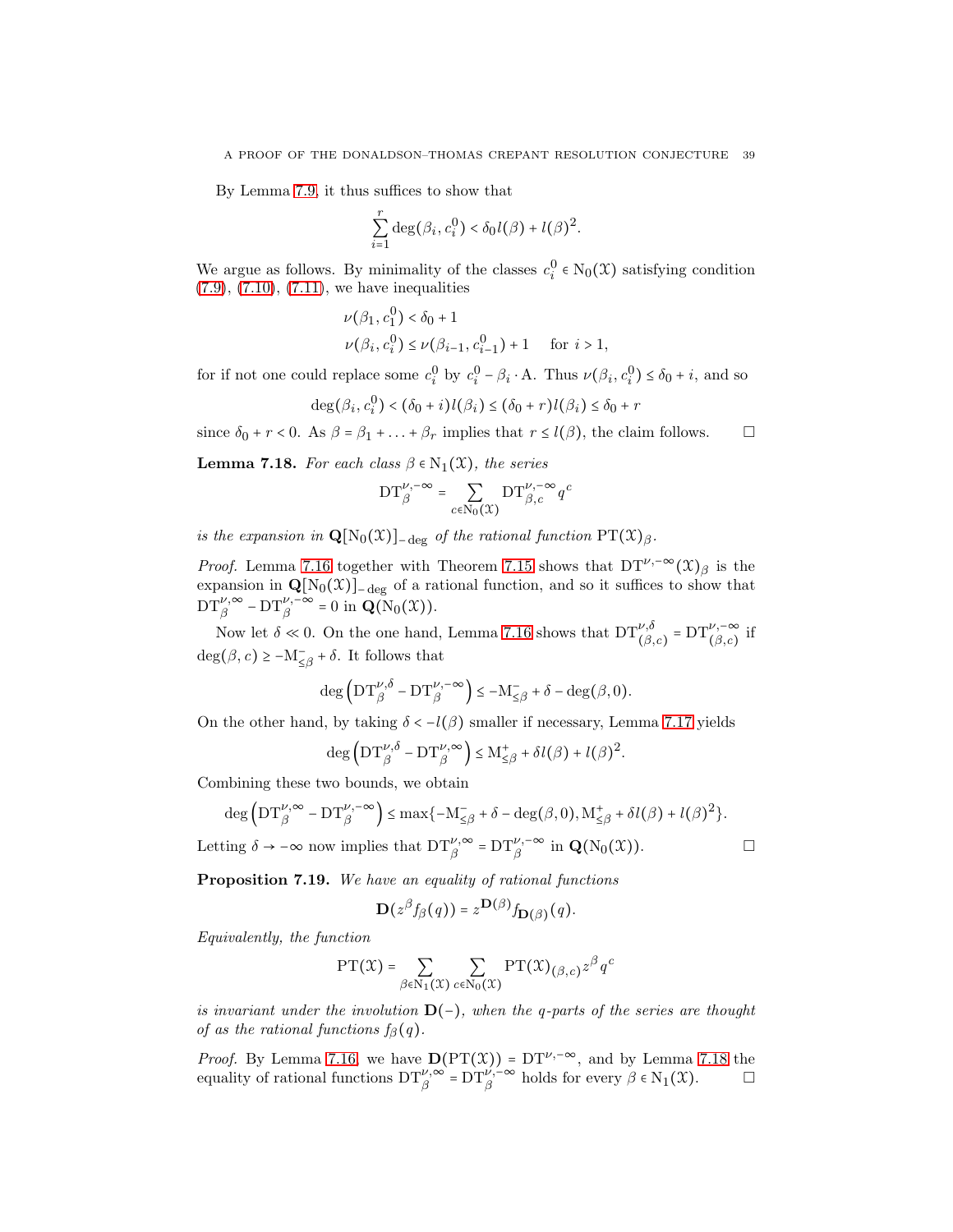#### 8. The crepant resolution conjecture

<span id="page-39-0"></span>In the final two sections, we prove the crepant resolution conjecture, in the form stated in Theorem [9.11.](#page-55-0) Recall that  $\mathfrak X$  is a CY3 orbifold in the sense of Section [2.2,](#page-10-1) and that  $f: Y \to X$  denotes the distinguished crepant resolution of its coarse moduli space. From this point on, we moreover assume that  $\mathfrak X$  satisfies the hard Lefschetz condition of Section [2.4.1.](#page-14-2)

We define a stability condition  $\zeta$  on  $\text{Coh}_{\leq 1}(\mathfrak{X})$  whose stability function takes values in  $(-\infty, \infty]^2$ . Associated with  $\zeta$ , we obtain a two-parameter family of torsion pairs  $(\mathsf{T}_{\zeta,(\gamma,\eta)},\mathsf{F}_{\zeta,(\gamma,\eta)})$  with  $\gamma \in \mathbf{R}_{>0}$  and  $\eta \in \mathbf{R}$ . The associated  $(\mathsf{T}_{\zeta,(\gamma,\eta)},\mathsf{F}_{\zeta,(\gamma,\eta)})$ pairs interpolate between stable pairs on  $\mathfrak X$  for  $\gamma \gg 0$ , and Bryan–Steinberg pairs relative to  $f$  for  $0 < \gamma \ll 1$ .

Let  $\beta \in N_1(\mathfrak{X})$ . The series  $DT_{\leq \beta}^{\zeta,(\gamma,\eta)}$  has a wall-crossing behaviour as described in Section [1.2.2](#page-7-0) and illustrated by its diagram. The key step consists in controlling the series as a  $\gamma$ -wall is crossed. This involves crossing countably infinitely many  $\eta$ -walls, and relates  $DT_{\beta}^{\zeta,(\gamma,\infty)}$  to  $DT_{\beta}^{\zeta,(\gamma,-\infty)}$  via the wall-crossing formula in a way which is similar to the passage from  $DT^{\nu, \infty}$  to  $DT^{\nu, -\infty}$  in Section [7.](#page-29-0) However, the required boundedness results are more subtle as compared to  $DT^{\nu,\delta}$ . In particular, the series  $DT_{\leq R}^{\zeta,(\gamma,\eta)}$  is in general not a Laurent polynomial. ≤β

We argue as follows. Given a wall  $\gamma \in V_\beta$ , we show that there is a unique curve class  $\beta_{\gamma} \leq \beta$  for which  $J^{\zeta}_{(\beta_{\gamma}, c)}$  can contribute to the wall-crossing formula relating  $DT_{\leq\beta}^{\zeta,(\gamma,\infty)}$  to  $DT_{\leq\beta}^{\zeta,(\gamma,-\infty)}$ . Setting  $c_{\gamma} = \beta_{\gamma} \cdot A$ , we organise the wall-crossing in sub-series  $\mathrm{DT}^{\zeta,(\gamma,\eta)}_{\beta,c+\mathbf{Z}c_{\gamma}}$  of  $\mathrm{DT}^{\zeta,(\gamma,\eta)}_{\beta}$  for each class  $c \in N_0(\mathfrak{X})/\mathbf{Z}c_{\gamma}$ , defined by  $DT_{\beta,c+\mathbf{Z}c_{\gamma}}^{\zeta,(\gamma,\eta)}=\sum_{\mathbf{Z}}$ *k*∈Z  $\mathop{\rm DT}\nolimits_{(\beta,c+kc_\gamma)}^{\zeta,(\gamma,\eta)}z^\beta q^{c+kc_\gamma}.$ 

Through various boundedness results, we then show that  $DT_{\beta,c+\mathbf{Z}c_{\gamma}}^{\zeta,(\gamma,\eta)}$  is a Laurent polynomial for any  $\eta \in \mathbb{R}$ . An argument similar to that of Section [7](#page-29-0) shows that the limits  $DT^{\zeta,(\gamma,\infty)}_{\beta,c+\mathbf{Z}c_{\gamma}}$  and  $DT^{\zeta,(\gamma,-\infty)}_{\beta,c+\mathbf{Z}c_{\gamma}}$  exist and are equal as rational functions. An application of Lemma [2.22](#page-16-1) then shows  $DT_{\beta}^{\zeta,(\gamma,\infty)}$  and  $DT_{\beta}^{\zeta,(\gamma,\infty)}$  are also equal as rational functions. Finally, we slide off the  $\gamma$ -wall and show that

$$
\mathrm{DT}^{\zeta,(\gamma,\pm\infty)}_{\beta}=\mathrm{DT}^{\zeta,(\gamma\pm\epsilon,\eta)}_{\beta}
$$

for  $0 < \epsilon \ll 1$  and  $\eta \in \mathbb{R}$ , thus completing the  $\gamma$ -wall-crossing.

8.1.  $\zeta$ -stability. For the remainder of the paper, we fix a generic ample class  $\omega \in \mathbb{R}$  $N^1(Y)_R$ . Recall that  $\Psi: D(\mathcal{X}) \to D(Y)$  is the inverse of the McKay correspondence. To avoid confusion, we write deg<sub>Y</sub> for the usual degree of zero-cycles on Y.

We now define a stability condition  $\zeta$  on  $\text{Coh}_{\leq 1}(\mathfrak{X})$ .

**Definition 8.1.** Define  $\zeta: \mathrm{N}_1^{\mathrm{eff}}(\mathfrak{X}) \setminus \{0\} \to (-\infty, +\infty]^2$  by

$$
\zeta(\beta, c) = \left( -\frac{\deg_{\mathbf{Y}}(\mathrm{ch}_2(\Psi(\mathbf{A} \cdot \beta)) \cdot \omega)}{\deg(\mathbf{A} \cdot \beta)}, \nu(\beta, c) \right) \in (-\infty, +\infty]^2 \tag{8.1}
$$

if  $\beta \neq 0$ , and let

$$
\zeta(0,c)=(\infty,\infty).
$$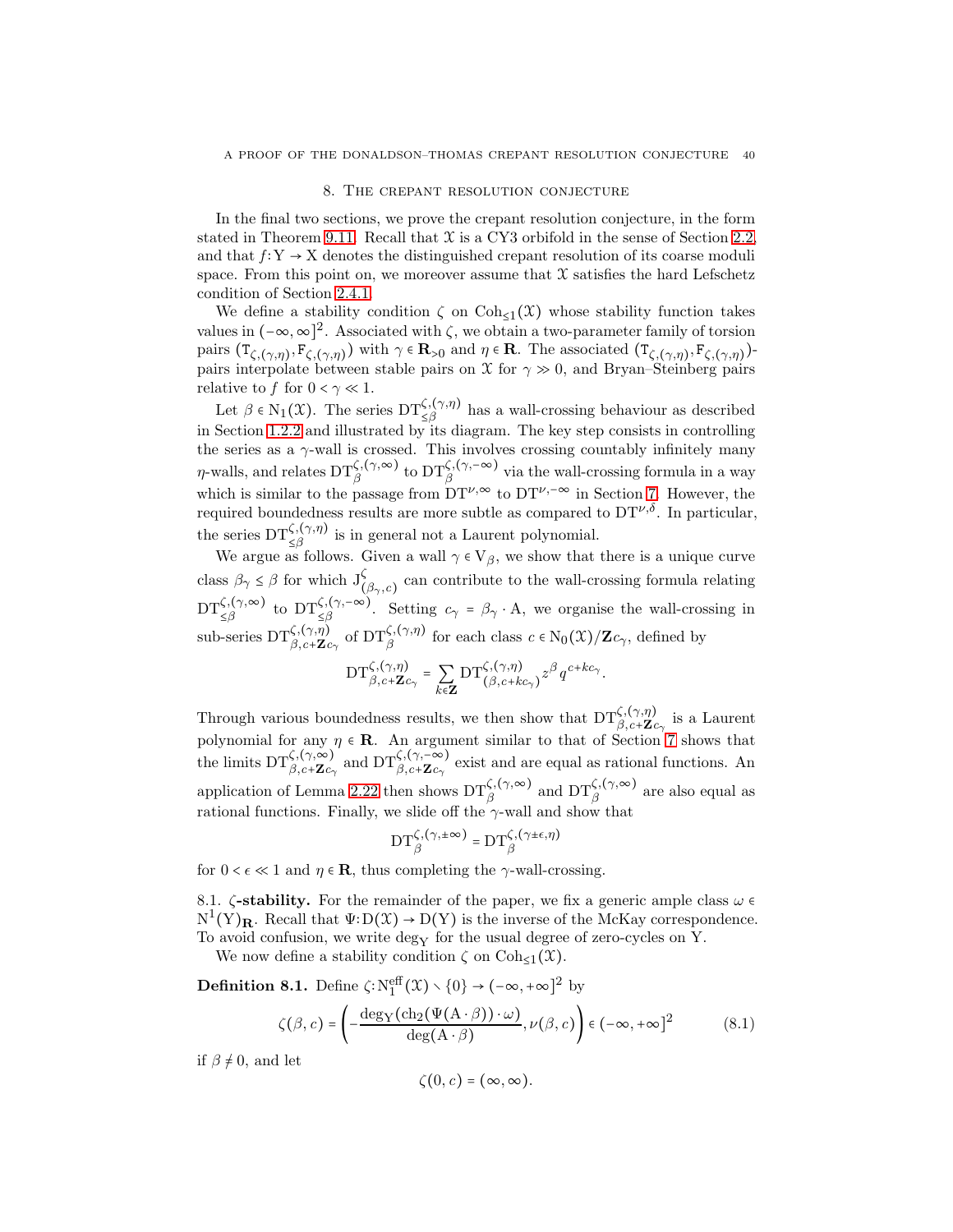We think of  $(\infty, \infty]^2$  as a totally ordered set via the lexicographical ordering, so  $(a, b) \leq (a', b')$  if  $a < a'$ , or if  $a = a'$  and  $b \leq b'$ .

**Lemma 8.2.** The category  $\text{Coh}_{\leq 1}(\mathfrak{X})$  is  $\zeta$ -Artinian.

*Proof.* Let  $F \in \text{Coh}_{\leq 1}(\mathfrak{X})$ , and assume for a contradiction that  $F = F_0 \supset F_1 \supset \dots$  is an infinite chain of subobjects with  $\zeta(\mathbf{F}_i) \geq \zeta(\mathbf{F}_{i-1})$  for all *i*. Now, as  $\beta_{\mathbf{F}_i} \leq \beta_{\mathbf{F}_{i-1}}$ and the set  $\{\beta \mid 0 \le \beta \le \beta_F\}$  is finite, we may reduce to the case where  $\beta_{F_i} = \beta_F$ for all *i*. But then  $\zeta(\mathbf{F}_i) \geq \zeta(\mathbf{F}_{i-1})$  implies that  $\nu(\mathbf{F}_i) \geq \nu(\mathbf{F}_{i-1})$  for all *i*, which is impossible by the existence of Harder–Narasimhan filtrations for  $\nu$ .

It is easy to see that  $\zeta$  satisfies the see-saw property, and so we deduce

**Corollary 8.3.** The function  $\zeta$  defines a stability condition on  $\text{Coh}_{\leq 1}(\mathfrak{X})$ .

Let  $(\gamma, \eta) \in \mathbf{R}_{>0} \times \mathbf{R}$ . We obtain a family of torsion pairs on  $Coh_{\leq 1}(\mathfrak{X})$  by collapsing the Harder–Narasimhan filtration of ζ-stability:

$$
T_{\zeta,(\gamma,\eta)} \coloneqq \{ T \in \text{Coh}_{\leq 1}(\mathcal{X}) \mid T \twoheadrightarrow Q \neq 0 \Rightarrow \zeta(Q) \geq (\gamma, \eta) \}
$$
  
\n
$$
F_{\zeta,(\gamma,\eta)} \coloneqq \{ F \in \text{Coh}_{\leq 1}(\mathcal{X}) \mid 0 \neq S \hookrightarrow F \Rightarrow \zeta_{\gamma,\eta}(F) < (\gamma, \eta) \}.
$$
\n
$$
(8.2)
$$

We write  $P_{\zeta,(\gamma,\eta)} \subset A$  for the full subcategory of  $(T_{\zeta,(\gamma,\eta)},F_{\zeta,(\gamma,\eta)})$ -pairs in the sense of Definition [3.9.](#page-19-1)

For any  $\gamma > 0$ , we define the linear function  $L_{\gamma}: N_0(\mathfrak{X}) \to \mathbf{R}$  by

$$
L_{\gamma}(c) = \deg(c) + \gamma^{-1} \deg_{Y}(\text{ch}_{2}(\Psi(c)) \cdot \omega).
$$
 (8.3)

Remark 8.4. The function  $L_{\gamma}$  controls the series expansion, in the sense of Defini-tion [2.17,](#page-15-2) of the rational functions  $f_{\beta}(q) \in \mathbf{Q}(N_0(\mathfrak{X}))$  of Theorem [7.15.](#page-35-0) Roughly speaking, this means that a class  $c \in N_0(\mathcal{X})$  is thought of as "effective" in the expansion of  $f_\beta(q)$  at  $(\gamma, \eta)$  if  $L_\gamma(c) > 0$ .

It is easy to see that when  $\gamma \gg 0$ , which corresponds to stable pairs on  $\mathfrak{X}$ , we have  $L_{\gamma}(c) > 0$  if c is effective. Similarly, when  $0 < \gamma \ll 1$ , which corresponds to Bryan–Steinberg pairs on Y, we have  $L_{\gamma}(c) > 0$  if  $\Psi(c)$  is effective.

Remark 8.5. For  $\beta \neq 0$ , if  $\zeta(\beta, c) = (\zeta_1(\beta), \nu(\beta, c))$ , then  $\gamma - \zeta_1(\beta)$  has the same sign as  $L_{\gamma}(\beta \cdot A)$ . So the torsion pair  $(T_{\zeta,(\gamma,\eta)},F_{\zeta,(\gamma,\eta)})$  can equivalently be described as

$$
T_{\zeta,(\gamma,\eta)} := \{ T \in \text{Coh}_{\leq 1}(\mathfrak{X}) \mid T \twoheadrightarrow Q \neq 0 \Rightarrow L_{\gamma}(Q \cdot A) < 0 \}
$$
\n
$$
= \{ T \in \text{Coh}_{\leq 1}(\mathfrak{X}) \mid T \twoheadrightarrow Q \neq 0 \Rightarrow L_{\gamma}(Q \cdot A) = 0, \nu(Q) \geq \eta \}
$$
\n
$$
F_{\zeta,(\gamma,\eta)} := \{ F \in \text{Coh}_{\leq 1}(\mathfrak{X}) \mid 0 \neq S \rightarrow F \Rightarrow L_{\gamma}(F \cdot A) > 0 \}
$$
\n
$$
= \{ F \in \text{Coh}_{\leq 1}(\mathfrak{X}) \mid 0 \neq S \rightarrow F \Rightarrow L_{\gamma}(F \cdot A) = 0, \nu(F) < \eta \}.
$$
\n
$$
(8.4)
$$

8.2. **Openness of**  $(T_{\zeta,(\gamma,\eta)}, F_{\zeta,(\gamma,\eta)})$ . Let  $(\gamma,\eta) \in \mathbf{R}_{\geq 0} \times \mathbf{R}$ . In this section we prove that the torsion pair  $(\Upsilon_{\zeta,(\gamma,\eta)},\Upsilon_{\zeta,(\gamma,\eta)})$  is open.

**Definition 8.6.** Define a stability function  $\theta: \mathbb{N}_0^{\text{eff}}(\mathcal{X}) \setminus \{0\} \to \mathbb{R}$  by setting

$$
\theta(c) = -\frac{\deg_{\mathcal{Y}}(\mathrm{ch}_{2}(\Psi(c)) \cdot \omega)}{\deg(c)}\tag{8.5}
$$

The function  $\theta$  satisfies the see-saw property, and hence defines a stability condition on  $\text{Coh}_0(\mathfrak{X})$ , since this category is Artinian. In particular, objects in  $\text{Coh}_0(\mathfrak{X})$ have Harder–Narasimhan filtrations with respect to  $\theta$ .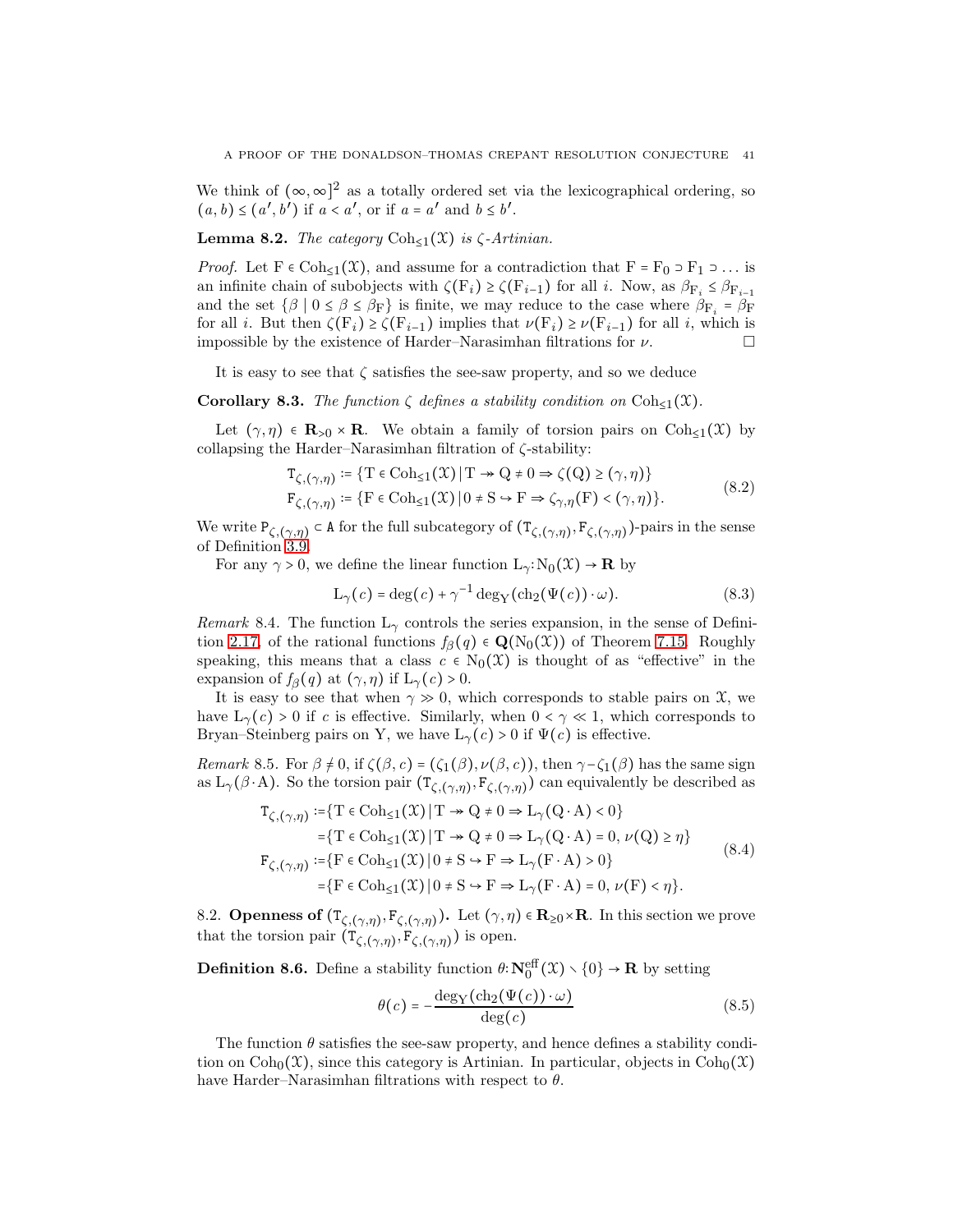Thus we may define a torsion pair  $(T_{\theta,\gamma}, F_{\theta,\gamma})$  on  $Coh_0(\mathfrak{X})$  by setting

$$
T_{\theta,\gamma} \coloneqq \{ T \in \text{Coh}_0(\mathcal{X}) \mid T \to Q \neq 0 \Rightarrow \theta(Q) \ge \gamma \}
$$
  
\n
$$
F_{\theta,\gamma} \coloneqq \{ F \in \text{Coh}_0(\mathcal{X}) \mid 0 \ne S \to F \Rightarrow \theta(S) < \gamma \}. \tag{8.6}
$$

**Lemma 8.7.** The torsion pair  $(T_{\theta,\gamma}, F_{\theta,\gamma})$  is open.

*Proof.* We must show that the substacks  $\underline{\mathbf{r}}_{\theta}$  and  $\underline{\mathbf{F}}_{\theta}$ , parametrising objects in  $\mathbf{T}_{\theta,\gamma}$ and  $F_{\theta,\gamma}$  respectively, are open in  $\text{Coh}_{\mathfrak{X},0}$ . This follows from the arguments of [\[HL10,](#page-64-17) Thm. 2.3.1], since there are at most finitely many classes of potentially destabilising quotients. In turn, this follows because the set  $(0 \le c' \le c \mid c' \in N_0(\mathfrak{X}))$  is finite for every  $c \in N_0(\mathcal{X})$ , since  $Coh_0(\mathcal{X})$  is Artinian.

**Definition 8.8.** Let  $E \in \text{Coh}_{\leq 1}(\mathfrak{X})$ , and let  $n \in \mathbb{Z}_{>0}$ . We say that a pencil  $L = \mathbf{P}^1 \subset \mathbb{Z}_{\leq 0}$ ∣nA∣ is a good pencil for E if the following conditions hold:

(1) the base locus of L intersects neither supp $(E)$  nor the singular locus of X,

(2) no member of L contains a 1-dimensional component of  $supp(E)$ .

For a point  $p \in L$  we denote the associated divisor substack by  $D_p \rightarrow \mathcal{X}$ . Let  $\mathcal{X}_L$ denote the blow-up of X in the base locus of L, and let  $b:\mathfrak{X}_{\mathrm{L}}\to\mathrm{L}$  denote the natural morphism.

By Bertini's theorem, there exists a good pencil for every  $E \in \text{Coh}_{\leq 1}(\mathfrak{X})$ .

**Lemma 8.9.** Let  $E \in \text{Coh}_{\leq 1}(\mathfrak{X})$ , and let L be a good pencil for E. Then  $E \in T_{\zeta,(\gamma,\eta)}$ if and only if it satisfies conditions  $T1$  and  $T2$ :

- (T1) There exists a  $p \in L$  such that the restriction  $E|_{D_p}$  lies in  $T_{\theta,\gamma}$ .
- (T2) The sheaf E admits no quotient sheaf Q with

$$
L_{\gamma}(A \cdot \beta_{Q}) = 0 \tag{8.7}
$$

and  $\nu(Q) < \eta$ .

We have  $E \in F_{\zeta,(\gamma,\eta)}$  if and only if it satisfies conditions **F1** and **F2**:

- **(F1)** There exists a p  $\in$  L such that the restriction  $E|_{D_p}$  lies in  $F_{\theta,\gamma}$
- (F2) The sheaf E admits no subsheaf S with

$$
L_{\gamma}(A \cdot \beta_S) = 0 \tag{8.8}
$$

and  $\nu(S) \geq \eta$ .

*Proof.* We only treat the characterisation of membership of  $T_{\zeta,(\gamma,\eta)}$  since the arguments for membership of  $F_{\zeta,(\gamma,\eta)}$  are similar.

A sheaf E fails to lie in  $T_{\zeta,(\gamma,\eta)}$  if and only if there is a surjection  $E \twoheadrightarrow Q$  with  $L_{\gamma}(A \cdot \beta_Q) > 0$  or with Q as in **T2**. Thus it suffices to show that E violates condition **T1** if and only if there exists a surjection  $E \rightarrow Q$  with  $L_{\gamma}(A \cdot \beta_{Q}) > 0$ .

First assume that such a quotient  $E \rightarrow Q$  exists. For a general point  $p \in L$ , its restriction  $\mathcal{Q}|_{\mathcal{D}_p}$  is a quotient of  $\mathcal{E}|_{\mathcal{D}_p}$  since L is a good pencil for E. This shows that  $E|_{D_p} \notin T_{\theta,\gamma}$ .

Conversely, suppose that condition  $T1$  does not hold. Since the support of E is disjoint from the base locus of L, we may think of E as a sheaf on the blow-up  $b:\mathfrak{X}_{L}\to L$ . There exists an open subset  $U\subseteq L$  such that  $E|_{U}$  is flat over U.

An easy modification of the argument of [\[HL10,](#page-64-17) Thm. 2.3.2] shows that there exists a filtration of E $|_U \in \text{Coh}(\mathfrak{X}_L|_U)$ ,

$$
0\subset \mathcal{E}_1\subset \cdots \subset \mathcal{E}_n=\mathcal{E}|_{\mathcal{U}},
$$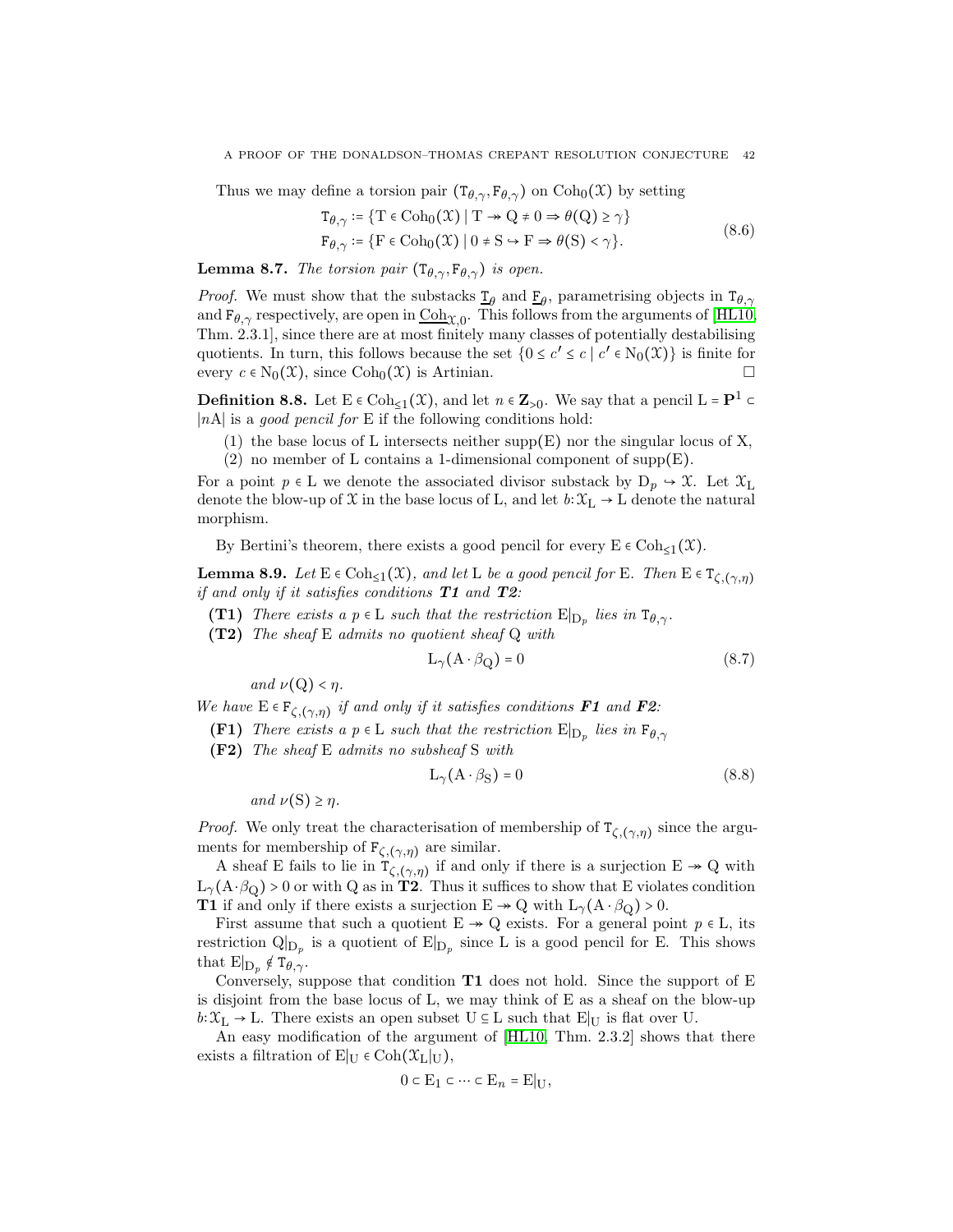such that for a generic point  $p \in U$ , the induced filtration of E $|p|$  is the  $\theta$ -HN-filtration. In particular, since **T1** fails, we have  $\theta((E_n/E_{n-1})|_p) < \gamma$ . Let  $j:\mathfrak{X}_L|_U \to \mathfrak{X}$  denote the natural map, and consider the composition

$$
E \to j^* j_*(E) = j_*(E|_U) \to j_*(E|_U/E_n).
$$

Letting Q be the image of E under this map, we obtain a surjection  $E \rightarrow Q$ . For a general  $p \in U$ , we have  $\theta(Q|_{D_p}) < \gamma$ , and so  $L_{\gamma}(\beta_Q \cdot A) > 0$  as required.

We now prove that the torsion pair  $(T_{\zeta,(\gamma,\eta)}, F_{\zeta,(\gamma,\eta)})$  is open.

**Lemma 8.10.** Conditions **T1, T2, F1** and **F2** are open in flat families in Coh<sub>≤1</sub>( $\mathfrak{X}$ ).

Proof. We first prove openness of T1. Let S be the base scheme of a flat family of sheaves in  $\text{Coh}_{\leq 1}(\mathfrak{X})$ , and let  $E_s$  be the sheaf corresponding to some point  $s \in S$ . There exists a good pencil  $L \subset |nA|$  for  $E_s$ . Suppose that  $E_s$  satisfies condition **T1**, and let  $p \in L$  be a point for which the restriction  $(E_s)|_{D_p}$  lies in  $T_{\theta,\gamma}$ . Picking a suitable open neighbourhood  $s \in U \subset S$ , the pencil L remains good for all sheaves in the neighbourhood. Since  $T_{\theta,\gamma}$  is open,  $(E_u)|_{D_p}$  lies in  $T_{\theta,\gamma}$  for all  $u \in U$ . Openness of condition F1 follows by the same argument.

Openness of T2 is shown in the same way as the openness part of Theorem [2.6:](#page-13-0) Given a family of sheaves E over a finite type base scheme S, then for any  $s \in S$  and surjection  $E_s \to F$  with  $\nu(F) < \eta$ , we must have  $(\beta_F, c_F) \subset \{(\beta_i, c_i)\}_{i=1}^r$ . Imposing the extra condition  $L_{\gamma}(\beta' \cdot A) = 0$ , we are left with a finite set of classes  $\{(\beta'_i)$  $\frac{i}{i}$ ,  $c_i'$ *i* )}, and the set of  $s \in S$  where **T2** holds is the complement of the image of

$$
\bigcup_i\mathrm{Quot}(\mathrm{E},(\beta_i',c_i'))
$$

in S. But this set is closed since the Quot scheme is projective over S. This proves openness of **F1**. The case of **F2** is similar.  $\Box$ 

<span id="page-42-2"></span>Corollary 8.11. The torsion pair  $(T_{\zeta,(\gamma,\eta)},F_{\zeta,(\gamma,\eta)})$  is open for all  $(\gamma,\eta) \in \mathbf{R}_{>0} \times \mathbf{R}$ .

Proposition [4.6](#page-22-0) then gives the following result.

Corollary 8.12. The category  $P_{\zeta,(\gamma,\eta)}$  is open for all  $(\gamma,\eta) \in \mathbf{R}_{>0} \times \mathbf{R}$ .

8.3. Boundedness results. We now prove a number of boundedness properties of the moduli stacks of  $\zeta$ -semistable sheaves and of  $(T_{\zeta,(\gamma,\eta)},F_{\zeta,(\gamma,\eta)})$ -pairs.

Consider the following 'limit' subcategories of  $\text{Coh}_{\leq 1}(\mathfrak{X})$ .

$$
\mathbf{T}_{\zeta,(\gamma,-\infty)} = \bigcup_{\eta \in \mathbf{R}} \mathbf{T}_{\zeta,(\gamma,\eta)} \quad \text{and} \quad \mathbf{F}_{\zeta,(\gamma,\infty)} = \bigcup_{\eta \in \mathbf{R}} \mathbf{F}_{\zeta,(\gamma,\eta)}. \tag{8.9}
$$

**Definition 8.13.** Let  $S \subset N_0(\mathcal{X})$ , and let  $L: N_0(\mathcal{X}) \to \mathbf{R}$  be a homomorphism. We say that S is weakly L-bounded if the image of S in  $N_0(\mathcal{X})$ /ker L is L-bounded in the sense of Definition [2.14.](#page-14-3)

<span id="page-42-3"></span>**Lemma 8.14.** Let  $\gamma \in \mathbb{R}_{>0}$ , let  $\eta, \eta_1, \eta_2 \in \mathbb{R}$ , and let  $\beta \in N_1(\mathfrak{X})$ . The sets

<span id="page-42-0"></span>
$$
\{c_{\mathcal{F}} \in \mathcal{N}_0(\mathcal{X}) \mid \exists \mathcal{F} \in \mathcal{T}_{\nu, \eta_1} \cap \mathcal{F}_{\zeta, (\gamma, \eta_2)} \text{ with } \beta_{\mathcal{F}} \le \beta\},\tag{8.10}
$$

$$
\{c_{\mathcal{F}} \in \mathcal{N}_0(\mathcal{X}) \mid \exists \mathcal{F} \in \mathcal{F}_{\nu, \eta_1} \cap \mathcal{T}_{\zeta, (\gamma, \eta_2)} \text{ with } \beta_{\mathcal{F}} \le \beta\}
$$
\n
$$
(8.11)
$$

are each  $L_{\gamma}$ -bounded. The sets

$$
\{c_{\mathcal{F}} \in \mathcal{N}_0(\mathfrak{X}) \mid \exists \mathcal{F} \in \mathcal{T}_{\nu,\eta} \cap \mathcal{F}_{\zeta,(\gamma,\infty)} \text{ with } \beta_{\mathcal{F}} \le \beta\},\tag{8.12}
$$

<span id="page-42-1"></span>
$$
\{c_{\mathcal{F}} \in \mathcal{N}_0(\mathcal{X}) \mid \exists \mathcal{F} \in \mathcal{F}_{\nu,\eta} \cap \mathcal{T}_{\zeta,(\gamma,-\infty)} \text{ with } \beta_{\mathcal{F}} \le \beta\}
$$
\n(8.13)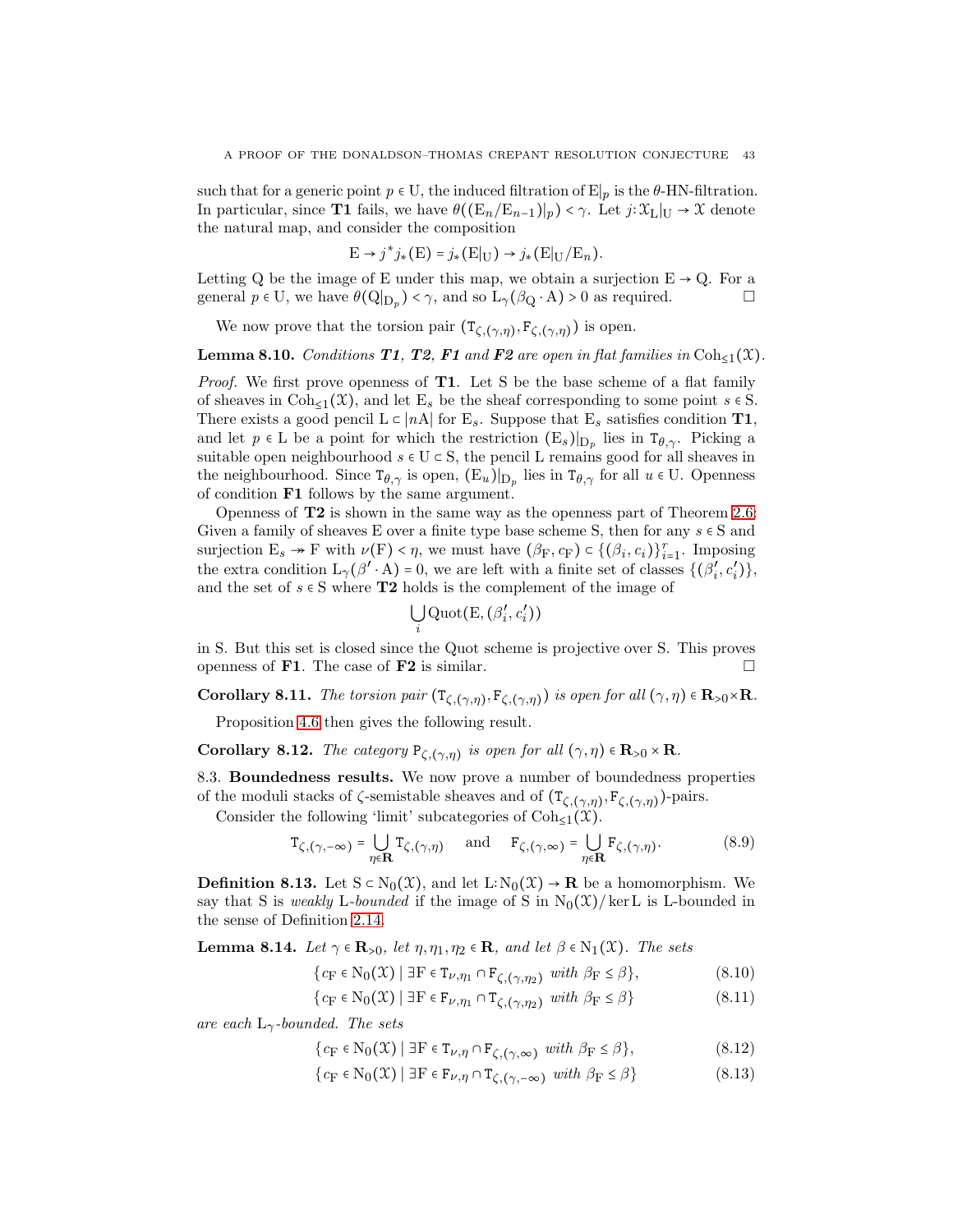are each weakly  $L_{\gamma}$ -bounded.

*Proof.* We only prove the claims for the sets in equations  $(8.10)$  and  $(8.12)$ , as the other two sets can be dealt with by a similar argument.

Define

$$
S \coloneqq \{ F \in \mathrm{Coh}_{\leq 1}(\mathfrak{X}) \mid F \in T_{\nu, \eta_1} \cap F_{\zeta, (\gamma, \eta_2)} \text{ with } \beta_F \leq \beta \},
$$

and let  $x \in \mathbf{R}$ . We have to prove that  $c(S) \cap \{c \in N_0(\mathcal{X}) | L_\gamma(c) \leq x\}$  is a finite set.

We first assume that  $\eta_1 = \eta_2 = \eta$ . Let F  $\in$  S. Then F is pure 1-dimensional, and so there exists a  $k \in \mathbb{Z}_{\geq 0}$  such that we may coarsen the *ν*-HN-filtration of F to get

$$
F_{[\eta,\eta+1)}, F_{[\eta+1,\eta+2)}, \dots, F_{[\eta+k,\eta+k+1)}, \tag{8.14}
$$

with each  $F_I \in \mathcal{M}_{\nu}(I)$ ; note that some  $F_I$  may be zero.

Let  $S_m \subseteq S$  denote the set of F with at most m non-zero pieces in this coarse filtration, and let  $S'_m \subseteq S_m$  be the subset of those for which  $F_{\lfloor \eta, \eta+1 \rfloor} \neq 0$ . Note that  $S'_1$  $\frac{1}{1}$  is a subset of

$$
R \coloneqq \{ F \in \text{Coh}_{1}(\mathcal{X}) \mid \beta_{F} \leq \beta, F \in \mathcal{M}_{\nu}([\eta, \eta + 1)) \}. \tag{8.15}
$$

Hence, it follows that  $c(S'_1)$  $'_{1}$ )  $\subseteq$  c(R) is finite by Theorem [2.6.](#page-13-0)

The set  $Q = \mathbb{Z}_{>0} \{\beta' \cdot A \mid \beta' \leq \beta \text{ and } L_{\gamma}(\beta' \cdot A) > 0\}$  is  $L_{\gamma}$ -bounded. Twisting by A, we find  $c(S_m) \subseteq c(S'_m) + Q$ , and so  $c(S_m)$  is  $L_\gamma$ -bounded if  $c(S'_m)$  is.

Now take an object  $\overrightarrow{F} \in S'_m$ , and decompose  $\overrightarrow{F}$  as

$$
0 \to \mathcal{F}_{\left[\eta+1,\infty\right)} \to \mathcal{F} \to \mathcal{F}_{\left[\eta,\eta+1\right)} \to 0
$$

with  $F_I \in M_\nu(I)$ . Then  $F_{[\eta,\eta+1)} \in R$ , and since  $F_{\zeta,(\gamma,\eta)}$  is closed under subobjects,  $F_{[\eta+1,\infty)} \in S_{m-1}$ . Hence  $c(S'_m) \subseteq c(S_{m-1}) + c(R)$ , and so  $c(S'_m)$  is  $L_\gamma$ -bounded if  $c(S_{m-1})$  is. Since  $S_m = S$  when  $m \ge l(\beta)$ , a finite induction then gives the claim.

Now let  $\eta_1, \eta_2 \in \mathbf{R}$  be arbitrary. Without loss of generality we may assume  $\eta_1 < \eta_2$  for otherwise we reduce to the known claim. For F  $\epsilon$  S, consider the  $\nu$ -HN filtration

$$
0 \to \mathcal{F}_{\left[\eta_2,\infty\right)} \to \mathcal{F} \to \mathcal{F}_{\left[\eta_1,\eta_2\right)} \to 0. \tag{8.16}
$$

The set of possible values for  $c_{\mathbf{F}_{[\eta_1,\eta_2)}}$  is finite by Theorem [2.6.](#page-13-0) Since  $\mathbf{F}_{\zeta,(\gamma,\eta_2)}$  is closed under subobjects, we have  $\overline{\mathrm{F}_{[\eta_2,\infty)}} \in \mathrm{T}_{\nu,\eta_2} \cap \mathrm{F}_{\zeta,(\gamma,\eta_2)}$ . Thus by the previously treated case of  $\eta_1 = \eta_2$ , the set of possible classes for  $F_{[\eta_2,\infty)}$  is  $L_\gamma$ -bounded. This completes the claim for the first mentioned set.

For the set [\(8.12\)](#page-42-1), define  $Q = \mathbb{Z}_{>0} \{\beta' \cdot A \mid \beta' \leq \beta \text{ and } L_{\gamma}(\beta \cdot A) \geq 0\}$  and note that this set is only weakly  $L_{\gamma}$ -bounded. We conclude by the same argument.  $\Box$ 

Let  $\mathcal{M}_{\zeta}^{ss}(a, b) \subset \text{Coh}_{\leq 1}(\mathfrak{X})$  denote the full subcategory of  $\zeta$ -semistable sheaves of slopes  $(a, b) \in \mathbb{R}^2$ .

<span id="page-43-0"></span>**Proposition 8.15.** Let  $(\beta, c) \in N_{\leq 1}(\mathfrak{X})$  be a class and let  $(a, b) \in \mathbb{R}^2$  be a slope.

- (1) The moduli stack  $\underline{M}_{\zeta}^{ss}(a, b) \subset \underline{\text{Coh}}_{\leq 1,\mathfrak{X}}$  is open and, in particular, it is an algebraic stack locally of finite type.
- (2) The set

$$
\{c \in \mathrm{N}_0(\mathfrak{X}) \mid \underline{\mathcal{M}}^{\mathrm{ss}}_{\zeta}(a, b) \neq \varnothing\}
$$

is  $L_{\gamma}$ -bounded.

(3) The category  $\mathcal{M}^{\text{ss}}_{\zeta}(a, b)$  is log-able as in Definition [6.7.](#page-27-0)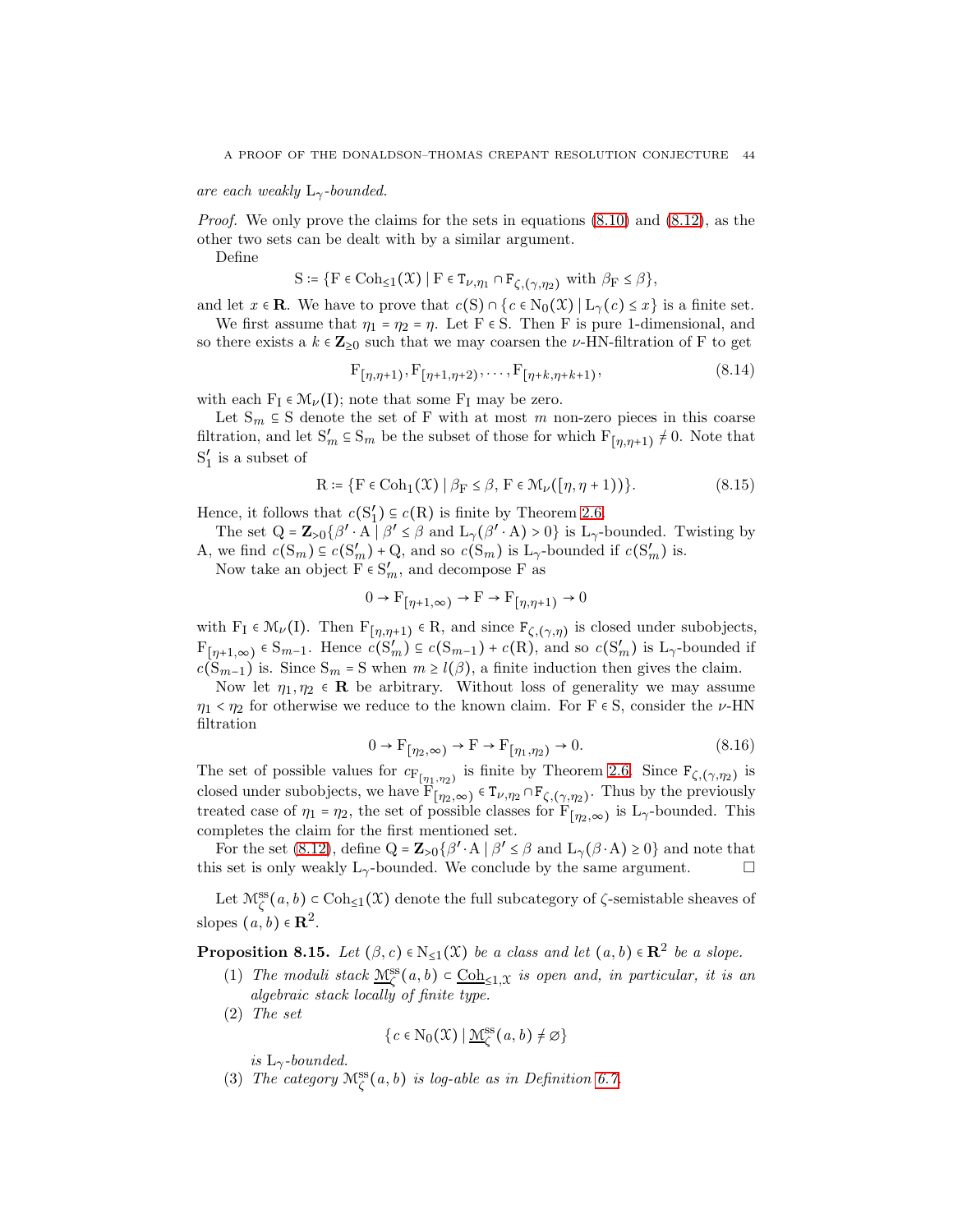*Proof.* For the first claim, note that for any  $(\beta, c) \in N_{\leq 1}(\mathfrak{X})$ , there exists an  $\epsilon > 0$ such that if  $[F] = (\beta, c)$ , then

$$
F \in \mathcal{M}_{\zeta}^{\mathop{\mathrm{ss}}\nolimits}(a,b) \Leftrightarrow F \in \mathbb{T}_{\gamma,(a,b)} \cap \mathbb{F}_{\gamma,(a,b+\epsilon)}.
$$

Openness of  $\mathcal{M}^{\text{ss}}_{\zeta}(a, b)$  then follows by Corollary [8.11.](#page-42-2)

For the second part, the category  $\mathcal{M}^{\text{ss}}_{\zeta}(a, b)$  is obviously closed under direct sums and direct summands. Let  $E \in \mathcal{M}^{\text{ss}}_{\zeta}(a, b)$ , and decompose E with respect to the  $\nu\text{-}\mathrm{HN}$  filtration

$$
0 \to \mathcal{E}_{\geq \eta} \to \mathcal{E} \to \mathcal{E}_{<\eta} \to 0 \tag{8.17}
$$

where  $E_{\geq \eta} \in T_{\nu, \eta}$  and  $E_{\leq \eta} \in F_{\nu, \eta}$ . We deduce  $E_{\geq \eta} \in F_{\gamma, (a, b+\epsilon)}$  and  $E_{\leq \eta} \in T_{\gamma, (a, b)}$ . Thus by Lemma [8.14,](#page-42-3) the set of possible values for  $c_{\mathbf{E}_{\geq \eta}}$  and  $c_{\mathbf{E}_{\leq \eta}}$  are each  $\mathbf{L}_{\gamma}$ bounded. Since  $c_{\mathbf{E}_{\geq \eta}} + c_{\mathbf{E}_{\leq \eta}} = c_{\mathbf{E}}$ , it follows that there are finitely many choices for each one.

Applying Corollary [2.9,](#page-13-3) we find that the moduli of possibilities for  $E_{\geq n}$  and  $E_{\leq n}$ are of finite type. By Proposition [5.1,](#page-23-0) then, the stack  $\mathcal{M}^{\text{ss}}_{\zeta}(a, b)$  is of finite type.

The decomposition  $c_{\mathbf{E}} = c_{\mathbf{E}_{\geq \eta}} + c_{\mathbf{E}_{\leq \eta}}$  also shows that the set of possible values for  $c_{\rm E}$  is L<sub>γ</sub>-bounded, which implies that  $(\beta_{\rm E}, c_{\rm E})$  can be written as a sum of classes  $(\beta_{\mathcal{E}_i}, c_{\mathcal{E}_i})$  with  $\mathcal{E}_i \in \mathcal{M}^{\text{ss}}_{\zeta}(a, b)$  in at most finitely many ways.

<span id="page-44-1"></span>**Proposition 8.16.** For any  $(\gamma, \eta) \in \mathbf{R}_{>0} \times \mathbf{R}$ , the set

<span id="page-44-0"></span>
$$
\{c \in \mathcal{N}_0(\mathbf{X}) \mid \mathbf{P}_{\zeta,(\gamma,\eta)}(\beta,c) \neq \varnothing\}
$$
\n(8.18)

is  $L_{\gamma}$ -bounded. Moreover, the stack  $\underline{P}_{\zeta,(\gamma,\eta)}(\beta,c)$  is of finite type.

*Proof.* Let  $E \in P_{\zeta,(\gamma,\eta)}$ . By Proposition [3.15,](#page-20-1) it has a three-term filtration induced by the torsion triple  $(T_{\nu,\eta}, V(T_{\nu,\eta}, F_{\nu,\eta}), F_{\nu,\eta})$  on A. Thus we have an inclusion and a surjection

$$
E_{\geq \eta} \hookrightarrow E, \quad \text{and} \quad E \twoheadrightarrow E_{<\eta}, \tag{8.19}
$$

where  $E_{\geq \eta} \in T_{\nu,\eta}$ ,  $E_{\leq \eta} \in F_{\nu,\eta}$ , and the middle filtration quotient

$$
E_{P_{\nu,\eta}} \coloneqq \ker(E \twoheadrightarrow E_{<\eta})/E_{\geq \eta} \in P_{\nu,\eta}.
$$

Since  $E \in P_{\zeta,(\gamma,\eta)}$ , we have  $E_{\geq \eta} \in F_{\gamma,\eta}$  and  $E_{\leq \eta} \in T_{\gamma,\eta}$ . By Lemma [8.14,](#page-42-3) it follows that the sets of possible values for  $c(E_{\geq n})$  and  $c(E_{\leq n})$  are both  $L_{\gamma}$ -bounded. Moreover, the set of possible values for  $c(\mathbb{E}_{\mathbb{P}_{\nu,\eta}})$  is finite, by part 1 of Lemma [7.6.](#page-31-1) Thus, the set  $(8.18)$  is L<sub>γ</sub>-bounded.

Arguing as in the proof of Proposition [8.14,](#page-42-3) the moduli for  $E_{\geq \eta}, E_{\leq \eta}$ , and  $E_{P_{\nu,\eta}}$ are each of finite type, by Corollary [2.9](#page-13-3) and Lemma [7.6.](#page-31-1) Hence  $\underline{P}_{\zeta,(\gamma,\eta)}(\beta_{\rm E},c_{\rm E})$  is of finite type.  $\Box$ 

**Corollary 8.17.** Let  $(\gamma, \eta) \in \mathbf{R}_{>0} \times \mathbf{R}$ . The category  $P_{\zeta,(\gamma,\eta)}$  defines an element in  $H_{\text{gr}}(C)$ .

8.4. The walls for  $(T_{\zeta,(\gamma,\eta)}, F_{\zeta,(\gamma,\eta)})$ -pairs. Let  $\beta \in N_1(\mathfrak{X})$  be a class. First, we locate the walls for  $(\gamma, \eta) \in \mathbf{R}_{>0} \times \mathbf{R}$  where the notion of  $(\mathsf{T}_{\zeta,(\gamma,\eta)}, \mathsf{F}_{\zeta,(\gamma,\eta)})$ -pair of class  $(-1, \beta', c')$  with  $\beta' \leq \beta$  could change. Recall that  $W_{\beta} = (1/l(\beta))\mathbf{Z} \subset \mathbf{R}$ .

Let  $\text{Coh}_{\leq 1}(\mathfrak{X})_{\leq \beta} \subset \text{Coh}_{\leq 1}(\mathfrak{X})$  be the subcategory consisting of sheaves F with  $\beta_F \leq \beta$ .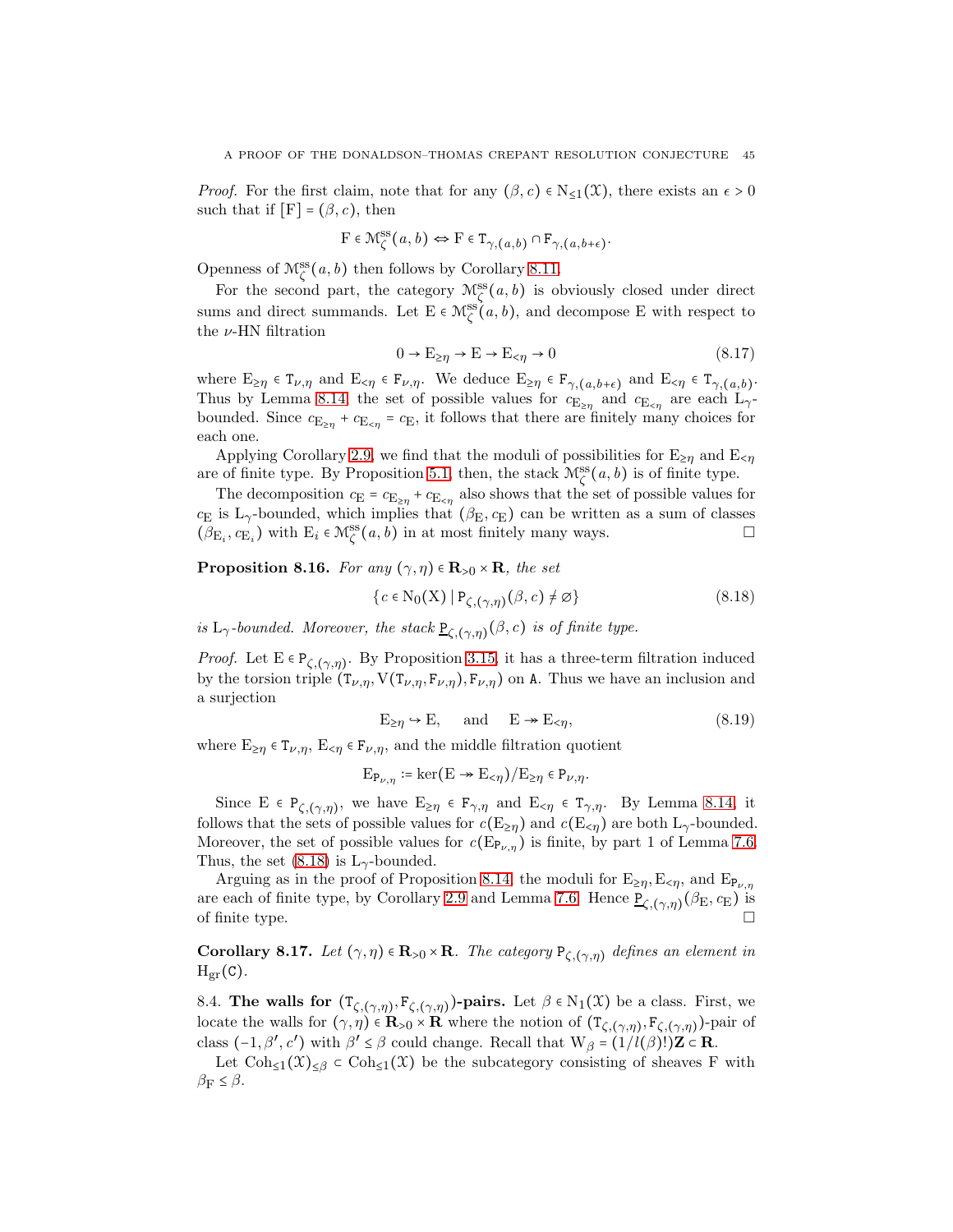<span id="page-45-0"></span>**Lemma 8.18.** Let  $\beta \in N_1(\mathfrak{X})$ . The categories  $\mathsf{T}_{\zeta,(\gamma,\eta)} \cap \text{Coh}_{\leq 1}(\mathfrak{X})_{\leq \beta}$  and  $\mathsf{F}_{\zeta,(\gamma,\eta)} \cap$  $\text{Coh}_{\leq 1}(\mathfrak{X})_{\leq \beta}$  are constant on the connected components of  $(\mathbf{R}_{>0} \times \mathbf{R}) \setminus (\mathbf{V}_{\beta} \times \mathbf{R})$ , where

$$
V_{\beta} = \left\{ -\frac{\deg_{Y}(\text{ch}_{2}(\Psi(A \cdot \beta')) \cdot \omega)}{\deg(A \cdot \beta')} : 0 < \beta' \le \beta \right\} \cap \mathbf{R}_{>0}.
$$
 (8.20)

Moreover, for each  $\gamma \in V_\beta$ , the parts  $T_{\zeta,(\gamma,\eta)} \cap \text{Coh}_{\leq 1}(\mathfrak{X})_{\leq \beta}$  and  $F_{\zeta,(\gamma,\eta)} \cap \text{Coh}_{\leq 1}(\mathfrak{X})_{\leq \beta}$ of the torsion pair  $(T_{\zeta,(\gamma,\eta)},F_{\zeta,(\gamma,\eta)})$  are locally constant on  $\{\gamma\}\times\mathbf{R}\times\mathbf{W}_{\beta}$ .

*Proof.* Argue as in Lemma [7.7.](#page-32-1)

8.5. Counting invariants for  $\zeta$ -stability. Second, we define DT-type invariants virtually counting  $\zeta$ -semistable sheaves and  $(\mathsf{T}_{\zeta,(\gamma,\eta)},\mathsf{F}_{\zeta,(\gamma,\eta)})$ -pairs.

8.5.1. Rank 0. Let  $(a, b) \in \mathbb{R}^2$ . Consider the subcategory  $\mathcal{M}^{\text{ss}}_{\zeta}(a, b) \subset \text{Coh}_{\leq 1}(\mathfrak{X})$ of  $\zeta$ -semistable sheaves of slope  $(a, b)$ . By Proposition [8.15,](#page-43-0) it defines a log-able element  $[\underline{\mathcal{M}}_{\zeta}^{\text{ss}}(a, b)]$  in  $H_{\text{gr}}(C)$ . Thus we obtain a regular element

$$
\eta_{\zeta,(a,b)} = (\mathbf{L} - 1) \log[\underline{\mathcal{M}}_{\zeta}^{\text{ss}}(a,b)] \in \mathrm{H}_{\text{gr,reg}}(\mathbf{C})
$$

by Theorem [6.8.](#page-27-1) Projecting this element to the semi-classical quotient  $H_{gr,sc}(C)$ and applying the integration morphism, we define DT-type invariants  $J_{\ell}^{\zeta}$  $\zeta_{(\beta,c)} \in \mathbf{Q}$  by the formula

$$
\sum_{\zeta(\beta,c)=(a,b)} \mathbf{J}_{(\beta,c)}^{\zeta} z^{\beta} q^c := \mathbf{I}\left(\eta_{\zeta,(a,b)}\right) \in \mathbf{Q}\{\mathbf{N}(\mathfrak{X})\}.
$$

8.5.2. Rank -1. Let  $(\beta, c) \in N_{\leq 1}(\mathfrak{X})$ , and let  $(\gamma, \eta) \in \mathbb{R}_{>0} \times \mathbb{R}$  be away from any wall. By Lemmas [6.1](#page-26-0) and [8.16,](#page-44-1) we obtain an element  $(L-1)[\underline{P}_{\zeta,(\gamma,\eta)}(\beta,c)] \in H_{reg}(C)$ . Again, projecting to the semi-classical quotient  $H_{sc}(C)$  and applying the integration morphism, we define integer DT-type invariants

$$
\mathrm{DT}_{(\beta,c)}^{\zeta,(\gamma,\eta)}z^{\beta}q^{c}t^{-\left[\mathcal{O}_{\mathfrak{X}}\right]}:=\mathrm{I}\big((\mathbf{L}-1)[\underline{\mathrm{P}}_{\zeta,(\gamma,\eta)}(\beta,c)]\big).
$$

Finally, we assemble these invariants into generating series

$$
\mathrm{DT}_{\beta}^{\zeta,(\gamma,\eta)} \coloneqq \sum_{c \in \mathrm{N}_0(\mathfrak{X})} \mathrm{DT}_{(\beta,c)}^{\zeta,(\gamma,\eta)} q^c,\tag{8.21}
$$

<span id="page-45-1"></span>
$$
J^{\zeta}(a,b)_{\beta} \coloneqq \sum_{\substack{c \in N_0(\mathfrak{X}) \\ \zeta(\beta,c) = (a,b)}} J^{\zeta}_{(\beta,c)} q^c.
$$
 (8.22)

These series are elements in smaller subrings of  $\mathbf{Q}\{N(\mathcal{X})\}.$ 

<span id="page-45-2"></span>**Lemma 8.19.** We have 
$$
DT_{\beta}^{\zeta,(\gamma,\eta)} \in \mathbf{Z}[N_0(\mathfrak{X})]_{L_{\gamma}}
$$
 and  $J^{\zeta}(\gamma,\eta)_{\beta} \in \mathbf{Q}[N_0(\mathfrak{X})]_{L_{\gamma}}$ .

Proof. The first claim follows from Proposition [8.16.](#page-44-1) The second claim follows from part 2 of Proposition [8.15.](#page-43-0)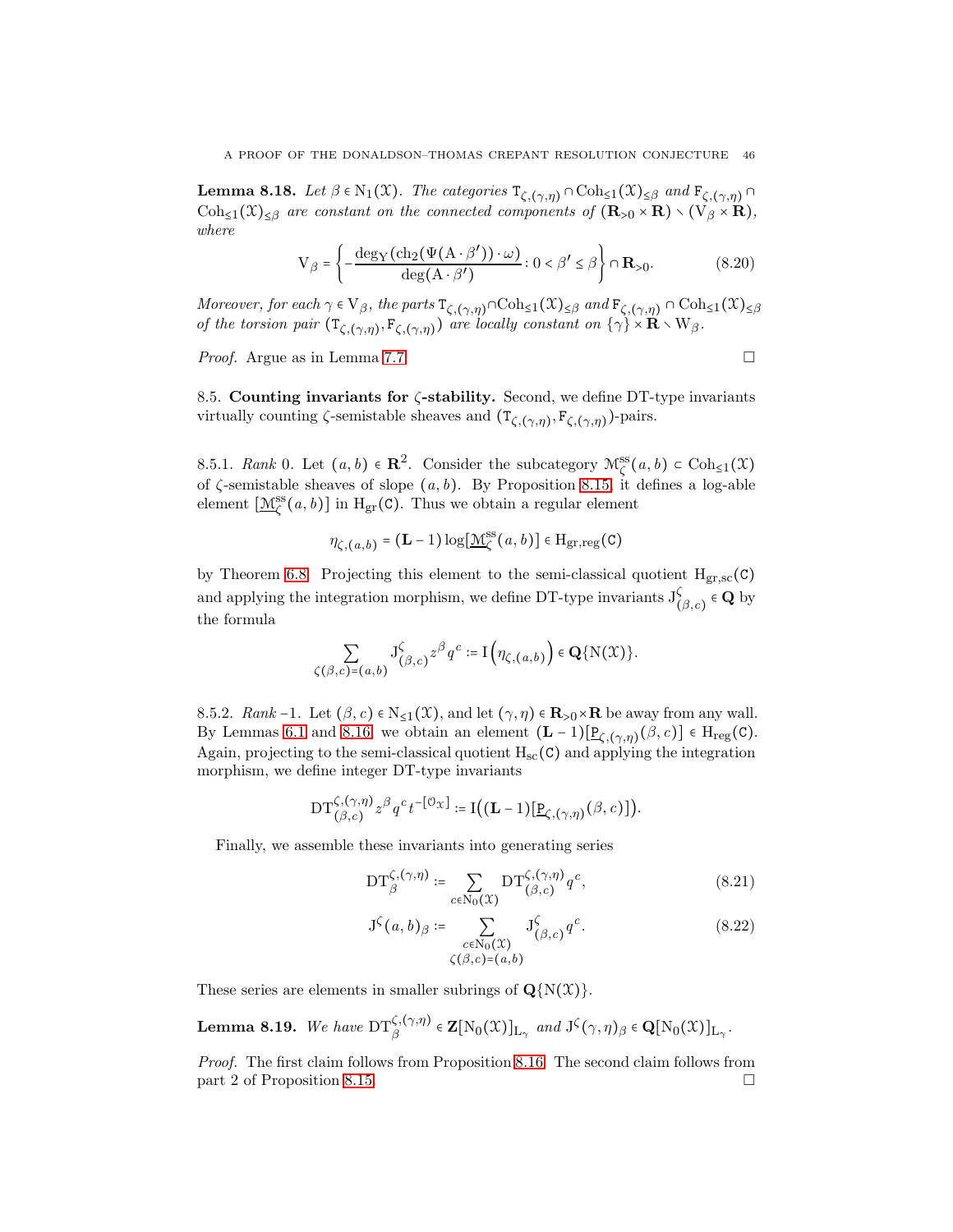8.6. The limit as  $\gamma \to \infty$ . We describe the limit invariants as  $\gamma$  becomes large.

<span id="page-46-1"></span>**Lemma 8.20.** Let  $\beta \in N_1(\mathfrak{X})$ , and let  $\gamma > \max_{\gamma' \in V_{\beta}} \gamma'$ . An object  $E \in A$  of class  $(-1, \beta, c)$  is a  $(\mathsf{T}_{\zeta,(\gamma,\eta)}, \mathsf{F}_{\zeta,(\gamma,\eta)})$ -pair if and only if it is a stable pair. In particular,

$$
DT_{(\beta,c)}^{\zeta,(M,\eta)} = PT(\mathfrak{X})_{(\beta,c)}
$$
(8.23)

for all  $\eta \in \mathbf{R}$  and for all M large enough.

*Proof.* Recall that  $T_{PT} = \text{Coh}_0(\mathcal{X})$ , that  $F_{PT} = \text{Coh}_1(\mathcal{X})$ , and that  $(T_{PT}, F_{PT})$ -pairs are precisely stable pairs. If  $\gamma > \max_{\gamma' \in V_{\beta}} \gamma'$  and  $E \in \text{Coh}_{\leq 1}(\mathfrak{X})$  with  $\beta_E \leq \beta$ , then  $\zeta(E)\geq(\gamma,\eta)$  if and only if  $E\in \text{Coh}_0(T)$ . This implies that  $T_{\zeta,(\gamma,\eta)}\cap \text{Coh}_{\leq 1}(\mathfrak{X})_{\leq\beta}=$  $T_{PT}$  and  $F_{\zeta,(\gamma,\eta)} \cap \text{Coh}_{\leq 1}(\mathfrak{X})_{\leq \beta} = F_{PT} \cap \text{Coh}_{\leq 1}(\mathfrak{X})_{\leq \beta}$ , which gives the claim.  $\Box$ 

8.7. Crossing the  $\gamma$ -wall. Let  $\beta \in N_1(\mathfrak{X})$  be a curve class. We analyse what happens to the generating series  $DT_{\leq \beta}^{\zeta,(\gamma,\eta)} \in \mathbf{Z}[N(\mathfrak{X})]_{L_{\gamma}}$  of  $(T_{\zeta,(\gamma,\eta)},F_{\zeta,(\gamma,\eta)})$ -pair invariants when  $\gamma$  crosses a wall in  $V_{\beta}^{\geq \rho}$ .

To describe this wall-crossing, we first show that by choosing the ample classes  $(A, \omega) \in \mathbb{N}^1(\mathbb{X}) \times \mathbb{N}^1(\mathbb{Y})$ R to be sufficiently general, there is a unique curve class  $\beta_{\gamma}$  for which the invariants  $J^{\zeta}_{(\beta_{\gamma},c)}$  contribute to the wall-crossing formula.

Recall the function  $L_{\gamma}(c) = \deg(c) + \gamma^{-1} \deg_{Y}(\text{ch}_{2}(\Psi(c)) \cdot \omega)$  for  $c \in N_{0}(\mathfrak{X})$ .

<span id="page-46-0"></span>**Lemma 8.21.** If  $A \in N^1(X)$  is general and  $\omega \in N^1(Y)_R$  is very general, then for each  $\gamma \in V_\beta$  there is, up to scaling, a unique class  $\beta_\gamma \in N_1(\mathfrak{X})$  with  $0 < \beta_\gamma \leq \beta$  such that

$$
L_\gamma(A\cdot\beta_\gamma)=0.
$$

The class  $c_{\gamma} := \beta_{\gamma} \cdot A \in N_0(\mathfrak{X})$  is, up to scaling, the unique class such that  $L_{\gamma}(c_{\gamma}) = 0$ .

*Proof.* We first prove that if  $\omega$  is very general, then there is up to scaling at most one class  $0 \neq c \in N_0(\mathfrak{X})$  such that  $L_\gamma(c) = 0$ . Note that if  $L_\gamma(c) = 0$ , then  $c \in \mathcal{T}$  :=  ${c \in N_0(\mathcal{X}) \mid \Psi(c) \notin N_0(Y) \text{ and } \deg(c) \neq 0}$ . For if  $\Psi(c) \in N_0(Y)$ , then c is some multiple of the class of an unstacky point, and so  $L_{\gamma}(c) = \deg(c)$  is 0 if and only if c = 0. If deg(c) = 0 and  $\Psi(c) \notin N_0(Y)$ , then  $L_\gamma(c) = \gamma^{-1} \deg_Y(\text{ch}_2(\Psi(c)) \cap \omega) \neq 0$ , since  $\omega$  is very general.

Define for any  $c \in T$  the number

$$
\gamma_c(\omega) = -\frac{\deg(c)}{\deg_{\rm Y}(\mathrm{ch}_2(\Psi(c))\cdot \omega)},
$$

which is the unique number such that  $L_{\gamma_c(\omega)}(c) = 0$ . If  $c, c' \in T$  are not proportional, then after rescaling we may assume  $deg(c) = deg(c')$  and  $ch_2(\Psi(c)) \neq ch_2(\Psi(c'))$ . It then follows that the  $\omega$  satisfying  $\gamma_c(\omega) \neq \gamma_{c'}(\omega)$  form a non-empty Zariski open subset of  $N^1(Y)$ **R**. Taking  $\omega$  to lie in the intersection of the countably many such subsets gives the claim.

We now prove the uniqueness of  $\beta_{\gamma}$ . If  $\beta' \in N_{1, \text{mr}}(\mathfrak{X}) \setminus 0$ , then  $A \cdot \beta' \in \Psi^{-1}(N_0(Y)),$ and as shown above, then  $L_{\gamma}(A \cdot \beta') \neq 0$ . Thus the candidates for  $\beta_{\gamma}$  are the elements of the set  $S = \{\beta' \mid 0 \le \beta' \le \beta, \beta' \notin N_{1, mr}(\mathcal{X})\}\)$ . For  $\beta' \in S$ , define

$$
\gamma_{\beta'}({\bf A},\omega)=\gamma_{\beta' \cdot {\bf A}}\big(\omega\big)=-\frac{\deg(\beta'\cdot {\bf A})}{\deg_{\rm Y}\bigl(\mathrm{ch}_2\bigl(\Psi\bigl(\beta'\bigr)\cdot {\bf A}\bigr)\cdot \omega\bigr)}\in \mathbf{R}.
$$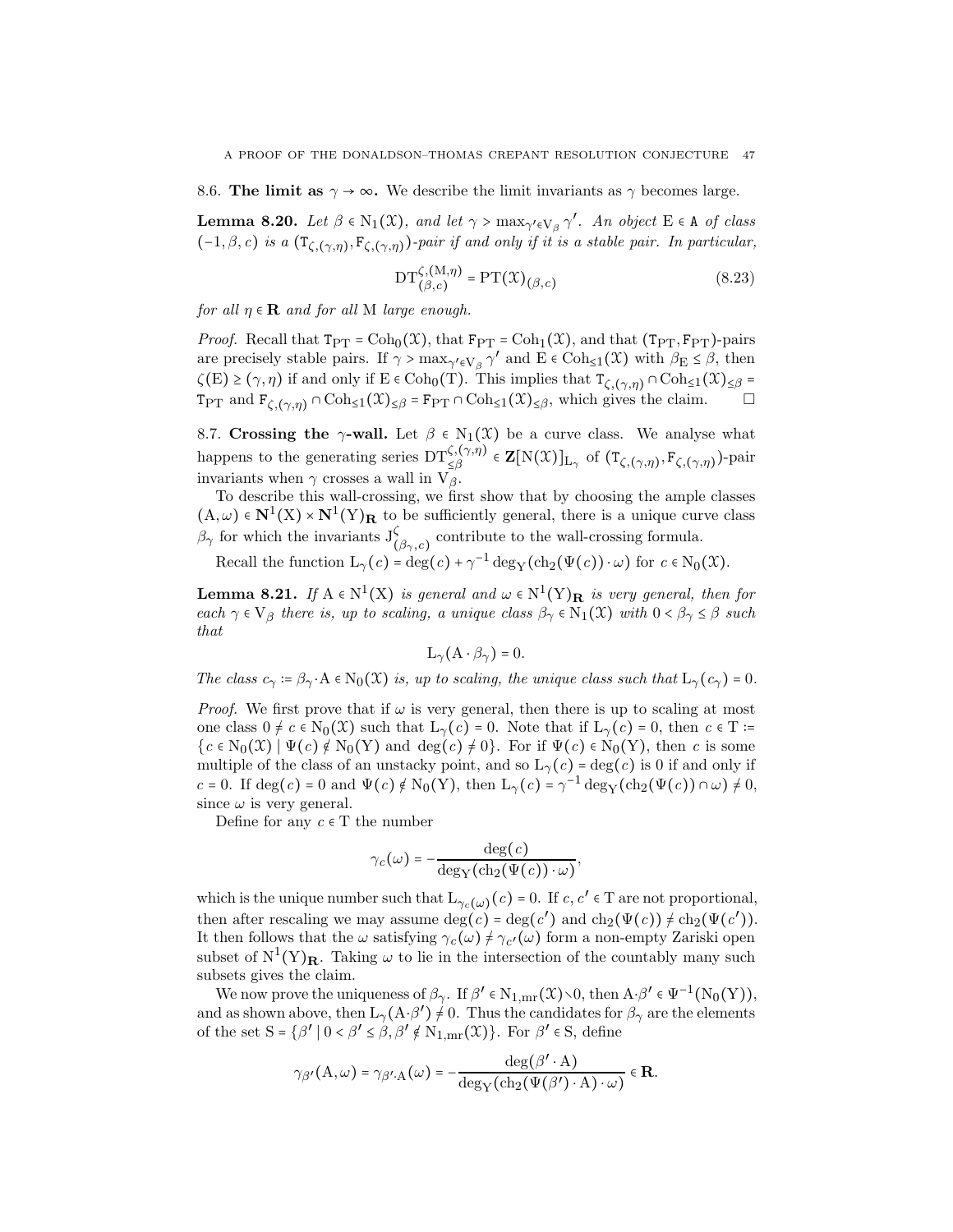Given a pair of classes  $(A, \omega)$ , the number  $\gamma_{\beta'}(A, \omega)$  is the unique number for which  $\mathcal{L}_{\gamma_{\beta'}}(\beta'\cdot\mathcal{A})=0.$ 

Take  $\beta', \beta'' \in S$  and assume that  $\beta'$  is not proportional to  $\beta''$ . Fix a very general  $\omega \in N^1(Y)_{\mathbf{R}}$ . The locus of  $A \in N^1(X)$  for which  $\gamma_{\beta'}(A,\omega) \neq \gamma_{\beta''}(A,\omega)$  is an open algebraic subset of  $N^1(X)$ . We claim that it is non-empty, and then since S is a finite set, taking A to be an ample class in the intersection of these finitely many open subsets we get uniqueness of  $\beta_{\gamma}$ .

So assume for a contradiction that  $\gamma_{\beta'}(A,\omega) = \gamma_{\beta''}(A,\omega)$  for all  $(A,\omega)$ . If  $c_1(\Psi(\beta'))$  is proportional to  $c_1(\Psi(\beta''))$ , then rescaling  $\beta'$  (which does not change  $\gamma_{\beta}$ ) we may assume that  $c_1(\Psi(\beta')) = c_1(\Psi(\beta''))$ , and so  $\beta' - \beta'' \in N_{1,mr}(\mathfrak{X}) \setminus 0$ . For a general A, by Lemma [2.12,](#page-14-4) we then have  $(\beta'-\beta'')\cdot A \in \Psi^{-1}(N_0(Y))\setminus 0$ . Then as argued above

$$
\deg((\beta'-\beta'')\cdot A)\neq 0,
$$

which shows that  $\gamma_{\beta'}(A,\omega) \neq \gamma_{\beta''}(A,\omega)$ .

If  $c_1(\Psi(\beta'))$  is not proportional to  $c_1(\Psi(\beta''))$ , then by Lemma [2.13](#page-14-5) we may find A such that  $ch_2(\Psi(\beta') \cdot A)$  is not proportional to  $ch_2(\Psi(\beta'') \cdot A)$ , which implies that  $\beta' \cdot A$  and  $\beta'' \cdot A$  are not proportional. The first part of the proof then shows that  $\gamma_{\beta'}(A,\omega) = \gamma_{\beta' \cdot A}(\omega) \neq \gamma_{\beta'' \cdot A}(\omega) = \gamma_{\beta''}(A,\omega).$ 

Remark 8.22. Henceforth, we write  $\beta_{\gamma} \in N_1(\mathfrak{X})$  for the minimal effective class satisfying the conditions of Lemma [8.21.](#page-46-0)

8.8. Vanishing and changing bounds. We collect further boundedness results allowing us to apply the wall-crossing formula. Let  $\gamma \in V_\beta$ , let  $\eta \in \mathbb{R}$ , and let  $x \in \mathbb{R}$ . By Proposition [8.16,](#page-44-1) the set

$$
S = \bigcup_{\beta' \le \beta} \{ (\beta', c) \mid L_{\gamma}(c) \le x \text{ and } \underline{P}_{\zeta,(\gamma,\eta)}(\beta',c) \ne \emptyset \}
$$

is finite. Thus we may define

$$
\mathbf{M}_{\beta,\gamma,x}^+ = \max_{(\beta',c) \in \mathcal{S}} \deg(\beta',c) \qquad \text{and} \qquad \mathbf{M}_{\beta,\gamma,x}^- = \min_{(\beta',c) \in \mathcal{S}} \deg(\beta',c).
$$

**Lemma 8.23.** Let  $\beta' \leq \beta$ , and let  $c \in N_0(\mathfrak{X})$ .

- (1) If  $\eta \leq 0$  and  $\deg(\beta', c) > M^+_{\beta, \gamma, L_\gamma(c)},$  then  $\underline{P}_{\zeta, (\gamma, \eta)}(\beta', c) = \emptyset$ .
- (2) If  $\eta \ge 0$  and  $\deg(\beta', c) < M_{\beta, \gamma, L_\gamma(c)}^{-}$ , then  $\underline{P}_{\zeta, (\gamma, \eta)}(\beta', c) = \emptyset$ .

*Proof.* This follows from the argument of Lemma [7.9.](#page-33-1)  $\Box$ 

<span id="page-47-0"></span>**Lemma 8.24.** Let  $\gamma \in V_\beta$ . The set

$$
\bigcup_{\substack{d \geq 1 \\ d\beta_{\gamma} \leq \beta}} \{c \in \mathbb{N}_{0}(\mathcal{X}) \mid \underline{\mathcal{M}}_{\zeta}^{\text{ss}}(d\beta_{\gamma}, c) \neq \emptyset\}
$$

is weakly  $L_{\gamma}$ -bounded.

*Proof.* Let  $F \in \mathcal{M}_{\zeta}^{\text{ss}}(d\beta_{\gamma}, c)$ . We have  $\zeta(F) = (\gamma, \nu(F))$  and so  $F \in F_{\zeta, (\gamma, \infty)}$ . Note that  $\zeta(F(n)) = (\gamma, \nu(F) + n)$ , thus for  $n \gg 0$  we have  $F(n) \in T_0 \cap F_{\zeta,(\gamma,\infty)}$ . An application of Lemma [8.14](#page-42-3) completes the proof.

As a consequence of Lemma [8.24,](#page-47-0) we may define the number

$$
K_{\gamma} = \min\{L_{\gamma}(c) \mid \exists d \text{ such that } d\beta_{\gamma} \le \beta \text{ and } \mathcal{M}_{\zeta}^{\text{ss}}(d\beta_{\gamma}, c) \ne \emptyset \}
$$

because  $A \cdot d\beta_{\gamma} = dc_{\gamma}$  and so  $L_{\gamma}(c_{\gamma}) = 0$ . This allows us to slide off the  $\gamma$ -wall.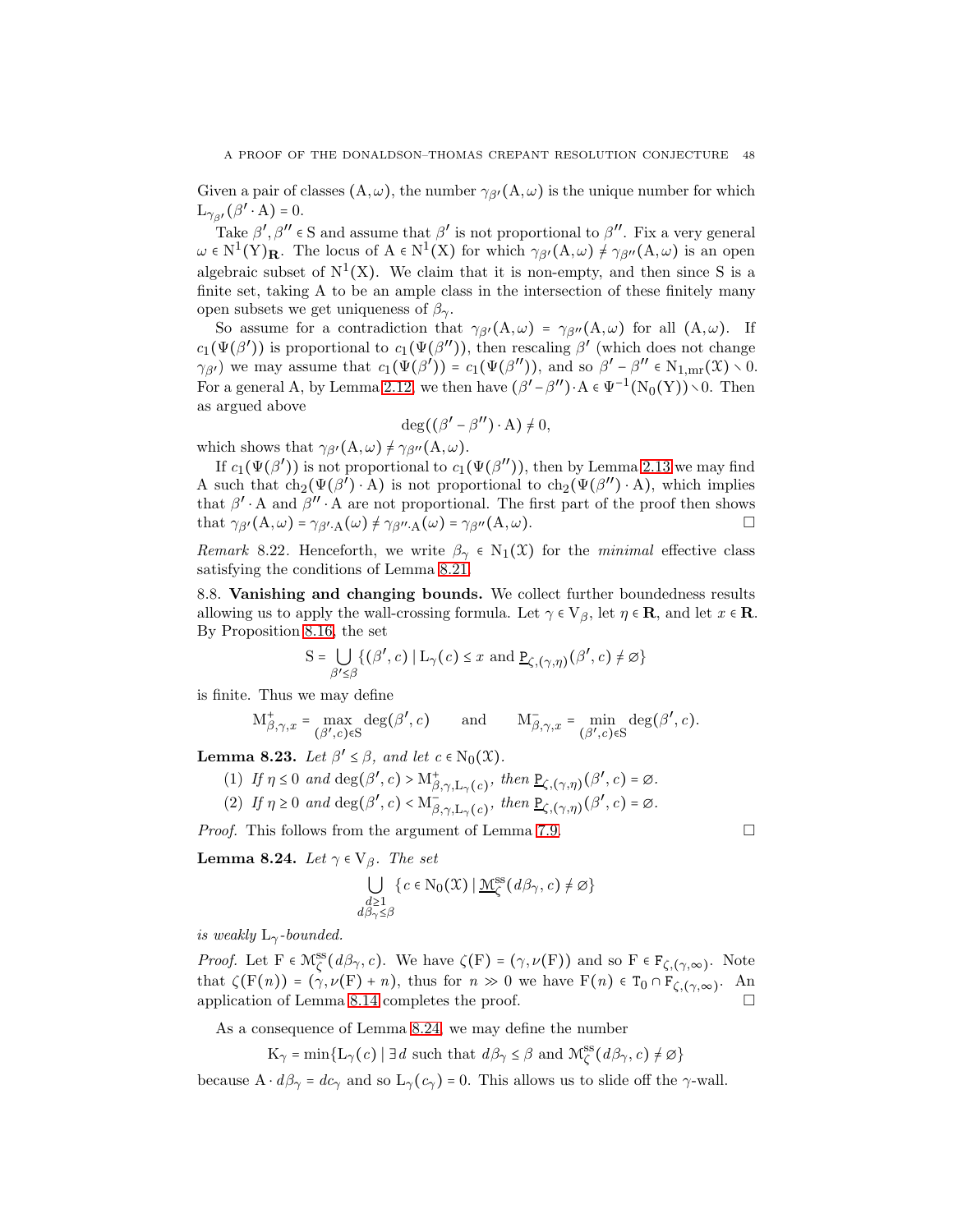<span id="page-48-0"></span>**Lemma 8.25.** Let  $\gamma \in V_\beta$ , let  $E \in A$  be of class  $(-1, \beta, c)$ , and let

$$
\eta_{\gamma,(\beta,c)}^{+} = \max\{0,\deg(\beta,c) - \mathcal{M}_{\beta,\gamma,\mathcal{L}_{\gamma}(c)-\mathcal{K}_{\gamma}}^{+}\}
$$

$$
\eta_{\gamma,(\beta,c)}^{-} = \min\{0,\deg(\beta,c) - \mathcal{M}_{\beta,\gamma,\mathcal{L}_{\gamma}(c)-\mathcal{K}_{\gamma}}^{+}\}
$$

If  $\eta > \eta^+_{\sim}$  $\sigma_{\gamma,(\beta,c)}^{+}$ , then the following are equivalent:

- (1) E is a  $(\mathsf{T}_{\zeta,(\gamma,\eta)},\mathsf{F}_{\zeta,(\gamma,\eta)})$ -pair
- (2) E is a  $(\mathsf{T}_{\zeta,(\gamma+\epsilon,\eta)},\mathsf{F}_{\zeta,(\gamma+\epsilon,\eta)})$ -pair.

If  $\eta < \eta_{\sim}$  $\bar{\gamma}_{\gamma,(\beta,c)},$  then the following are equivalent:

- (1) E is a  $(\mathsf{T}_{\zeta,(\gamma,\eta)},\mathsf{F}_{\zeta,(\gamma,\eta)})$ -pair
- (2) E is a  $(\mathsf{T}_{\zeta,(\gamma-\epsilon,\eta)},\mathsf{F}_{\zeta,(\gamma-\epsilon,\eta)})$ -pair.

*Proof.* We treat the claim for  $\eta > \eta^+$  $\phi_{\gamma,(\beta,c)}^*$ , the other one is handled similarly.

We first show that condition (1) is independent of the precise value of  $\eta > \eta^+_{\sim}$  $\sigma$ <sub>7</sub>,( $\beta$ ,*c*)<sup>-</sup> The argument is a slightly refined version of that of Lemma [7.10.](#page-33-0) By Lemma [8.18,](#page-45-0) it is enough to show that for any  $\eta \in W_{\beta} \cap (\eta_{(\beta,c)}, \infty)$  we have

$$
\underline{\mathbf{P}}_{\zeta,(\gamma,\eta-\epsilon)}(\beta,c) = \underline{\mathbf{P}}_{\zeta,(\gamma,\eta+\epsilon)}(\beta,c).
$$

By the wall-crossing formula, these two moduli stacks can only differ if there exists a decomposition  $(\beta, c) = (\beta', c') + (\beta'', c'')$  with  $\zeta(\beta'', c'') = (\gamma, \eta)$  and

$$
\underline{\mathbf{P}}_{\zeta,(\gamma,\eta)}(\beta',c') \neq \varnothing \neq \underline{\mathbf{M}}^{\mathrm{ss}}_{\zeta}(\beta'',c'').
$$

Suppose for a contradiction that there exists such a decomposition of  $(\beta, c)$ . It follows that  $L_{\gamma}(c'') \ge K_{\gamma}$ , hence  $L_{\gamma}(c') \le L_{\gamma}(c) - K_{\gamma}$ , and so deg $(\beta', c') \ge M_{\beta, \gamma, L_{\gamma}(c) - K_{\gamma}}^{-1}$ . But then

$$
deg(\beta, c) = deg(\beta', c') + deg(\beta'', c'')
$$
  
\n
$$
\geq M_{\beta, \gamma, L_{\gamma}(c) - K_{\gamma}}^{\gamma} + l(\beta'') \nu((\beta'', c''))
$$
  
\n
$$
> M_{\beta, \gamma, L_{\gamma}(c) - K_{\gamma}}^{\gamma} + \eta_{\gamma, (\beta, c)}^{\star} = deg(\beta, c)
$$

which is a contradiction.

Assume that E is a  $(T_{\zeta,(\gamma+\epsilon,\eta)},F_{\zeta,(\gamma+\epsilon,\eta)})$ -pair. If S is a subobject of E, then  $L_{\gamma+\epsilon}(S \cdot A) > 0$ , and hence by continuity  $L_{\gamma}(S \cdot A) \geq 0$ . Taking  $\eta \geq \nu(S)$ , it follows that  $S \in F_{\zeta,(\gamma,\eta)}$ . If Q is a quotient object, then  $L_{\gamma+\epsilon}(Q \cdot A) \leq 0$ , so

$$
\deg_Y(\mathrm{ch}_2(\Psi(Q\cdot A)\cdot\omega))\leq -(\gamma+\epsilon)\deg(Q\cdot A).
$$

Now either deg(Q ⋅ A) = 0, in which case  $Q \cdot A = 0$  and so  $Q \in \text{Coh}_0(\mathfrak{X})$ , or else  $deg(Q \cdot A) > 0$ , which implies  $L_{\gamma}(Q \cdot A) < 0$ . In either case  $Q \in T_{\zeta,(\gamma,\eta)}$ , and so E is a  $(\mathsf{T}_{\zeta,(\gamma,\eta)},\mathsf{F}_{\zeta,(\gamma,\eta)})$ -pair as claimed.

Conversely, suppose that E is a  $(\mathsf{T}_{\zeta,(\gamma,\eta)},\mathsf{F}_{\zeta,(\gamma,\eta)})$ -pair and let  $S \in \mathrm{Coh}_{\leq 1}(\mathfrak{X})$  be a subobject of E. Then either  $L_{\gamma}(A \cdot S) > 0$ , in which case  $L_{\gamma+\epsilon}(A \cdot S) > 0$  as well, or  $L_{\gamma}(A \cdot S) = 0$  and so, as deg(S ⋅ A) > 0, we find

$$
deg_Y(ch_2(\Psi(S) \cdot A) \cdot \omega) < 0,
$$

which implies  $L_{\gamma+\epsilon}(S\cdot A) > 0$ . If  $Q \in \text{Coh}_{\leq 1}(\mathcal{X})$  is a quotient object of E, then either  $Q \in \text{Coh}_0(\mathfrak{X}) \subset T_{\zeta,(\gamma+\epsilon,\eta)},$  or else taking  $\eta > \nu(Q)$ , we find  $L_\gamma(A \cdot Q) < 0$ , and so  $L_{\gamma+\epsilon}(A\cdot Q) < 0$ . We conclude that E is a  $(T_{\zeta,(\gamma+\epsilon,\eta)},F_{\zeta,(\gamma+\epsilon,\eta)})$ -pair.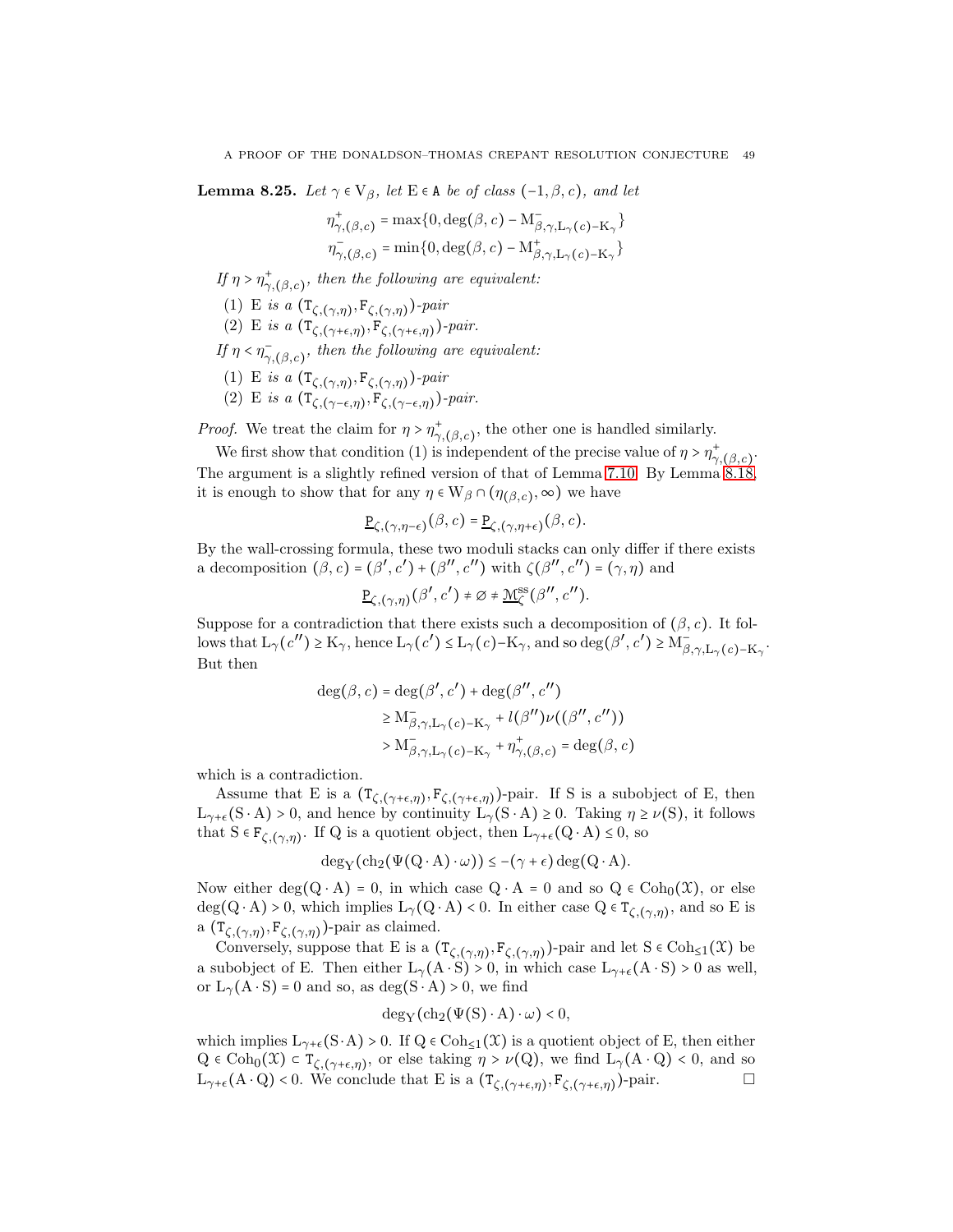With all the relevant lemmas in place, we obtain a wall-crossing formula relating the DT-type invariants of  $(\gamma, \eta) \in \mathbf{R}_{>0} \times \mathbf{R}$  before and after an  $\eta$ -wall on a  $\gamma$ -wall.

<span id="page-49-0"></span>**Proposition 8.26.** Let  $\beta \in N_1(\mathfrak{X})$ , let  $\gamma \in V_\beta$ , and let  $\eta \in W_\beta$ . The identity

$$
\mathrm{DT}_{\leq\beta}^{\zeta,(\gamma,\eta+\epsilon)}t^{[-\mathcal{O}_X]} = \exp(\{\mathrm{J}^{\zeta}(\gamma,\eta)_{\leq\beta},-\})\mathrm{DT}_{\leq\beta}^{\zeta,(\gamma,\eta-\epsilon)}t^{-[\mathcal{O}_X]} \tag{8.24}
$$

holds in  $\mathbf{Q}[\mathrm{N}_1^{\text{eff}}(\mathfrak{X})]_{\leq \beta}$ .

*Proof.* This follows exactly as Proposition [7.14.](#page-35-1)  $\Box$ 

Now, we establish rationality as a  $\gamma$ -wall is crossed. Define the series

$$
\mathrm{DT}_{\beta,c_0+\mathbf{Z}c_{\gamma}}^{\zeta,(\gamma,\eta)}:=\sum_{k\in\mathbf{Z}}\mathrm{DT}_{\beta,c_0+kc_{\gamma}}^{\zeta,(\gamma,\eta)}q^{c_0+kc_{\gamma}}.
$$

As in Section [7,](#page-29-0) we equip  $\mathbf{Q}[N_0(\mathcal{X})]$  with a grading by setting  $\deg(q^c) = \deg(c)$ . This extends naturally to a grading on  $\mathbf{Q}(N_0(\mathcal{X}))$ .

<span id="page-49-1"></span>**Lemma 8.27.** Let  $\beta \in N_1(\mathfrak{X})$ , let  $c_0 \in N_0(\mathfrak{X})$ , let  $\gamma \in V_\beta$ , and let  $\eta_0 \leq -l(\beta)$ . Then the series

$$
\mathrm{DT}_{\left(\beta,c_0+\mathbf{Z}c_\gamma\right)}^{\zeta,(\gamma,\eta_0)}-\mathrm{DT}_{\left(\beta,c_0+\mathbf{Z}c_\gamma\right)}^{\zeta,(\gamma,\infty)}
$$

is rational of degree  $\langle \deg(\beta, 0) + M_{\beta, \gamma, L_{\gamma}(c_0)}^+ + \eta_0 l(\beta) + l(\beta)^2$ .

*Proof.* Since  $\gamma \in V_\beta$ , the walls for  $(T_{\zeta,(\gamma,\eta)}, F_{\zeta,(\gamma,\eta)})$ -pairs of class  $(-1,\beta',c)$  with  $\beta' \leq \beta$  are given by the *η*-walls W<sub>β</sub> for Nironi stability by Corollary [8.18.](#page-45-0) By Proposition [8.26,](#page-49-0) we have a wall-crossing formula, which when iterated yields

$$
\mathrm{DT}_{\leq \beta}^{\zeta,(\gamma, \infty)} t^{-[\mathcal{O}_\mathcal{X}]} = \prod_{\eta \in \mathrm{W}_\beta \cap [\eta_0, \infty)} \exp \big( \{ \mathrm{J}_{\beta_\gamma}^\zeta(\eta), - \} \big) \mathrm{DT}_{\leq \beta}^{\zeta,(\gamma, \eta_0)} t^{-[\mathcal{O}_\mathcal{X}]},
$$

where

$$
\mathbf{J}_{\beta_{\gamma}}^{\zeta}(\eta) = \sum_{\substack{d \in \mathbf{Z}_{\geq 1}, c \in \mathbb{N}_0(\mathfrak{X}) \\ d\beta_{\gamma} \leq \beta \\ \nu(d\beta_{\gamma}, c) = \eta}} \mathbf{J}_{(d\beta_{\gamma}, c)}^{\zeta} z^{d\beta_{\gamma}} q^{c}.
$$

Expanding the exponential, substituting the expression from equation [\(8.21\)](#page-45-1), we collect all terms contributing to the coefficient of  $z^{\beta}q^{c_0+kc_{\gamma}}t^{-[0_{\mathcal{X}}]}$  on the right hand side. The terms of this sum are described as follows. Fix an  $r \geq 1$ , a sequence  $(d_i)_{i=1}^r$  in  $\mathbf{Z}_{\geq 1}$ , a sequence  $(c_i)_{i=1}^r$  in  $N_0(\mathfrak{X})$ , and a class  $\alpha' = (\beta', c') \in N_{\leq 1}(\mathfrak{X})$ , satisfying

- $\bullet$   $\beta = \beta' + \sum_{i=1}^r d_i \beta_{\gamma},$
- $c' + \sum_{i=1}^{r} c_i \equiv c_0 \pmod{c_\gamma},$
- $\bullet \ \eta_0 \leq \nu(\tilde{d_1}\beta_{\gamma}, c_1) \leq \cdots \leq \nu(\tilde{d_r}\beta_{\gamma}, c_r),$
- $\bullet$  J $\zeta$  $\begin{cases} \zeta_{(d_i,\beta_{\gamma},c_i)} \neq 0 \text{ for all } 1 \leq i \leq r, \end{cases}$
- $DT_{\alpha'}^{\zeta,(\gamma,\eta_0)} \neq 0.$

The non-zero term in the coefficients of  $z^{\beta}q^{c_0+kc_{\gamma}}t^{-[\mathcal{O}_X]}$  associated with this data is

$$
T(r, (d_i), (c_i), \alpha') z^{\beta} q^{c' + \sum c_i} s = A_{(d_i), (c_i)} \{J^{\zeta}_{(d_r \beta_{\gamma}, c_r)} z^{d_r \beta_{\gamma}} q^{c_r}, -\} \circ \cdots \circ \{J^{\zeta}_{(d_1 \beta_{\gamma}, c_1)} z^{d_1 \beta_{\gamma}} q^{c_1}, -\} (DT^{\zeta, (\gamma, \eta_0)}_{(\beta', c') } z^{\beta'} q^{c'} t^{-[\mathcal{O}_X]})
$$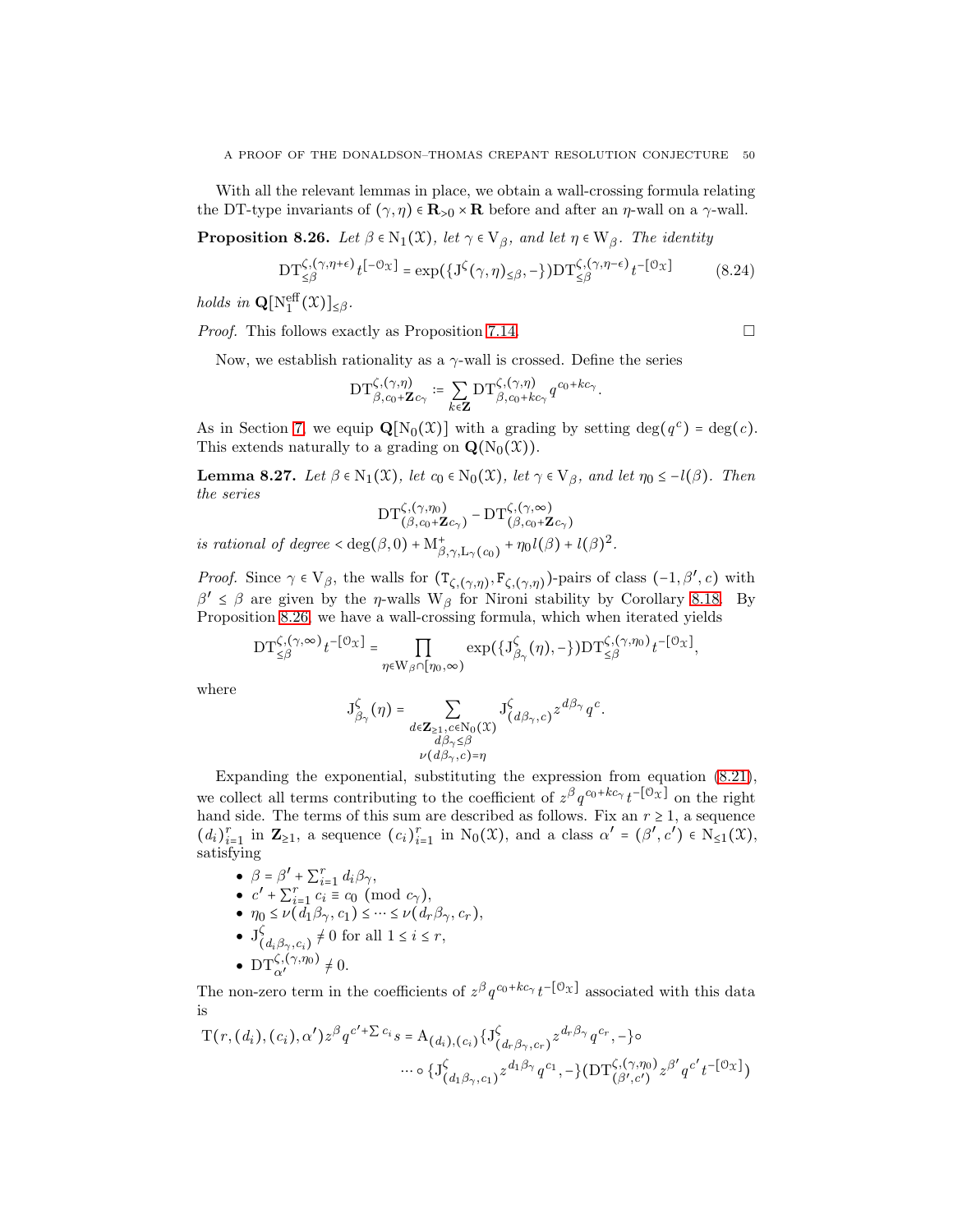where  $A_{(d_i),(c_i)}$  is a factor arising from the exponential:

$$
A_{(d_i),(c_i)} = \prod_{\nu \in W_\beta} \frac{1}{|\{i \mid \nu(d_i\beta_\gamma,c_i) = \nu\}|}.
$$

Putting all these terms together, we have

$$
\sum_{k\in\mathbf{Z}}\left(\mathrm{DT}_{(\beta,c_0+kc_\gamma)}^{\zeta,(\gamma,\eta)}-\mathrm{DT}_{(\beta,c_0+kc_\gamma)}^{\zeta,(\gamma,-\infty)}\right)q^{c_0+kc_\gamma}=\sum_{r,(d_i),(c_i),\alpha'}\mathrm{T}(r,(d_i),(c_i),\alpha')q^{c'+\sum c_i}.
$$

We now analyse the T-terms. Expanding the Poisson brackets yields

$$
T(r, (d_i), (c_i), \alpha') = A_{(d_i), (c_i)} B_{(d_i), (c_i), \alpha'} \prod_{i=1}^r J_{(d_i, \beta, \gamma, c_i)}^{\zeta} DT_{\alpha'}^{\zeta, (\gamma, \eta_0)}
$$

where, letting  $\alpha_i = (d_i \beta_{\gamma}, c_i)$  and  $\alpha' = (\beta', c')$ , we have

$$
\mathrm{B}_{\left(d_i\right),\left(c_i\right),\alpha'}=\sigma^{\sum_{i
$$

where  $\sigma \in \{\pm 1\}$  depending on the integration morphism chosen; see Section [5.3.](#page-24-0)

We partition these T-terms in groups as follows. A group consists of the data of a class  $\alpha' = (\beta', c') \in N_{\leq 1}(\mathfrak{X})$  and a sequence of positive integers  $(d_i)_{i=1}^r$  satisfying the same conditions as above, a sequence  $(\kappa_i)_{i=1}^r \in N_0(\mathfrak{X})/\mathbf{Z}(d_i \beta_{\gamma} \cdot A)$ , and a subset  $E \subseteq \{1, \ldots, r-1\}$ . The  $\kappa_i$  are required to satisfy

$$
J^{\zeta}_{(d_i;\beta_{\gamma},c_i)} \neq 0 \text{ for } c_i \in \kappa_i \text{ and all } i = 1,2,\ldots,r. \tag{8.25}
$$

Tensoring by the line bundle A induces an isomorphism  $\underline{\mathcal{M}}_{\zeta}^{\text{ss}}(\gamma, d) \cong \underline{\mathcal{M}}_{\zeta}^{\text{ss}}(\gamma, d + \gamma \cdot A)$ . It follows that the invariant  $J^{\zeta}_{(d_i \beta_{\gamma}, c_i)}$  is independent of the choice of representative  $c_i \in \kappa_i$ , thus we may define

<span id="page-50-1"></span><span id="page-50-0"></span>
$$
\mathcal{J}^\zeta_{\left(d_i\beta_\gamma,\kappa_i\right)}\coloneqq\mathcal{J}^\zeta_{\left(d_i\beta_\gamma,c_i\right)}.
$$

Collecting all terms belonging to the group  $(\alpha', (d_i), (\kappa_i), E)$ , we obtain

$$
C(\alpha', (d_i), (\kappa_i), E) = \sum_{(c_i)} T(r, (d_i), (c_i), \alpha') q^{c' + \sum c_i},
$$

where the sum is over all  $c_i \in N_0(\mathfrak{X})$  such that

$$
c_i \in \kappa_i,\tag{8.26}
$$

$$
\eta_0 \le \nu(d_1 \beta_\gamma, c_1) \le \dots \le \nu(d_r \beta_\gamma, c_r),\tag{8.27}
$$

$$
\nu(d_i \beta_{\gamma}, c_i) = \nu(d_{i+1} \beta_{\gamma}, c_{i+1}) \Leftrightarrow i \in \mathcal{E}.
$$
\n(8.28)

Note that for such a choice of  $c_i$ , the factor  $A_{(d_i),(c_i)}$  defined above depends only on E. Indeed, set  $\{n_i\} = \{1, \ldots, r\} \setminus E$  with  $n_1 < \cdots < n_{r-|E|}$ . Then

$$
A_{E} := \prod \frac{1}{(n_i - n_{i-1})!} = A_{(d_i),(c_i)}.
$$

We find that the contribution of the group  $(\alpha', (d_i), (\kappa_i), E)$  is

$$
C(\alpha', (d_i), (\kappa_i), E) = A_E \prod_{i=1}^r J(\delta_{d_i \beta_{\gamma}, \kappa_i}) DT_{\alpha'}^{\zeta, (\gamma, \eta_0)} \left( \sum_{c_i} B_{(d_i), (c_i), \alpha'} q^{c' + \sum c_i} \right)
$$

where the sum runs over all  $c_i \in N_0(\mathfrak{X})$  as above. Now, for every choice of  $(d_i)$ ,  $(\kappa_i)$ , and E, there exists a sequence  $(c_i^0)$  with  $c_i^0 \in \kappa_i$  which is *minimal* in the sense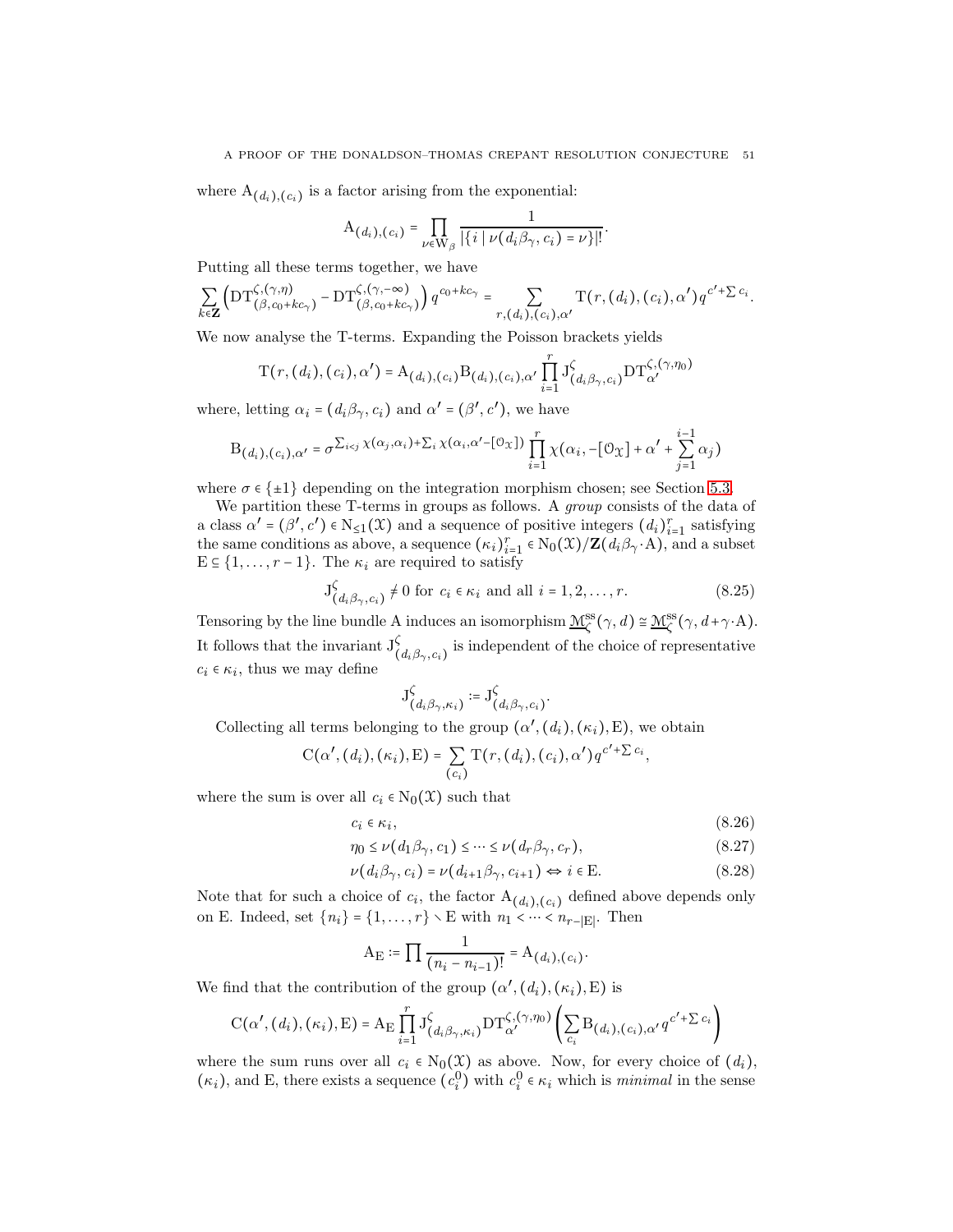that replacing any  $c_i^0$  with  $c_i^0 - d_i c_\gamma$  would violate one of [\(8.27\)](#page-50-0) and [\(8.28\)](#page-50-1). We find

$$
C(\alpha',(d_i),(\kappa_i),E) = A_E \prod_{i=1}^r J^{\zeta}_{(d_i \beta_{\gamma},\kappa_i)} DT^{\zeta,(\gamma,\eta_0)}_{\alpha'} \left( \sum_{a_i} B_{(d_i), (c_i^0 + a_i d_i c_{\gamma}),\alpha'} q^{c'+\sum c_i^0 + a_i d_i c_{\gamma}} \right)
$$

where the sum is over the set  $S_E = \{0 \le a_1 \le a_2 \le \ldots \le a_r \mid a_i \in \mathbf{Z}, a_i = a_{i+1} \Leftrightarrow i \in E\}.$ Note that the coefficients of this expression depend quasi-polynomially on the  $a_i$ .

Now observe by Lemma [2.21](#page-16-0) that this C is a rational function. Moreover if  $deg(C)$  denotes the degree of C as a rational function, Lemma [2.21](#page-16-0) also implies that

$$
\deg(C) < \deg(\beta, 0) + \deg(c' + \sum c_i^0).
$$

We have  $\deg(c') \leq M^+_{\beta,\gamma,L_{\gamma}(c')}$ , and arguing as in Section [7.7](#page-37-3) we find that

$$
\deg(\sum c_i^0) \le l(\beta)\eta_0 + l(\beta)^2,
$$

and thus

$$
\deg(\mathcal{C})<\deg(\beta,0)+\mathcal{M}^+_{\leq\beta,\mathcal{L}_\gamma(c') }+l(\beta)\eta_0+l(\beta)^2.
$$

This completes the proof.

Combining Lemmas 8.25 and 8.27, and letting 
$$
\eta_0
$$
 go to  $-\infty$ , we obtain

<span id="page-51-0"></span>Corollary 8.28. Let  $\beta \in N_1(\mathfrak{X})$ , let  $c_0 \in N_0(\mathfrak{X})$ , and let  $\gamma \in V_\beta$  be a wall for  $\beta$ . The functions  $\mathrm{DT}_{\beta,c_0+\mathbf{Z}_{c_\gamma}}^{\zeta,(\gamma,\infty)}$  and  $\mathrm{DT}_{(\beta,c_0+\mathbf{Z}_{c_\gamma})}^{\zeta,(\gamma,-\infty)}$  are equal as rational functions.

*Proof.* Argue as in Lemma [7.18,](#page-38-1) using Lemmas [8.25](#page-48-0) and [8.27.](#page-49-1)

$$
\mathcal{L}_{\mathcal{L}}
$$

<span id="page-51-1"></span>**Theorem 8.29.** Let  $\beta \in N_1(\mathfrak{X})$ , let  $\gamma \in \mathbf{R}_{>0} \setminus V_{\beta}$ , and let  $\eta \in \mathbf{R}$ . Then  $DT_{\beta}^{\zeta,(\gamma,\eta)}$ is the expansion of the rational function  $f_\beta(q)$  in  $\mathbf{Z}[\text{N}_0(\mathfrak{X})]_{L_\gamma}$ .

*Proof.* The set of walls is finite by Lemma [8.18,](#page-45-0) so we may write  $V_\beta = \{ \gamma_i \}_{i=1}^n$ where

$$
0 < \gamma_1 < \gamma_2 < \ldots < \gamma_n. \tag{8.29}
$$

By Lemma [8.19,](#page-45-2) we know that  $DT_\beta^{\zeta,(\gamma,\eta)} \in \mathbf{Z}[N_0(\mathfrak{X})]_{L_\gamma}$ . What remains to be shown is that it is an expansion of the rational function  $f_{\beta}(q)$  of Theorem [7.15.](#page-35-0)

Lemmas [7.12,](#page-34-2) [8.18,](#page-45-0) and [8.20](#page-46-1) prove the claim when  $\gamma > \gamma_n$ . Moreover, by Lemma [8.18](#page-45-0) it suffices to prove the claim for  $\gamma$ - =  $\gamma$ *i* −  $\epsilon$  under the assumption that the claim is true for  $\gamma_+ = \gamma_i + \epsilon$ . By Lemma [8.21](#page-46-0) then, there is up to scale a unique class  $c_{\gamma_i} \in N_0(\mathfrak{X})$  such that  $L_{\gamma_i}(c_{\gamma_i}) = 0$ ,  $L_{\gamma_{-}}(c_{\gamma_i}) > 0$ , and  $L_{\gamma_{+}}(c_{\gamma_i}) < 0$ .

By induction, the series  $DT_{\beta}^{\zeta,(\gamma_{+},\eta)}$  is the expansion of  $f_{\beta}(q)$  in  $\mathbf{Z}[N_0(\mathcal{X})]_{L_{\gamma_{+}}}$ . By Proposition [8.25,](#page-48-0) we have the equality of coefficients

$$
\mathrm{DT}_{(\beta,c_0+k c_{\gamma_i})}^{\zeta,(\gamma_{\pm},\eta)} = \mathrm{DT}_{(\beta,c_0+k c_{\gamma_i})}^{\zeta,(\gamma_i,\pm\infty)}.
$$
\n(8.30)

Thus it follows by Corollary [8.28](#page-51-0) that the difference

$$
\mathrm{DT}_{(\beta,c_0+k c_{\gamma_i})}^{\zeta,(\gamma_+,\eta)} - \mathrm{DT}_{(\beta,c_0+k c_{\gamma_i})}^{\zeta,(\gamma_-, \eta)} \tag{8.31}
$$

is quasi-polynomial in  $k$ . Finally, by Lemma [2.22](#page-16-1) we may conclude that the series  $\mathrm{DT}_\beta^{\zeta,(\gamma_-,\eta)}$  is the re-expansion of  $\mathrm{DT}_\beta^{\zeta,(\gamma_+,\eta)}$  in  $\mathbf{Z}[\mathrm{N}_0(\mathfrak{X})]_{\mathrm{L}_{\gamma_-}}$ .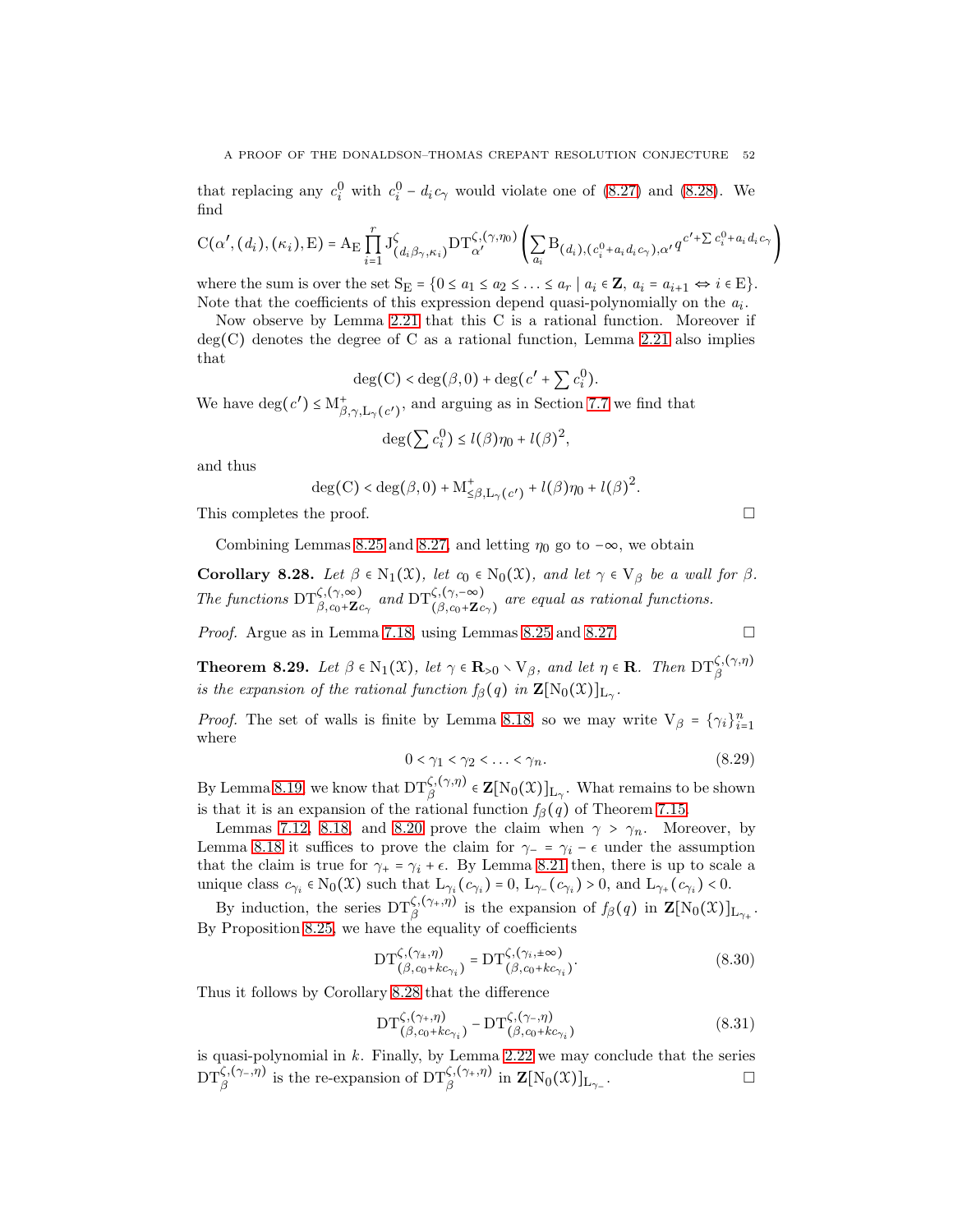#### 9. Recovering Bryan–Steinberg invariants

<span id="page-52-0"></span>In this section, we relate the end product of the  $\gamma$ -wall-crossing, the notion of  $(T_{\zeta,(\gamma,\eta)}, F_{\zeta,(\gamma,\eta)})$ -pair as  $\gamma \to 0$ , to stable pairs relative the crepant resolution  $f: Y \to X$ , which we briefly recall. By Theorem [8.29,](#page-51-1) this completes the proof of the crepant resolution conjecture.

As before  $\chi$  denotes a CY3 orbifold that satisfies the hard Lefschetz condition. By the McKay correspondence, its coarse moduli space X has a distinguished crepant resolution  $f: Y \to X$ , and  $\dim f^{-1}(x) \leq 1$  for all  $x \in X$ ; see Section [2.4.](#page-13-1)

We denote the inverse to the McKay equivalence  $\Phi: D(Y) \to D(X)$  by  $\Psi$ . It commutes with the natural pushforwards  $g_* \circ \Phi = Rf_*,$  where  $g: \mathfrak{X} \to X$ , and sends  $\Phi(\mathcal{O}_Y) = \mathcal{O}_X$ . Recall that  $\Psi(\text{Coh}(\mathcal{X})) = \text{Per}(Y/X)$  by [Call6b, Thm 1.4], see Section [2.4.](#page-13-1) Finally, we write  $\text{Per}(Y) := \text{Per}(Y/X)$  and  $\text{Per}_{\leq 1}(Y) := \Psi(\text{Coh}_{\leq 1}(\mathcal{X}))$ .

9.1. Bryan–Steinberg pairs. We recall the notion of f-stable pair from [\[BS16\]](#page-64-4). Let  $(T_f, F_f)$  be the torsion pair on  $\text{Coh}_{\leq 1}(Y)$  defined by

$$
\mathbf{T}_f = \{ \mathbf{F} \in \text{Coh}_{\leq 1}(\mathbf{Y}) \mid \mathbf{R}f_* \mathbf{F} \in \text{Coh}_0(\mathbf{X}) \} \tag{9.1}
$$

where  $F_f = T_f^{\perp}$  $\frac{1}{f}$  denotes the orthogonal complement.

<span id="page-52-1"></span>**Definition 9.1.** An *f*-stable pair or *Bryan–Steinberg pair* (F, s) consists of F  $\epsilon$ Coh<sub>≤1</sub>(Y) and a section  $s \in H^0(Y, F)$ . This data satisfies two stability requirements:

- (i) coker(s) pushes down to a zero-dimensional sheaf, i.e.,  $\text{coker}(s) \in T_f$ , and
- (ii) G admits no maps from such sheaves, i.e.,  $\text{Hom}(\textsf{T}_f, \textbf{F}) = 0$ ,

Two f-stable pairs  $(F, s)$  and  $(F', s')$  are isomorphic if there exists an isomorphism  $\phi: \mathbf{F} \to \mathbf{F'}$  such that  $\phi \circ s = s'$ .

By Proposition [3.11,](#page-19-0) the *f*-stable pair  $(F, s)$  corresponds to the  $(T_f, F_f)$ -pair  $(s:\mathcal{O}_Y \to F)$  in the abelian category  $A_Y = \langle \mathcal{O}_Y[1], \text{Coh}_{\leq 1}(Y) \rangle_{\text{ex}}$ . For a numerical class  $(\beta, n) \in N_{\leq 1}(Y) = N_1(Y) \oplus Z$ , let  $P_{BS}(\beta, n)$  denote the moduli stack of fstable pairs of class  $(-1, \beta, n) \in \mathbb{Z} \oplus N_{\leq 1}(Y)$ . It is a  $\mathbb{C}^*$ -gerbe over its coarse space by Propositions [4.6](#page-22-0) and [6.1,](#page-26-0) and of finite type by the boundedness results of [\[BS16\]](#page-64-4). The BS invariant of class  $(\beta, n)$  is then defined as

$$
BS(Y/X)_{(\beta,n)} = e_B(\underline{P}_{BS}(\beta,n))
$$

and this definition agrees with that of the original invariants of [\[BS16\]](#page-64-4).

The McKay equivalence sends f-stable pairs into the full subcategory  $A \subset D(X)$ .

<span id="page-52-2"></span>**Lemma 9.2.** If  $E = (\mathbb{O}_Y \xrightarrow{s} F)$  is a  $(T_f, F_f)$ -pair in  $A_Y$ , then  $\Phi(E) \in A$ .

*Proof.* The pair E fits into an exact triangle  $\mathcal{O}_Y \stackrel{s}{\to} F \to E \to \mathcal{O}_Y[1]$  in D(Y), which  $\Phi$  sends to an exact triangle  $\mathcal{O}_{\mathfrak{X}} \to \Phi(F) \to \Phi(E) \to \mathcal{O}_{\mathfrak{X}}[1]$  in  $D(\mathfrak{X})$ . The claim follows by extension-closure of A, since  $\Phi(F) \in \text{Coh}_{\leq 1}(\mathcal{X})$  by [\[BS16,](#page-64-4) Prop. 18].  $\Box$ 

9.2. The crepant resolution conjecture. The remainder of this section concerns the proof of the following comparison result, and thus establishes Theorem [9.11.](#page-55-0)

<span id="page-52-3"></span>**Proposition 9.3.** Let  $(\beta, n) \in N_{\leq 1}(Y)$ . Restriction induces an isomorphism

$$
\Phi: \underline{P}_{BS}(\beta, n) \cong \underline{P}_{\zeta, (\gamma, \eta)}(\Phi(\beta, n))
$$
\n(9.2)

provided that  $0 < \gamma < \min_{\gamma' \in V_\beta} \gamma'$ .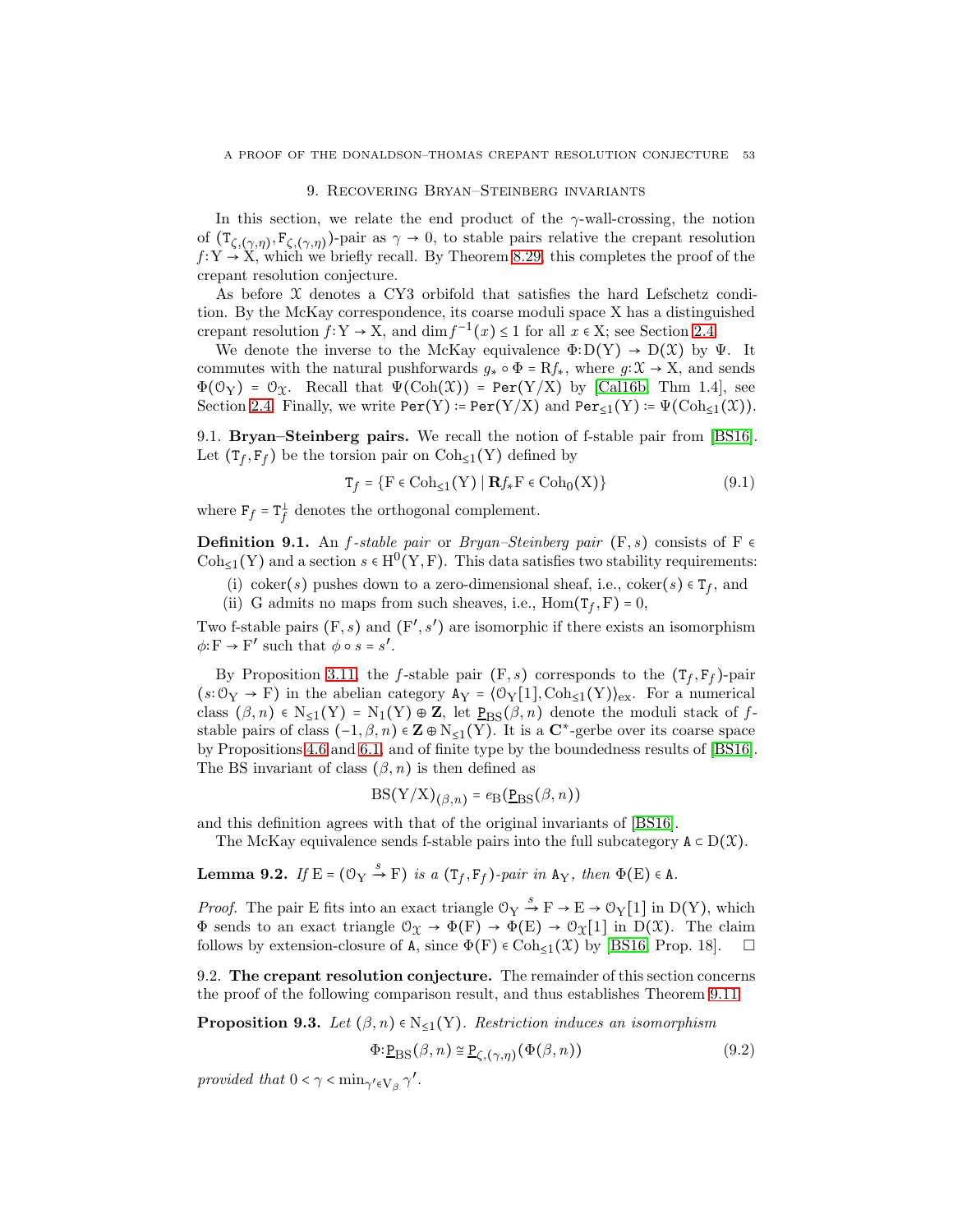We begin by introducing a torsion pair on  $\text{Coh}_{\leq 1}(\mathfrak{X})$  which is the limit of the torsion pairs  $(\mathbf{T}_{\zeta,(\gamma,\eta)}, \mathbf{F}_{\zeta,(\gamma,\eta)})$  as  $\gamma \to 0^+$ .

**Definition 9.4.** Let  $T_{\zeta,0} \subset \text{Coh}_{\leq 1}(\mathfrak{X})$  denote the subcategory of sheaves T such that if  $T \to Q$  is a surjection in  $Coh_{\leq 1}(\mathfrak{X})$ , then either  $Q \in Coh_0(\mathfrak{X})$  or

 $deg_Y(ch_2(\Psi(Q) \cdot A) \cdot \omega) < 0.$ 

Let  $F_{\zeta,0} \subset \text{Coh}_{\leq 1}(\mathfrak{X})$  denote the subcategory of sheaves F such that if  $S \to F$  is an injection in Coh<sub>≤1</sub>( $\mathfrak{X}$ ), then S is pure of dimension 1 and deg<sub>Y</sub>(ch<sub>2</sub>( $\Psi(S) \cdot A$ )⋅ω) ≥ 0.

**Lemma 9.5.** The pair  $(T_{\zeta,0}, F_{\zeta,0})$  defines a torsion pair on  $\text{Coh}_{\leq 1}(\mathfrak{X})$ .

*Proof.* It is easy to see that  $T_{\zeta,0}$  is closed under extensions and quotients. Since  $\text{Coh}_{\leq 1}(\mathfrak{X})$  is noetherian, the claim follows by Lemma [3.1.](#page-17-0)

The following straightforward result shows that  $(T_{\zeta,0}, F_{\zeta,0})$  is indeed a limit.

**Lemma 9.6.** Let  $\beta \in N_1(\mathfrak{X})$ . If  $0 < \gamma < \min_{\gamma' \in V_{\beta}} \gamma'$ , then an object  $E \in A$  of class  $(-1, \beta, c)$  is a  $(\mathsf{T}_{\zeta,0}, \mathsf{F}_{\zeta,0})$ -pair if and only if it is a  $(\mathsf{T}_{\zeta,(\gamma,\eta)}, \mathsf{F}_{\zeta,(\gamma,\eta)})$ -pair.

<span id="page-53-1"></span>**Lemma 9.7.** Let  $G \in \text{Coh}(\mathfrak{X})$ . The sequence

$$
0 \to \Phi(\mathrm{H}^{-1}(\Psi \mathrm{G})[1]) \to \mathrm{G} \to \Phi(\mathrm{H}^{0}(\Psi \mathrm{G})) \to 0 \tag{9.3}
$$

is exact in  $\mathrm{Coh}(\mathfrak{X})$ .

*Proof.* The abelian category  $Per(Y)$  has an induced torsion pair

$$
(\mathrm{Coh}(Y)[1]\cap \mathtt{Per}(Y),\mathrm{Coh}(Y)\cap \mathtt{Per}(Y)).
$$

The sequence is the image under  $\Phi$  of the torsion pair decomposition of  $\Psi(G)$ .  $\Box$ 

The following result relates the torsion pairs  $(T_{\zeta,0}, F_{\zeta,0})$  on  $Coh_{\leq 1}(\mathfrak{X})$  and  $(T_f, F_f)$ on  $\text{Coh}_{\leq 1}(Y)$  under the McKay equivalence.

<span id="page-53-4"></span>Lemma 9.8. We have

<span id="page-53-3"></span><span id="page-53-2"></span><span id="page-53-0"></span>
$$
\mathbf{T}_f = \Psi(\text{Coh}_0(\mathfrak{X})) \cap \text{Coh}(Y). \tag{9.4}
$$

Moreover, we have

$$
\mathbf{T}_{\zeta,0} = \left\langle \Phi\big(\text{Per}_{\leq 1}(\mathbf{Y}) \cap \text{Coh}(\mathbf{Y})[1]\big), \Phi(\mathbf{T}_f) \right\rangle_{\text{ex}} \tag{9.5}
$$

$$
\mathbf{F}_{\zeta,0} = \Phi\big(\text{Per}_{\leq 1}(Y) \cap \text{Coh}(Y) \cap \mathbf{T}_f^{\perp}\big). \tag{9.6}
$$

*Proof.* The inclusion  $T_f \supseteq \Psi(\text{Coh}_0(\mathcal{X})) \cap \text{Coh}(Y)$  follows from the definition of  $T_f$ . For the reverse inclusion, let  $T \in T_f$ . Since  $T_f \subset Per(Y)$ , we have  $\Phi(T) \in Coh(\mathcal{X})$ . Every 1-dimensional component of the support of T is contracted to a point by f, since otherwise its image under f would be a 1-dimensional component in the support of  $\mathbf{R}f_*(T)$ . It follows that T is supported over finitely many points of X, and so  $\Phi(T) \in \text{Coh}_0(\mathfrak{X})$ . This proves [\(9.4\)](#page-53-0).

Let  $T \in \text{Per}_{\leq 1}(Y) \cap (\text{Coh}(Y)[1])$ . If  $T \twoheadrightarrow T'$  is a surjection in  $\text{Per}_{\leq 1}(Y)$ , then  $T' \in \text{Coh}(Y)[1]$ . Hence  $\deg_Y(\text{ch}_2(T' \cdot A) \cdot \omega) \leq 0$ , and equality occurs if and only if  $T' \in \text{Coh}_{\leq 1}(Y)$ . In that case, since  $T' \in \text{Per}_{\leq 1}(Y)$ , the support of  $f_*(T')$  must be 0-dimensional, and so  $\Phi(T') \in \text{Coh}_0(\mathfrak{X})$ . This proves that  $T \in \mathfrak{T}_{\zeta,0}$ , and so we find  $\Phi(\text{Per}(Y) \cap \text{Coh}(Y)[1]) \subset T_{\zeta,0}$ . Thus  $\langle \Phi(\text{Per}(Y) \cap \text{Coh}(Y)[1]), \Phi(T_f) \rangle \subseteq T_{\zeta,0}$ .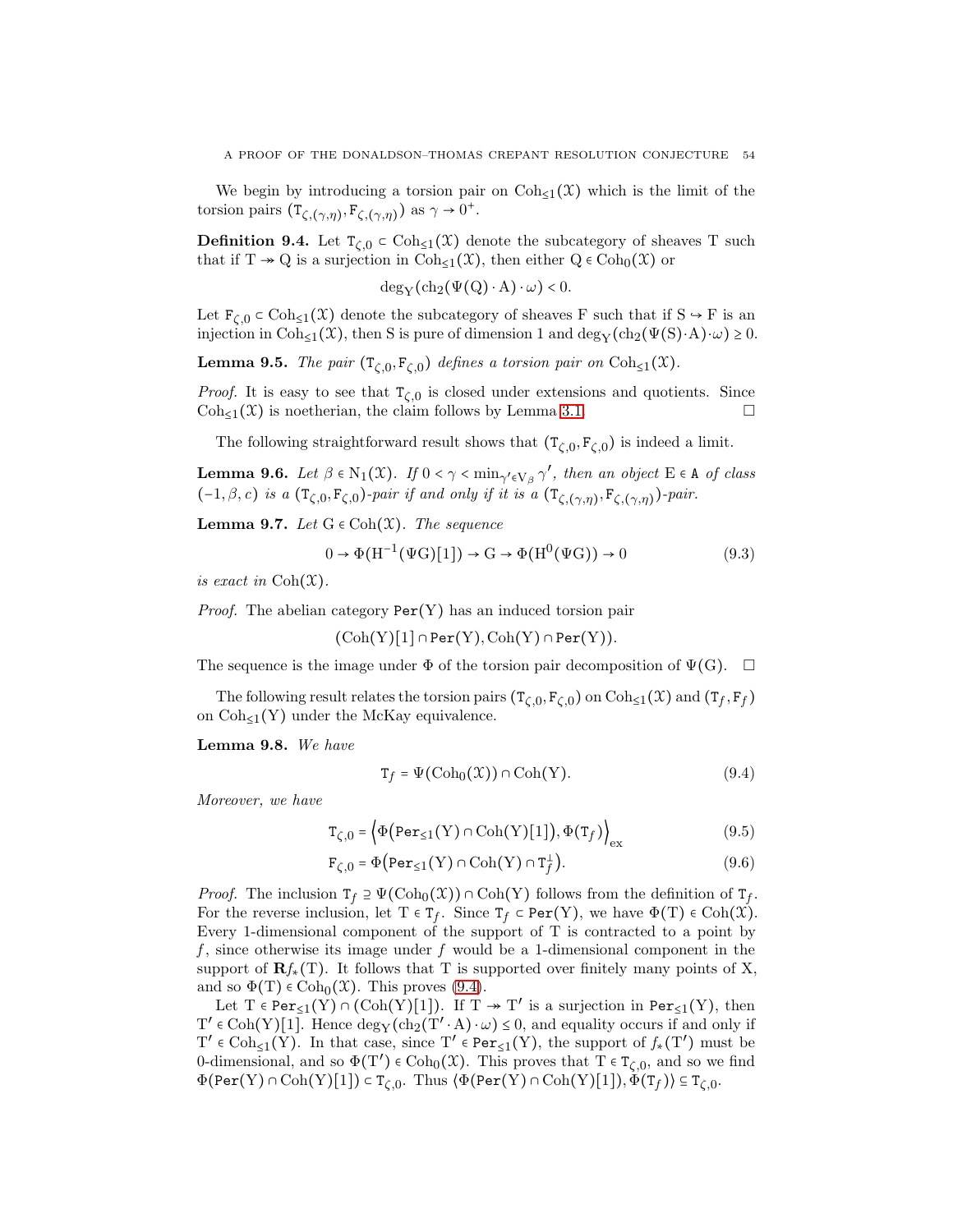For the reverse inclusion, let  $G \in T_{\zeta,0}$ , and let  $F_0 = H^0(\Psi G)$  and  $F_{-1} = H^{-1}(\Psi G)$ . By Lemma [9.7,](#page-53-1) we have the short exact sequence

<span id="page-54-0"></span>
$$
0 \to \Phi F_{-1}[1] \to G \to \Phi F_0 \to 0 \tag{9.7}
$$

in  $\mathrm{Coh}(\mathfrak{X}).$ 

The surjection  $G \twoheadrightarrow \Phi F_0$  implies that  $\Phi F_0 \in T_{\zeta,0}$ . Thus either  $\Phi F_0 \in \text{Coh}_0(\mathfrak{X})$  or  $\deg_Y(\ch_1(F_0) \cdot A \cdot \omega) < 0$ . But  $\ch_1(F_0)$  is effective, forcing  $\deg_Y(\ch_1(F_0) \cdot A \cdot \omega) \geq 0$ , and thus  $\Phi F_0 \in \text{Coh}_0(\mathfrak{X})$ . By [\(9.4\)](#page-53-0) then  $F_0 \in \mathsf{T}_f$ , and so the decomposition of G in  $(9.7)$  is an extension as in  $(9.5)$ .

For [\(9.6\)](#page-53-3), let  $G \in F_{\zeta,0}$  and write  $F = H^{-1}(\Psi G)$ . By definition of  $F_{\zeta,0}$ , we have  $\Phi F \in \text{Coh}_{1}(\mathfrak{X})[-1]$  and  $\text{ch}_{1}(F) \cdot \omega \cdot A \leq 0$ . But  $\text{ch}_{1}(F)$  is effective, hence  $F \in \text{Coh}_{\leq 1}(Y)$ . Again it follows that F is contracted, hence  $\Phi F \in \text{Coh}_0(\mathfrak{X})[-1]$ . But then as  $F[1] \rightarrow$ G and  $G \in F_{\zeta,0}$ , we get  $F = 0$ , and thus  $\Psi G \in \text{Coh}(Y)$ . Finally, equation [\(9.4\)](#page-53-0) implies that  $\text{Hom}(\mathsf{T}_f^{\bullet},\text{F}) = \text{Hom}(\Phi(\mathsf{T}_f),\Phi(\text{F})) = 0$  and so  $G \in \Phi(\text{Per}(Y) \cap \text{Coh}(Y) \cap \mathsf{T}_f^{\perp}$ *f* ).

Conversely, if  $G \in \text{Per}_{\leq 1}(Y) \cap \text{Coh}(Y) \cap T_f^{\perp}$  $\frac{1}{f}$ , then by  $(9.5)$ 

$$
\mathrm{G}\in \textup{Per}_{\leq 1}(\mathrm{Y})\cap (\textup{Per}_{\leq 1}(\mathrm{Y})\cap \mathrm{Coh}(\mathrm{Y})[\mathbf{1}])^{\perp}\cap \mathtt{T}_{f}^{\perp}=\textup{Per}_{\leq 1}(\mathrm{Y})\cap \Psi(\mathtt{T}_{\zeta,0})^{\perp},
$$

and so  $\Phi G \in T^{\perp}_{\zeta,0} \cap \text{Coh}_{\leq 1}(\mathfrak{X}) = F_{\zeta,0}$  as was to be shown.

Finally, we identify *multi-regular*  $(T_{\zeta,0}, F_{\zeta,0})$ -pairs on X with f-stable pairs on Y under the McKay equivalence. We prove each implication separately.

**Lemma 9.9.** If E is a  $(T_{\zeta,0}, F_{\zeta,0})$ -pair with  $\beta_{\rm E} \in N_{1,\rm mr}(\mathfrak{X})$ , then  $\Psi(\rm E)$  is an fstable pair.

*Proof.* Writing E as an iterated extension of objects  $O_{\mathfrak{X}}[1]$  and  $E_1, \ldots, E_n$  with  $E_i \in \text{Coh}_{\leq 1}(\mathfrak{X})$  shows that  $H^{-1}(\Psi E)$  has rank one, that  $\text{H}^0(\Psi E) \in \text{Coh}_{\leq 1}(Y)$ , and that all other cohomology sheaves of ΨE vanish.

We claim that  $H^{-1}(\Psi E)$  is torsion free. Let  $T \to H^{-1}(\Psi E)$  be the torsion part of the sheaf  $H^{-1}(\Psi E)$ , then  $T[1] \in Per(Y)$ . By Lemma [9.8,](#page-53-4) we find  $\Phi(T[1]) \in T_{\zeta,0}$ . Since E is a  $(T_{\zeta,0}, F_{\zeta,0})$ -pair, it satisfies  $Hom(\Phi T[1], E) = 0$  by definition. But we have a chain of inclusions

 $Hom(T, T) \hookrightarrow Hom(T, H^{-1}(\Psi E)) \hookrightarrow Hom(T[1], \Psi E) = Hom(\Phi T[1], E) = 0$  (9.8)

forcing T = 0. We conclude that  $H^{-1}(\Psi E)$  is torsion free.

It follows that  $H^{-1}(\Psi E)$  is of the form  $I_{C}(D)$  for some 1-dimensional scheme  $C \subset Y$  and some divisor D. But since  $\beta_E$  is multi-regular we have  $c_1(\Psi E) = 0$ , and so  $c_1(H^0(\Psi E)) = [D].$ 

We have  $H^0(\Psi E) \in Per_{\leq 1}(Y)$ . Since E is a  $(T_{\zeta,0}, F_{\zeta,0})$ -pair, we must have  $\Phi(H^0(\Psi E)) \in T_{\zeta,0}$ . By Lemma [9.8,](#page-53-4) this implies  $H^0(\Psi E)) \in T_f$ , and so in particular D = 0 and  $H^{>0}(Y, H^0(\Psi E)) = 0$ . The criterion of Lemma [3.11](#page-19-0) then implies that  $\Psi E$  has the form  $(\mathcal{O}_Y \to F)$  for some 1-dimensional sheaf F on Y. For any  $T \in T_f$ ,

 $Hom(T, F) = Hom(T, \Psi E) = Hom(\Phi T, E) = 0,$ 

using Lemma [9.8,](#page-53-4) and so  $F \in F_f$ . This proves that  $\Psi E$  is an *f*-stable pair.  $\Box$ 

**Lemma 9.10.** If  $E = (\mathbb{O}_Y \to F)$  is an f-stable pair, then  $\Phi E$  is a  $(T_{\zeta,0}, F_{\zeta,0})$ -pair.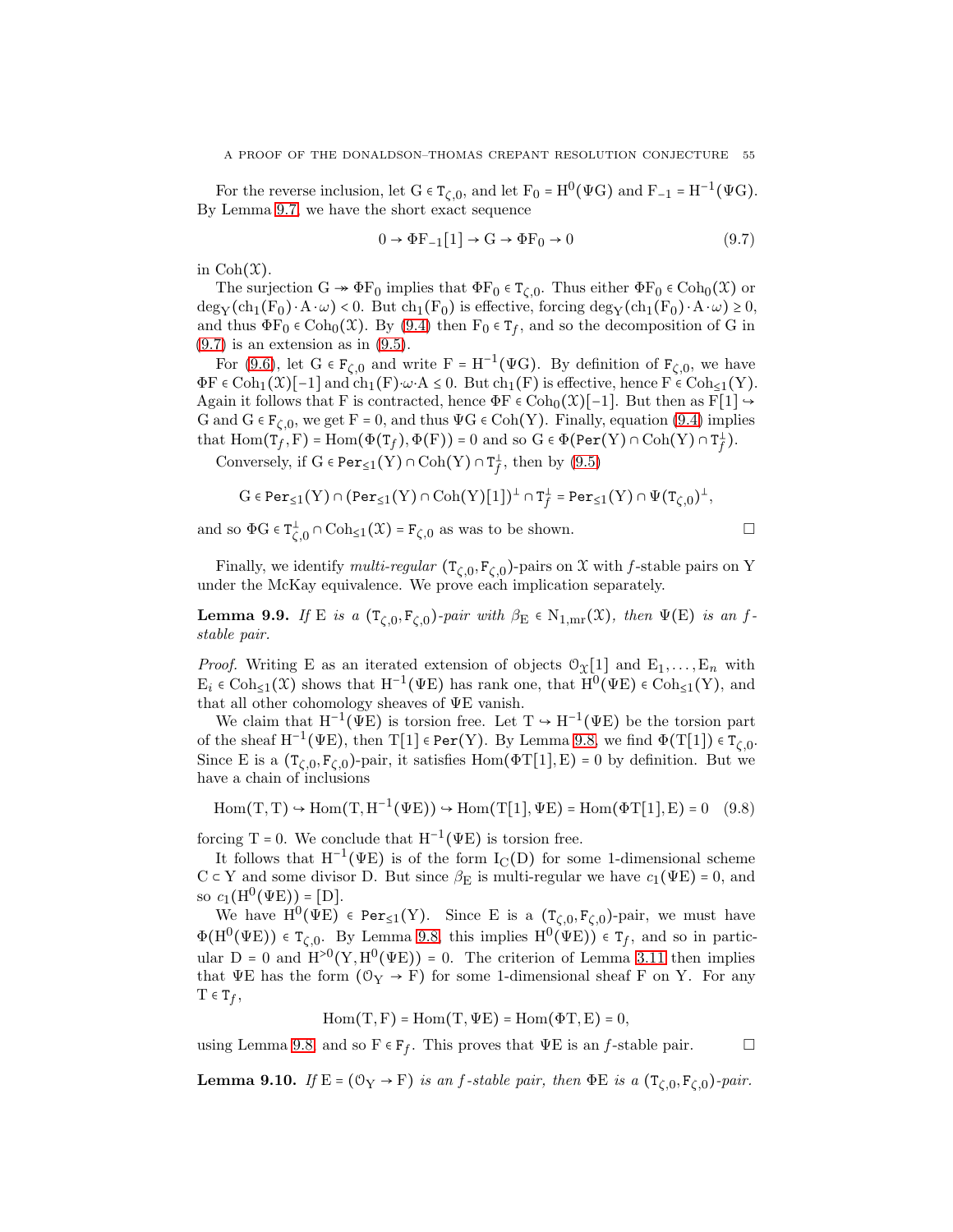*Proof.* By the proof of Lemma [9.2,](#page-52-2)  $\Phi$ E is the cone of the map  $\mathcal{O}_{\Upsilon} \to \Phi$ F where  $\Phi$ F ∈ Coh<sub>≤1</sub>( $\mathfrak{X}$ ). By Lemma [9.8,](#page-53-4) if T ∈ T<sub>ζ,0</sub>, then H<sup>0</sup>( $\Psi$ T) ∈ T<sub>f</sub>. By Lemma [7.11](#page-34-0)

 $\mathrm{Hom}(\mathrm{T}, \Phi \mathrm{E}) = \mathrm{Hom}(\mathrm{T}, \Phi \mathrm{F}) = \mathrm{Hom}(\Psi \mathrm{T}, \mathrm{F}) = \mathrm{Hom}(\mathrm{H}^0(\Psi \mathrm{T}), \mathrm{F}) = 0,$ 

because  $F \in F_f$ .

Let 
$$
G \in \mathcal{F}_{\zeta,0}
$$
, then by Lemma 9.8, we have  $\Psi G \in \text{Coh}(Y) \cap T_f^{\perp}$ . This implies that

$$
\mathrm{Hom}(\Phi\mathrm{E},\mathrm{G})=\mathrm{Hom}(\mathrm{E},\Psi\mathrm{G})=\mathrm{Hom}(\mathrm{H}^0(\mathrm{E}),\Psi\mathrm{G})=0,
$$

because  $H^0(E) \in T_f$ . We conclude that  $\Phi E$  is a  $(T_{\zeta,0}, F_{\zeta,0})$ -pair.

*Proof of Proposition [9.3.](#page-52-3)* Collecting the above results yields the result.  $\Box$ 

As a consequence, we may define the generating function of  $f$ -stable pair invariants of class  $\beta \in N_{1,mr}(\mathfrak{X})$  as the generating function of  $(T_{\zeta,0}, F_{\zeta,0})$ -pairs of class  $\beta$ . In turn, this is nothing but the generating function of  $\zeta$ -pairs of class  $\beta$  for which  $(\gamma, \eta) \in \mathbf{R}_{>0} \times \mathbf{R}$  satisfy  $0 < \gamma < \min_{\gamma' \in V_{\beta}} \gamma'$ .

Collecting our previous results, we prove the crepant resolution conjecture.

<span id="page-55-0"></span>**Theorem 9.11.** Let  $\mathcal{X}$  be a 3-dimensional Calabi–Yau orbifold satisfying the hard Lefschetz condition with projective coarse moduli space, and let  $\beta \in N_{1,m}(\mathfrak{X})$  be a multi-regular curve class. Then the equality

$$
PT(\mathfrak{X})_{\beta} = BS(Y/X)_{\beta}
$$

holds as rational functions in  $\mathbf{Q}(N_0(\mathfrak{X}))$ .

More precisely, there exists a unique rational function  $f_\beta \in \mathbf{Q}(N_0(\mathfrak{X}))$  such that

- (1) the Laurent expansion of  $f_\beta$  with respect to deg is the series  $PT(\mathfrak{X})_{\beta}$ ,
- (2) the Laurent expansion of  $f_\beta$  with respect to  $L_\gamma$  is the series  $BS(Y/X)_\beta$ ,

where  $0 < \gamma < \min_{\gamma' \in V_\beta} \gamma'$ .

*Proof.* This follows from Theorem [8.29](#page-51-1) and Proposition [9.3.](#page-52-3)  $\Box$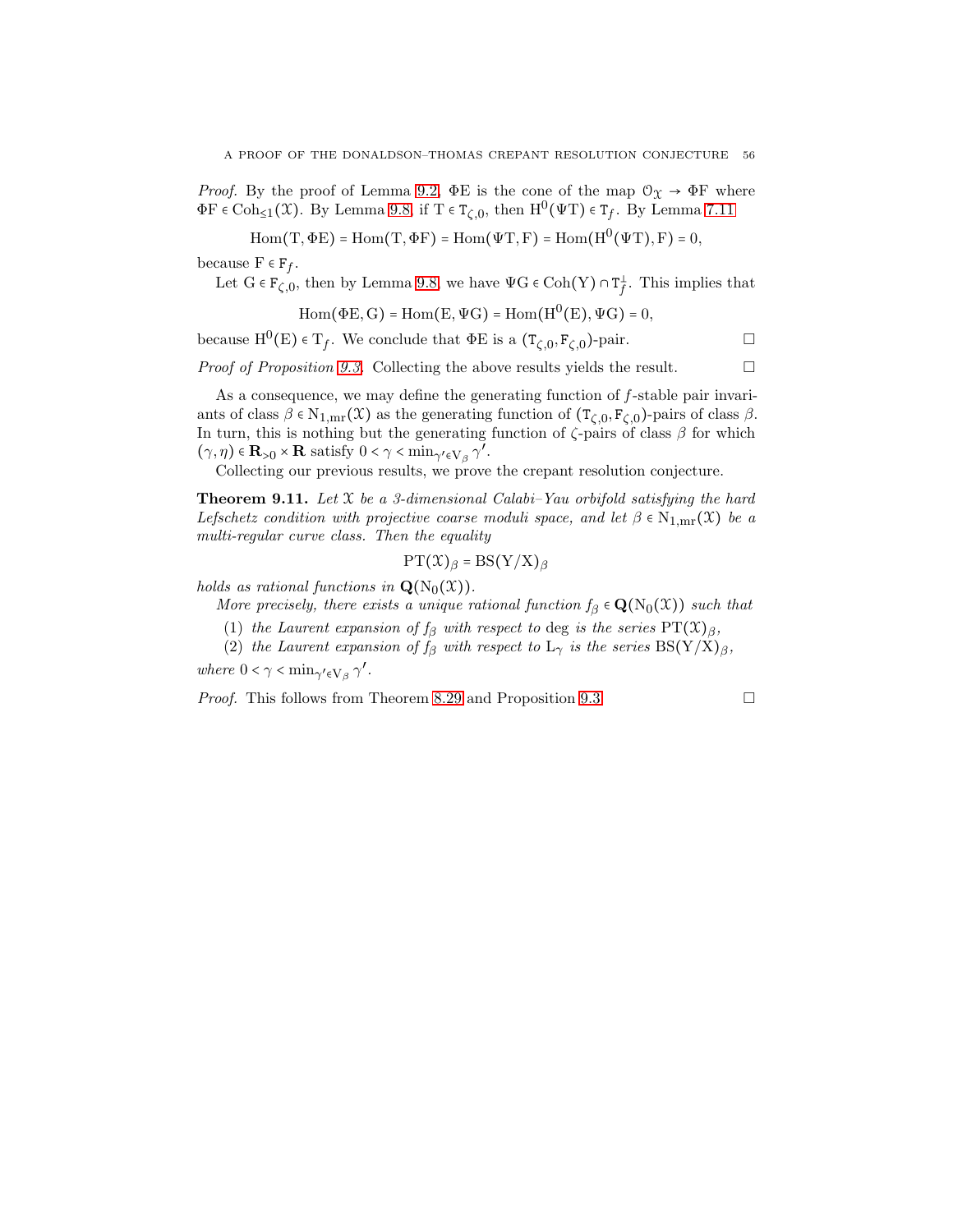<span id="page-56-0"></span>Appendix A. An example: rational functions vs. generating series

We present a simple example of a CY3 orbifold  $\mathfrak X$  for which the equality

<span id="page-56-1"></span>
$$
\frac{\mathrm{DT}_{\mathrm{mr}}(\mathcal{X})}{\mathrm{DT}_0(\mathcal{X})} = \frac{\mathrm{DT}(Y)}{\mathrm{DT}_{\mathrm{exc}}(Y)}\tag{A.1}
$$

holds as an equality of rationality functions, but fails to hold as an equality of generating series. This mismatch occurs when considering the DT invariants associated to a curve class on X that, under the McKay equivalence  $\Phi$ :  $D(Y) \rightarrow D(X)$ , does not correspond to the class of a quotient of  $\mathcal{O}_Y$  on Y.

Remark A.1. We emphasise that the computation carried out here is a subset of the calculations of both [\[BCY12\]](#page-63-0) and [\[Ros17,](#page-64-14) Thm. 2.2]. We include it not to claim fault in these works, but to demonstrate that even for the very simplest of examples, the equalities in the crepant resolution conjecture must be interpreted as being between rational functions rather than generating series.

The geometry of our example is a quasi-projective CY3 orbifold with transverse  $A_1$ -singularities, which we now describe. Consider the vector bundle Z =  $\mathcal{O}_{\mathbf{P}^1}(-1)^{\oplus 2} \rightarrow \mathbf{P}^1$ , and let  $\mathbf{Z}/2$  act on **Z** via multiplication by -1 in each fibre. Let  $\mathfrak{X} = [Z/(\mathbf{Z}/2)]$ . Since  $\mathfrak{X}$  is non-compact, we work with compactly supported K-theory, and we write  $N(\mathcal{X})$  for the numerical compactly supported K-group.

Let  $\rho$  be the non-trivial character of  $\mathbf{Z}/2$ , and let  $\mathcal{O}_{\mathfrak{X}}(\rho)$  be the corresponding line bundle on  $\mathfrak{X}$ . Let  $C_0 \subset Z$  be the zero-section. If F is the push-forward of a line bundle on  $C_0$  to X, there are two lifts  $F^{\pm}$  of F to X, that is to say there are two lifts of F to  $\mathbb{Z}/2$ -equivariant sheaves on X. These satisfy  $F^{\pm} \cong \mathcal{O}(\rho) \otimes F^{\mp}$ , and we label them so that  $F^+$  locally has  $\mathbb{Z}/2$ -invariant sections and  $F^-$  does not. Similarly, if  $p \in C_0$ , then the skyscraper sheaf  $\mathcal{O}_p$  has two lifts  $\mathcal{O}_p^{\pm}$  to sheaves on  $\mathcal{X}$ .

A natural basis for the numerical K-group of multi-regular classes  $N_{mr}(\mathcal{X})$ , de-fined above equation [\(1.6\)](#page-3-1), is then given by the three classes  $\beta = [\overline{0}_C^{\text{max}}]$  $\bar{C}(-1)] +$  $[0^+_C$  ${}_{\mathcal{C}}^{+}(-1)$ ,  $[\mathcal{O}_{p}^{+}], [\mathcal{O}_{p}^{-}]$ . We use the shorthand

$$
(d,(m,n)) = d\beta + m[\mathcal{O}_p^+] + n[\mathcal{O}_p^-] \in \mathcal{N}_{\text{mr}}(\mathfrak{X}).
$$

The elements of  $\mathbf{Z}[N_{\leq 1}(\mathcal{X})]$  corresponding to  $\beta$ ,  $[\mathcal{O}_p^+]$ ,  $[\mathcal{O}_p^-]$  are denoted by  $z, q_+, q_-,$ respectively.

The coarse moduli space X of X is a family of singular quadric cones over  $\mathbf{P}^1$ . The distinguished crepant resolution Y, given by the McKay correspondence, is the blow up of X in the singular locus  $\mathbf{P}^1$ , so that Y is the total space of the line bundle  $\mathcal{O}_{\mathbf{P}^1 \times \mathbf{P}^1}(-2,-2) \to \mathbf{P}^1 \times \mathbf{P}^1.$ 

We let  $C_h$  and  $C_v$  be orthogonal lines in  $\mathbf{P}^1 \times \mathbf{P}^1 \subset Y$  such that  $C_v$  is contracted by  $f: Y \to X$  and  $C_h$  is not. We denote their numerical classes by  $\beta_h = [\mathcal{O}_{C_h}(-1)],$  $\beta_v = [\mathcal{O}_{C_v}(-1)]$  and we let  $[p] \in N_0(Y)$  be the class of a point. Under the McKay equivalence, we have  $[C_h] = (1, (0, 1)), [C_v] = (0, (0, 1))$  and  $[p] = (0, (1, 1)).$ 

In the following result, we collect some DT invariants of  $\mathfrak X$  and Y.

<span id="page-56-2"></span>Proposition A.2. We have

- $DT(Y)_{(0,(m,n))} = 0$  if  $n \le 0$ .
- $\bullet$   $\sum_{m\in \mathbf{Z}}\overrightarrow{DT(X)}(x)_{(0,(m,0))}q_+^m = \sum_{m\geq 0}(-1)^m(m+1)q_+^m = (1+q_+)^{-2}.$
- DT(Y)<sub>(2β,(m,n)</sub>) = DT(X)<sub>(2β,(m,n)</sub>) = 0 if  $n < 4$ .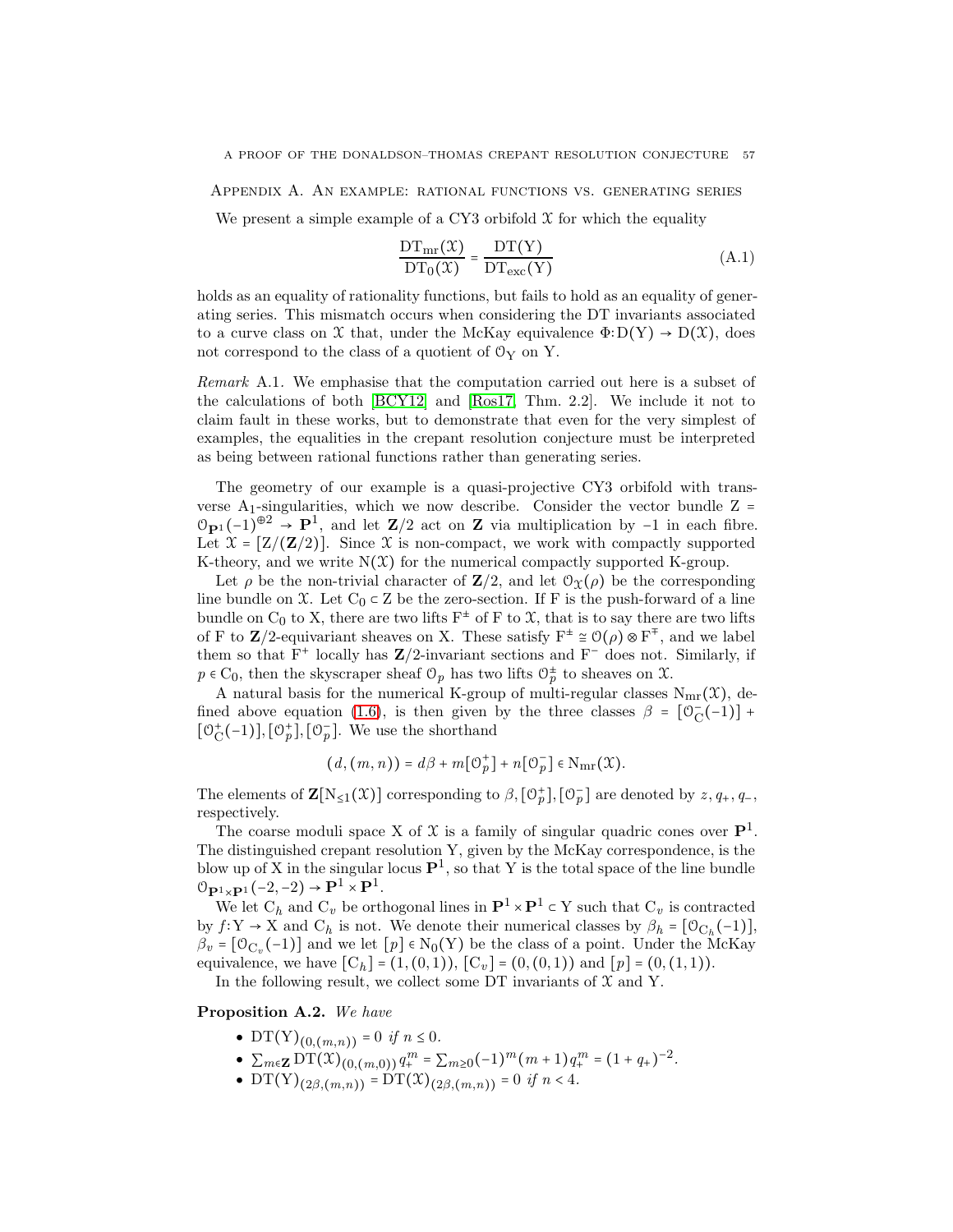Setting  $n = 4$ , we have

$$
\sum_{m \in \mathbf{Z}} \mathrm{DT}(\mathrm{Y})_{(2\beta,(m,4))} z^2 q_+^m q_-^4 = \sum_{m \le 2} (-1)^{m+1} (3m-9) z^2 q_+^m q_-^4 = \frac{3z^2 q_+^4 q_-^4}{(1+q_+)^2}
$$

$$
\sum_{m \in \mathbf{Z}} \mathrm{DT}(\mathfrak{X})_{(2\beta,(m,4))} z^2 q_+^m q_-^4 = 3 \sum_{m \ge 4} {m+3 \choose 3} z^2 q_+^m q_-^4 = \frac{3z^2 q_+^4 q_-^4}{(1+q_+)^4}
$$

*Proof.* There is a natural action of  $T = (C^*)^3$  on both X and Y, and the computation of DT invariants thus reduces to counting the T-fixed points with their Behrend weights. By [\[BF08,](#page-63-6) Thm. 3.4], these are computable as

$$
\nu_{\text{M}}(p) = (-1)^{\dim \mathrm{T}_{\mathrm{M},p}}.
$$

We omit the details of this fixed-point counting. However, we remark that the Behrend weight calculation is particularly simple in the cases we consider since the moduli spaces involved are in fact smooth, and so  $\nu_M \equiv (-1)^{\dim M}$ .

To see smoothness on the side of the resolution Y, one shows that objects in Quot(Y,  $\mathcal{O}_Y$ )<sub>(2 $\beta$ ,(*m*,4)) correspond to divisors on  $\mathbf{P}^1 \times \mathbf{P}^1$  of class  $2C_h + (2-m)C_v$ .</sub> In particular,

$$
\mathrm{Quot}(\mathrm{Y})_{(2\beta,(m,4)} \cong \mathbf{P}^2 \times \mathbf{P}^{2-m}.
$$

To see smoothness on the side of the orbifold X, we remark that  $Quot(\mathcal{O}_X)_{0,(m,0)} \cong$  $\text{Sym}^m \mathbf{P}^1 = \mathbf{P}^m$ , while one can show that the kernel  $\mathcal{I}_{C'}$  of an object  $(\mathcal{O}_{\mathfrak{X}} \twoheadrightarrow \mathcal{O}_{C'}) \in$ Quot $(\mathfrak{X}, \mathfrak{O}_{\mathfrak{X}})_{(2\beta,(m,4))}$  must satisfy  $\mathfrak{I}_{\mathbf{C}}^3 \subset \mathfrak{I}_{\mathbf{C}'} \subset \mathfrak{I}_{\mathbf{C}}^2$ . This induces isomorphisms

$$
\begin{aligned} \mathrm{Quot}(\mathfrak{X},\mathcal{O}_{\mathfrak{X}})_{(2\beta,(m,4))} &\cong \mathrm{Quot}(\mathfrak{X},\mathfrak{I}_{\mathrm{C}}^2/\mathfrak{I}_{\mathrm{C}}^3)_{2(\beta,(m,4))} \\ &\cong \mathrm{Quot}(\mathbf{P}^1,\mathcal{O}_{\mathbf{P}^1}(2)^{\oplus 3})_{\left[\mathcal{O}_{\mathbf{P}^1}(m-2)\right]}, \end{aligned}
$$

and the latter scheme is non-singular.  $\Box$ 

We obtain the following DT generating series, contradicting equation [\(A.1\)](#page-56-1).

**Corollary A.3.** The  $z^2 q_+^m q_-^4$ -coefficient of  $DT(\mathfrak{X})/DT_0(\mathfrak{X})$  is 0 if  $m \leq 3$ , and otherwise is  $(-1)^m(3m-9)$ .

The  $z^2 q^m_+ q^4$ -coefficient of DT(Y)/DT<sub>exc</sub>(Y) is 0 if  $m \geq 3$ , and otherwise is  $(-1)^{m+1}(3m-9).$ 

Remark A.4. Note that the difference between the generating series collecting, for all  $m \in \mathbb{Z}$ , the  $z^2 q_{+}^m q_{-}^4$ -terms on X and the series collecting those terms on Y, is

$$
z^{2} q_{-}^{4} \sum_{m \in \mathbf{Z}} a_{m} q_{+}^{m} = z^{2} q_{-}^{4} \sum_{m \in \mathbf{Z}} (-1)^{m} (3m - 9) q_{+}^{m}.
$$

In particular, the coefficient of the difference  $a_m = (-1)^m (3m-9)$  is quasi-polynomial. By Lemma [2.22,](#page-16-1) these two generating series are the expansions at  $q_+ = 0$  and  $q_+^{-1} = 0$ , respectively, of the same rational function; this follows directly from Proposition [A.2.](#page-56-2)

### <span id="page-57-0"></span>Appendix B. Open hearts give exact linear algebraic stacks

All our schemes are defined over C. Let Y be a smooth, projective variety (these hypotheses are likely far stronger than necessary). Recall that  $\mathfrak{Mum}_Y$  is the stack such that objects of  $\mathfrak{Mum}_Y(S)$  correspond to perfect objects  $\mathcal{E} \in D^b(S \times Y)$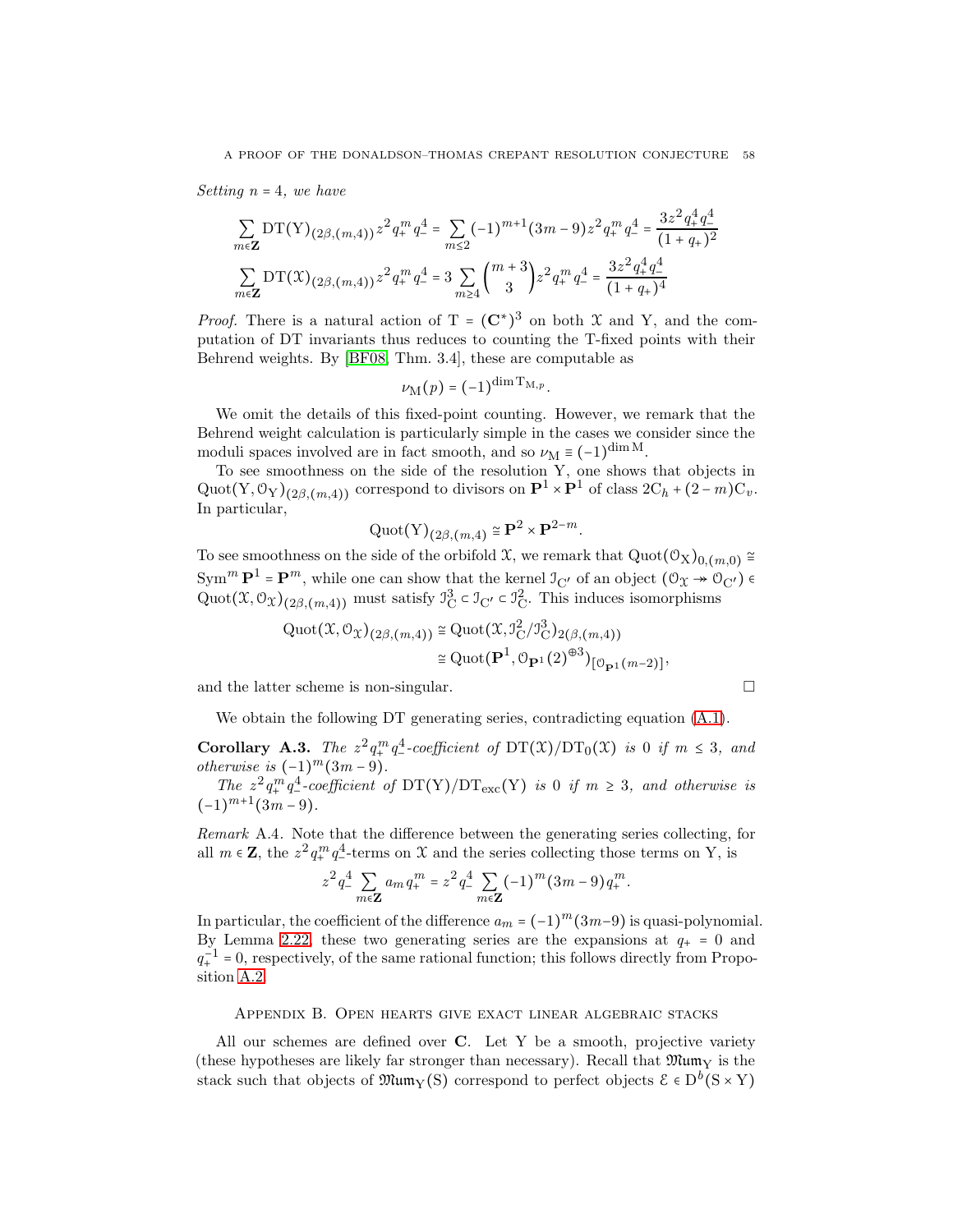which are universally gluable, i.e. for any scheme morphism  $f: S' \rightarrow S$ , we have Hom( $f^* \mathcal{E}, f^* \mathcal{E}[i]$ ) = 0 if  $i \leq -1$ . Here, we write  $f^*$  for the more correct  $(f \times \mathbf{1}_Y)^*$ .

We want to show that a reasonable substack  $A \rightarrow \mathfrak{Mum}_Y$  satisfies the axioms used in [\[BR16\]](#page-64-25) to analyse its Hall algebra. Our definition of reasonable is that A is open as a substack, and as a category is closed under extensions, sums and summands, with all negative degree Ext-groups vanishing. More precisely:

<span id="page-58-0"></span>**Assumption B.1.** Assume that  $A \rightarrow \mathfrak{Mum}_V$  is an open substack such that for any scheme S, the full subcategory of  $D^b(S \times Y)$  whose objects are  $A(S)$  is closed under extensions, sums and summands, and if  $\mathcal{E}_1, \mathcal{E}_2 \in A(S)$ , then  $Hom(\mathcal{E}_1, \mathcal{E}_2[i]) = 0$  for  $i \leq -1$ .

<span id="page-58-2"></span>Remark B.2. There is some redundancy in the assumptions above. In fact, it is enough to require that A(S) be closed under extensions and summands. Being closed under sums then follows from being closed under extensions, by the trivial extension  $\mathcal{E}_1 \to \mathcal{E}_1 \oplus \mathcal{E}_2 \to \mathcal{E}_2$ . Moreover,  $A(S)$  being closed under sums implies that the sum of any two objects of  $A(S)$  is universally gluable, which implies the condition of vanishing of Ext-groups of negative degree.

Remark B.3. Assumption [B.1](#page-58-0) implies that direct sum defines a morphism  $\oplus$ : A×A → A. There is no such morphism on the bigger stack  $\mathfrak{Mum}_{\mathbf{Y}}$ , because the sum of two universally gluable complexes is not in general universally gluable.

We wish to apply the results of [\[BR16\]](#page-64-25) to the Hall algebra of A. In order to do so, we must show that we can give A the structure of an "exact linear algebraic stack". For precise definitions of this and related terms we refer to [\[BR16\]](#page-64-25). Roughly speaking, the data of a linear algebraic stack consists of the following:

- a stack A, which is algebraic locally of finite type,
- a stack

$$
\mathrm{Hom}(\text{--},\text{--}) \to A \times A,
$$

along with certain composition maps defining an  $\mathcal{O}_S$ -linear category with the same objects as  $A(S)$ , and whose underlying groupoid is  $A(S)$ . We require that locally on  $A \times A$  the functor  $Hom(-, -)$  is *coherent representable*, i.e., equal to the kernel of a homomorphism of finite rank locally free sheaves.

To say that A is moreover exact linear algebraic [\[BR16,](#page-64-25) Sec. 3] means that we have a substack  $A^{(2)}$  of the stack of all 3-term sequences in A, with morphisms  $a_1, a_2, a_3: \mathbf{A}^{(2)} \to \mathbf{A}$  taking a sequence to its first, second and third term, such that

- for every scheme S, the objects of  $A^{(2)}(S)$  define the structure of Quillen exact category on A(S),
- the stack  $A^{(2)}$  is linear algebraic,
- the morphism  $a_2: \mathbf{A}^{(2)} \to \mathbf{A}$  is representable as a morphism of algebroids in the sense of [\[BR16,](#page-64-25) Def. 1.49],
- the morphism  $a_1 \times a_3$ :  $\mathbf{A}^{(2)} \to \mathbf{A} \times \mathbf{A}$  is of finite type, and
- for every scheme S, the category  $A(S)$  is Karoubian.

The main result of this appendix is the following.

<span id="page-58-1"></span>Proposition B.4. If A satisfies Assumption [B.1,](#page-58-0) then the data of Hom-spaces and exact triangles in the full subcategory  $A(S) \subset D^{b}(S \times Y)$  give A the structure of an exact linear algebraic stack.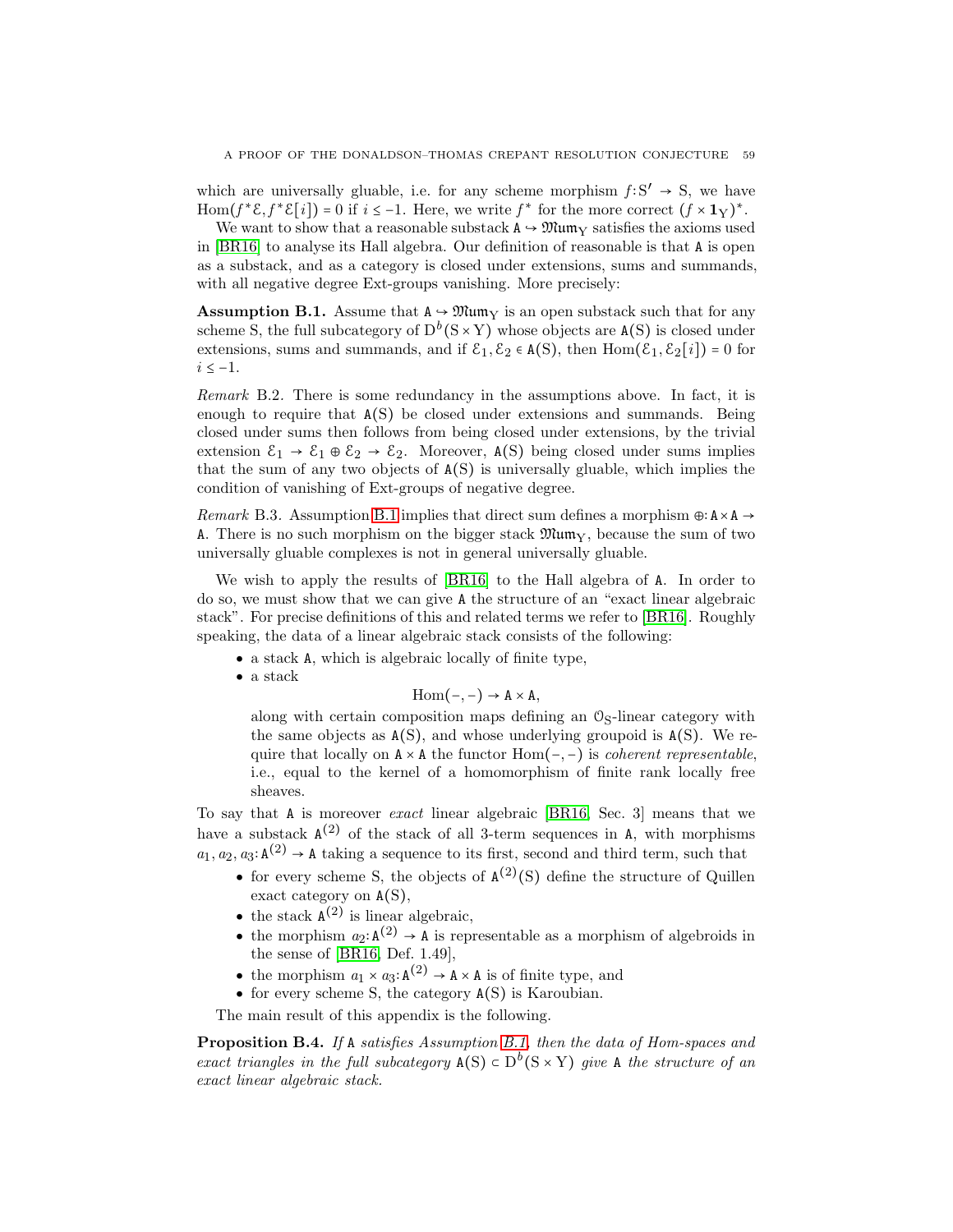The proof is the combination of Lemmas [B.10,](#page-61-0) [B.11,](#page-61-1) [B.14,](#page-63-7) [B.15,](#page-63-8) [B.16](#page-63-9) and Corol-lary [B.13.](#page-63-10) These results generalise those for the category  $A(C) = \text{Coh}(Y)$ , in which case the verification of the hard parts can be found in [\[Bri12\]](#page-64-24).

B.1. Preliminaries on Hom-spaces. If  $f: S \to \mathfrak{Mum}_Y$  is a morphism from a scheme S, we will write  $f^*U$  for the corresponding object in  $D^b(S \times Y)$ . To avoid getting into the definition of derived categories on general algebraic stacks, we think of this as strictly formal notation, and avoid positing the existence of a universal object  $\mathfrak U$  in some derived category of  $\mathfrak M$ um $_{\rm Y}$  × Y.

Let S be a scheme, and let  $\mathcal{E}_1, \mathcal{E}_2$  be perfect objects in  $D^b(S \times Y)$ . Let  $\pi: S \times Y \to S$ be the projection, and define the complex

$$
\mathrm{CHom}(\mathcal{E}_1,\mathcal{E}_2) \coloneqq \mathrm{R}\pi_*\,\mathrm{R\underline{Hom}}(\mathcal{E}_1,\mathcal{E}_2),
$$

which lies in  $D^b(S)$ .

**Lemma B.5.** Let S be a scheme, and let  $\mathcal{E}_1, \mathcal{E}_2 \in D^b(S \times Y)$  be perfect. The object CHom( $\mathcal{E}_1, \mathcal{E}_2$ ) is perfect. For any scheme morphism  $\hat{f}: S' \to S$ , we have

$$
\text{CHom}(f^*\mathcal{E}_1, f^*\mathcal{E}_2) \cong f^* \text{CHom}(\mathcal{E}_1, \mathcal{E}_2)
$$

and

$$
\operatorname{Hom}(f^* \mathcal{E}_1, f^* \mathcal{E}_2[i]) = \operatorname{H}^i(\operatorname{S}', f^* \operatorname{CHom}(\mathcal{E}_1, \mathcal{E}_2))
$$

*Proof.* Since  $\mathcal{E}_1$  and  $\mathcal{E}_2$  are perfect, so is  $\overline{\text{RHom}}(\mathcal{E}_1, \mathcal{E}_2)$ . The claims now follow from [Sta17, Lemma 0DJT]. from [\[Sta17,](#page-64-28) [Lemma 0DJT\]](https://stacks.math.columbia.edu/tag/0DJT).

**Lemma B.6.** Let S be a scheme, and let  $E \in D^b(S)$  be a perfect complex. The following conditions are equivalent:

- (1) Locally on S, we can find a finite locally free complex  $K^{\bullet}$  representing E with  $K^i = 0$  if  $i \leq -1$ .
- (2) For every scheme morphism  $f: S' \to S$ , we have  $H^{i}(f^{*}E) = 0$  if  $i \leq -1$ .
- (3) For every affine scheme morphism  $f: S' \to S$ , we have  $H^{i}(f^{*}E) = 0$  if  $i \leq -1$ .
- (4) For every field k and every morphism  $f: \text{Spec } k \to \mathbb{S}$ , we have  $\mathrm{H}^i(f^* \mathbb{E}) = 0$ if  $i \leq -1$ .
- (5) For every  $x \in S$  with quotient field  $k(x)$  and inclusion  $i_x$ : Spec  $k(x) \to S$ , we have  $H^i(i_x^*E) = 0$  if  $i \leq -1$ .
- If S is affine, then these conditions are equivalent to
- $(5^*)$  For every closed point  $x \in S$  with quotient field  $k(x)$  and corresponding inclusion  $i_x$ : Spec  $k(x) \to S$ , we have  $H^i(i_x^*E) = 0$  if  $i \le -1$ .

*Proof.* The implications  $(i) \Rightarrow (i+1)$  are all obvious, so we need to show  $(5) \Rightarrow (1)$ . This follows from [\[Sta17,](#page-64-28) [Lem. 0BCD\]](https://stacks.math.columbia.edu/tag/0BCD), which shows that if  $x \in S$  satisfies (5), then E satisfies  $(1)$  in an open neighbourhood of x.

Finally, if S is affine, then the closure of any point  $x$  contains a closed point  $y$ . If condition (5) holds for y, then by [\[Sta17,](#page-64-28) [Lem. 0BDI\]](https://stacks.math.columbia.edu/tag/0BDI) it also holds for  $x$ , and so  $(5^*)$  implies (5). This completes the proof.  $\square$ 

If any (hence all) of the conditions above are satisfied, we say that E has toramplitude in  $[0, \infty)$ .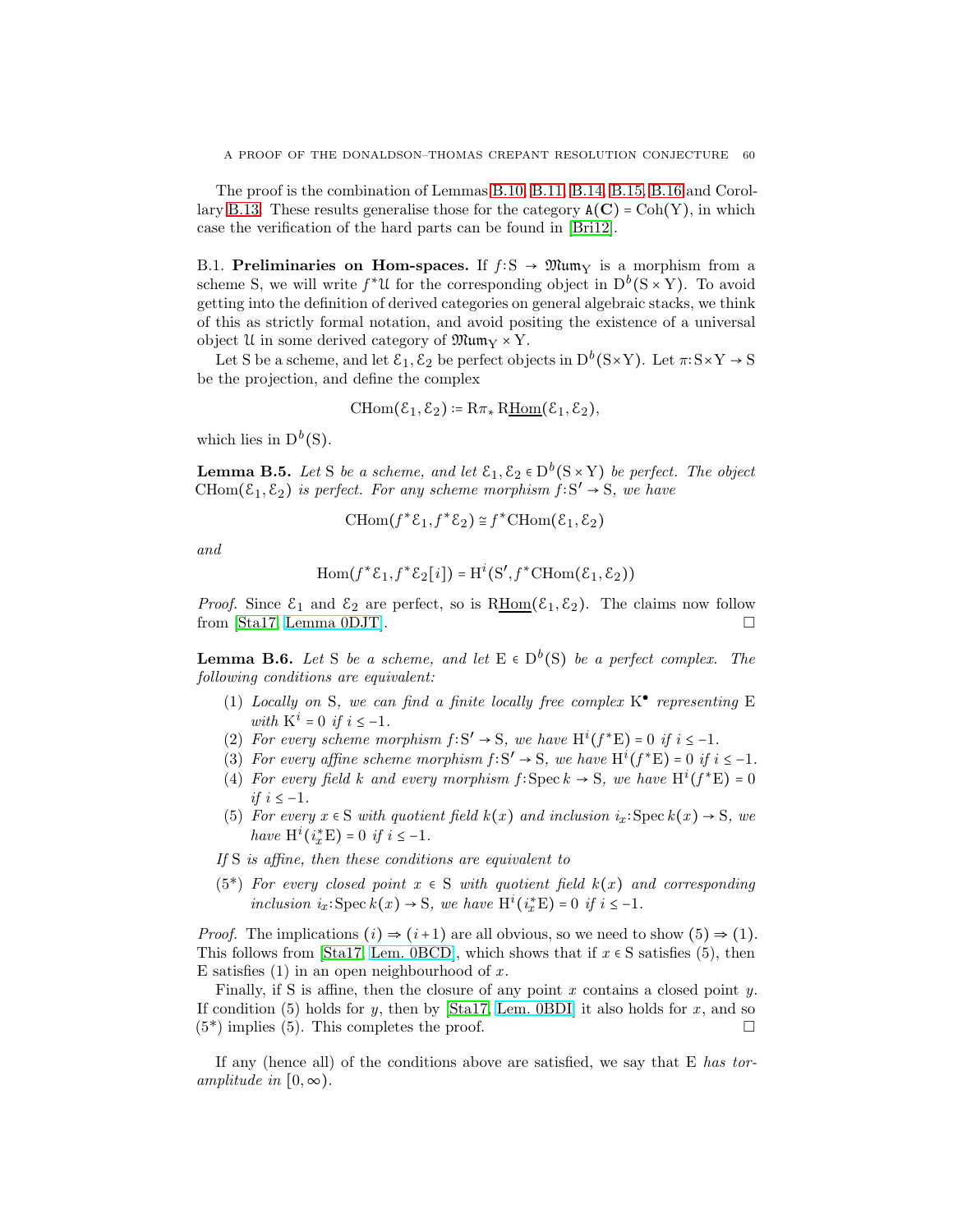**Lemma B.7.** Let S be a scheme, and let  $\mathcal{E} \in D^b(S \times Y)$  be perfect. The object  $\mathcal{E}$ is universally gluable if and only if CHom( $\mathcal{E}, \mathcal{E}$ ) has tor-amplitude in  $[0, \infty)$ . There exists an open subset  $\dot{U} \subset S$  such that for any scheme morphism  $f: S' \to S$ , the object  $f^*\mathcal{E}$  is universally gluable if and only if f factors through U.

*Proof.* The object  $\mathcal E$  being universally gluable obviously implies condition (3). Conversely, condition (2) implies that  $\mathcal E$  is universally gluable.

Let  $V \subset S$  be an open affine. Then CHom $(\mathcal{E}, \mathcal{E})$  can be represented by a finite complex of finite rank projectives on V. The set  $V_j$  of points  $x \in V$  for which  $H^{j}(i_{x}^{*}CHom(\mathcal{E}, \mathcal{E})) = 0$  is open for any i, by [\[Sta17,](#page-64-28) [Lem. 0BDI\]](https://stacks.math.columbia.edu/tag/0BDI). The set of points  $x \in V$  for which (5) holds, is the intersection of finitely many  $V_i$ , hence is itself open. Thus the set of points in S for which (5) holds is an open subscheme  $U \subset S$ , and  $f^*$ **E** is universally gluable if and only if  $\overrightarrow{f}$  factors through U.

B.2. Checking the assumption on closed points. Before giving the proof of Proposition [B.4,](#page-58-1) let us show that Assumption [B.1](#page-58-0) can be checked on C-points.

<span id="page-60-0"></span>**Lemma B.8.** Let  $A \rightarrow \mathfrak{Mum}_Y$  be an open substack such that the full subcategory of  $D^b(Y)$  whose objects are  $A(C)$  is closed under sums, summands and extension, and moreover Hom( $E_1, E_2[i]$ ) = 0 if  $E_1, E_2 \in A(C)$  and  $i \le -1$ .

Then A satisfies Assumption [B.1.](#page-58-0)

*Proof.* Let S be a scheme, and let  $\mathcal{E}_1, \mathcal{E}_2 \in D^b(S \times Y)$  be perfect complexes. By Remark [B.2,](#page-58-2) it suffices to show the following two conditions:

- (1) if  $\mathcal{E}_1 \oplus \mathcal{E}_2 \in A(S)$ , then  $\mathcal{E}_1 \in A(S)$  and  $\mathcal{E}_2 \in A(S)$ , and
- (2) if  $\mathcal{E}_1 \to \mathcal{E} \to \mathcal{E}_2$  is an exact triangle and  $\mathcal{E}_1, \mathcal{E}_2 \in A(S)$ , then  $\mathcal{E} \in A(S)$ .

First, assume that S is a finite type C-scheme. Since the property of being universally gluable is open and  $A$  is open in  $\mathfrak{Mum}_Y$ , an object  $\mathcal{E} \in D^b(S \times Y)$  lies in A(S) if and only if  $i_x^* \mathcal{E} \in A(\mathbf{C})$  for every **C**-point  $x \in S$ . We thus obtain property (1) by observing that for every **C**-point  $x \in S$ , we have

$$
\mathcal{E}_1 \oplus \mathcal{E}_2 \in \mathsf{A}(\mathsf{S}) \Rightarrow i_x^* \mathcal{E}_1 \oplus i_x^* \mathcal{E}_2 \in \mathsf{A}(\mathbf{C}) \Rightarrow i_x^* \mathcal{E}_1, i_x^* \mathcal{E}_2 \in \mathsf{A}(\mathbf{C}).
$$

As for property (2), observe that  $i_x^* \mathcal{E} \in \mathbf{A}(\mathbf{C})$  for all  $x \in S$  by extension-closure of  $A(C)$ . It then follows that  $\mathcal{E} \in A(S)$ .

Second, assume that S is any affine scheme. To prove (1) we argue as follows. Since  $\mathcal{E}_1 \oplus \mathcal{E}_2$  is universally gluable, so are  $\mathcal{E}_1$  and  $\mathcal{E}_2$ . So let  $f_1, f_2: S \to \mathfrak{Mum}_Y$  be such that  $\mathcal{E}_i \cong f_i^* \mathfrak{U}$ . By [\[Sta17,](#page-64-28) [Prop. 0CMY\]](https://stacks.math.columbia.edu/tag/0CMY) and the fact that  $\mathfrak{Mum}_Y$  is locally of finite type, there exists a finite type affine  $S'$  such that the  $f_i$  factor as

$$
S \stackrel{g}{\rightarrow} S' \stackrel{f'_i}{\rightarrow} \mathfrak{Mum}_Y.
$$

Let  $U \subset S'$  be the open subset on which  $(f'_1)$  $(f_1')^* \mathfrak{U} \oplus (f_2')$  $\binom{e'}{2}$ <sup>\*</sup>U lies in A(U), which exists by openness of universal gluability and  $A$ . Then  $g$  factors through U. By the finite type case above, we then have  $(f_1^{\prime})$  $\binom{r}{1}$ \*U $|_{\mathrm{U}}, (f'_{2})$  $f_2^{(r)}$ <sup>\*</sup>U<sub>|U</sub>  $\in$  A(U), and so  $f_1^*$ U,  $f_2^*$ U  $\in$  A(S).

To prove (2), note that the exact triangle corresponds to a class in

$$
\mathrm{Hom}(\mathcal{E}_2, \mathcal{E}_1[1]) = \mathrm{H}^1(\mathrm{S}, \mathrm{CHom}(\mathcal{E}_1, \mathcal{E}_2)).
$$

Since CHom( $\mathcal{E}_2, \mathcal{E}_1$ ) is perfect, it is representable by a finite complex of finitely generated projectives  $K^{\bullet}$ , and the extension class defining  $\mathcal E$  comes from an element of K<sup>1</sup>. We can find a finitely generated subring R'  $\subset$  R =  $\Gamma(S, \mathcal{O}_S)$  such that  $\mathcal{E}_1, \mathcal{E}_2$ and this Ext-class are all defined over  $R'$ , which means that the triangle is pulled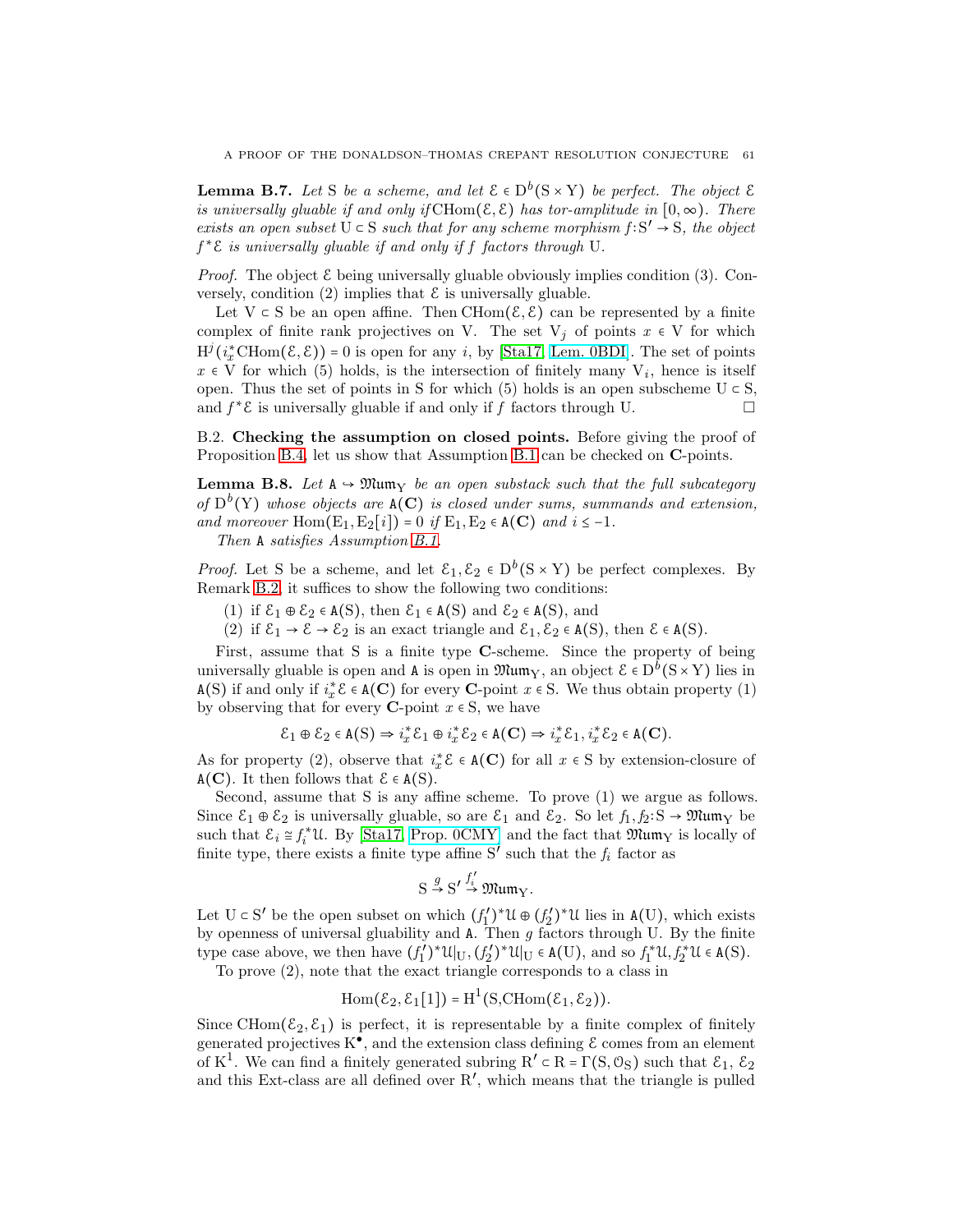back from  $S' = Spec R'$ . Applying property (2) from the finite type case above then proves the claim.

Finally, the openness of universal gluability and of  ${\tt A}$  shows that a complex  ${\mathcal E} \in$  $D^{b}(S \times Y)$  lies in  $A(S)$  if and only  $i_x^* \mathcal{E} \in A(Spec k(x))$  for every  $x \in S$ . We may then argue as in the finite type case, replacing  $C$  by the fields  $k(x)$ , where we have just shown that  $(1)$  and  $(2)$  hold.

Corollary B.9. If A is an open substack such that the objects of  $A(C)$  define the heart of a t-structure on  $D^b(Y)$ , then A satisfies the assumptions of Lemma [B.8.](#page-60-0)

B.3. Proof of main proposition. We now assume that A satisfies Assumption [B.1.](#page-58-0) Let S be a scheme, and let  $f_1, f_2: S \to A$  be morphisms. Let

$$
\mathrm{CHom}(f_1,f_2)=\mathrm{CHom}(f_1^*\mathfrak{U},f_2^*\mathfrak{U}).
$$

The algebraic stack A admits an obvious refinement to a linear stack, in the sense of [\[BR16,](#page-64-25) Def. 1.9]. Explicitly, given schemes  $T_1, T_2$  with morphisms  $g: T_1 \rightarrow T_2$ and  $f_1, f_2: T_i \to A$  corresponding to objects  $\mathcal{E}_1, \mathcal{E}_2$ , we set

$$
\operatorname{Hom}_g(f_1, f_2) = \operatorname{Hom}(\mathcal{E}_1, g^*(\mathcal{E}_2)),
$$

where this Hom-space has the obvious O-linear structure.

<span id="page-61-0"></span>Lemma B.10. The stack A is an algebraic linear stack.

Proof. The stack A is algebraic in the usual sense (as a category fibred in groupoids) because it is an open substack of an algebraic stack.

Given two scheme morphisms  $f_1, f_2: S \rightarrow A$ , we get a presheaf Hom $(f_1, f_2)$  on  $(\text{Sch/S})$ . This presheaf takes  $g: S' \to S$  to  $H^0(S', g^*CHom(f_1, f_2))$ . Since CHom $(f_1, f_2)$ has tor-amplitude in  $[0, \infty)$ , it is locally on S of the form  $0 \to K^0 \overset{d}{\to} K^1 \to \dots$  with the  $K^i$  locally free of finite rank. The presheaf  $Hom(f_1, f_2)$  is thus locally on S given by ker d, and hence is locally coherent representable. See [\[Sta17,](#page-64-28) [Lem. 08JX\]](https://stacks.math.columbia.edu/tag/08JX), which gives a similar argument in the case  $A = \text{Coh}(Y)$ .

B.4. Exact algebraic stack. The linear stack A is naturally equipped with a structure of an exact algebraic stack, in the sense of [\[BR16\]](#page-64-25). We define  $Seq_A$  to be the stack of all sequences  $\mathcal{E}' \to \mathcal{E} \to \mathcal{E}''$  in  $A(S)$ , and we let  $A^{(2)}$  denote the substack of those sequences which are exact in  $D(S \times Y)$ . Both of these stacks have natural structures of linear stacks, by letting Hom-spaces be the component-wise maps commuting with the morphisms in the sequence.

Since A is linear algebraic, there exists an algebraic stack  $Hom_{A}(-, -) \rightarrow A \times A$ , and this morphism is representable in affine schemes.

# <span id="page-61-1"></span>**Lemma B.11.** The stacks  $Seq_A$  and  $A^{(2)}$  are algebraic linear stacks.

*Proof.* As ordinary stacks,  $Seq_A$  is equivalent to  $Hom_A(-,-) \times_A Hom_A(-,-)$ , and hence is algebraic. Let S be a scheme and let  $f_1, f_2: S \to \text{Seq}_A$  be morphisms. For  $j = 1, 2$ , let  $\mathcal{E}_{i}^{\bullet}$  $\frac{\bullet}{j} = (\mathcal{E}_j^1)$  $\stackrel{i_j}{\rightarrow} \varepsilon_j^2$  $\stackrel{p_j}{\rightarrow} \mathcal{E}_j^3$ ) in  $D^b(S \times Y)$  denote the corresponding sequence. On a morphism  $g: S' \to S$ , the presheaf Hom $(f_1, f_2)$  evaluates to

$$
\operatorname{Hom}(g^* \mathcal{E}_1^{\bullet}, g^* \mathcal{E}_2^{\bullet}) = \ker \left( \bigoplus_{k=1}^3 \operatorname{Hom}(f^* \mathcal{E}_1^k, f^* \mathcal{E}_2^k) \stackrel{q}{\to} \operatorname{Hom}(f^* \mathcal{E}_1^1, f^* \mathcal{E}_2^2) \oplus \operatorname{Hom}(f^* \mathcal{E}_1^2, f^* \mathcal{E}_2^3) \right),
$$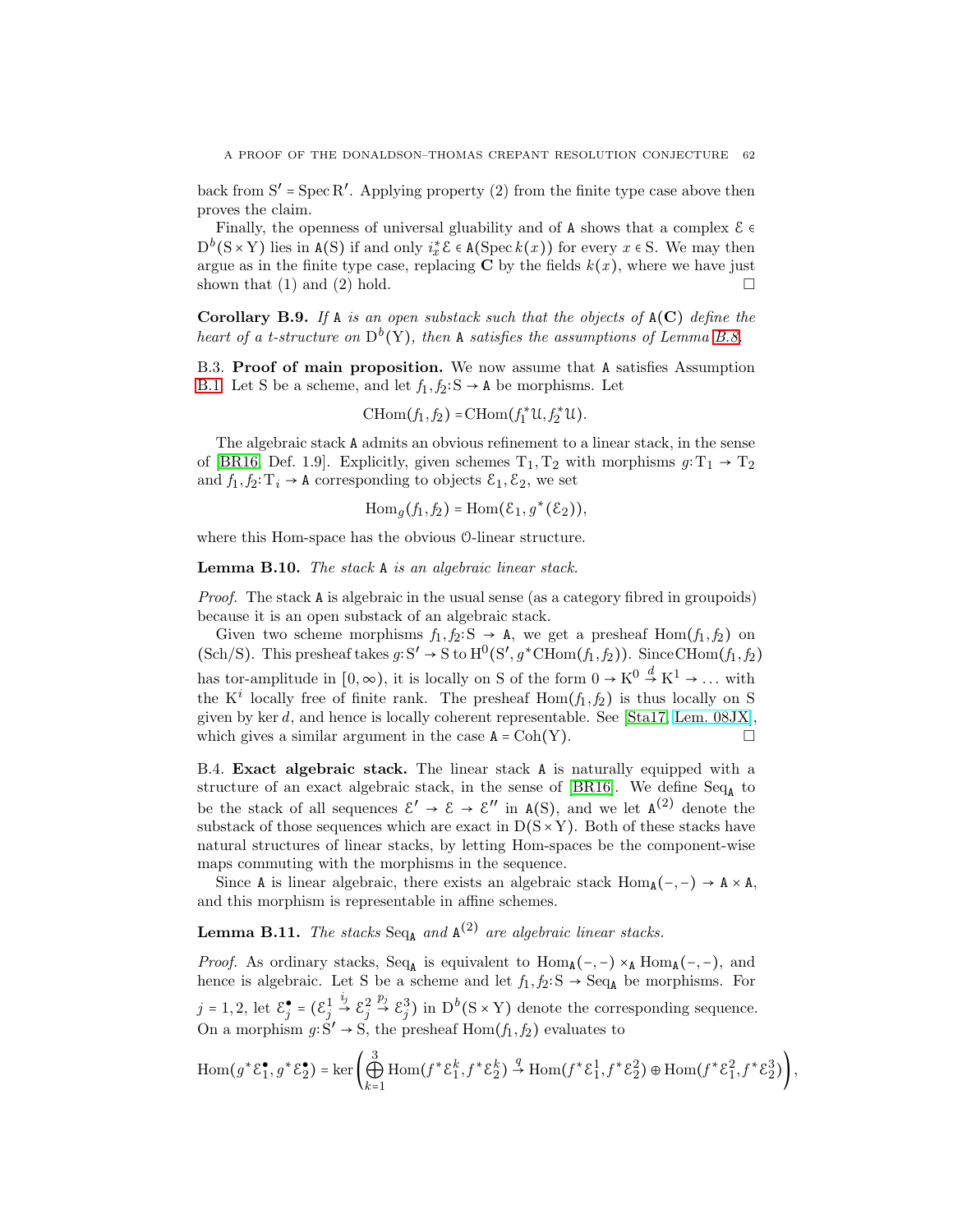where

$$
q = \begin{pmatrix} i_2 \circ (-) & (-) \circ -i_1 & 0 \\ 0 & p_2 \circ (-) & (-) \circ -p_1 \end{pmatrix}
$$

is the map representing the commutativity constraints. Let  $Kq$  be the corresponding map of complexes on S, so

$$
\mathrm{K} q: \mathrm{ker}\left(\bigoplus_{j=1}^3 \mathrm{CHom}(\mathcal{E}_1^j, \mathcal{E}_2^j) \stackrel{\mathrm{C}q}{\rightarrow} \mathrm{CHom}(\mathcal{E}_1^1, \mathcal{E}_2^2) \oplus \mathrm{CHom}(\mathcal{E}_1^2, \mathcal{E}_2^3)\right)
$$

Since each CHom $(\varepsilon_1^k, \varepsilon_2^{k'} )$  $2^{k'}$ ) has tor-amplitude in  $[0, \infty)$ , so does C(Kq)[-1]. Hence

$$
\operatorname{Hom}(g^* \mathcal{E}_1^{\bullet}, g^* \mathcal{E}_2^{\bullet}) = \operatorname{H}^0(\mathcal{S}', g^* \operatorname{C}(\mathcal{K}q)[-1]),
$$

which as in Lemma [B.10](#page-61-0) shows that the Hom-functor is locally coherent representable.

To show that  $A^{(2)}$  is algebraic linear, it is enough to show that  $A^{(2)}$  is a locally closed substack of Seq<sub>A</sub>. Let S be a scheme and let  $f: S \to \text{Seq}_A$  be a morphism corresponding to a sequence  $\mathcal{E}_1 \stackrel{i}{\to} \mathcal{E}_2 \stackrel{p}{\to} \mathcal{E}_3$  of objects in  $D^b(S \times Y)$ . The morphism f factors through  $A^{(2)}$  if and only if this sequence is an exact triangle. This firstly requires  $p \circ i = 0$ , which defines a closed subscheme of S, since Hom( $\mathcal{E}_1, \mathcal{E}_3$ ) is affine over S.

Replacing S by this subscheme, we may assume that  $p \circ i = 0$ . Let  $h: \mathcal{E}_2 \to \mathcal{C}(i)$ be the canonical map to the cone  $C(i)$  of i. Since  $\text{Hom}(\mathcal{E}_1[1],\mathcal{E}_3) = 0$ , there is a unique map  $j: C(i) \to \mathcal{E}_3$  such that  $p = j \circ h$ . The given sequence is exact if and only if j is an isomorphism. Let Z be the support of  $C(j)$ , which is a closed subset of  $S \times Y$ . If  $\pi: S \times Y \to S$  is the projection, then  $S \setminus \pi(Z)$  is open, and equals  $S \times_{\text{Seq}_A} A^{(2)}$ . This shows that  $A^{(2)}$  is locally closed in Seq<sub>A</sub> . В последните поставите на производите на селото на селото на селото на селото на селото на селото на селото<br>В селото на селото на селото на селото на селото на селото на селото на селото на селото на селото на селото н

**Lemma B.12.** If  $D$  is a triangulated category and  $C$  is a subcategory closed under extensions such that Hom(E,  $F[-1]$ ) = 0 for E,  $F \in \mathcal{C}$ , then the class of exact triangles with objects in  $\mathfrak C$  give  $\mathfrak C$  the structure of a Quillen exact category.

*Proof.* We refer to [Bü10] for the axioms of a Quillen exact category.

Using the long exact sequence of shifted Hom-spaces associated to an exact triangle and the vanishing of negative extensions, we find that the set of exact triangles define a set of cokernel-kernel pairs on  $\mathcal C$ . Axioms [E0] and [E0<sup>op</sup>] follow.

For  $[E1]$ , suppose  $f_1$  and  $f_2$  are composable admissible monics, which means that  $C(f_1)$  and  $C(f_2)$  are objects of C. By the octahedral axiom,  $C(f_2 \circ f_1)$  is an extension of  $C(f_2)$  by  $C(f_1)$ , and since C is closed under extensions, it follows that  $C(f_2 \circ f_1) \in \mathcal{C}$ , hence  $f_2 \circ f_1$  is an admissible monic. Axiom [E1<sup>op</sup>] is similar.

For  $[E2^{op}]$ , let  $A \rightarrow B$  be an admissible epic in C, and let  $B' \rightarrow B$  be an arbitrary morphism of C. Define A' as  $C(A \oplus B' \rightarrow B)[-1]$ , and let  $f: A \rightarrow B'$  be the natural map. Applying the octahedral axiom to the sequence of morphisms  $A' \rightarrow B' \rightarrow$  $B' \oplus A$  we find that  $C(f)$  equals the cone of the map  $A \rightarrow B$ , and this shows both that  $A' \in \mathcal{C}$  and that  $A' \rightarrow B'$  is an admissible epic. Finally, for every  $E \in \mathcal{C}$ , we have a long exact sequence beginning with

$$
0\to \operatorname{Hom}(E,A')\to \operatorname{Hom}(E,A\oplus B')\to \operatorname{Hom}(E,B),
$$

which shows that A' is the pullback of  $A \to B$  along  $B' \to B$ .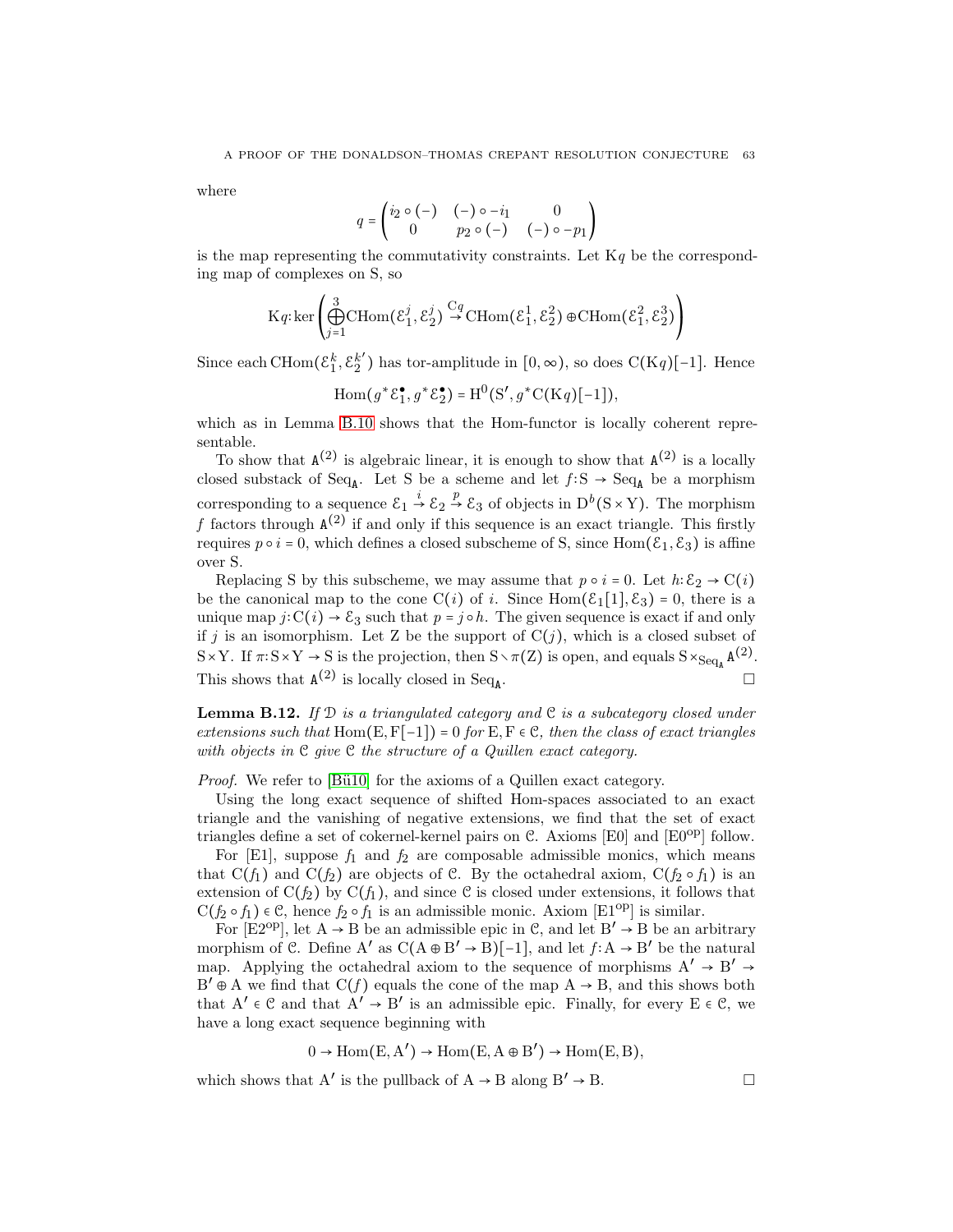<span id="page-63-10"></span>**Corollary B.13.** For any scheme S, the objects of the category  $\mathbf{A}^{(2)}(\mathbf{S})$  define the structure of a Quillen exact category on the category A(S).

<span id="page-63-7"></span>Lemma B.14. For any scheme S, the category A(S) is Karoubian.

Proof. By Assumption [B.1,](#page-58-0) the category has finite direct sums. It remains to show that it is idempotent complete. By [\[BN93,](#page-64-30) Sec. 3], the unbounded derived category  $D_{\text{QCoh}}(S \times Y)$  is idempotent complete, so any idempotent  $p: \mathcal{E} \to \mathcal{E}$  with  $\mathcal{E} \in A(S)$ induces a splitting  $\mathcal{E} = \mathcal{E}_1 \oplus \mathcal{E}_2$  in  $D_{QCoh}(S \times Y)$ , and then both  $\mathcal{E}_1$  and  $\mathcal{E}_2$  must be perfect. By our assumptions on A, this implies that  $\mathcal{E}_1, \mathcal{E}_2 \in A(S)$ .

Let  $a_i: \mathbf{A}^{(2)} \to \mathbf{A}$  denote the morphism taking the sequence  $\mathcal{E}_1 \to \mathcal{E}_2 \to \mathcal{E}_3$  to  $\mathcal{E}_i$ .

<span id="page-63-8"></span>**Lemma B.15.** The morphism  $a_2: A^{(2)} \to A$  is representable in the sense of [\[BR16,](#page-64-25) Def. 1.49]

*Proof.* Any endomorphism of an exact sequence  $\mathcal{E}_1 \rightarrow \mathcal{E}_2 \rightarrow \mathcal{E}_3$  is determined by the induced endomorphism of  $\mathcal{E}_2$  and the claim follows the induced endomorphism of  $\mathcal{E}_2$ , and the claim follows.

<span id="page-63-9"></span>**Lemma B.16.** The morphism  $a_1 \times a_3$ :  $A^{(2)} \rightarrow A \times A$  is of finite type.

*Proof.* Let S be an affine scheme, and let  $f_1, f_2: S \to A$  be morphisms. We must show that the fibre product stack  $\mathfrak{X} := S \times_{A^2} A^{(2)}$  is of finite type over S. The stack  $\mathfrak{X}$ parametrises exact sequences  $f_1^* \mathcal{U} \to \mathcal{E} \to f_2^* \mathcal{U}$ , and the automorphisms are those that are the identity on  $f_1^* \mathfrak{U}$  and  $f_2^* \mathfrak{U}$ . The complex CHom $(f_2, f_1)$  is represented by a finite complex of finite rank projectives  $0 \to K^0 \to K^1 \stackrel{d_1}{\to} K^2 \to \dots$  Let  $Y \to S$ be the affine scheme defined by ker  $d_1$ , i.e. for any morphism  $g: S' \rightarrow S$ , we have  $Y(S') = H^0(S', \ker(g^*K^1 \stackrel{g^*d_1}{\rightarrow} g^*K^2)).$  There is a homomorphism

<span id="page-63-11"></span>
$$
H^{0}(S', \ker(g^{*}K^{1} \stackrel{g^{*}d_{1}}{\to} g^{*}K^{2})) \to H^{1}(S', g^{*}K^{\bullet}) = \text{Ext}^{1}(g^{*}f_{2}^{*}\mathfrak{U}, g^{*}f_{1}^{*}\mathfrak{U}), \qquad (B.1)
$$

which defines a morphism  $Y \to \mathcal{X}$ . If S' is affine, then [\(B.1\)](#page-63-11) is an isomorphism, which implies that the functor  $Y(S) \rightarrow \mathfrak{X}(S')$  is essentially surjective. Thus the morphism  $Y \to \mathcal{X}$  is surjective, and since Y is of finite type over S, so is  $\mathcal{X}$ .

Remark B.17. One can show that the stack  $\mathfrak X$  in the proof above is equivalent to the quotient stack [ker  $d_1/K^0$ ], where  $K^0$  acts additively on ker  $d_1$  via  $d_0$ .

### **REFERENCES**

- <span id="page-63-4"></span>[AB13] D. Arcara and A. Bertram, *Bridgeland-stable moduli spaces for* K*-trivial surfaces*, J. Eur. Math. Soc. (JEMS) 15 (2013), no. 1, 1–38, With an appendix by M. Lieblich.
- <span id="page-63-5"></span>[ACV03] D. Abramovich, A. Corti, and A. Vistoli, *Twisted bundles and admissible covers*, Comm. Algebra 31 (2003), no. 8, 3547–3618, Special issue in honor of Steven L. Kleiman.
- <span id="page-63-0"></span>[BCY12] J. Bryan, C. Cadman, and B. Young, *The orbifold topological vertex*, Adv. Math. 229 (2012), no. 1, 531–595.
- <span id="page-63-2"></span>[Beh09] K. Behrend, *Donaldson-Thomas type invariants via microlocal geometry*, Ann. of Math. (2) 170 (2009), no. 3, 1307–1338.
- <span id="page-63-6"></span>[BF08] K. Behrend and B. Fantechi, *Symmetric obstruction theories and Hilbert schemes of points on threefolds*, Algebra Number Theory 2 (2008), no. 3, 313–345.
- <span id="page-63-3"></span>[BG09a] J. Bryan and A. Gholampour, *The quantum McKay correspondence for polyhedral singularities*, Invent. Math. 178 (2009), no. 3, 655–681.
- <span id="page-63-1"></span>[BG09b] J. Bryan and T. Graber, *The crepant resolution conjecture*, Algebraic geometry—Seattle 2005. Part 1, Proc. Sympos. Pure Math., vol. 80, Amer. Math. Soc., Providence, RI, 2009, pp. 23–42.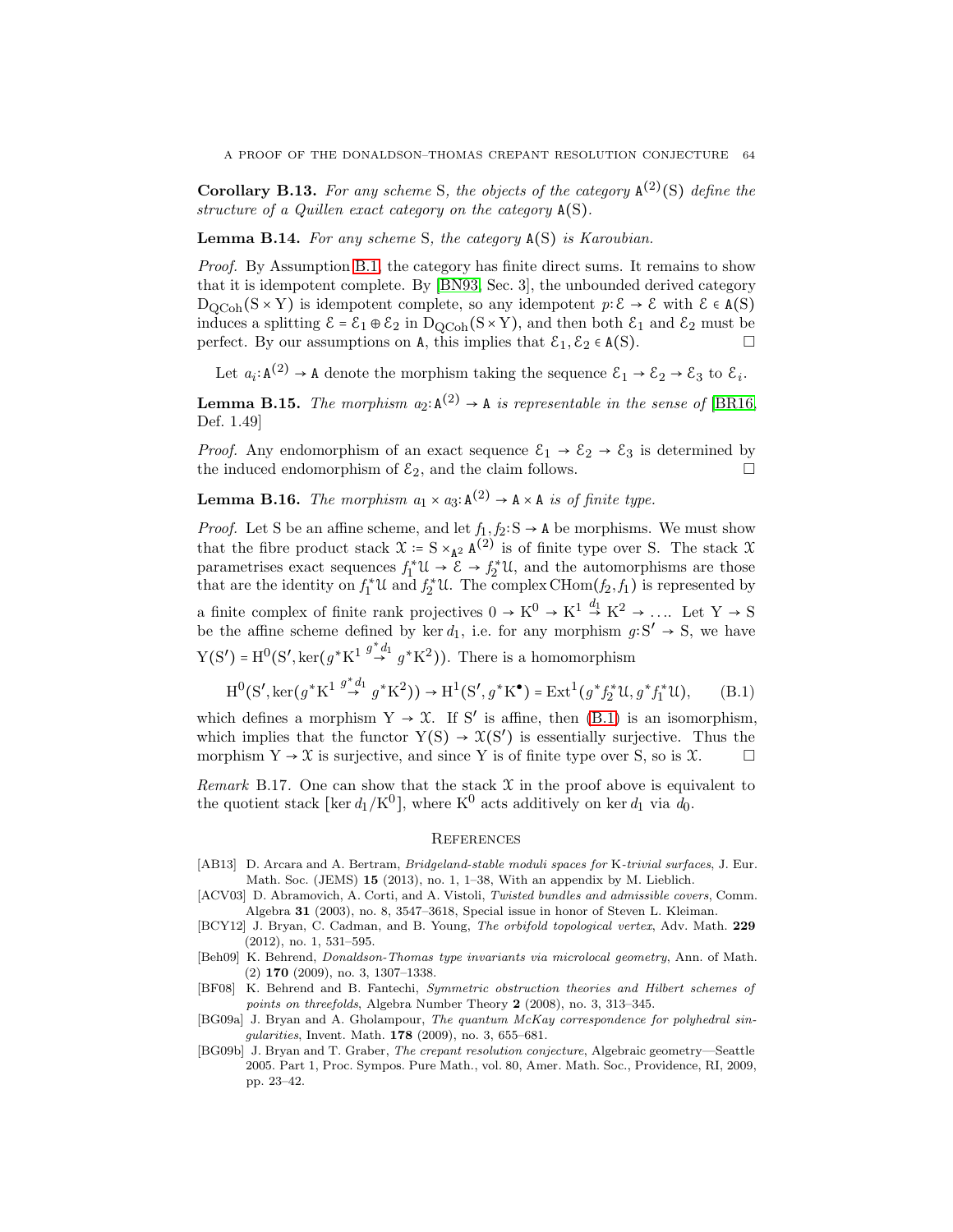- <span id="page-64-7"></span>[BKR01] T. Bridgeland, A. King, and M. Reid, *The McKay correspondence as an equivalence of derived categories*, J. Amer. Math. Soc. 14 (2001), no. 3, 535–554.
- <span id="page-64-30"></span>[BN93] Marcel Bökstedt and Amnon Neeman, *Homotopy limits in triangulated categories*, Compositio Mathematica 86 (1993), no. 2, 209–234 (eng).
- <span id="page-64-25"></span>[BR16] K. Behrend and P. Ronagh, *The inertia operator on the motivic Hall algebra*, 2016.
- <span id="page-64-19"></span>[Bri02] T. Bridgeland, *Flops and derived categories*, Invent. Math. 147 (2002), no. 3, 613–632.
- <span id="page-64-2"></span>[Bri11] , *Hall algebras and curve-counting invariants*, J. Amer. Math. Soc. 24 (2011), no. 4, 969–998.
- <span id="page-64-24"></span>[Bri12] , *An introduction to motivic Hall algebras*, Adv. Math. 229 (2012), no. 1, 102–138.
- <span id="page-64-4"></span>[BS16] J. Bryan and D. Steinberg, *Curve counting invariants for crepant resolutions*, Trans. Amer. Math. Soc. 368 (2016), no. 3, 1583–1619.
- <span id="page-64-11"></span>[Bus14] V. Bussi, *Generalized Donaldson–Thomas theory over fields* K ≠ C, ArXiv e-prints  $(2014).$
- <span id="page-64-29"></span>[Bü10] Theo Bühler, *Exact categories*, Expo. Math. 28 (2010), no. 1, 1-69.
- <span id="page-64-3"></span>[Cal16a] J. Calabrese, *Donaldson-Thomas invariants and flops*, J. Reine Angew. Math. 716 (2016), 103–145.
- <span id="page-64-9"></span>[Cal16b] , *On the crepant resolution conjecture for Donaldson-Thomas invariants*, J. Algebraic Geom. 25 (2016), no. 1, 1–18.
- <span id="page-64-6"></span>[CIT09] T. Coates, H. Iritani, and H.-H. Tseng, *Wall-crossings in toric Gromov-Witten theory. I. Crepant examples*, Geom. Topol. 13 (2009), no. 5, 2675–2744.
- <span id="page-64-8"></span>[CT08] J.-C. Chen and H.-H. Tseng, *A note on derived McKay correspondence*, Math. Res. Lett. 15 (2008), no. 3, 435–445.
- <span id="page-64-17"></span>[HL10] D. Huybrechts and M. Lehn, *The geometry of moduli spaces of sheaves*, second ed., Cambridge Mathematical Library, Cambridge University Press, Cambridge, 2010.
- <span id="page-64-22"></span>[HRS96] D. Happel, I. Reiten, and S. Smalø, *Tilting in abelian categories and quasitilted algebras*, Mem. Amer. Math. Soc. 120 (1996), no. 575, viii+ 88.
- <span id="page-64-13"></span>[Joy07] D. Joyce, *Configurations in abelian categories. III. Stability conditions and identities*, Adv. Math. 215 (2007), no. 1, 153–219.
- <span id="page-64-20"></span>[KM98] J. Kollár and S. Mori, *Birational geometry of algebraic varieties*, Cambridge Tracts in Mathematics, vol. 134, Cambridge University Press, Cambridge, 1998.
- <span id="page-64-23"></span>[Lie06] M. Lieblich, *Moduli of complexes on a proper morphism*, J. Algebraic Geom. **15** (2006), no. 1, 175–206.
- <span id="page-64-26"></span>[Low11] Parker E. Lowrey, *The moduli stack and motivic Hall algebra for the bounded derived category*, arXiv:1110.5117 [math] (2011).
- <span id="page-64-18"></span>[Nak01] I. Nakamura, *Hilbert schemes of abelian group orbits*, J. Algebraic Geom. 10 (2001), no. 4, 757–779.
- <span id="page-64-10"></span>[Nir08] F. Nironi, *Moduli Spaces of Semistable Sheaves on Projective Deligne–Mumford Stacks*, arXiv:0811.1949 (2008).
- <span id="page-64-5"></span>[Obe16] G. Oberdieck, *On reduced stable pair invariants*.
- <span id="page-64-15"></span>[OS03] M. Olsson and J. Starr, *Quot functors for Deligne-Mumford stacks*, Comm. Algebra 31 (2003), no. 8, 4069–4096, Special issue in honor of Steven L. Kleiman.
- <span id="page-64-12"></span>[Pre] A. Preygel, *Some remarks on shifted symplectic structures on non-compact mapping spaces*, Available at [http://www.tolypreygel.com/papers/note\\_shifted\\_sympl\\_open.pdf](http://www.tolypreygel.com/papers/note_shifted_sympl_open.pdf).
- <span id="page-64-1"></span>[PT09] R. Pandharipande and R. P. Thomas, *Curve counting via stable pairs in the derived category*, Invent. Math. 178 (2009), no. 2, 407–447.
- <span id="page-64-14"></span>[Ros17] D. Ross, *Donaldson-Thomas theory and resolutions of toric* A*-singularities*, Selecta Math. (N.S.) 23 (2017), no. 1, 15–37.
- <span id="page-64-16"></span>[Rud97] A.N. Rudakov, *Stability for an abelian category*, J. Algebra 197 (1997), no. 1, 231–245. MR 1480783
- <span id="page-64-21"></span>[Sta97] R.P. Stanley, *Enumerative combinatorics. Vol. 1*, Cambridge Studies in Advanced Mathematics, vol. 49, Cambridge University Press, Cambridge, 1997.
- <span id="page-64-28"></span>[Sta17] The Stacks Project Authors, *Stacks Project*, <http://stacks.math.columbia.edu>, 2017.
- <span id="page-64-0"></span>[Tho00] R. P. Thomas, *A holomorphic Casson invariant for Calabi-Yau 3-folds, and bundles on* K3 *fibrations*, J. Differential Geom. 54 (2000), no. 2, 367–438.
- <span id="page-64-27"></span>[Tod09] Y. Toda, *Limit stable objects on Calabi-Yau 3-folds*, Duke Math. J. 149 (2009), no. 1, 157–208.